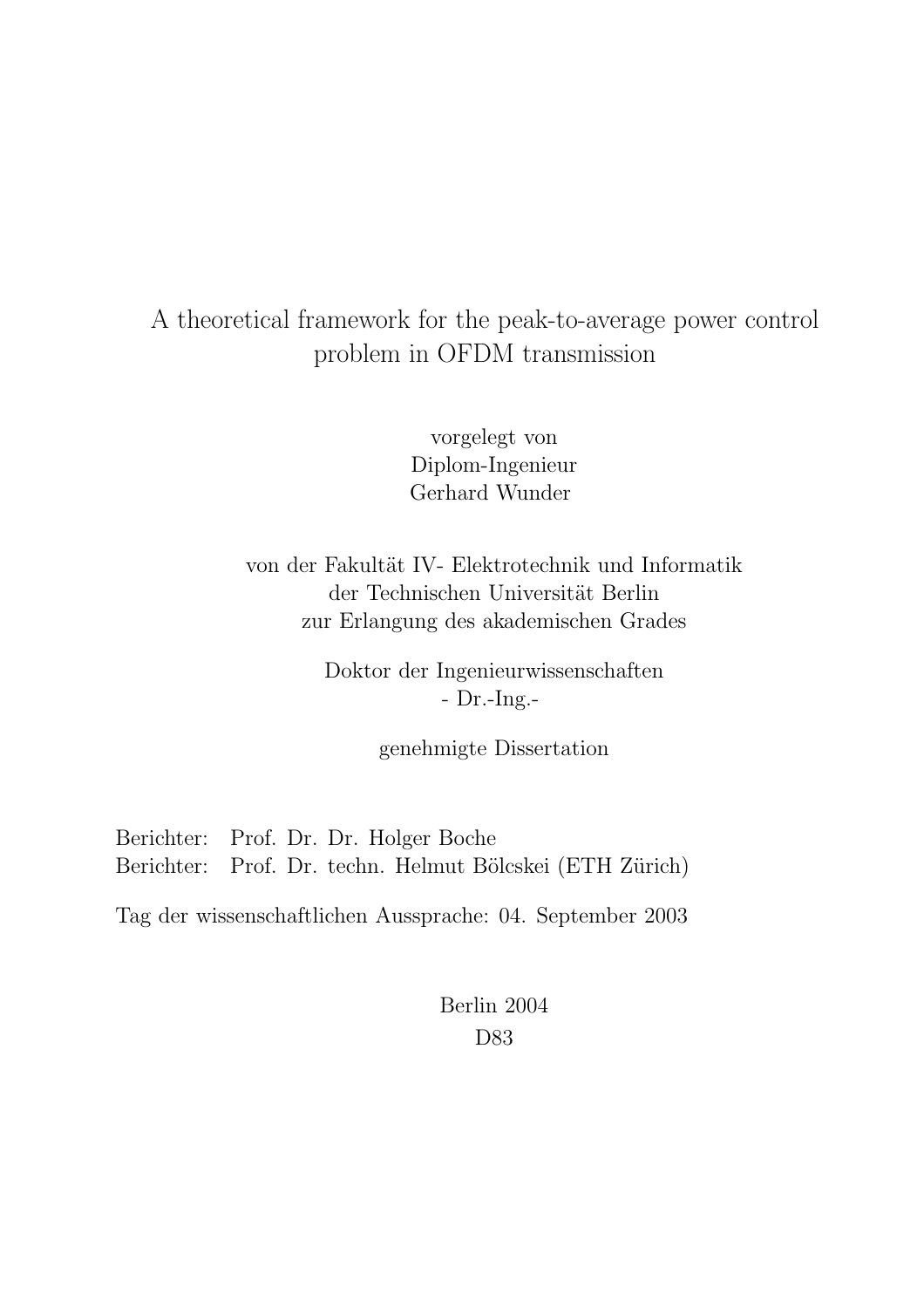# **Contents**

| $\mathbf{1}$   | Introduction                               |                                                                                                      |    |  |  |  |
|----------------|--------------------------------------------|------------------------------------------------------------------------------------------------------|----|--|--|--|
|                | 1.1                                        |                                                                                                      | 8  |  |  |  |
|                | 1.2                                        |                                                                                                      | 9  |  |  |  |
| $\overline{2}$ | The signal model<br>11                     |                                                                                                      |    |  |  |  |
|                | 2.1                                        | The system set up $\ldots \ldots \ldots \ldots \ldots \ldots \ldots \ldots \ldots \ldots \ldots$     | 12 |  |  |  |
|                | 2.2                                        |                                                                                                      | 14 |  |  |  |
|                | 2.3                                        |                                                                                                      | 18 |  |  |  |
| 3              |                                            | The discrete and continuous-time crest-factor                                                        | 21 |  |  |  |
|                | 3.1                                        |                                                                                                      | 22 |  |  |  |
|                | 3.2                                        |                                                                                                      | 30 |  |  |  |
|                |                                            | 3.2.1                                                                                                | 30 |  |  |  |
|                |                                            | 3.2.2                                                                                                | 34 |  |  |  |
|                | 3.3                                        | Noisy samples problem $\ldots \ldots \ldots \ldots \ldots \ldots \ldots \ldots \ldots \ldots \ldots$ | 37 |  |  |  |
|                |                                            | 3.3.1                                                                                                | 37 |  |  |  |
|                |                                            | 3.3.2                                                                                                | 42 |  |  |  |
|                | 3.4                                        |                                                                                                      | 44 |  |  |  |
|                | 3.5                                        |                                                                                                      | 47 |  |  |  |
| 4              | The distribution of the crest-factor<br>49 |                                                                                                      |    |  |  |  |
|                | 4.1                                        |                                                                                                      | 51 |  |  |  |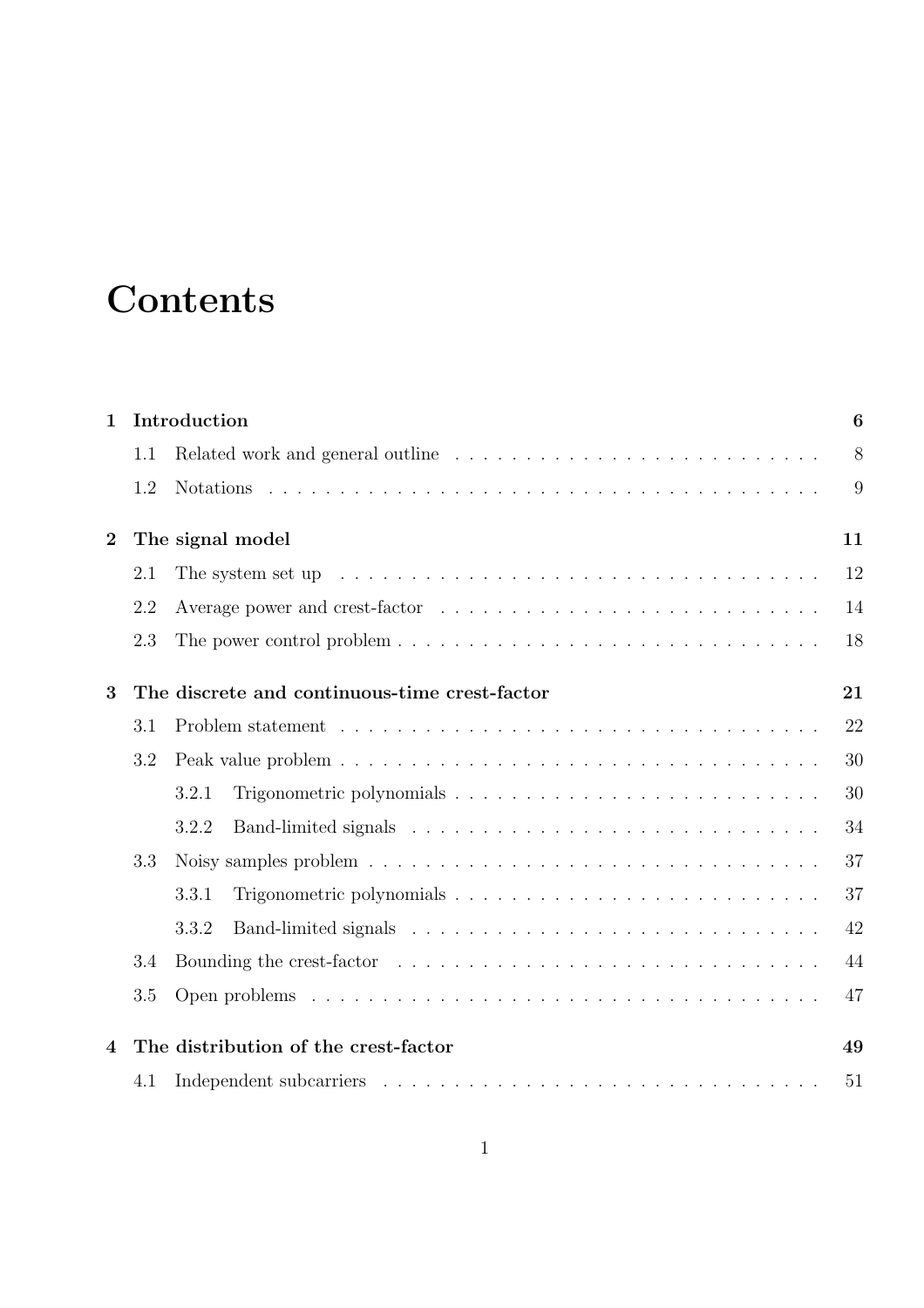| 6              |     | Conclusions        |                                                                                            | 114 |  |  |
|----------------|-----|--------------------|--------------------------------------------------------------------------------------------|-----|--|--|
|                | 5.4 |                    |                                                                                            | 113 |  |  |
|                | 5.3 |                    | Consequences for the crest-factor distance trade-off $\dots \dots \dots \dots \dots$       | 109 |  |  |
|                |     | 5.2.4              | Trace codes $\ldots \ldots \ldots \ldots \ldots \ldots \ldots \ldots \ldots \ldots \ldots$ | 106 |  |  |
|                |     | 5.2.3              |                                                                                            | 105 |  |  |
|                |     | 5.2.2              |                                                                                            | 105 |  |  |
|                |     | 5.2.1              |                                                                                            | 104 |  |  |
|                | 5.2 |                    | 104                                                                                        |     |  |  |
|                |     | 5.1.2              |                                                                                            | 101 |  |  |
|                |     | 5.1.1              |                                                                                            | 96  |  |  |
|                | 5.1 |                    |                                                                                            | 95  |  |  |
| $\overline{5}$ |     | Coded OFDM systems |                                                                                            |     |  |  |
|                | 4.4 |                    |                                                                                            | 91  |  |  |
|                |     | 4.3.2              |                                                                                            | 90  |  |  |
|                |     | 4.3.1              |                                                                                            | 85  |  |  |
|                | 4.3 |                    |                                                                                            | 83  |  |  |
|                |     | 4.2.2              |                                                                                            | 77  |  |  |
|                |     | 4.2.1              |                                                                                            | 72  |  |  |
|                | 4.2 |                    |                                                                                            | 72  |  |  |
|                |     | 4.1.2              |                                                                                            | 62  |  |  |
|                |     | 4.1.1              |                                                                                            | 51  |  |  |
|                |     |                    |                                                                                            |     |  |  |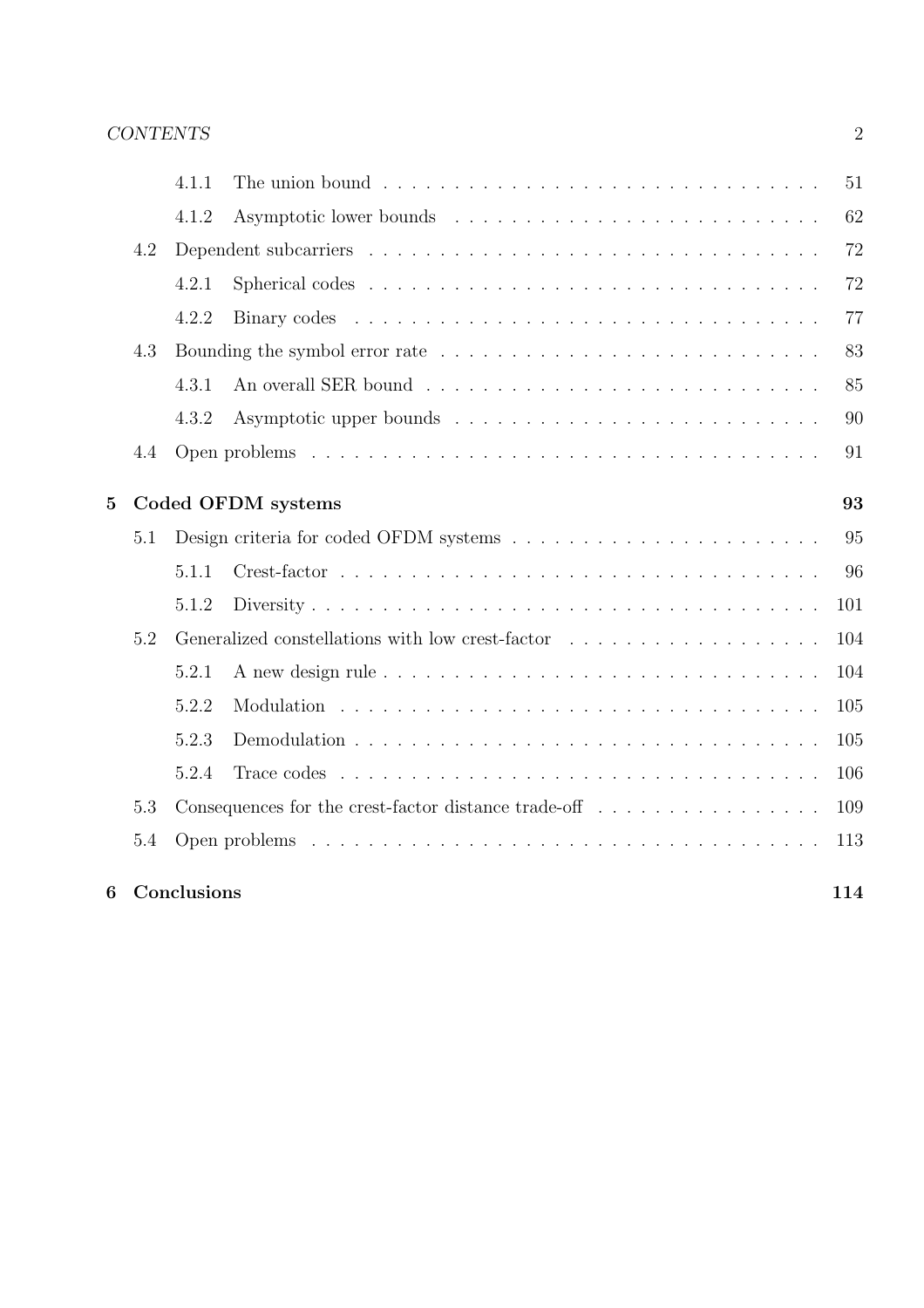#### CONTENTS 3

#### Zusammenfassung

Diese Promotionsarbeit beschäftigt sich mit dem Spitzenwertproblem in orthogonal frequency division multiplexing (OFDM-) Mehrträgersystemen. Das Mehrträgerverfahren OFDM hat sich als eine effiziente Übertragungstechnik in frequenz-selektiven, drahtlosen Schwundkanälen herausgestellt und sich auch bereits in mehreren technischen Standards etabliert. Ein gravierender Nachteil des Verfahrens ist allerdings die nicht konstante H¨ullkurve des Sendesignals, die zu einer erhöhten Empfindlichkeit gegenüber nichtlinearen Systemkomponenten im Übertragungspfad führt und insbesondere die Leistungseffizienz des Systems nachhaltig beeinträchtigt. Eine grundlegende Lösung des Problems konnte bisher nicht angegeben werden.

Das Ziel dieser Arbeit ist es, einen theoretischen Rahmen für das Spitzenwertproblem zu liefern. In diesem Zusammenhang werden deterministische und statistische Eigenschaften für das zeitkontinuierliche und zeitdiskrete Sendesignal angegeben. Insbesondere die Beziehung zwischen zeitkontinuierlichem und zeitdiskretem Sendesignal wird dabei grundlegend untersucht. Weiterhin wird der Einfluss von Nichtlinearitäten auf die Performanz analysiert und ein allgemeines Konstruktionsprinzip für Mehrträgersignale mit geringer Dynamik abgeleitet. Mit den Ergebnissen dieser Arbeit ist ein effizienteres Systemdesign möglich.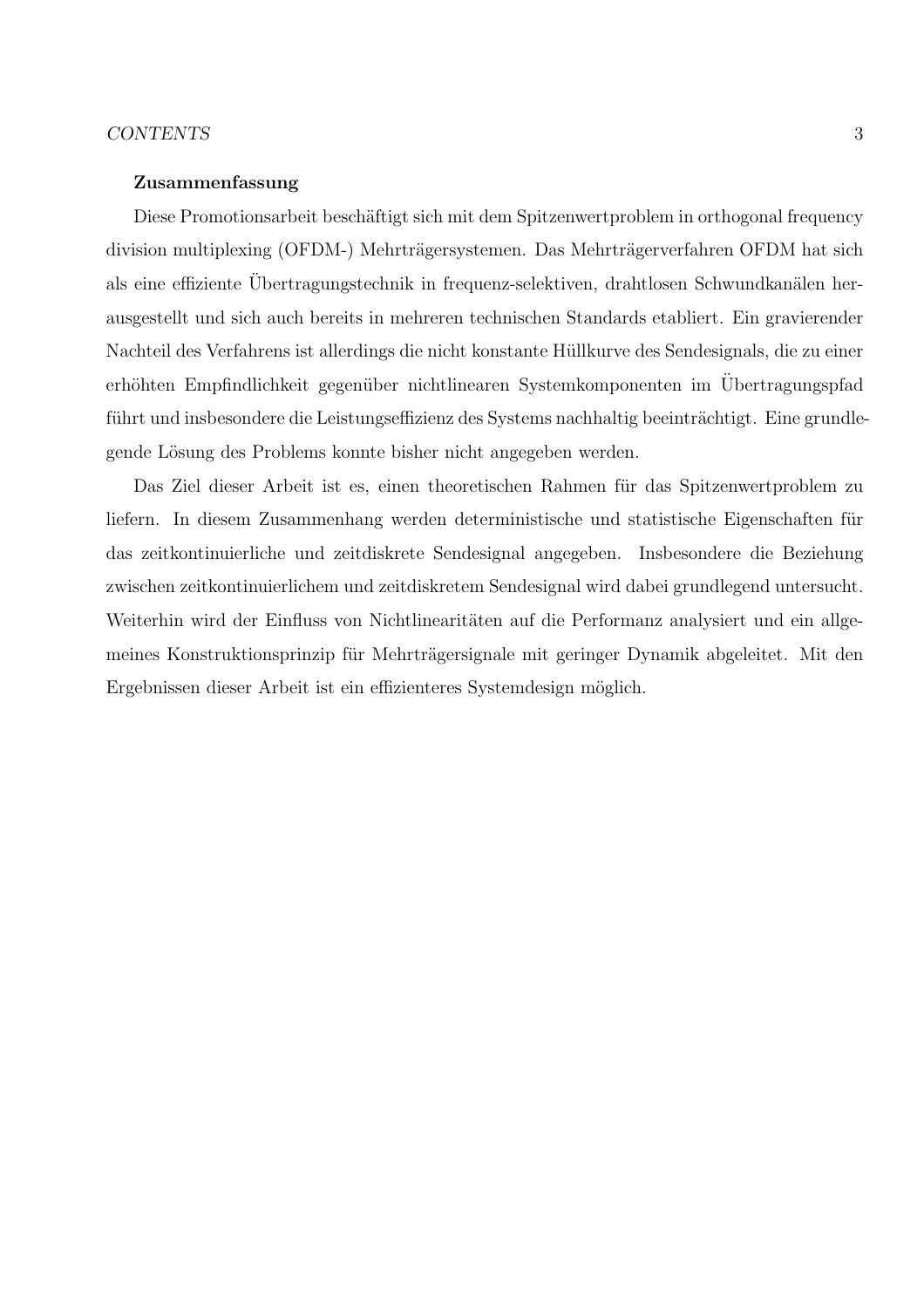#### Abstract

This thesis is devoted to the power control problem in orthogonal frequency division multiplexing (OFDM) multicarrier transmission. Multicarrier transmission has proved to be an efficient transmission technique in frequency-selective channels and has already been adopted to several standards. A major obstacle, however, is its highly non-constant signal envelope making OFDM very sensitive to non-linear components in the transmission path and leading to a severe power efficiency penalty. The problem still defies a fundamental solution.

The goal of this thesis is to provide a mathematical framework for the power control problem. In particular, deterministic and probabilistic characteristics of the continuous-time and discretetime signals are investigated. The relationship between the continuous-time and discrete-time signals is thoroughly analyzed. The impact on performance is investigated and a general design principle for OFDM signals with low dynamics given.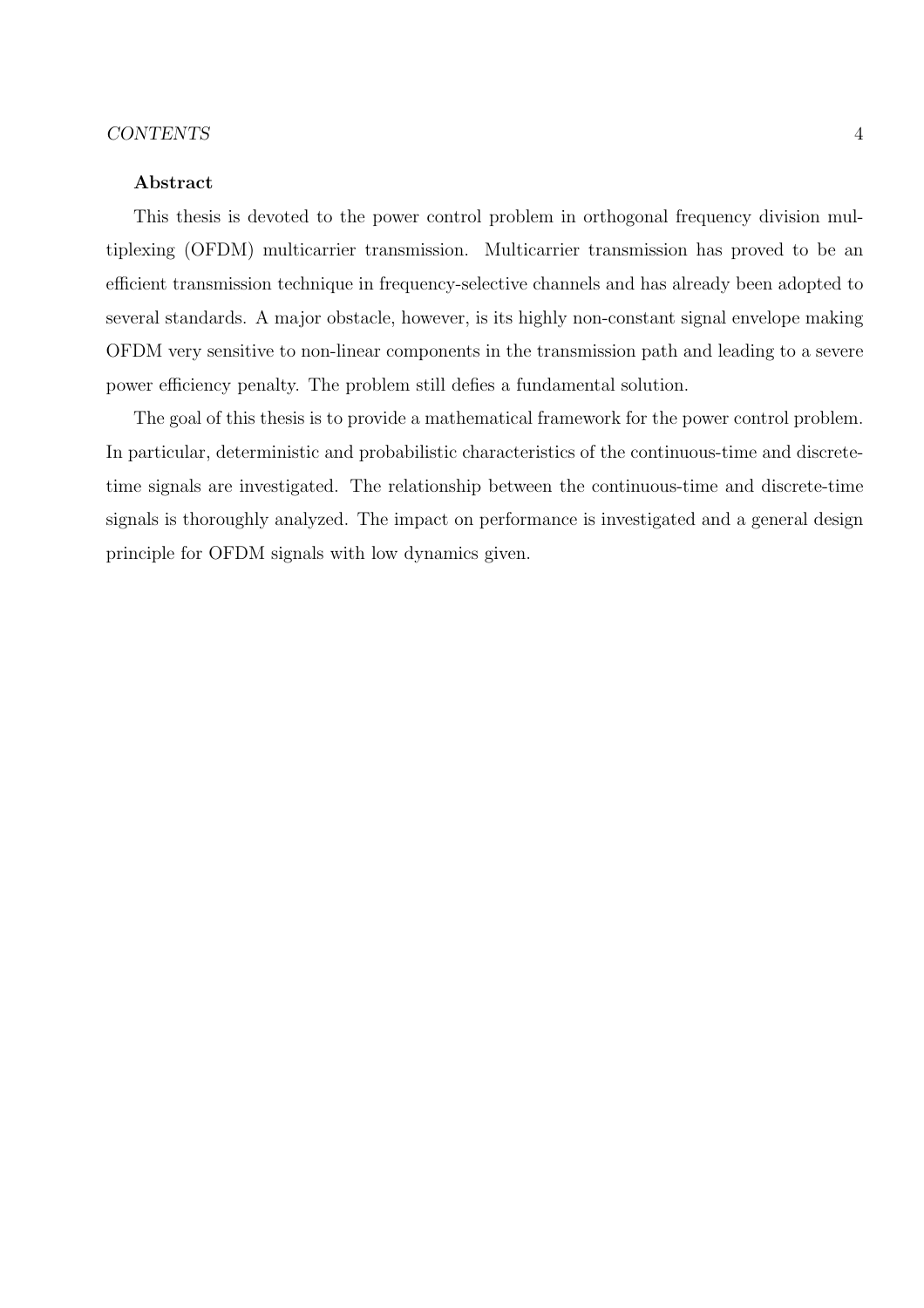#### CONTENTS 5

#### Acknowledgement

This thesis was written at the Heinrich-Hertz-Institut in Berlin under the supervision of Prof. Boche to which I am most indebted. Prof. Boche was a constant source of ideas and, most importantly, motivation.

In addition, I would like to thank my colleagues S. Stanczak, P. Jung and the whole department for discussions and providing a calm and supportive atmosphere during my work.

I am also grateful to my parents and also my girl friend Stephie for distracting me away from the world of communication engineering (the e-world, as she termed it) back to the real world and its more convenient aspects which was surely not always a simple task.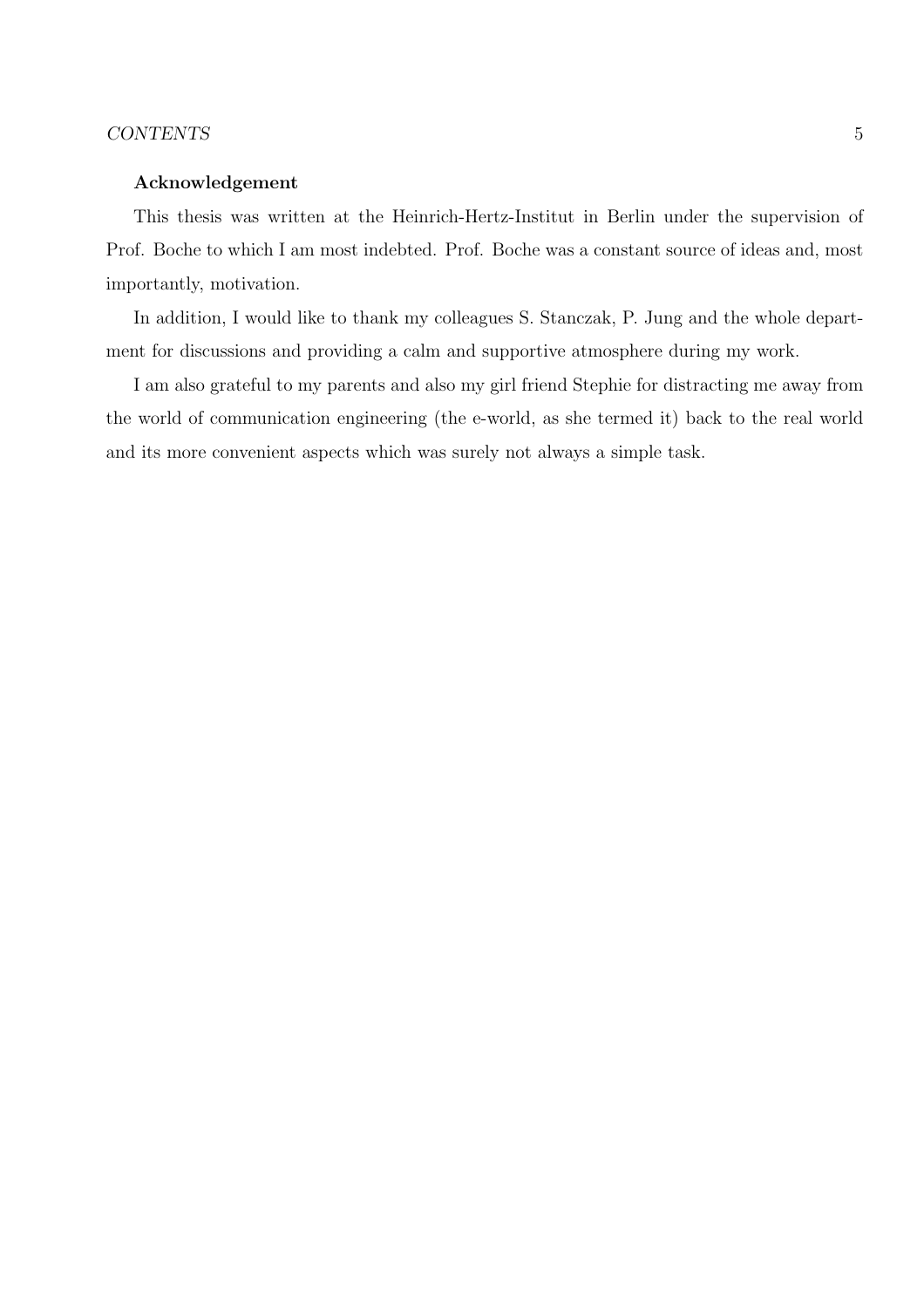# Chapter 1 Introduction

The appearance of wireless communication networks has significantly changed in the past two decades. Due to the evolution of the Internet, demand for information access as well as personal communication, new services such as short text and advertising messages, email, Internet access and even multimedia applications etc. rather than plain voice communication have soared. The deployment of the emerging universal mobile telecommunications standard (UMTS) in Europe will further sustain and corroborate this development. Future wireless networks must operate under the paradigm that information access can take place at any time and at any place making a form of ubiquitious communication possible.

In order to meet those demands efficient wireless communication networks have to be set up that are capable of supporting high data rates under challenging conditions. The physical wireless link constitutes the bottleneck in this scenario due to multipath fading, mobility and the limited availability of bandwidth. Recently, there have been significant research activities to overcome its limitations by exploring new air-interfaces employing adaptive modulation, multiple antennas and advanced medium access control (MAC) techniques.

In the physical layer several modulation concepts compete for new solutions in next generation systems (or the evolution of existing systems): single-carrier systems like wideband code division multiple access (W-CDMA) or multicarrier systems such as orthogonal frequency division multiplexing (OFDM) or multicarrier (MC-) CDMA. W-CDMA has been adopted by UMTS supporting roughly up to 2  $[Mbit/s]$  at high mobility and large range. Multicarrier techniques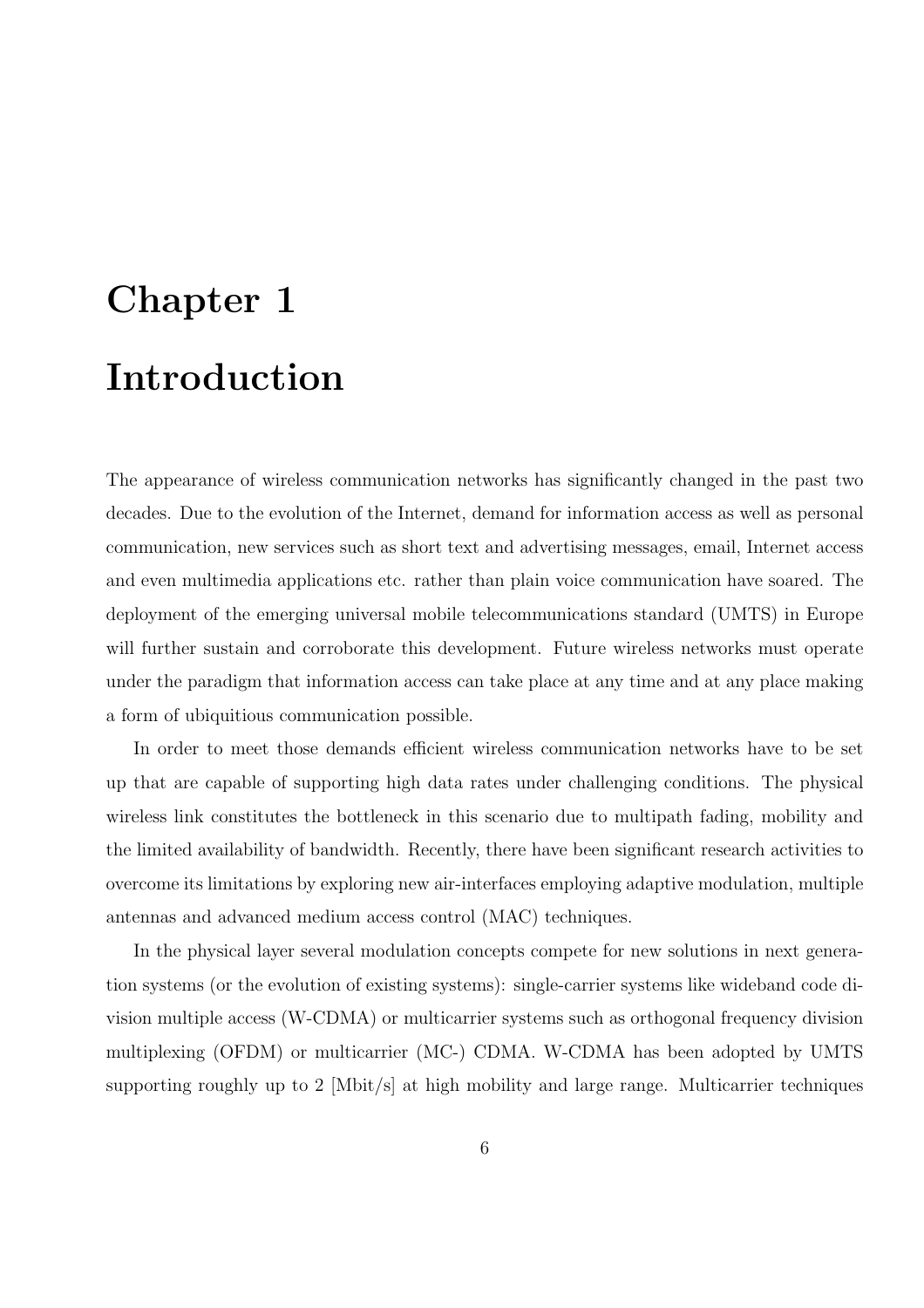are already effectively being used in broadcast systems like digital audio/video broadcasting (DAB/DVB) or wireless local area network (WLAN) standards such as the IEEE 802.11a or the ETSI HIPERLAN 2. Developed by Weinstein and Ebert in the early seventies [1] OFDM has gained great popularity in high data rate (broadband) communications since it can be efficiently realized and channel equalization reduces to a simple equalization of flat (narrowband) subchannels. Another advantage is that OFDM is bandwidth-efficient since the signal spectrum is almost rectangular for a large number of subcarriers. Furthermore, channel adaption can be realized in discrete multitone systems (DMT) using bitloading strategies. The potential of this transmission technique including multiple antennas has been shown recently in [2].

On the other hand, several disadvantages arise with this concept, the most severe of which is the highly non-constant envelope of the transmit signal, making OFDM very sensitive to nonlinear components in the transmission path. A key component is the high power amplifier (HPA). Due to cost, design and most importantly power efficiency considerations the HPA cannot resolve the dynamics of the transmit signal and inevitably cuts off the signal at some point causing additional in-band distortion and adjacent channel interference. The power efficiency penalty is certainly the major obstacle to implementing OFDM in low-cost applications. Moreover, in power-limited regimes determined by regulatory bodies the average power is reduced compared to single-carrier systems reducing in turn the range of transmission. The power control problem motivates further research since it touches on many of the advantages that originally made multicarrier transmission popular, i.e. spectral efficiency and implementation issues.

The goal of this thesis is to analyze the peak power problem. We concentrate on a single-user point-to-point communication link and investigate the impact of the non-constant signal envelope on system performance. We also present solutions to alleviate the problem. We would like to emphasize that there are several other disadvantages such as synchronization effects, frequency offsets and channel estimation etc. that we do not comment on here. Also the multiuser or broadcast case, and multiple antennas will not be considered in this thesis.

The work is divided into three main parts. The first part examines the properties of OFDM signals providing considerable insight into the power control problem and the consequences for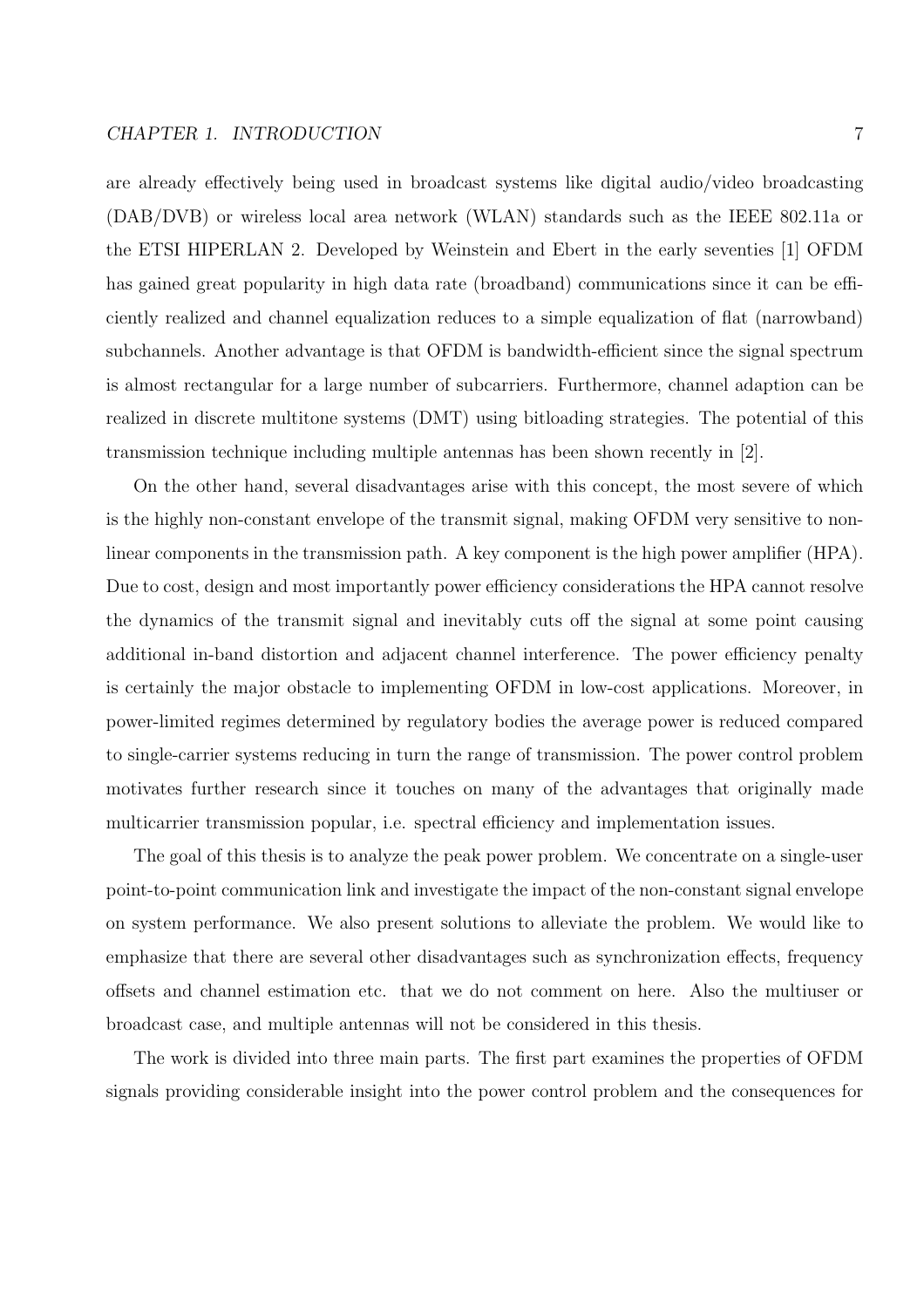practical reduction techniques. The second part examines statistical properties and illuminates the effect of clipping on the performance as well as fundamental limits for coding schemes leading to interesting design consequences. The third part introduces new coding strategies to alleviate the problem.

## 1.1 Related work and general outline

In Chapter 3 we derive the signal-theoretic properties of the OFDM signal so as to obtain estimates of the peak value of the continuous-time signal from the discrete-time signal. These estimates are of fundamental importance for the OFDM system design. In mathematics such estimates enjoy a long history (Lebesgue constants, Marcinkiewicz type inequalities). For trigonometric polynomials the problem was investigated by the mathematicians Riesz and Bernstein [3, 4]. Part of this work was rediscovered by Ehlich [5]. Jetter et al generalized the result in [6]. In the context of OFDM, as far as we are aware the problem was introduced by Tellado in his thesis [7]. Further contributors were Tarokh and Paterson [8, 9], Tellambura [10, 11] and Wulich [12]. Here we generalize the results and derive the fundamental estimates for band-limited signals. From a practical viewpoint this gives the best possible estimates. In addition, we put the problem in a rather general framework and also derive estimates for the disturbed data [13, 14, 15]. We refer to this as the noise-enhancement problem and improve on results by [16, 17]. Additionally, we highlight the importance of this investigation for the design of appropriate coding schemes. The results of this chapter have been published so far in [18, 19, 20, 21, 22].

In Chapter 4 we investigate the statistical properties of the OFDM signal and derive upper bounds on the complementary distribution of the peak power. The distribution is a key parameter effecting all relevant performance measures. In mathematical literature the OFDM signals are referred to as random polynomials. The work on random polynomials goes back to Salem and Zygmund [23], Halasz [24], and Gersho et al [25]. Halasz is possibly awarded the most significant contribution. In the context of OFDM the distribution was introduced by Mestagh et al [26]. Müller et al [27] Friese, Ochiai et al, and Dinur et al developed it further in [28, 29, 30]. We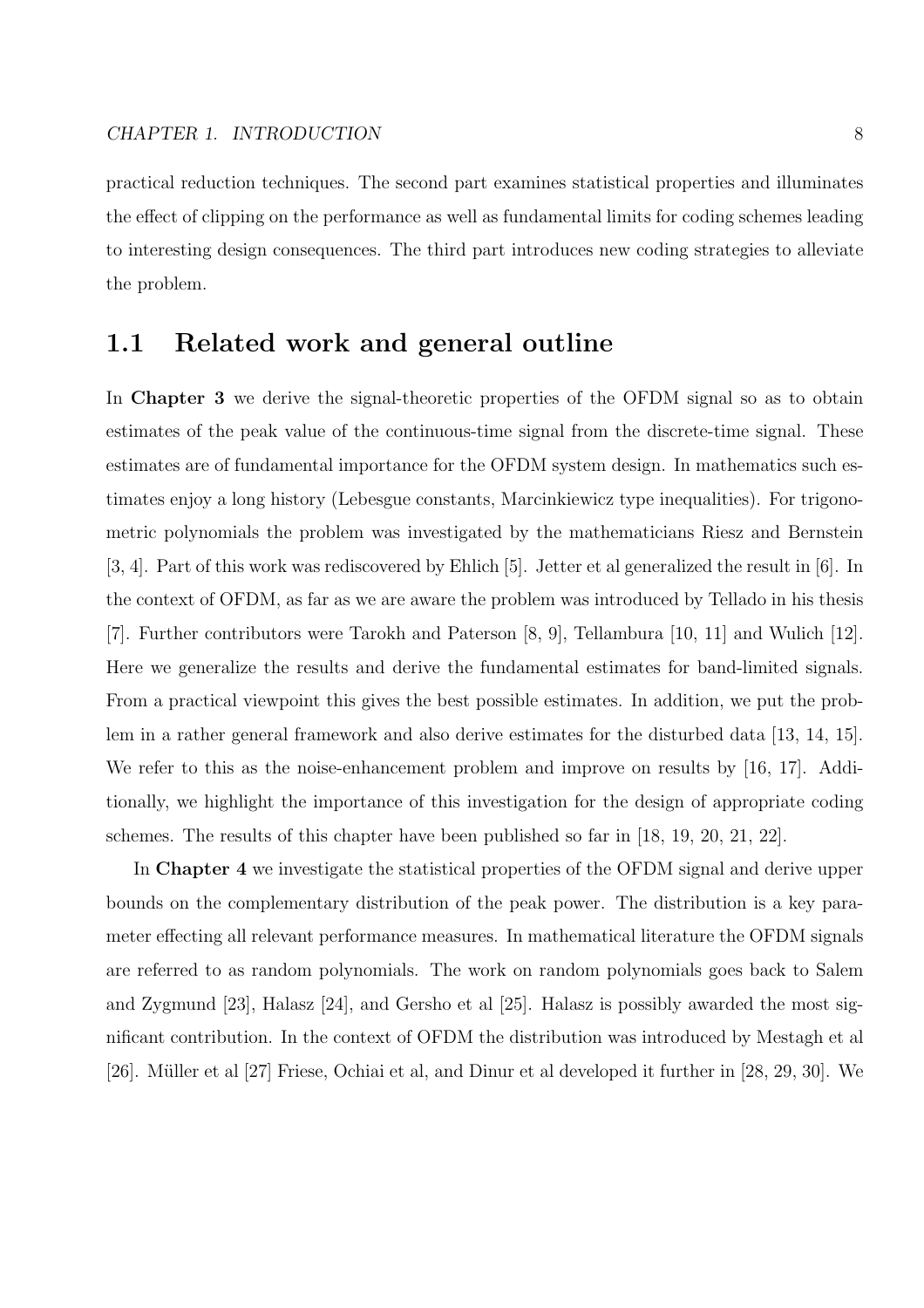#### CHAPTER 1. INTRODUCTION 9

derive the first real upper bounds for practical modulation schemes used in OFDM. In addition, we derive an equivalent result for the coded schemes. Futhermore, we present asymptotic results improving on the results in [25]. We use these results for bounding the symbol error rate evoked by clipping, thereby improving on a recent approach by Bahai [31]. The results of this chapter have been published so far in [32, 33, 34, 35, 36, 37].

In **Chapter 5** we introduce the coding approach to alleviate the power control problem. Using coding across the subcarriers is an attractive idea since codes are a natural sequence selector and OFDM systems are coded to increase diversity. Thus, early attempts were made to solve the peak power problem elegantly en passant with the appropriate codes. Pioneering work was done by [38, 39, 40] where codes were found by computer searches for small numbers of subcarriers. Ochiai et al [41, 42] and van Nee [43] introduced complementary sequences for the code design. A systematic approach to the design problem was given by Davis and Jedwab capitalizing on properties of certain cosets of classical Reed-Muller codes and their generalizations [44, 45]. This work was generalized by Paterson in [46]. In [9] a geometric approach was used to derive fundamental limits on the triplet rate, peak power and minimum euclidean distance for coding schemes. We also pursued a more systematic approach leading to a constructive way to codes with low peak power. In particular, we show how to characterize and design constellations with low peak power. We call the outcome generalized constellations and analyze their overall performance. Furthermore, we explain how codes can be constructed so that the peak power is uniformly bounded thereby solving the problem of [9] and generalize these codes to set up a new system concept. The results of this chapter have been published so far in [47, 48].

## 1.2 Notations

Sets and events are given by calligraphic letters. The cardinality of a set is denoted as  $\cdot$  (this is not be confused with the magnitude of complex number) and the set function by  $I$ . The probability of a set is denoted as  $Pr(\cdot)$ ,  $\sim$  means, is distributed" and the expectation operator is given by  $E(\cdot)$ . For simplicity, we do not distinguish in our notation between random variables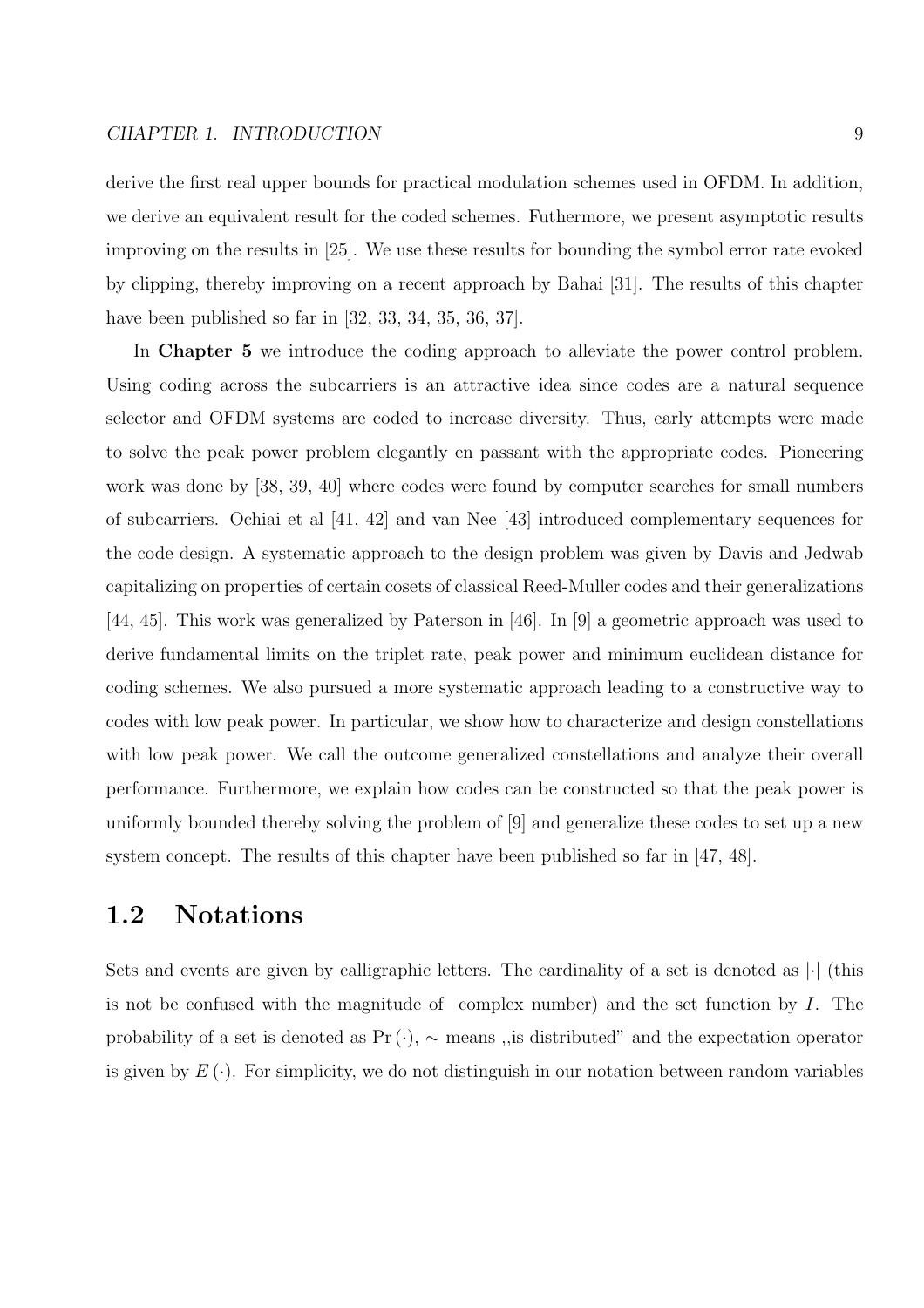and their realization.

The imaginary unit is j. Real and imaginary parts operators are represented by  $\Re(\cdot)$  and  $\Im(\cdot)$ , respectively,  $\arg(\cdot)$  is the angle of a complex number (in radiants) and log ( $\cdot$ ) denotes the natural logarithm. Real, rational and integer numbers are denoted as  $\mathbb{R}, \mathbb{Q}$  and  $\mathbb{Z}$ .  $\mathcal{O}(f(\cdot))$ means that the magnitude of a quantity grows no faster than  $f$ .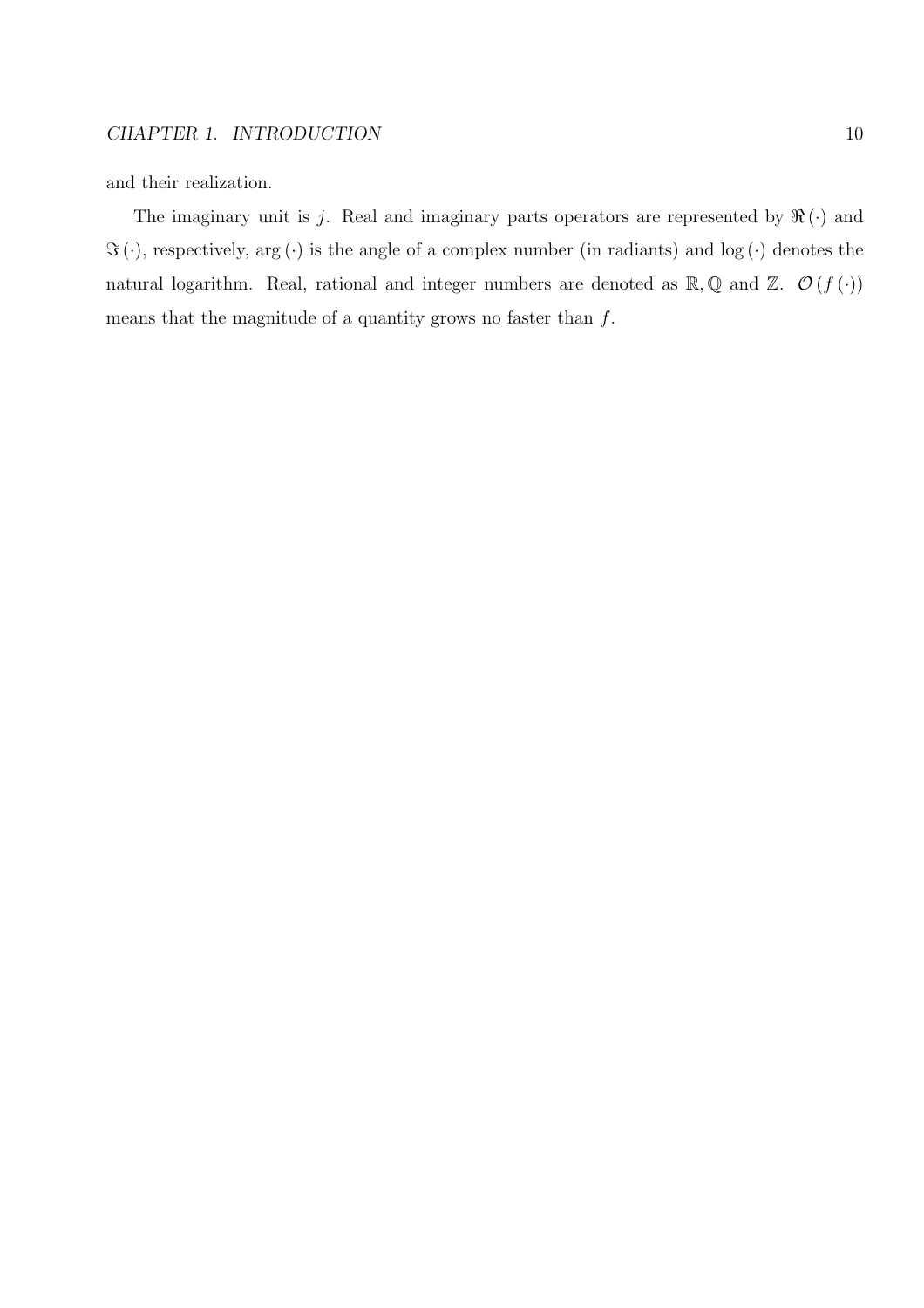# Chapter 2 The signal model

The idea of OFDM transmission or more general multicarrier transmission is connected to the ideas of channel partioning, i.e. given a certain (probabilistic) channel operator, to transmit the eigenfunctions of the operator so that information passes through the channel without much distortion. If the radio channel is time-varying either the transmitted eigenfunctions must be reconfigured and adapted, which is hard to implement, or the chosen eigenfunctions must operate well even under different conditions. The basic mathematical theory to construct and design those eigenfunctions is represented by time-frequency analysis [49]. Fundamental work on this topic has been done by [50]. In this regard, OFDM represents a compromise for linear, timeinvariant channels with respect to implementation and spectral efficiency. The signal is composed of a number of modulated versions of a prototype function (so-called Gabor-system [51]). It has recently been shown that the underlying structure of OFDM is matched to the linear, timeinvariant channel in a deeper mathematical sense [52]. The connection to filter bank theory is described in [53].

In this chapter we describe the communication model and the basic OFDM system functionality. Furthermore, we introduce the necessary quantities relevant to our problem, such as the average power, crest-factor etc. Since the OFDM system has been described in various papers we assume basic knowledge of the system concept and for a more detailed description refer to [7, 54].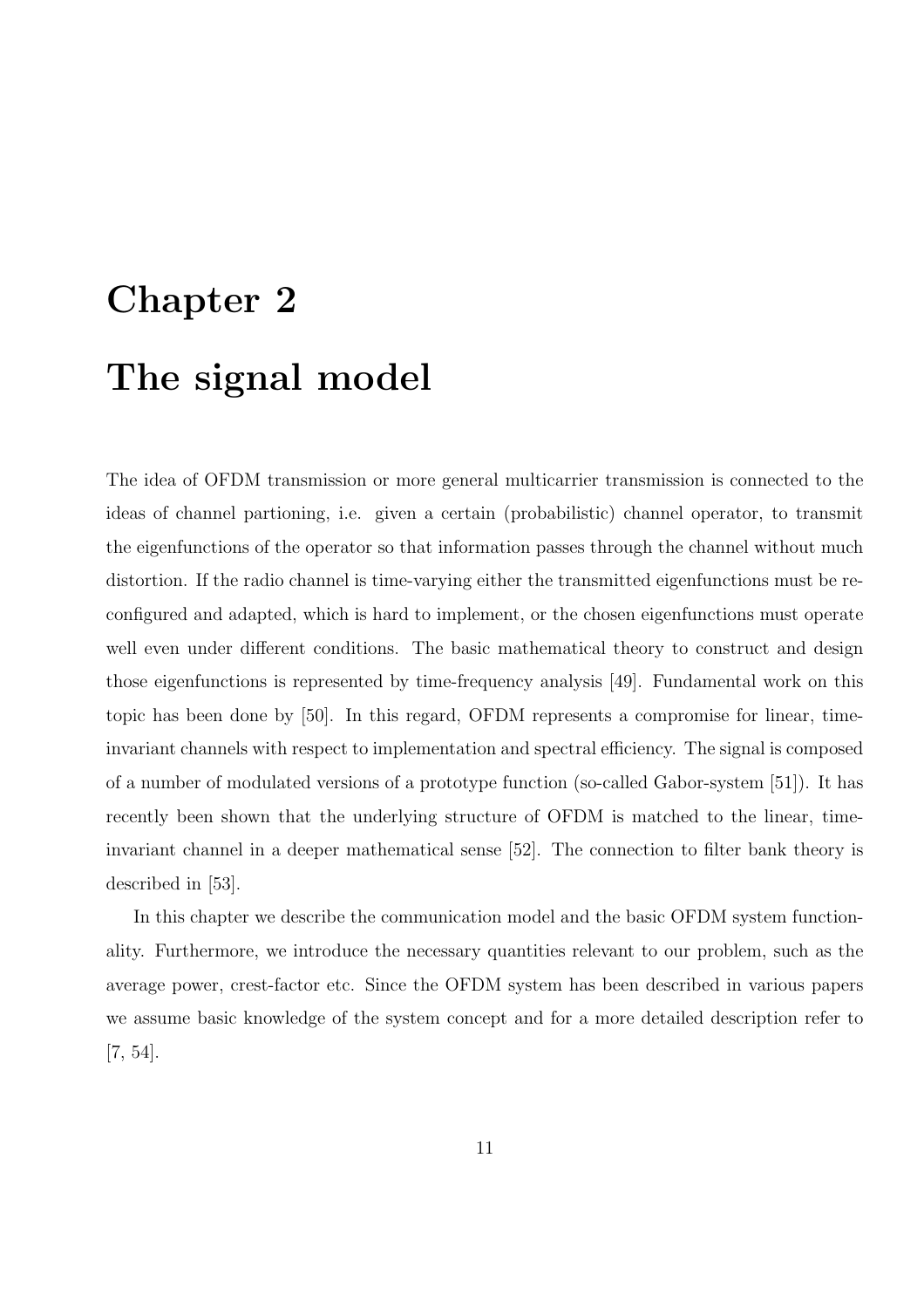### 2.1 The system set up

Suppose a communication source emits an information symbol every  $T$  seconds. The stream of information symbols can be modeled as a sequence of independent, identically distributed (IID) random variables  $(RV) \ldots, c_{-2}, c_1, c_0, c_1, c_2, \ldots$  which map into a subset of the complex plane called constellation or modulation scheme Q. We shall assume in the sequel that the  $c_k, k \in \mathbb{Z}$ , have zero mean and a finite variance, i.e.  $E(c_0) = 0$  and E ¡  $|c_0|^2$  $=\sigma_s^2$ . Common constellations used in practice are binary phase-shift keying  $\mathcal{Q} = BPSK := \{A, -A\}$ , quadrature phase-shift keying  $\mathcal{Q} = QPSK := {\pm A \pm jA}$ , M-ary quadrature amplitude modulation  $\mathcal{Q} = M QAM := \{A((2m_1 - 1) + j(2m_2 - 1)), m_1, m_2 \in$  $\overline{a}$  $-\frac{m}{2}+1,\ldots,\frac{m}{2}$  $\left\{\frac{m}{2}\right\}$  for natural numbers  $m, M$ such that  $M = m^2$  and M-ary phase-shift keying  $Q = M$ -PSK :=  $\{A, Ae^{\frac{2\pi j}{M}}, \dots, Ae^{\frac{2\pi j(M-1)}{M}}\}$ r+<br>N where  $A > 0$  is a real constant normalizing the average power. A constellation is called equalenergy if  $|c_k|$  is constant independent of the constellation points. BPSK and more generally M-ary PSK are equal-energy constellations.

Ordering the complex data into subsets of length N, i.e.  $(c_{kN}, c_{kN+1}, \ldots, c_{kN+N-1})$ , the OFDM baseband signal can be described by

$$
s(t) = \sum_{m = -\infty}^{m = +\infty} w_{[-T_g, T_s]} \left( t - m \left( T_s + T_g \right) \right) \sum_{k=0}^{N-1} c_{mN+k} \, e^{2\pi j \left( k - \frac{N-1}{2} \right) \Delta f \left( t - m \left( T_s + T_g \right) \right)},\tag{2.1}
$$

where N is the number of subcarriers,  $T_s$  the symbol duration,  $\Delta f = \frac{1}{T_s}$  $\frac{1}{T_s}$  the frequency spacing and  $w_{[-T_g,T_s]}(t)$  denotes a standard rectangular window function of duration  $NT = T_s + T_g$ . The term  $T_g$  is the so-called guard interval. The rectangular window can be generally assumed when the number of subcarriers is large. For a smaller number of subcarriers, pulse shaping can be used in order to combat poor delay in the frequency domain. We have also assumed that the total power is uniformly spread over the subcarriers. A generalization to the non-equal power distribution for bitloading strategies in DMT systems is immediate.

For transmission the signal is passed to the RF chain to generate the passband signal  $s^{\left( p\right) }\left( t\right) :=\Re$ ¡  $s(t) e^{2\pi j f_c}$ where  $f_c$  is the carrier frequency and is then transmitted over a channel with channel impulse response (CIR)  $h^{(p)}$  that we assume to have support only in the interval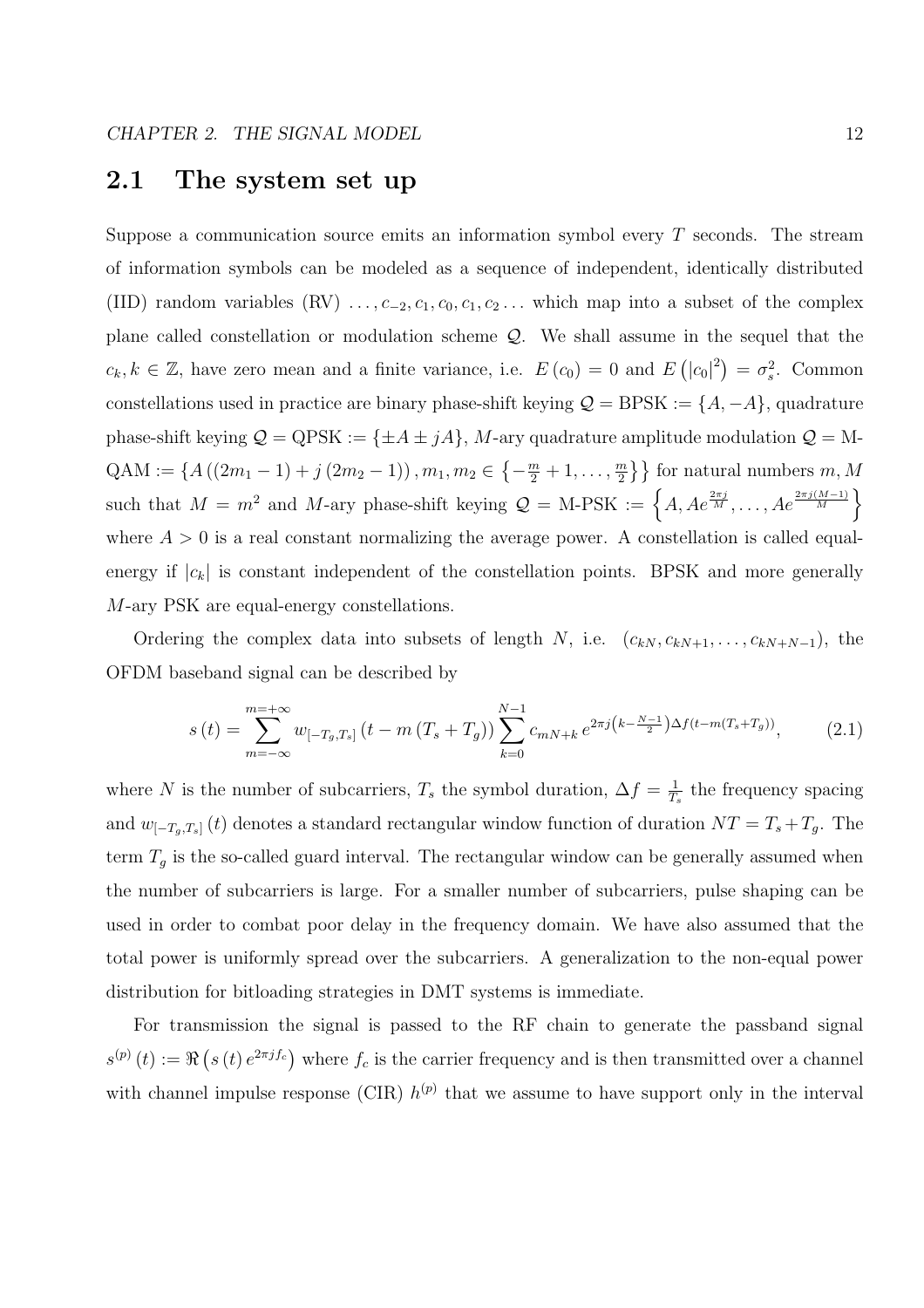$[0, T_g]$ . The guard interval prevents intersymbol interference (ISI) between consecutive OFDM symbols, provided that the length of the CIR does not exceed the guard interval. In other words, the transmit signal appears periodic to the channel.

At the receiver the RF-signal is down-converted, the guard interval is removed and the baseband signal is processed by matched filters. Let h be the equivalent baseband CIR of  $h^{(p)}$ and  $\hat{h}$  the frequency response (see next chapter for definitions). Then due to the assumptions we have for  $m = 0$ 

$$
c'_k = \beta_k c_k + n_k, \quad k = 0, \dots, N-1.
$$

where  $\beta_k := \widehat{h}$  (  $2\pi$ ¡  $k-\frac{N-1}{2}$ 2 ¢ ∆f ¢ are the complex channel attenuations and  $n_k, k = \ldots, N -$ 1 is additive white Gaussian noise (AWGN). Likewise, the transmission can be written for arbitrary  $m$ . The AWGN can be modeled as zero mean, circular symmetric, complex Gaussian RV's denoted by  $n_k \sim \mathcal{CN}(0, 1)$ , i.e. real and imaginary parts are Gaussian distributed and independent. Finally, frequency equalization is performed and the symbols are passed to the decision unit in order to retrieve the information. To give an example: the HYPERLAN 2 standard is a 5 [GHz] OFDM system with 52 subcarriers. The symbol duration is 3.2 [ $\mu$ s], the subcarrier spacing is 312.5 [kHz]. The guard interval is 800 [ns] in order to provide robustness in indoor environment. Different modulation schemes such as BPSK, QPSK, 16-QAM and 64-QAM can be used.

A common model for the wireless channel is the multipath channel, i.e.

$$
\widehat{h}\left(t\right) = \sum_{l=0}^{L_m-1} h_l \delta\left(t - \tau_l\right)
$$

where  $L_m$  is the number of multipaths,  $\delta$  is the Dirac delta ,,function" and  $h_l, \tau_l, l = 0, \ldots, L_m - 1$ are the complex path attenuations and path delays, respectively. If the channel is time-varying different fading models are employed. We adopt the model with  $h_l \sim \mathcal{CN}(0,r_l)$ , where  $r_l, l =$  $0, \ldots, L_m - 1$ , is the power-delay profile, and fixed path delays. The channel is assumed to be constant over one or several symbols. Other channel models assume the path attenuations to be a wide-sense stationary random process with common Jakes power spectrum.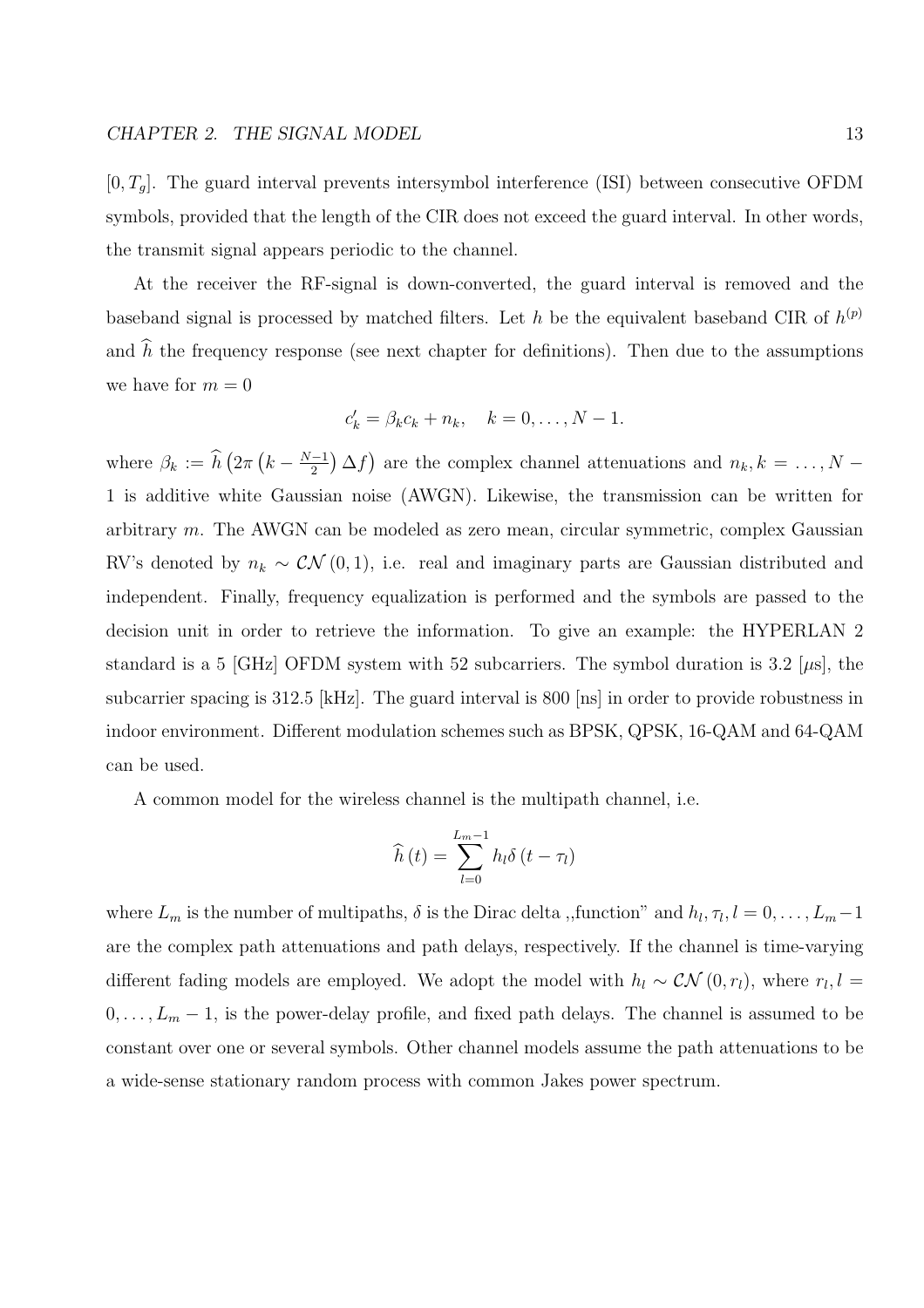#### CHAPTER 2. THE SIGNAL MODEL 14

So far, we have introduced the conceptual OFDM system where the transceiver must realize a continuous-time Fourier transform. In practice, the signal s is generated at  $\frac{lT_s}{L_T N}$ ,  $l = 0, \ldots, L_T N$ , by an  $L_TN$ -point inverse discrete Fourier transform (IDFT) of the complex data where  $L_T$  is the oversampling factor at the transmitter (in the case of  $L = 1$  we speak of Nyquist-rate sampling and the Nyquist-rate samples) [7]. Then, a copy of the last  $L_1$  samples is prepended (the guard interval) the samples are lowpass filtered to obtain the continuous-time baseband signal. The receiver performs reverse operations. The signal is sampled at  $t = \frac{lT_s}{l_s}$  $\frac{l_{T_s}}{L_RN}, l = 0, \ldots, L_RN$  where  $L_R$  is the oversampling factor at the receiver, the guard interval is removed and a DFT carried out. For convenience we set  $L_R = L_T = L \ge 1$ . We point out that due to continuous-time filtering there will be a small amount of ISI in the transmission which is neglected here. In fact, in [7] different filters have been tested and it has been found that the model is appropriate for practical configurations. Clearly the chain of continuous-time filtering and channel can be replaced by an appropriate discrete-time channel based on the sampling theorem [55].

## 2.2 Average power and crest-factor

Let us now introduce some important quantities for the continuous-time and discrete-time signal that are related to the power control problem. For these purposes, it is sufficient to consider a single symbol, say  $m = 0$ , and to leave out the guard interval since the symbols do not overlap in time.

We interpret the sequence  $c_0, c_1, \ldots, c_{N-1}$  as coordinates of a (random) vector. The square length of a vector  $c$  is given by

$$
||c||^2 := \sum_{k=0}^{N-1} |c_k|^2.
$$

After multiplying by the complex factor  $e^{\frac{j(N-1)}{2}}$  an OFDM baseband symbol can be described by

$$
s_c(t) = \sum_{k=0}^{N-1} c_k e^{2\pi j k \Delta ft}, \quad 0 \le t \le T_s.
$$
 (2.2)

In the following, the time axis is normalized by  $T_s$ , i.e. we substitute  $\theta(t) = \frac{2\pi t}{T_s}$  and write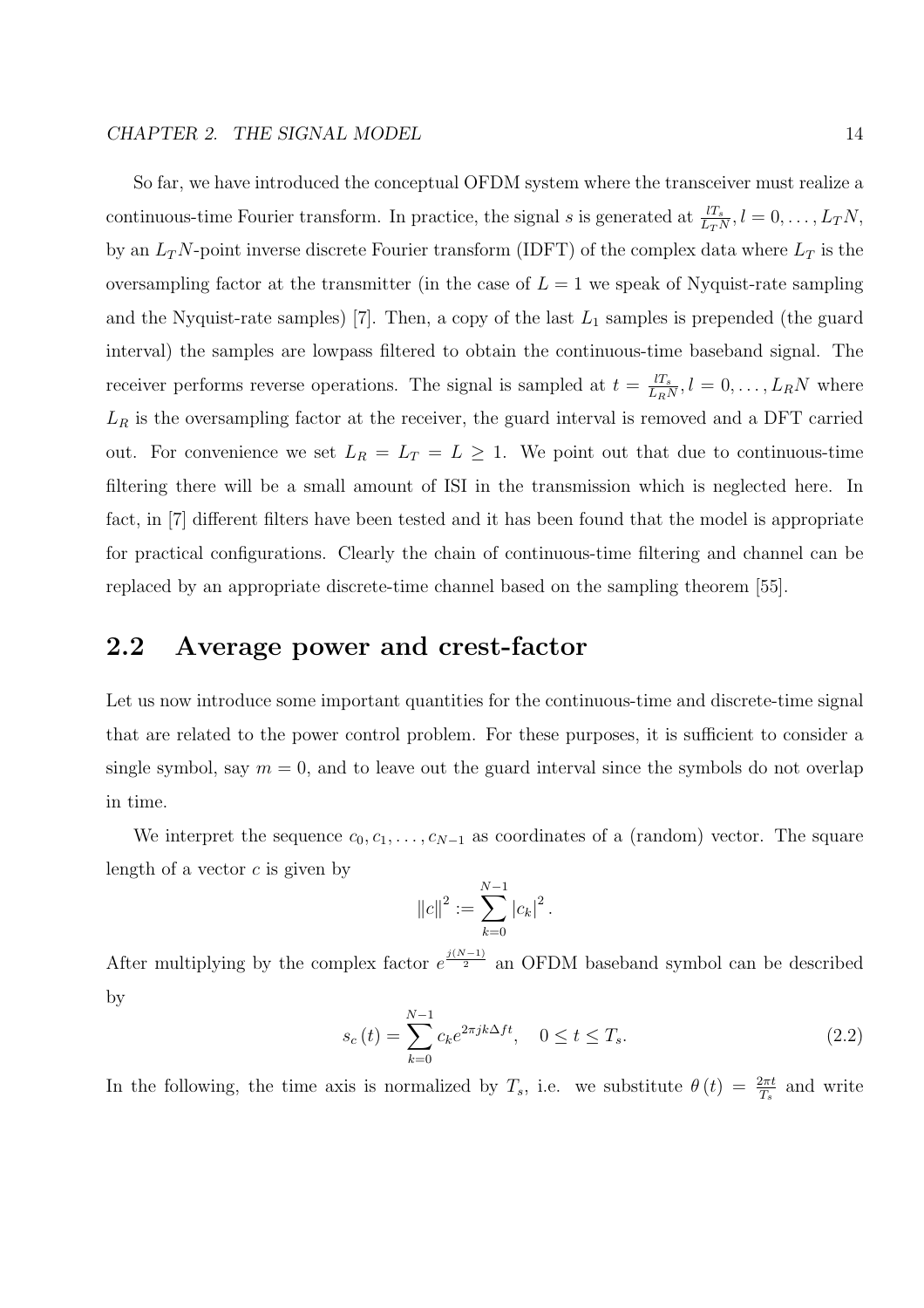$s_c (\theta), \theta \in [0, 2\pi]$ , instead of  $s_c (t)$  without explicitly stating the dependence of  $\theta$  on t. For convenience we define  $\theta_{l,L} := \frac{2\pi l}{LN}, 0 \leq l \leq LN$ , where L is the oversampling factor introduced in the last section.

For any sequence  $c_0, c_1, \ldots, c_{N-1}$  the instantaneous power of the transmit signal  $\Re^2$  (  $s_c(\theta) e^{j\zeta\theta}$ is lower or equal to the envelope power  $\left| s_c(\theta) e^{i\zeta \theta} \right|^2$ . Due to Parseval's theorem the time average envelope power is given by  $r^{2\pi}$ 

$$
\overline{P}_c := \frac{1}{2\pi} \int_0^{2\pi} |s_c(\theta)|^2 d\theta = ||c||_2^2.
$$

The time average is taken over the symbol because the power is not constant over time. It is well-known that the time average power of the actual OFDM symbol is approximately equal to 1  $\frac{1}{2}$   $||c||_2^2$  $\frac{2}{2}$  if the ratio  $\zeta := \frac{f_c}{\Delta}$  $\frac{f_c}{\Delta f}$  is large. This is true for typical OFDM applications. For example in a HIPERLAN 2 system we have  $\zeta \simeq 10^4$ .

Except for BPSK, QPSK and M-ary PSK,  $\overline{P}_c$  is a random variable. Assuming data symbols that occur with equal probability the variance  $\sigma_s^2$  for an M-ary QAM constellation is given by

$$
\sigma_s^2 = \frac{2A^2\left(M-1\right)}{3},
$$

and the ensemble average is

$$
P_{\text{av}} = E(\overline{P}_c)
$$
  
= 
$$
\frac{2NA^2(M-1)}{3}.
$$

The peak-to-average power ratio (PAPR) of (2.2) is now defined by

PAPR 
$$
(s_c, \zeta) := \max_{0 \le \theta < 2\pi} \frac{\left[ \Re \left( s_c \left( \theta \right) e^{j\zeta \theta} \right) \right]^2}{P_{\text{av}}}.
$$

The PAPR is also often called peak-to-mean power ratio (PMPR). The peak-to-mean envelope power (PMEPR) is defined by

$$
\text{PMEPR}\left(s_c\right) := \max_{0 \leq \theta < 2\pi} \frac{|s_c(\theta)|^2}{P_{\text{av}}}
$$

and clearly we have

$$
PAPR(s_c, \zeta) \leq PMEPR(s_c).
$$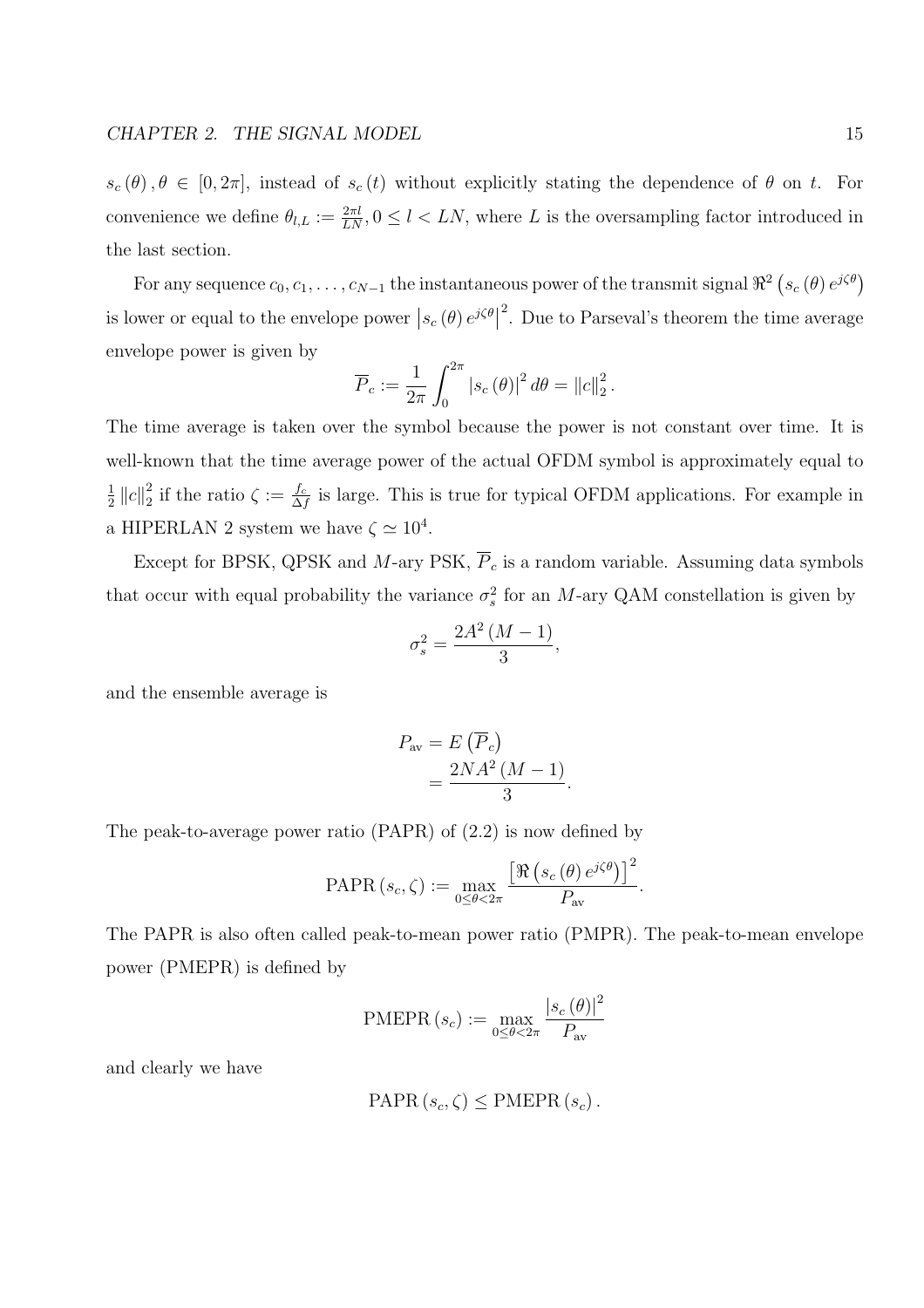#### CHAPTER 2. THE SIGNAL MODEL 16

The crest-factor (CF) of (2.2) is defined as

$$
CF(s_c) := \frac{1}{\sqrt{P_{\text{av}}}} \max_{0 \le \theta < 2\pi} |s_c(\theta)|
$$
\n
$$
= \frac{1}{\sigma_s \sqrt{N}} \max_{0 \le \theta < 2\pi} |s_c(\theta)|.
$$
\n
$$
(2.3)
$$

In the following we use CF instead of PAPR or PMEPR. Note that in the definition of CF the time average is replaced by its ensemble average. This is the relevant measure for power efficiency concerns because power consumption only depends on the ratio of peak power to average transmitted power. OFDM signals with small time average power are in this sense uncritical although their actual CF might be large. On the other hand from both the theoretical and practical viewpoint there are situations where the actual CF, given by

$$
\mathrm{CF}'\left(s_c\right) := \frac{1}{\sqrt{\overline{P}_c}} \max_{0 \leq \theta < 2\pi} \left| s_c\left(\theta\right) \right|,
$$

is considered.

Note that, clearly,  $CF'(s_c) \geq 1$ . However, due to the statistical definition of CF apart from BPSK and QPSK we cannot assume CF  $(s_c) \geq 1$  for all signals  $s_c$ . Given  $\sigma_s^2$ , i.e.  $A = \sqrt{\frac{3\sigma_s^2}{2(M-1)}}$ , the minimal envelope power  $\overline{P}_{\text{min}}$  is

$$
\overline{P}_{\min} = 2NA^2
$$

$$
= \frac{3\sigma_s^2 N}{M - 1}
$$

and since for all signals

$$
\max_{0 \le \theta < 2\pi} |s_c(\theta)|^2 \ge \overline{P}_c
$$
\n
$$
\ge \overline{P}_{\min}
$$

it follows

$$
\max_{0 \le \theta < 2\pi} |s_c(\theta)| \ge \sqrt{\overline{P}_{\min}}
$$
\n
$$
= \sqrt{\frac{3\sigma^2 N}{M - 1}}
$$

.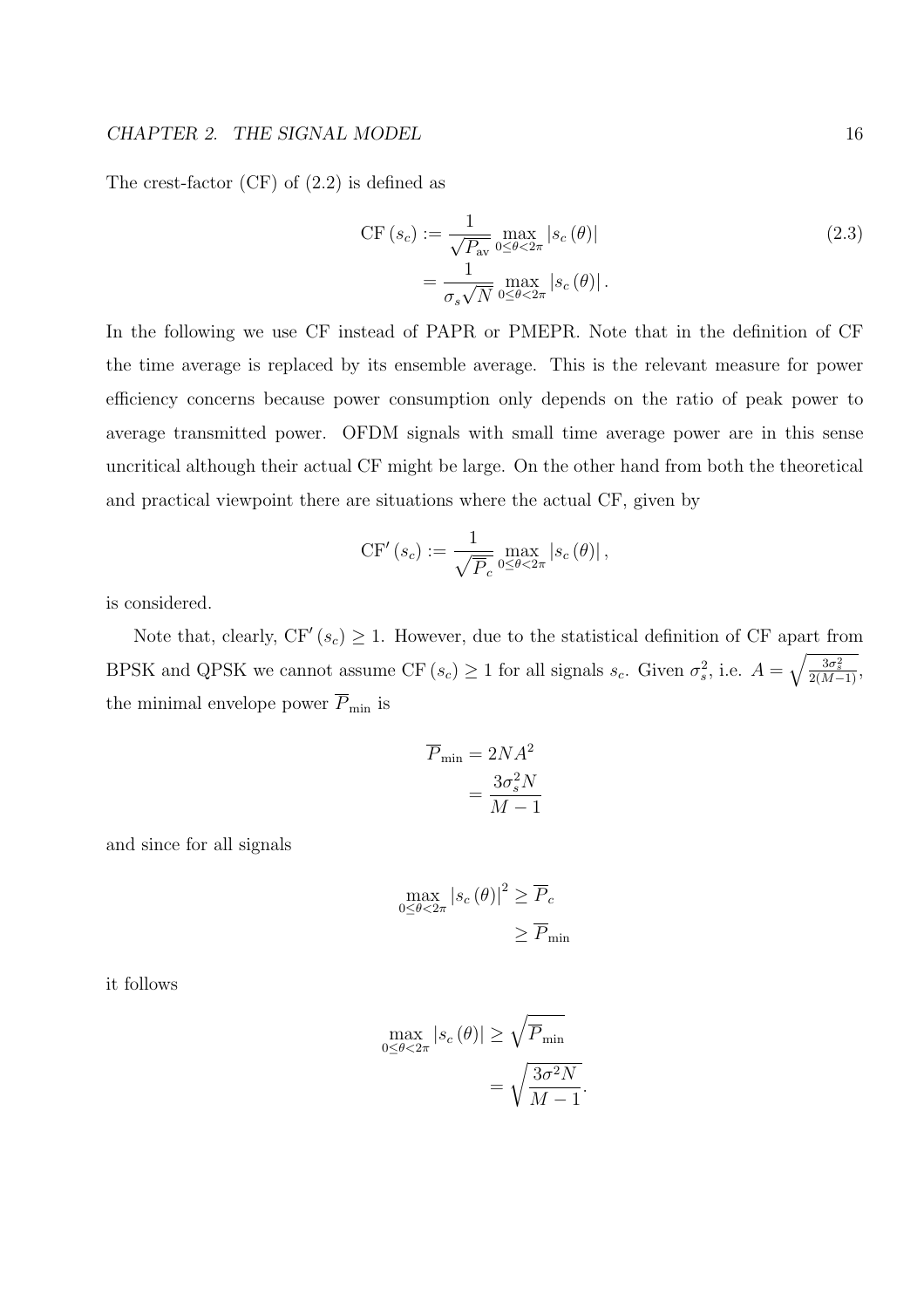On the other hand an upper bound is given by

$$
\max_{0 \le \theta < 2\pi} |s_c(\theta)| \le \sqrt{2}NA(M-1)
$$
\n
$$
= \sigma N \sqrt{\frac{3(\sqrt{M}-1)}{\sqrt{M}+1}}
$$

and thus

$$
\sqrt{\frac{3}{M-1}} \le \mathrm{CF}\left(s_c\right) \le \sqrt{\frac{3N\left(\sqrt{M}-1\right)}{\sqrt{M}+1}}.
$$

The signals that achieved these maximums have been identified in [55]. Note that the maximum CF, i.e. the CF of  $(2.1)$ , is an appropriate quantity only if the probability of its occurrence is sufficiently high. However, it has only limited impact if its occurrence is very unlikely. Then, a better description of the sensitivity to non-linear distortion is given by the complementary distribution of (2.3) defined by

$$
F(\lambda) := \Pr(\text{CF}(s_c) > \lambda) \tag{2.4}
$$

where  $\lambda \geq 0$  is a real parameter. Clearly  $F(\lambda) = 1$  if  $\lambda \leq \sqrt{\frac{3}{M}}$ .  $\frac{3}{M-1}$  and  $F(\lambda) = 0$  if  $\lambda \geq$ r √  $\frac{3N(\sqrt{M}-1)}{\sqrt{M}+1}$  for M-ary QAM. For the other values the term (2.4) is difficult to analyze. The statistical distribution of the CF is a key parameter in OFDM system design providing both practical and information-theoretic insights, and we analyze this parameter in Chapter 3. The exact evaluation is still an on-going research problem.

Using (2.4) in [29, 30] an effective CF was defined by

$$
Pr(CF_{\text{eff}}(s_c) > \varepsilon)
$$
\n(2.5)

where  $\varepsilon$  is a small probability that may depend on the application so that the transmission can be considered almost distortion-free.

In order to investigate  $(2.4)$  for practical systems usually a discrete version of  $(2.2)$  is introduced, i.e.

$$
\text{CF}_{L}(s_c) := \max_{0 \le l < LN} \frac{|s_c(\theta_{l,L})|}{\left(\frac{1}{LN} \sum_{l=0}^{LN-1} E\left(|s_c(\theta_{l,L})|^2\right)\right)^{\frac{1}{2}}}
$$
\n
$$
(2.6)
$$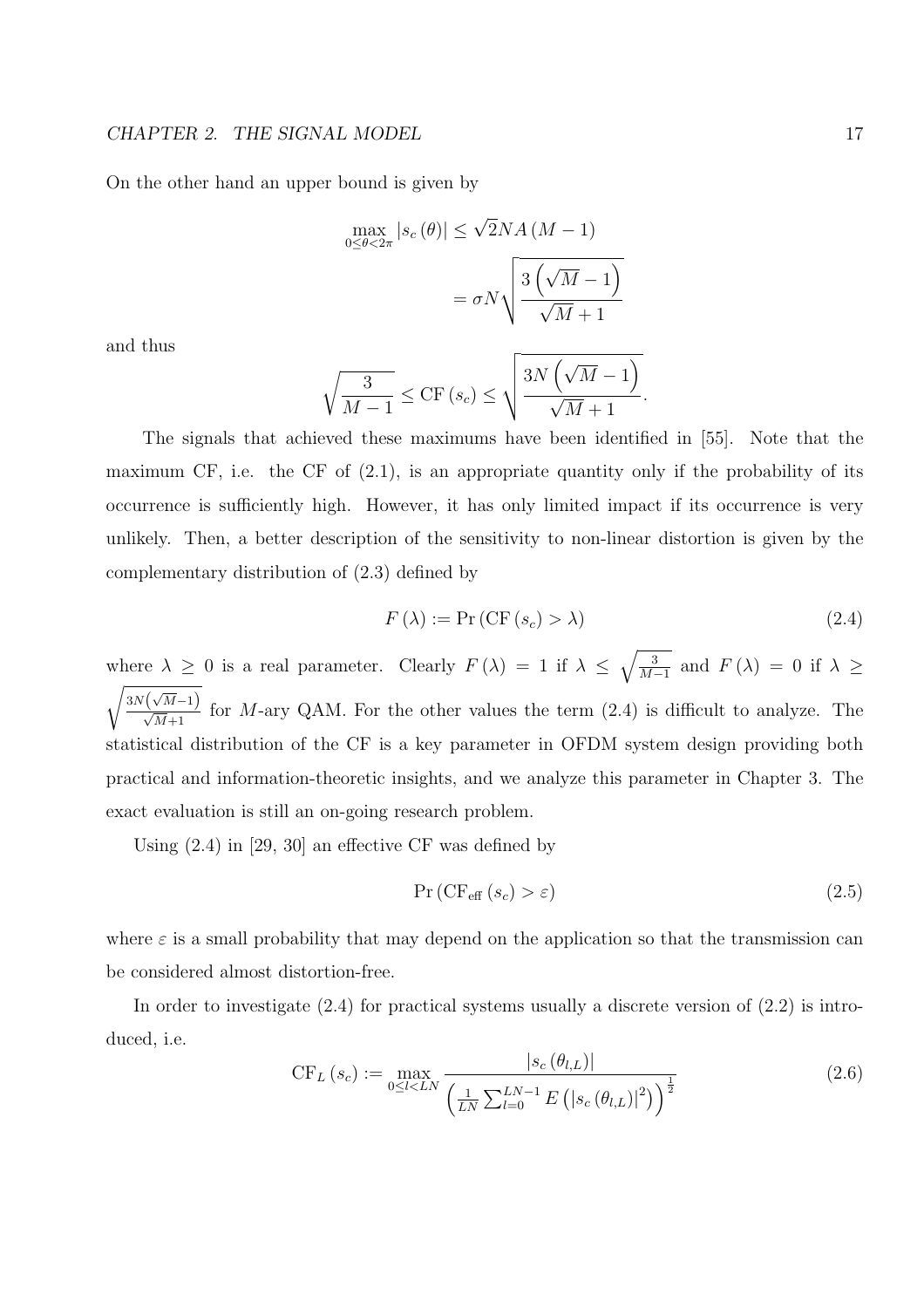In the sequel the term  $(2.6)$  is called the discrete-time CF. For the particular case  $L = 1$  we call  $CF<sub>1</sub>(s<sub>c</sub>)$  the Nyquist-rate CF.

The complementary distribution of (2.6) is denoted as

$$
F_L(\lambda) := \Pr\left(\mathrm{CF}_L(s_c) > \lambda\right).
$$

Note again that due to Parsevals theorem [18]

$$
\frac{1}{LN} \sum_{l=0}^{LN-1} |s_c(\theta_{l,L})|^2 = \frac{1}{2\pi} \int_0^{2\pi} |s_c(\theta)|^2 d\theta
$$

the root mean square (RMS) value is preserved and the CF is

$$
CF_L(s_c) = \frac{1}{\sigma_s \sqrt{N}} \max_{0 \leq l < LN} |s_c(\theta_{l,L})|.
$$

Given these definitions we now turn to the central power control problem.

## 2.3 The power control problem

So far, the system concept appears to be rather appealing due to the simple equalization and efficient signal processing. We also pointed out that it is very much adapted to the linear, time-invariant channel. However, the advantages are accompanied by the disadvantage that the system is very sensitive to non-linear components in the transmitter path, such as digital analog (DA) converter, mixers and high power amplifiers (HPA) since many subcarriers (constructively or destructively) add up at a time causing large fluctuations of the signal envelope. A transmission which is free from any distortion requires linear operation over a range N times the average power. As practical values of subcarriers are large the high dynamics prevents power efficient operation of the HPA so that most of the DC power is wasted (see the model below) with deleterious effect on battery life time in mobile applications. In practice, these values are not tolerable (from a technology viewpoint it may even be challenging to provide such a large linear range) and the signal is cut off at some point leading to in-band distortion in form of intermodulation among subcarriers and spectral widening of the transmit signal into adjacent channels. Thus, some form of peak power reduction is desirable.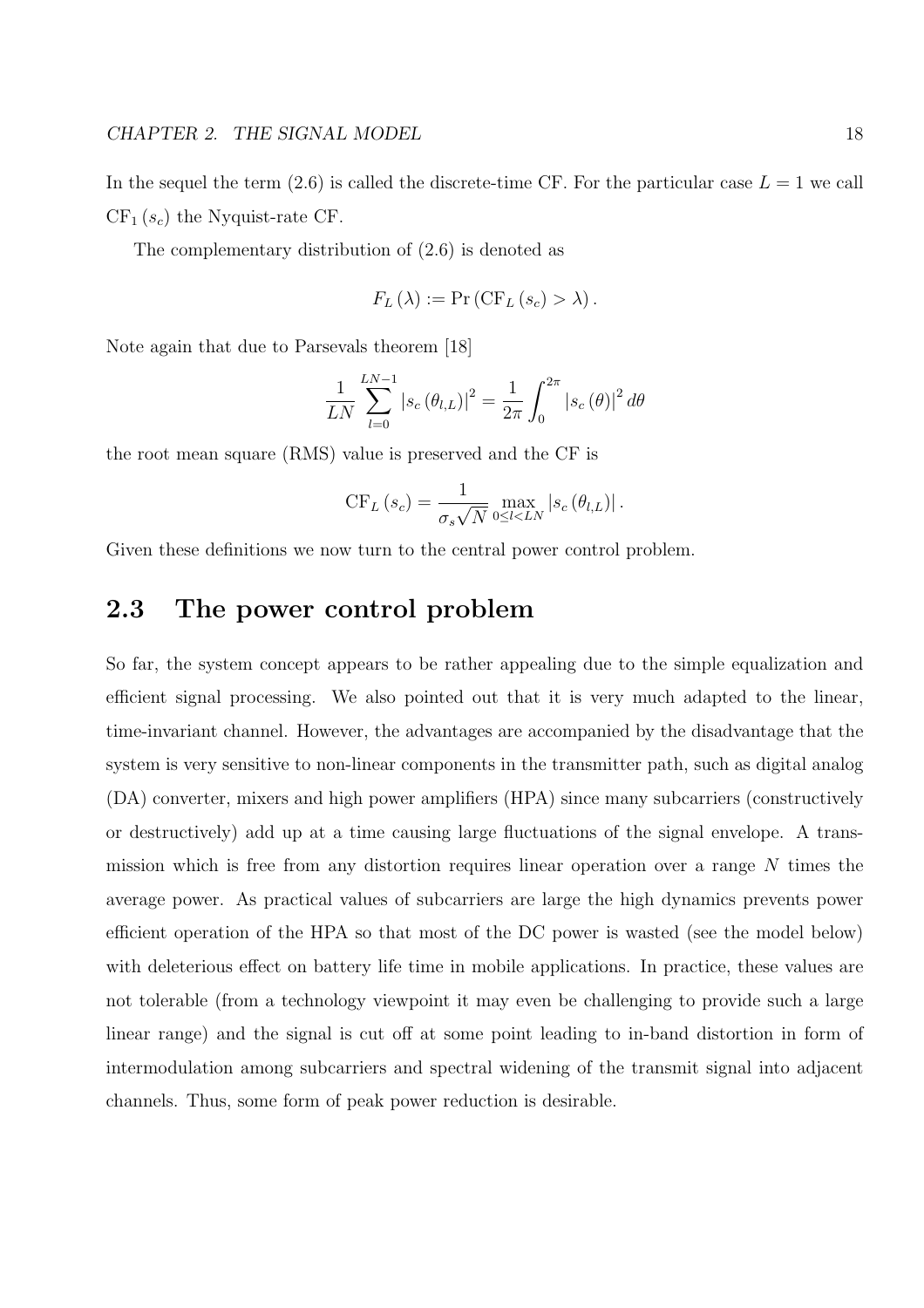#### CHAPTER 2. THE SIGNAL MODEL 19

A common baseband representation for the HPA is the soft-envelope limiter model, i.e.

$$
\Phi_{\mathrm{SL}}\left(s\left(t\right)\right) := \left\{\begin{array}{ll} s\left(t\right), & \left|s\left(t\right)\right| \leq \mathrm{SL} \\ \mathrm{SL}e^{j\arg\left[s\left(t\right)\right]}, & \left|s\left(t\right)\right| > \mathrm{SL} \end{array}\right.,
$$

Here, SL is the saturation level (or clipping level). The event  $\{ |s(t)| > SL \}$  is commonly described as clipping, i.e. the signal envelope is clipped (,,clipping") at a certain level. The model is clearly somehow idealized since a linear region is only possible by taking additional measures such as pre-distortion techniques [56]. Nevertheless, it is sufficient for characterizing the behavior of standard systems. It accounts as well for the limiting effect of other non-linearities in the signal path that may act only on the discrete-time signal such as the DA converter. Other models are for example the solid-state HPA and the traveling-wave tube HPA which we do not consider here.

The ratio

$$
\text{CR} := \frac{\text{SL}}{\sqrt{P_{\text{av}}}}
$$

is called the clipping ratio (CR). The square of CR is the input back-off factor (IBU). The output back-off (OBO) is defined by the ratio of SL and average output power, i.e. it is generally different from IBU. However if the SL is not too small IBU is approximately equal to OBO. The power efficiency is approximately the inverse of the OBO for a class A amplifier [57].

A common performance measure to assess the communication link is the symbol error rate (SER). Denoting the estimated information symbols  $\hat{c}_k$  the average symbol error probability is given by

$$
\overline{\text{SER}} = \frac{1}{N} \sum_{k=0}^{N-1} \text{SER}_k,
$$

where

$$
SER_k = \Pr(c_k \neq \widehat{c}_k)
$$

is the SER on subcarrier k. For standard channels like AWGN or Rayleigh fading multipath fading channels explicit formulas of the SER are known [58]. Note that in practical systems a trade-off between SER and power efficiency has to be found. A common measure for trading SER due to clipping and power efficiency is total degradation (TD), i.e. minimizing the sum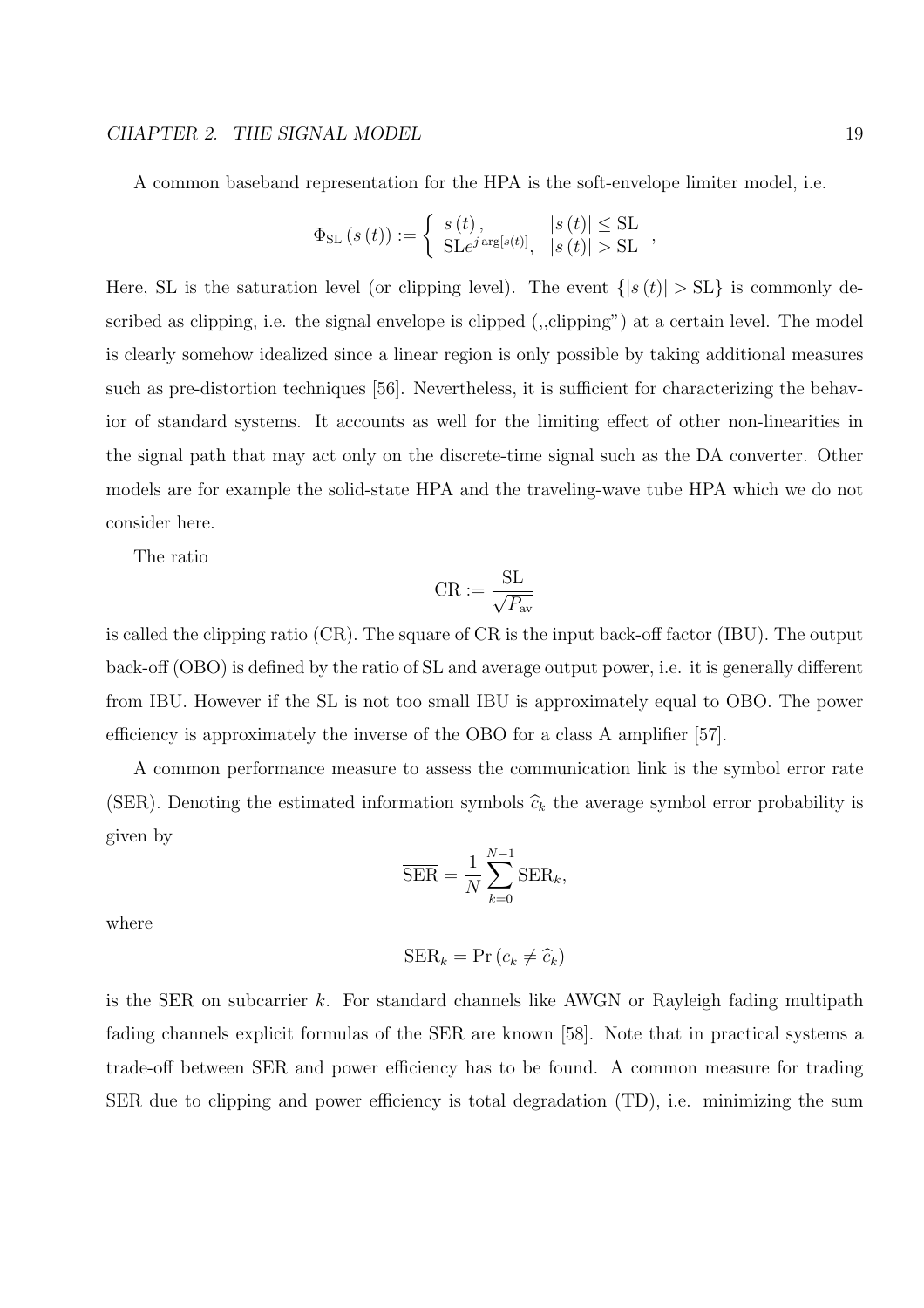of OBO and energy per bit degradation due to clipping that is needed to meet a certain target SER [59][60].

Since we introduced continuous-time and discrete-time criteria it is natural to ask for their relationships. The next chapter is dedicated to a fundamental analysis of this problem.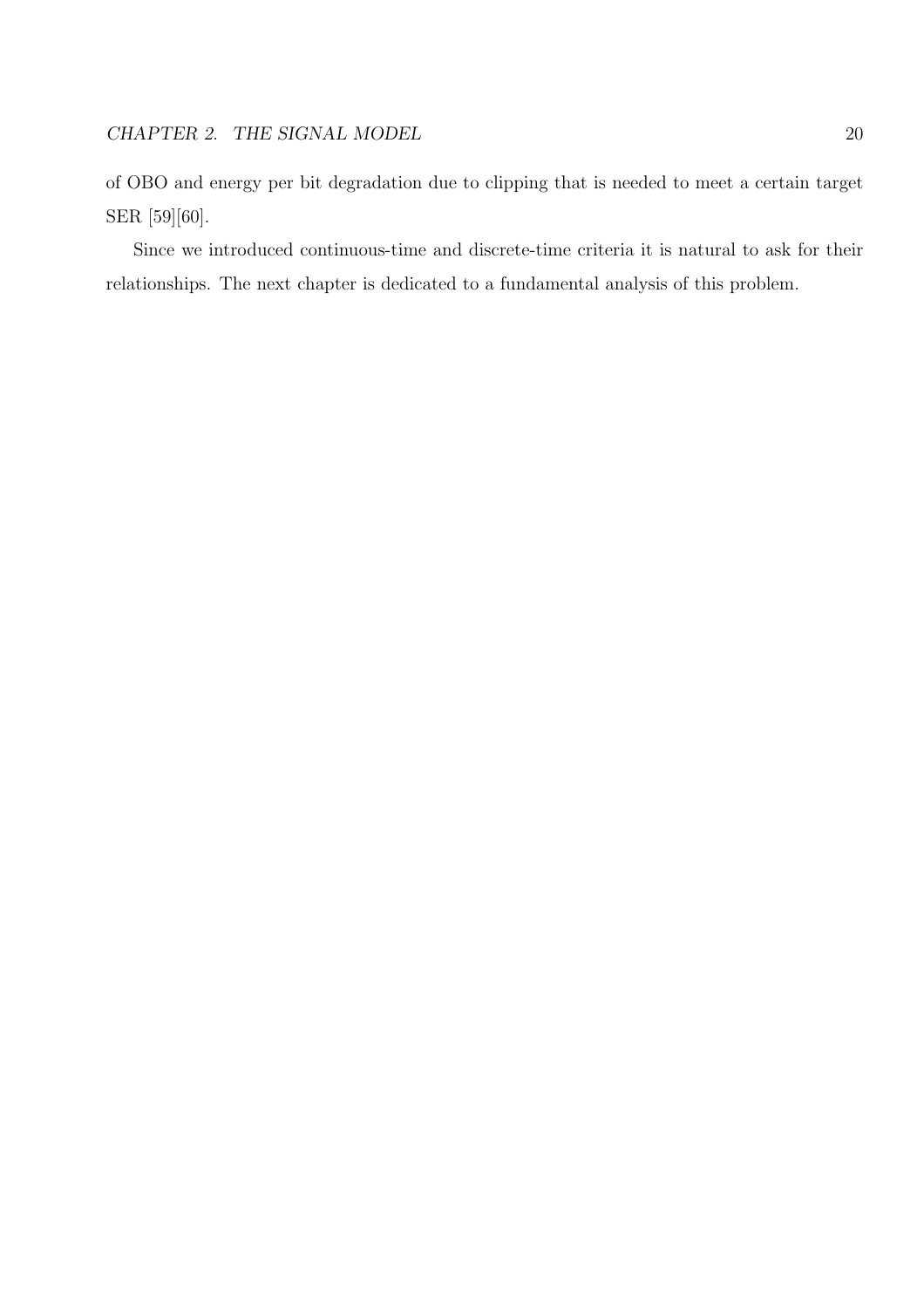## Chapter 3

## The discrete and continuous-time crest-factor

An OFDM signal can be regarded as a complex-valued trigonometric polynomial and throughout this thesis we can benefit from the rich mathematical literature in this field. In particular, the problem of estimating the peak value of a trigonometric polynomial from its samples with and without oversampling has been considered for a long period of time. Early results date back to the work of [3] stating already a fundamental relation in this regard. The work was rediscovered by [5]. More recent results are due to [8, 9] providing much weaker results while introducing the problem in the context of OFDM. In [9] a bound for Nyquist-rate sampling was derived based on Lagrange interpolation. In [18] a bound for complex trigonometric polynomials was derived and improved in [6]. It was particularly emphasized in [18] that the bound for Nyquist-rate sampling is too weak.

In this chapter, we will adopt a rather general viewpoint to this problem in the sense that we do not only consider polynomials but band-limited signals. This has the advantage that we have a general framework and can use the same results again when using window functions other than the standard rectangular one, leading to several important design aspects even for more general multicarrier systems than those considered in this thesis. In particular, an upper bound on the peak value is established given the peak value of the samples and the oversampling rate. Moreover, it is shown that the bounds are sharp for all practical rates by constructing band-limited signals taking on this bound. The proof also provides a local characterization of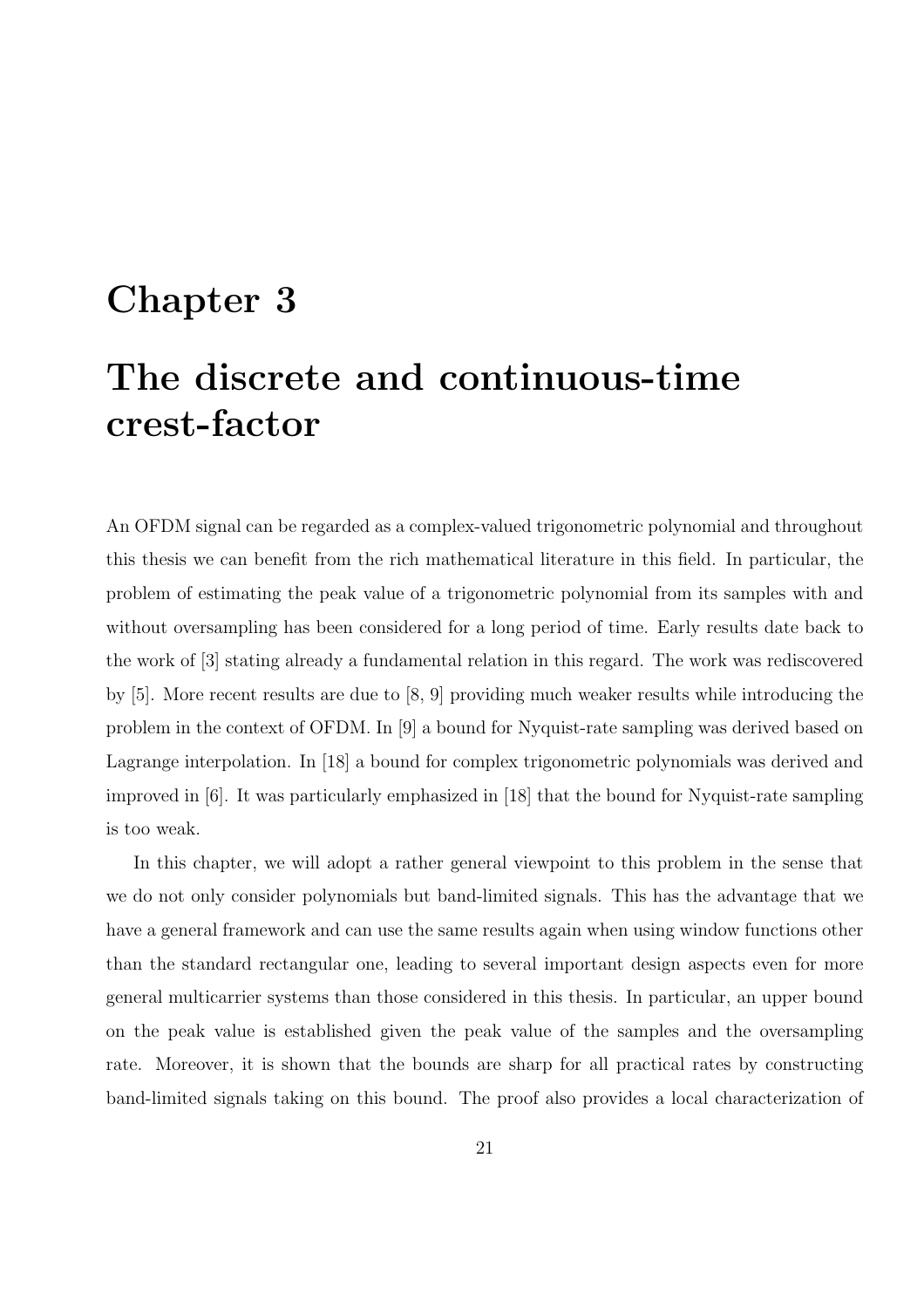band-limited signals in the neighborhood of an extremum. We point out that the results have the particular advantage that the peak can be locally calculated by the samples in the neighborhood. Due to the band-limited context this is obviously more suited to real systems. Furthermore, we also distinguish between the case where the samples are disturbed and an ideal situation. A different analysis examines the effect of small errors in the samples. It is shown that in this situation the peaks strongly depend on the interpolation filter used. It is further shown that oversampling can provide robust recovery in the sense that small errors in the samples lead to small errors in the reconstructed signal. Again, an upper bound is derived relating the peak error in the samples and the peak error in the signals. Furthermore, both problems are shown to be coupled and put in a unifying context. The bounds are compared and applied to bound the CF of OFDM signals. Apart from the filtering issues the analysis has some strong coding implications as we show in Chapter 5. Although not treated here we also mention the influence on interpolation techniques in pilot-based channel estimation [61]. Note that the chapter provides the necessary background for the analysis in the subsequent chapters.

## 3.1 Problem statement

Let us first provide some notations and thereby rigorously formulize the problem. The Fourier transform of a signal f is denoted as  $\widehat{f}$  where  $\widehat{f}$  is to be understood in the distributional sense. A signal is called band-limited with B if the Fourier transform is supported on  $[-B, B]$ . The collection of signals whose p-th power is integrable is denoted by  $\mathcal{L}^p(\mathbb{R})$  with the common norm  $\lVert \cdot \rVert_p$ . For  $p = \infty$  the norm is given by the supremum norm. The set of band-limited signals with bandwidth B in  $\mathcal{L}^p(\mathbb{R})$  form the Paley-Wiener<sup>1</sup> space  $\mathcal{PW}_{B}^p$ . Note that the inclusions  $PW_B^1\subset PW_B^2\subset\ldots\subset PW_B^\infty$  hold for Paley-Wiener spaces [63]. For further purposes let us also introduce the space of bounded, continuous signals over  $\mathbb{R}$ , denoted by  $C(\mathbb{R})$  and endowed with the supremum norm, its subspace  $C_{2\pi}(\mathbb{R})$  of all bounded and continuous signals over  $\mathbb R$ that are periodic with period  $2\pi$ .

<sup>&</sup>lt;sup>1</sup>The literature seems not to be clear here. We follow  $[62]$  in our definition of the Paley-Wiener spaces but for example in [63] these spaces are called Bernstein spaces.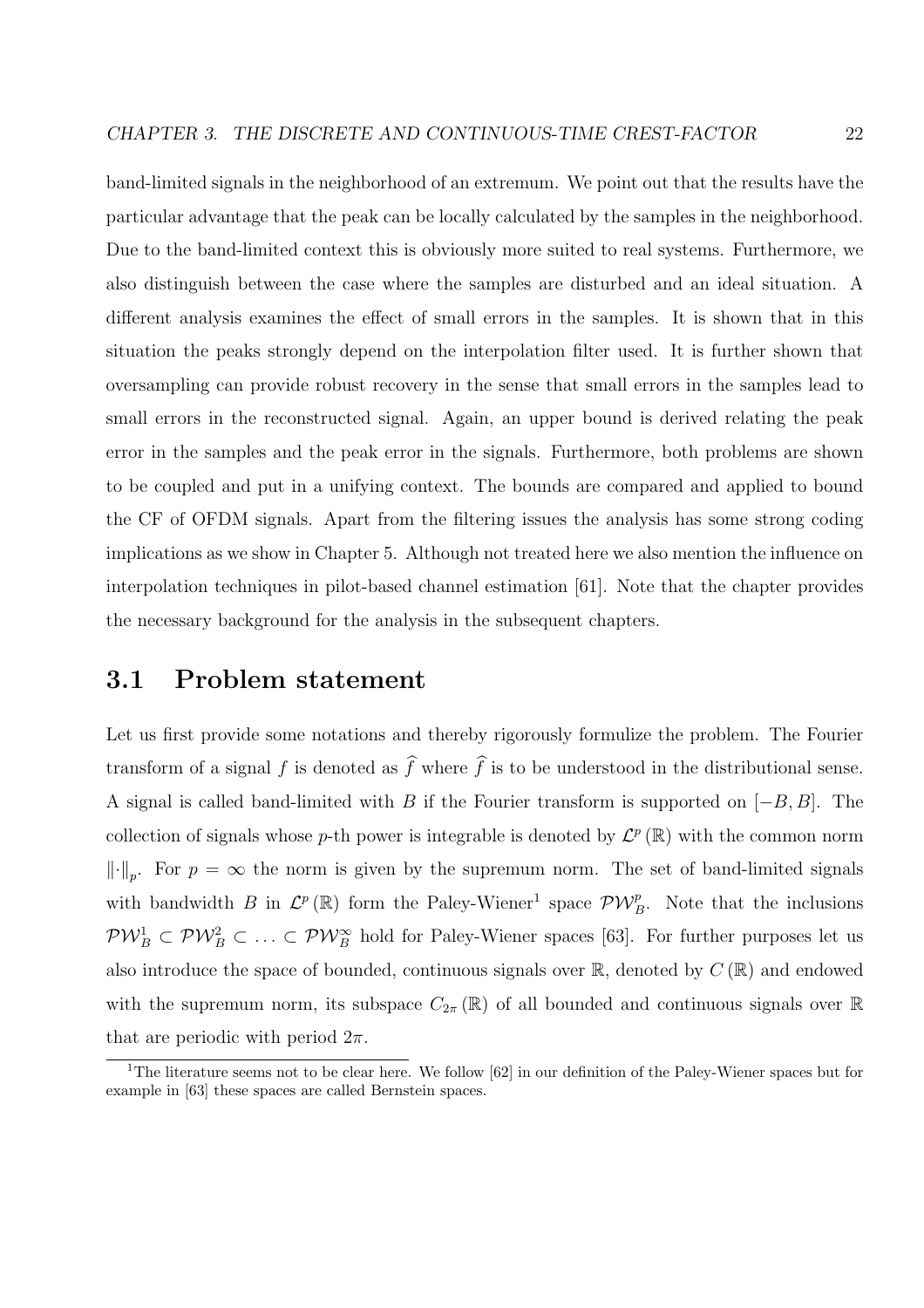It is well-known that a signal  $f \in \mathcal{PW}_{B}^p, 1 \leq p < \infty$ , can be recovered by its samples by applying the Shannon sampling series

$$
f(\theta) = \sum_{l=-\infty}^{\infty} f\left(\frac{\pi l}{B}\right) \frac{\sin\left[B\left(\theta - \frac{\pi l}{B}\right)\right]}{B\left(\theta - \frac{\pi l}{B}\right)}\tag{3.1}
$$

which is a simple consequence of the Plancherel-Polya inequality

$$
C'(p)\left(\frac{1}{B}\sum_{l=-\infty}^{\infty}\left|f\left(\frac{\pi l}{B}\right)\right|^{p}\right)^{\frac{1}{p}} \leq \|f\|_{p} \leq C''(p)\left(\frac{1}{B}\sum_{l=-\infty}^{\infty}\left|f\left(\frac{\pi l}{B}\right)\right|^{p}\right)^{\frac{1}{p}}, \ C'(p), C''(p) > 0,
$$

for  $1 < p < \infty$  and the inclusion  $\mathcal{PW}_B^1 \subset \mathcal{PW}_B^2$ . Indeed, let  $n > 0$ . Then for every  $f \in \mathcal{PW}_B^p$ ,  $1 <$  $p < \infty$  we have  $||f-\sum_{l=1}^n$  $\sum_{l=-n}^{n}f$  $\int \pi l$ B  $\left\| \right\|_p \leq C''(p) \sum$  $|l|>n$  f  $\int \pi l$ B ¢ and thus  $||f - \sum_{l=1}^n$  $\sum_{l=-n}^{n}f$  $\int \pi l$ B  $\left\| \right\|_p \to 0$ as  $n \to \infty$ .

The series (3.1) fails to converge in general for  $p = \infty$ . In this case, the sampling series due to Schönhage [64]

$$
f(\theta) = f'(0) \frac{\sin(B\theta)}{B} + f(0) \frac{\sin(B\theta)}{B\theta} + \theta \sum_{l=-\infty, l \neq 0}^{\infty} \frac{f(\frac{\pi l}{B})}{l} \frac{\sin[B(\theta - \frac{\pi l}{B})]}{B(\theta - \frac{\pi l}{B})}
$$
(3.2)

can be applied converging uniformly on compact subsets of  $\mathbb{R}$ . The representation (3.2) is in fact the key to our derivations regarding the space  $\mathcal{PW}_{B}^{\infty}$  in the next section.

On the other hand, divergence can also be circumvented if oversampling is employed and the  $\frac{\sin(B\theta)}{B\theta}$ -kernel in (3.1) is replaced by an absolute integrable kernel. Introducing the oversampling factor  $L > 1, L \in \mathbb{R}$ , the peak value of an oversampling set is given by

$$
||f||_{\frac{\pi}{LB},\infty} := \sup_{l \in \mathbb{Z}} \left| f\left(\frac{\pi l}{LB}\right) \right|.
$$

We will now see that it is an equivalent norm on the space  $\mathcal{PW}_{B}^p$ . Defining the set

$$
\mathcal{M}_{L}^{B} := \left\{ g \in L^{1}(\mathbb{R}), \hat{g}(\omega) = \left\{ \begin{array}{ll} 1 & |\omega| \leq B \\ \hat{g}_{d}(\omega) & B \leq |\omega| \leq LB \\ 0 & \text{elsewhere} \end{array} \right\},\right\}
$$
(3.3)

where  $\hat{g}_d(\omega)$  is a real function with  $0 \leq \hat{g}_d(\omega) \leq 1$ ,  $\hat{g}_d(B) = 1$ ,  $\hat{g}_d(B) = 0$ . For some reasons that will become clear later on we assume  $\hat{g}_d(\omega)$  to be a non-increasing function. Now, for all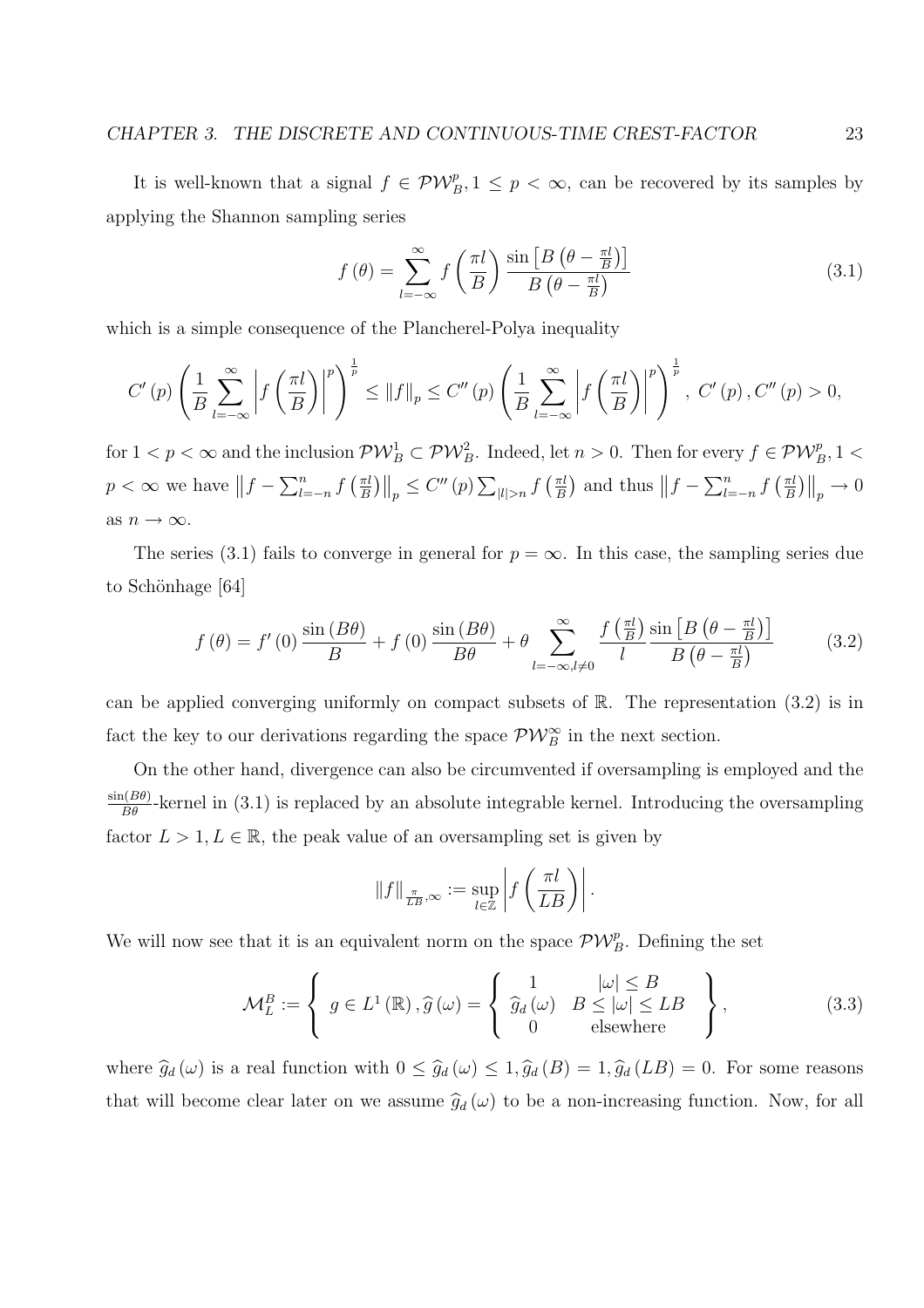

Figure 3.1: The Fourier transform of the trapezoidal kernel.

 $f \in \mathcal{PW}_{B}^p, 1 \leq p < \infty$ , we have [20, 20, 65]

$$
f(\theta) = \frac{\pi}{LB} \sum_{l=-\infty}^{\infty} f\left(\frac{\pi l}{LB}\right) g\left(\theta - \frac{\pi l}{LB}\right)
$$
 (3.4)

and

$$
\sup_{\theta \in \mathbb{R}} |f(\theta)| \leq ||f||_{\frac{\pi}{LB},\infty} \cdot \sup_{\theta \in \left[0,\frac{\pi}{LB}\right]} \frac{\pi}{LB} \sum_{l=-\infty}^{\infty} \left| g\left(\theta - \frac{\pi l}{LB}\right) \right| < \infty,
$$

i.e. every kernel  $g \in M_L$  defines a bounded, linear operator  $T_g: \mathcal{PW}_B^{\infty} \to \mathcal{PW}_B^{\infty}$ . Thus, equation (3.4) can be extended to the space  $\mathcal{PW}_{B}^{\infty}$ . An example of a kernel is given by the trapezoidal kernel ´ ´

$$
S_L(\theta) = \frac{2\sin\left(\frac{(L+1)B\theta}{2}\right)\sin\left(\frac{(L-1)B\theta}{2}\right)}{\pi\left(L-1\right)B\theta^2},\tag{3.5}
$$

of which the Fourier transform is depicted in Fig. 3.1. Using the convolution theorem of the Fourier transform it can be verified that this kernel satisfies the assumptions made in (3.3).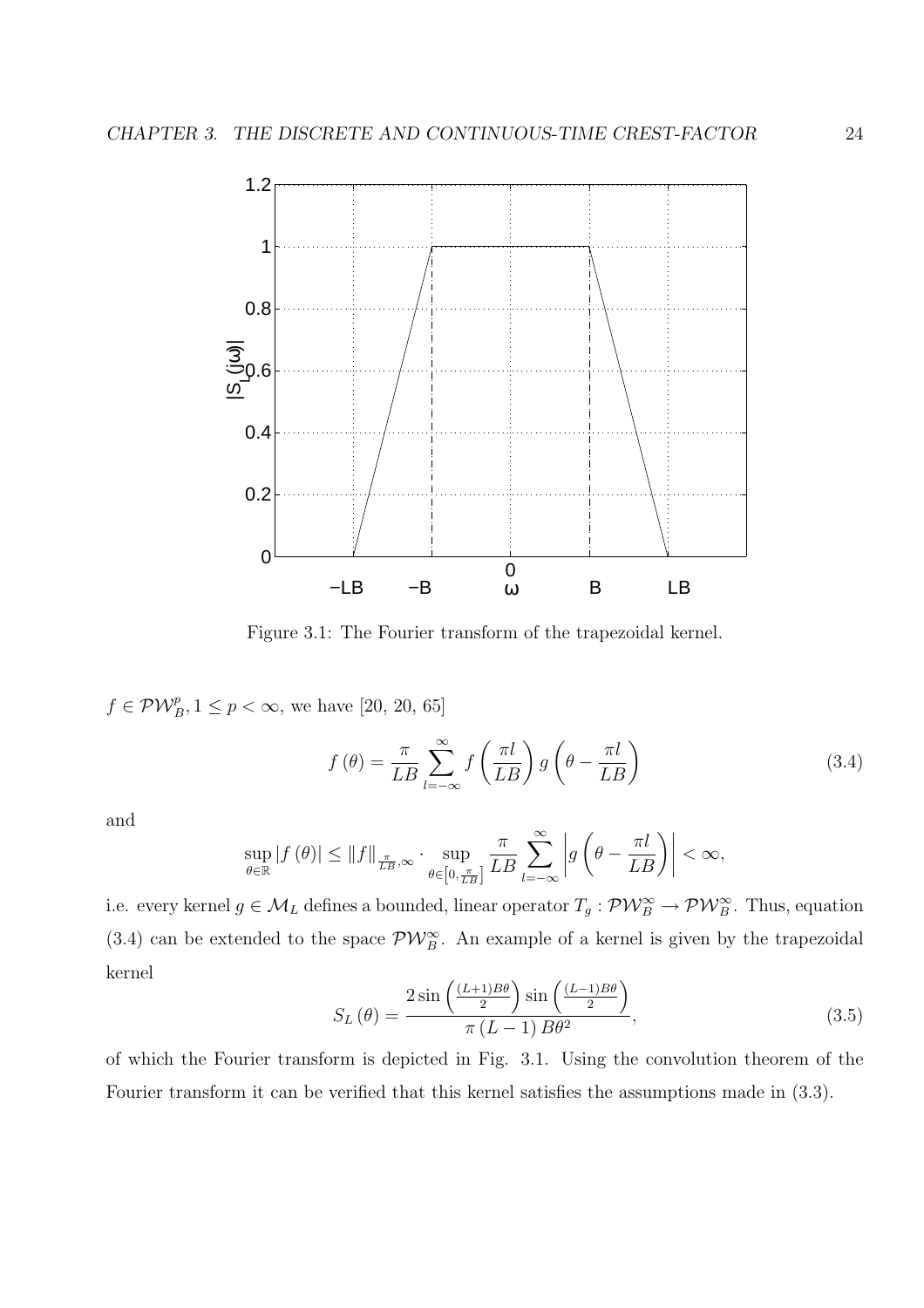We are now in position to state the first problem:

1) Peak Value Problem: Find a ,,good" (i.e. tight) upper bound on the constant

$$
C_1(L) := \sup_{\|f\|_{\frac{\pi}{LB},\infty} \leq 1, f \in \mathcal{PW}_B^{\infty}} \|f\|_{\infty}.
$$

It is interesting to note that  $C_1(L)$  is independent of B. This can be seen as follows: For any  $f \in \mathcal{PW}_{B}^{\infty}$  define  $f'(\theta) := f$  $\int \pi \theta$ B ¢ with  $f' \in \mathcal{PW}_{\pi}^{\infty}$  and hence

$$
\sup_{\|f'\|_{\frac{1}{L},\infty}\leq 1,f'\in\mathcal{PW}_{\pi}^{\infty}} \|f'\|_{\frac{1}{L},\infty}=\sup_{\|f\|_{\frac{\pi}{LB},\infty}\leq 1,f\in\mathcal{PW}_{B}^{\infty}} \|f\|_{\frac{\pi}{LB},\infty}\,.
$$

We further note that  $C_1(L)$  is not defined for  $L = 1$  (i.e.  $C_1(1) = +\infty$ ). Consider for example the sequence ¡  $\overline{a}$ 

$$
f_n(\theta) = \sum_{l=1}^n \left(-1\right)^l \frac{\sin\left[B\left(\theta - \frac{\pi l}{B}\right)\right]}{B\left(\theta - \frac{\pi l}{B}\right)}
$$

where  $f_n \in \mathcal{PW}_B^{\infty}, n \in \mathbb{N}$ , and  $||f_n||_{\infty} \to \infty$  as  $n \to \infty$ . The following theorem ensures the existence of a function f such that  $C_1(L) = ||f_L||_{\infty}$ . We will call these signals extremal. Observe that in the proof we explicitly construct these signals.

**Lemma 1** There is a function  $f_L \in \mathcal{PW}_{\pi}^{\infty}$  and a time instance  $\theta_L \in$ ¡  $0, \frac{1}{2}$  $2L$ ¤ so that  $||f_L||_{\frac{1}{L},\infty} = 1$ and

$$
C_1(L) = f_L(\theta_L).
$$

**Proof.** We can without loss of generality assume that  $B = \pi$ . For any arbitrary  $\varepsilon > 0$  there is  $f^{(\varepsilon)}, \theta^{(\varepsilon)}$  with  $||f^{(\varepsilon)}||_{\frac{1}{L},\infty} = 1$  and  $f^{(\varepsilon)}$  (  $\theta^{(\varepsilon)})$  $\geq C_1(L) - \varepsilon$ . We let  $l^{(\varepsilon)}$  be the integer number so that  $\frac{l^{(\varepsilon)}}{L} < \theta^{(\varepsilon)} \leq \frac{l^{(\varepsilon)}}{L} + \frac{l^{(\varepsilon)}}{2L}$  $\frac{q^{(\epsilon)}}{2L}$ . Then

$$
g^{(\varepsilon)}(\theta) := f^{(\varepsilon)}\left(\theta + \frac{l^{(\varepsilon)}}{L}\right)
$$

where  $g^{(\varepsilon)}$  (  $\theta^{(\varepsilon)}$  $\geq C_1(L) - \varepsilon$  and  $0 < \theta^{(\varepsilon)} \leq \frac{1}{2l}$  $\frac{1}{2L}$ . Assuming  $\varepsilon_n$  to be a zero sequence then it follows that the sequence  $\theta^{(\varepsilon_n)}$  is bounded and it is possible to select a subsequence  $\theta^{(\varepsilon_{n_k})} = \theta^{(k)}$ so that ° °

$$
\left\|g^{\left(\varepsilon_{n_k}\right)}\right\|_{\frac{1}{L},\infty} = 1, \quad k \in \mathbb{N},
$$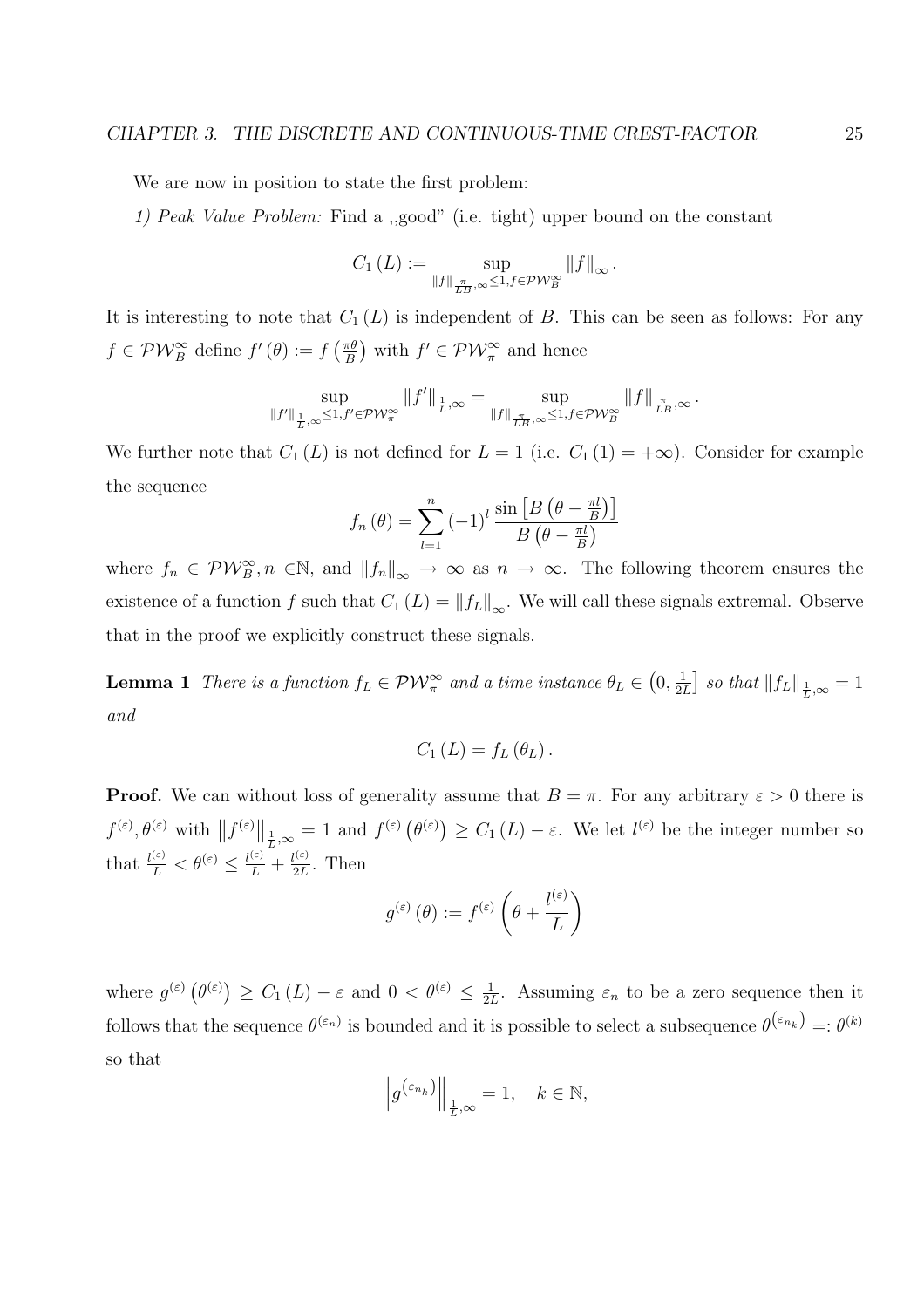and

$$
\theta^{(\infty)} = \lim_{k \to \infty} \theta^{\left(\varepsilon_{n_k}\right)}.
$$

Denoting the corresponding sequence of functions by  $g^{(\varepsilon_{n_k})} = g^{(k)}$  we can again select a subsequence  $g^{(k')}$  that converges due to a theorem of Vitali [66] locally uniformly to an entire function  $g^{(\infty)} \in \mathcal{PW}_{\pi}^{\infty}$  [64, (2.19)]. It is left to show that

$$
g^{(\infty)}\left(\theta^{(\infty)}\right) = C_1\left(L\right)
$$

We have  $|g^{(k')}\rangle$  $\theta^{(\infty)}$  $-g^{(\infty)}$  (  $|\theta^{(\infty)})| \leq \varepsilon$  and  $|\theta^{(\infty)} - \theta^{(k')}| \leq \varepsilon$ . Using Bernstein's inequality [67]  $|g^{(k')'}(\theta)|$  $\vert \leq C < \infty$  uniformly for all  $\theta$  and hence

$$
\left| g^{(k')} \left( \theta^{(k')} \right) - g^{(\infty)} \left( \theta^{(\infty)} \right) \right| \leq \left| g^{(k')} \left( \theta^{(k')} \right) - g^{(k')} \left( \theta^{(\infty)} \right) + g^{(k')} \left( \theta^{(\infty)} \right) - g^{(\infty)} \left( \theta^{(\infty)} \right) \right|
$$
  

$$
\leq \left| g^{(k')} \left( \theta^{(k')} \right) - g^{(k')} \left( \theta^{(\infty)} \right) \right| + \left| g^{(k')} \left( \theta^{(\infty)} \right) - g^{(\infty)} \left( \theta^{(\infty)} \right) \right|
$$
  

$$
\leq \left| g^{(k')} \left( \theta \right) \right| \left| \theta^{(k')} - \theta^{(\infty)} \right| + \varepsilon, \quad \theta \in \left[ \theta^{(k')}, \theta^{(\infty)} \right]
$$
  

$$
\leq (1 + C) \varepsilon
$$

yielding the theorem.

Let us introduce the constant

$$
C_1^{\mathbb{R}}(L) := \sup_{\|f\|_{\frac{1}{L},\infty} \leq 1, f \in \mathcal{PW}_{\pi}^{\infty}, f(\theta) \in \mathbb{R}} \|f\|_{\infty},
$$

i.e.  $C_1^{\mathbb{R}}(L)$  describes the constant  $C_1(L)$  if f is confined to be a real-valued signal of  $\mathcal{PW}_{\pi}^{\infty}$ . Clearly,  $C_1^{\mathbb{R}}(L) \leq C_1(L)$  and obviously taking squared terms  $C_1(L) \leq \sqrt{C_1^{\mathbb{R}}}$  $\frac{1}{\sqrt{L}}$ 2  $\overline{\phantom{a}}$  $, L > 2$ . We now prove  $C_1(L) \leq C_1^{\mathbb{R}}(L)$  and thus  $C_1(L) = C_1^{\mathbb{R}}(L)$ .

**Lemma 2** We have  $C_1(L) = C_1^{\mathbb{R}}(L)$ .

**Proof.** By definition we have  $C_1^{\mathbb{R}}(L) \leq C_1(L)$ . According to Lemma 1 there is a complex signal  $f_L \in \mathcal{PW}_{\pi}^{\infty}$  and a time instance  $\theta_L$  so that

$$
C_1(L) = |f_L(\theta_L)|
$$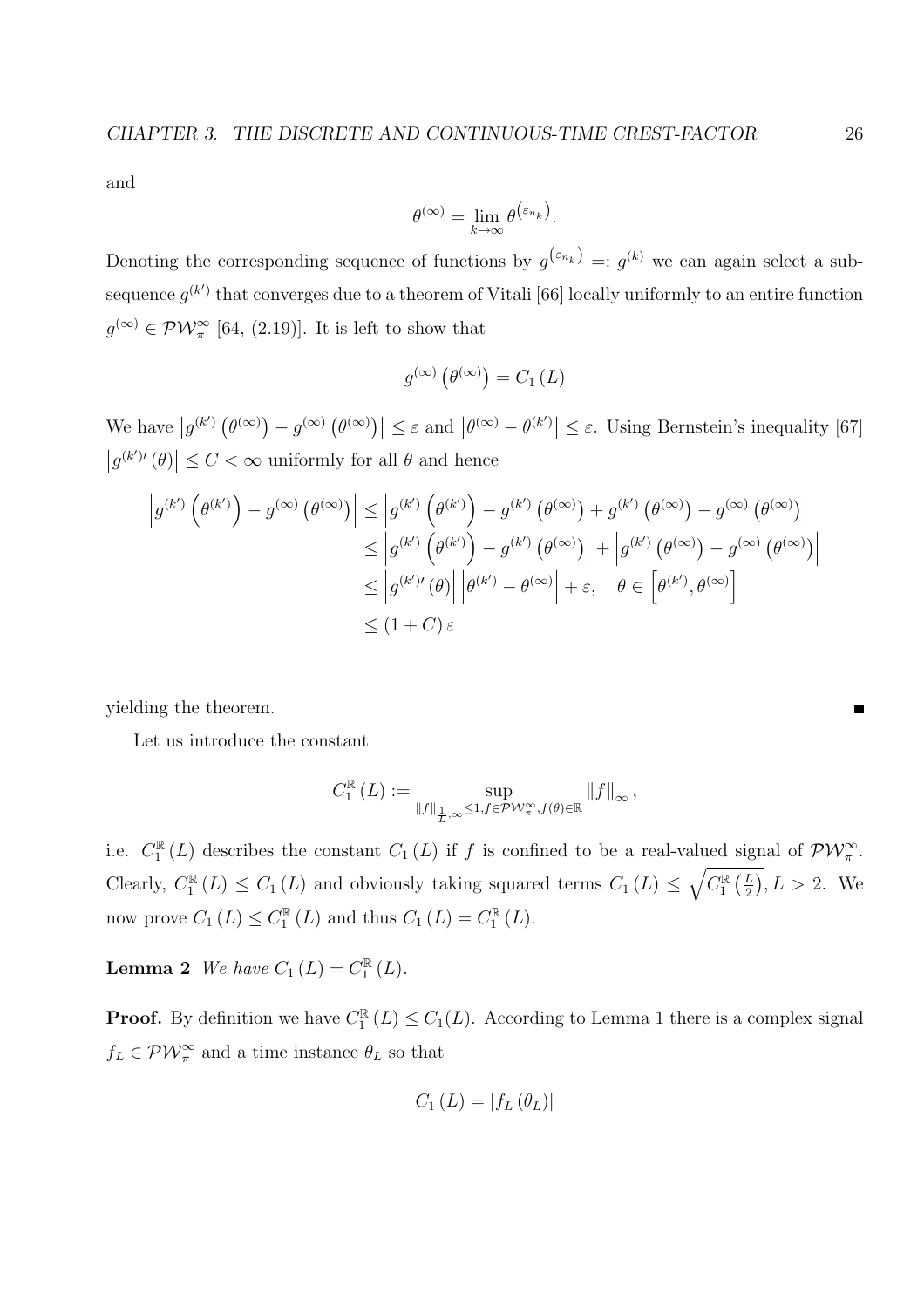with  $||f_L||_{\frac{1}{L},\infty} = 1$  and  $f_L(\theta_L) = C_1(L) e^{j \arg[f_L(\theta_L)]}$ . Multiplying  $f_L$  by  $e^{-j \arg[f_L(\theta_L)]}$  yields a signal with complex samples and (at least one) real maximum. Taking the real part of this signal

$$
f_L^{\mathbb{R}}(\theta) := \Re \left( f_L(\theta) e^{-j \arg[f_L(\theta_L)]} \right)
$$

gives a real signal  $f_L^{\mathbb{R}}(\theta)$  with

$$
\left\|f_L^{\mathbb{R}}\right\|_{\infty} = C_1\left(L\right)
$$

and

$$
\left| f_L^{\mathbb{R}} \left( \frac{l}{L} \right) \right| = \left| \Re \left( f_L \left( \frac{l}{L} \right) e^{-j \arg[f_L(\theta_L)]} \right) \right|
$$
  

$$
\leq \left| f_L \left( \frac{l}{L} \right) e^{-j \arg[f_L(\theta_L)]} \right|
$$
  

$$
= \left| f_L \left( \frac{l}{L} \right) \right|
$$
  

$$
\leq 1.
$$

Thus, there is a real signal so that  $C_1^{\mathbb{R}}(L) \geq C_1(L)$ . Considering  $C_1^{\mathbb{R}}(L) \leq C_1(L)$  it follows that  $C_1^{\mathbb{R}}(L) = C_1(L).$ п

In practical systems, the samples are disturbed and when oversampling is employed they generally do not represent the samples of a band-limited signal with respect to the bandwidth defined by the Nyquist rate. It is therefore reasonable to extend the definition region of the operator  $T_g$  to the space  $C(\mathbb{R})$ , i.e.  $T_g: C(\mathbb{R}) \to \mathcal{PW}_{LB}^{\infty}, f \hookrightarrow \frac{\pi}{LB}$  $\Gamma^{\infty}$  $\sum_{l=-\infty}^{\infty}$  f  $\int \pi l$  $\frac{\pi l}{LB}$ ) g ¡  $\theta - \frac{\pi l}{LL}$  $\frac{\pi l}{LB}$ . The norm of this operator is given by

$$
|T_g| = \sup_{\|f\|_{\infty} \leq 1, f \in C(\mathbb{R})} \|T_g f\|_{\infty}.
$$

The operator norm represents the enhancement of errors in the samples. This leads us to the next problem:

2) Noisy Samples Problem: Find a ,,good" upper bound on the operator norm

$$
C_2(L) = \inf_{g \in \mathcal{M}_L^B} |T_g|.
$$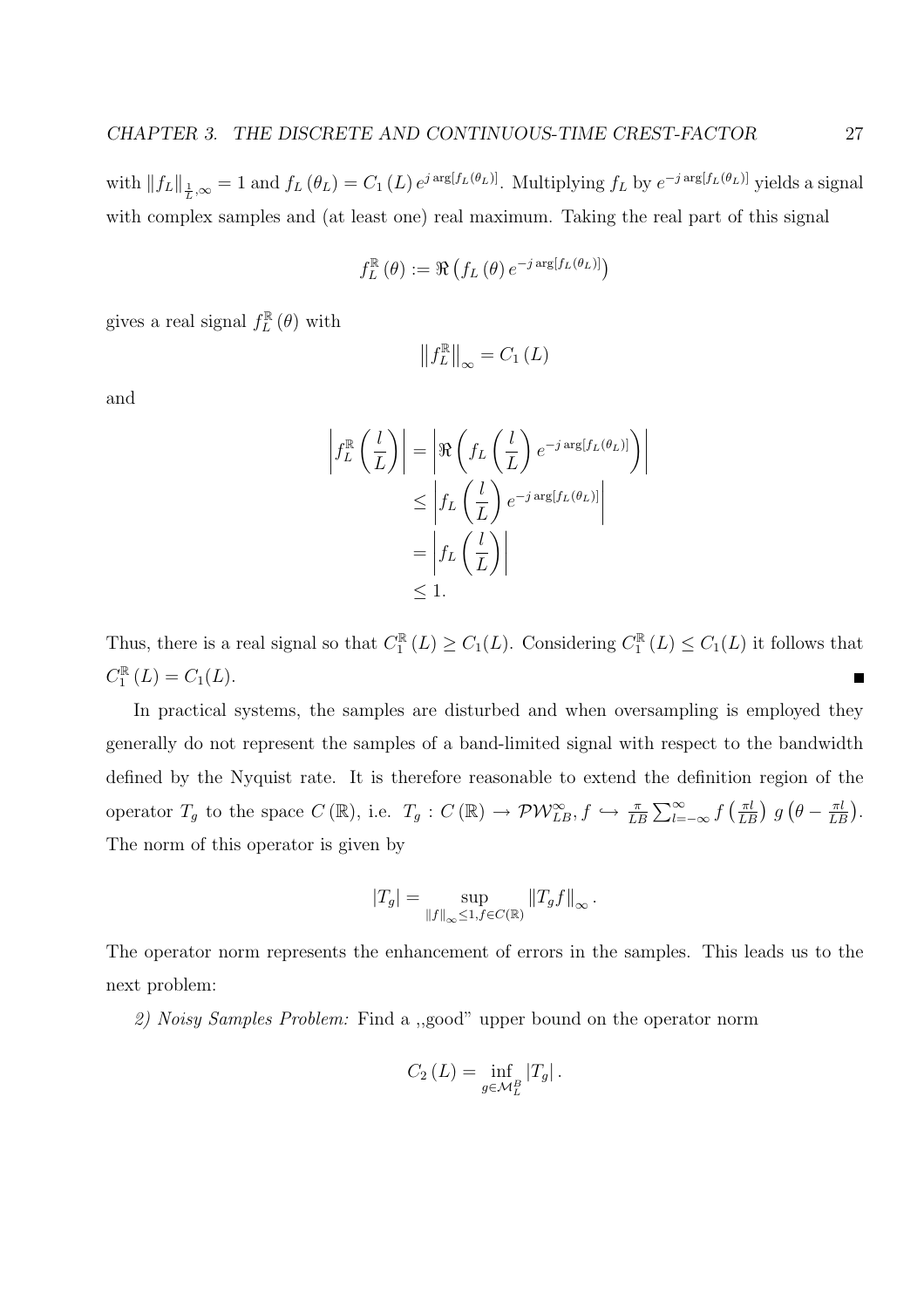Again, note that  $C_2(L)$  is independent of B. For any  $g \in \mathcal{M}_L^B$  define  $\hat{g}(\omega) = \hat{g}$  $\sqrt{B\omega}$ π ¢ , i.e.  $g' \in \mathcal{M}_L^{\pi}$  and  $g'(\theta) = g$  $\int \pi \theta$ B ¢ and  $|T_g| = |T_{g'}|$ . Further, clearly  $C_1(L) \leq C_2(L)$ , i.e.  $C_1(L)$ represents a lower bound on what can be achieved for  $C_2(L)$ . For the purposes of filter design it is also interesting which kernel actually attains this bound. These filters will be called extremal filters and their existence is established in the next theorem.

**Lemma 3** There is a signal  $f_L$ , a time instance  $\theta_L$ , and a kernel  $g_L$  such that  $C_2(L)$  =  $(T_{g_L}f_L)(\theta_L).$ 

**Proof.** Without loss of generality let  $B = \pi$ . Furthermore, fix L and g and consider for some arbitrary  $f\in C\left(\mathbb{R}\right)$  with  $\left\Vert f\right\Vert _{\infty}\leq1$ 

$$
(T_g f)(\theta) = \sum_{l=-\infty}^{+\infty} f\left(\frac{l}{L}\right) g\left(\theta - \frac{l}{L}\right).
$$

We have

$$
||T_gf||_{\infty} \leq \max_{0 \leq \theta < \frac{1}{2L}} \sum_{l=-\infty}^{+\infty} \left| g\left(\theta - \frac{l}{L}\right) \right| \cdot ||f||_{\frac{1}{L},\infty} = \max_{0 \leq \theta < \frac{1}{2L}} \sum_{l=-\infty}^{+\infty} \left| g\left(\theta - \frac{l}{L}\right) \right|.
$$

Here, we replaced the supremum by the maximum operator since  $\sum_{l=-\infty}^{+\infty}$  $|g|$  $\theta - \frac{l}{l}$ L  $\big|\in C(\mathbb{R}).$ Hence, the operator norm is upperbounded by

$$
|T_g| \leq \max_{0 \leq \theta < \frac{1}{2L}} \sum_{l=-\infty}^{+\infty} \left| g\left(\theta - \frac{l}{L}\right) \right|.
$$

where the maximum is attained for some  $\theta_0 \in$  $0, \frac{1}{2}$  $2L$ . On the other hand, defining a signal  $f_0 \in C(\mathbb{R})$  with  $f_0$  $\sqrt{l}$ L ¢  $:=e^{-j\arg[g(\theta_0-\frac{l}{L})]}$  yields

$$
||T_g f_0||_{\infty} = \max_{0 \leq \theta < \frac{1}{2L}} \sum_{l=-\infty}^{+\infty} \left| g\left(\theta - \frac{l}{L}\right) \right| = |T_g|.
$$

Hence, we conclude that for each g we can find  $f_0$ ,  $\theta_0$  so that  $|T_k| = (T_g f_0) (\theta_0)$  where  $\theta_0 \in$ £  $0, \frac{1}{2}$  $2L$ ¢ . Since  $C_2(L) \ge C_1(L)$  we can assume that for any arbitrary  $\varepsilon > 0$  there is  $g^{(\varepsilon)}, \theta^{(\varepsilon)}$  with  $g^{(\varepsilon)}$  (  $\overset{\circ}{\theta^{(\varepsilon)}})$  $\geq C_2(L)-\varepsilon$ . Let  $\varepsilon_n$  be a zero sequence. We can select a subsequence  $\theta^{(\varepsilon_{n_k})} = \theta^{(k)}$  so that there is  $\theta^{(\infty)}$  with

$$
\theta^{(\infty)} := \lim_{k \to \infty} \theta^{(k)}.
$$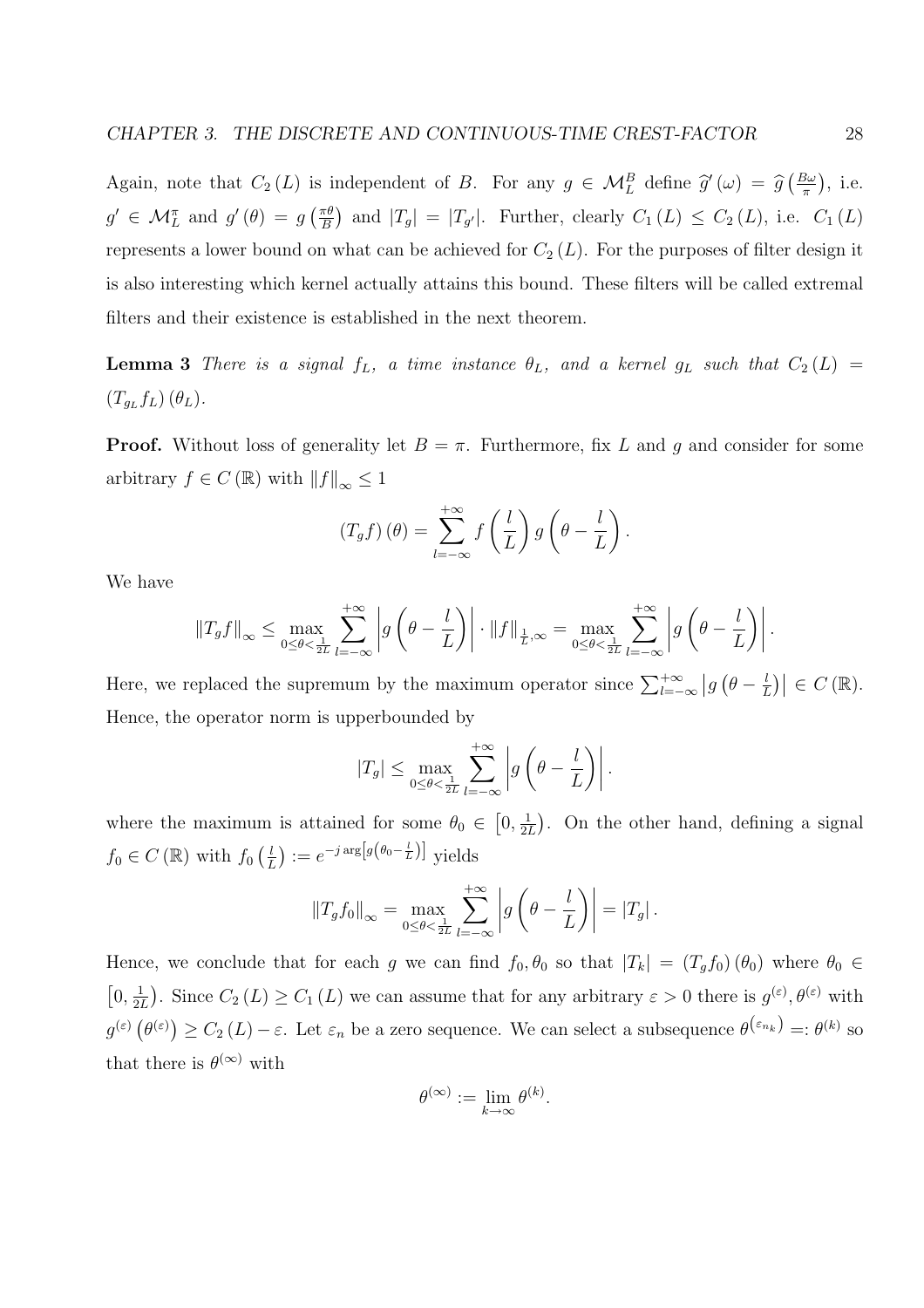By the same argument as in Lemma 1 we can also find a subsequence  $g^{(\varepsilon_{n_k})} = g^{(k)}$  so that there is a  $g^{(\infty)} \in \mathcal{PW}_{LB}^{\infty}$  with

$$
g^{(\infty)}:=\lim_{k\to\infty}g^{(k)}
$$

where convergence is again local on compact subsets. We need to show that  $g^{(\infty)} \in \mathcal{M}_L^{\pi}$ . First observe that  $\overline{r}$ 

$$
\lim_{k \to \infty} \int_{-T}^{T} g^{(k)} dt = \int_{-T}^{T} g^{(\infty)} dt \le C
$$

for any interval  $T \in \mathbb{R}$ . Thus  $g^{(\infty)} \in \mathcal{PW}_{LB}^1$  but not necessarily  $g^{(\infty)} \in \mathcal{M}_L^{\pi}$ . This can be achieved since  $\widehat{g}^{(\infty)}$  is a signal with bounded variations by the assumptions on  $\widehat{g}_d$  in (3.3), i.e. due to Helly's theorem [68] we have point-wise convergence in the frequency domain, and therefore  $g^{(\infty)} \in \mathcal{M}_L^{\pi}$ .

Denoting the signal that attains the operator norm as  $f^{(\infty)}$  corresponding to  $g^{(\infty)}$  it is left to show that

$$
C_2(L) = (T_{g^{(\infty)}} f^{(\infty)}) \left(\theta^{(\infty)}\right).
$$

Observe that

$$
C_2(L) \le \sum_{l=-\infty}^{+\infty} \left| g^{(\infty)} \left( \theta^{(\infty)} - \frac{l}{L} \right) \right|.
$$
 (3.6)

For any  $\theta$  and n consider

$$
\sum_{l=-n}^{+n} \left| g^{(\infty)}\left(\theta - \frac{l}{L}\right) \right| \leq \sum_{l=-n}^{+n} \left| g^{(\infty)}\left(\theta - \frac{l}{L}\right) - g^{(k)}\left(\theta - \frac{l}{L}\right) \right| + \sum_{l=-n}^{+n} \left| g^{(k)}\left(\theta - \frac{l}{L}\right) \right|
$$
  

$$
\leq \sum_{l=-n}^{+n} \left| g^{(\infty)}\left(\theta - \frac{l}{L}\right) - g^{(k)}\left(\theta - \frac{l}{L}\right) \right| + \max_{0 \leq \theta < \frac{1}{2L}} \sum_{l=-n}^{+n} \left| g^{(k)}\left(\theta - \frac{l}{L}\right) \right|
$$

and

$$
\sum_{l=-n}^{+n} \left| g^{(\infty)} \left( \theta - \frac{l}{L} \right) \right|
$$
\n
$$
\leq \limsup_{k \to \infty} \sum_{l=-n}^{+n} \left| g^{(\infty)} \left( \theta - \frac{l}{L} \right) - g^{(k)} \left( \theta - \frac{l}{L} \right) \right| + \limsup_{k \to \infty} \max_{0 \leq \theta < \frac{1}{2L}} \sum_{l=-n}^{+n} \left| g^{(k)} \left( \theta - \frac{l}{L} \right) \right|
$$
\n
$$
= \limsup_{k \to \infty} \max_{0 \leq \theta < \frac{1}{2L}} \sum_{l=-n}^{+n} \left| g^{(k)} \left( \theta - \frac{l}{L} \right) \right|
$$
\n
$$
= C_2 \left( L \right).
$$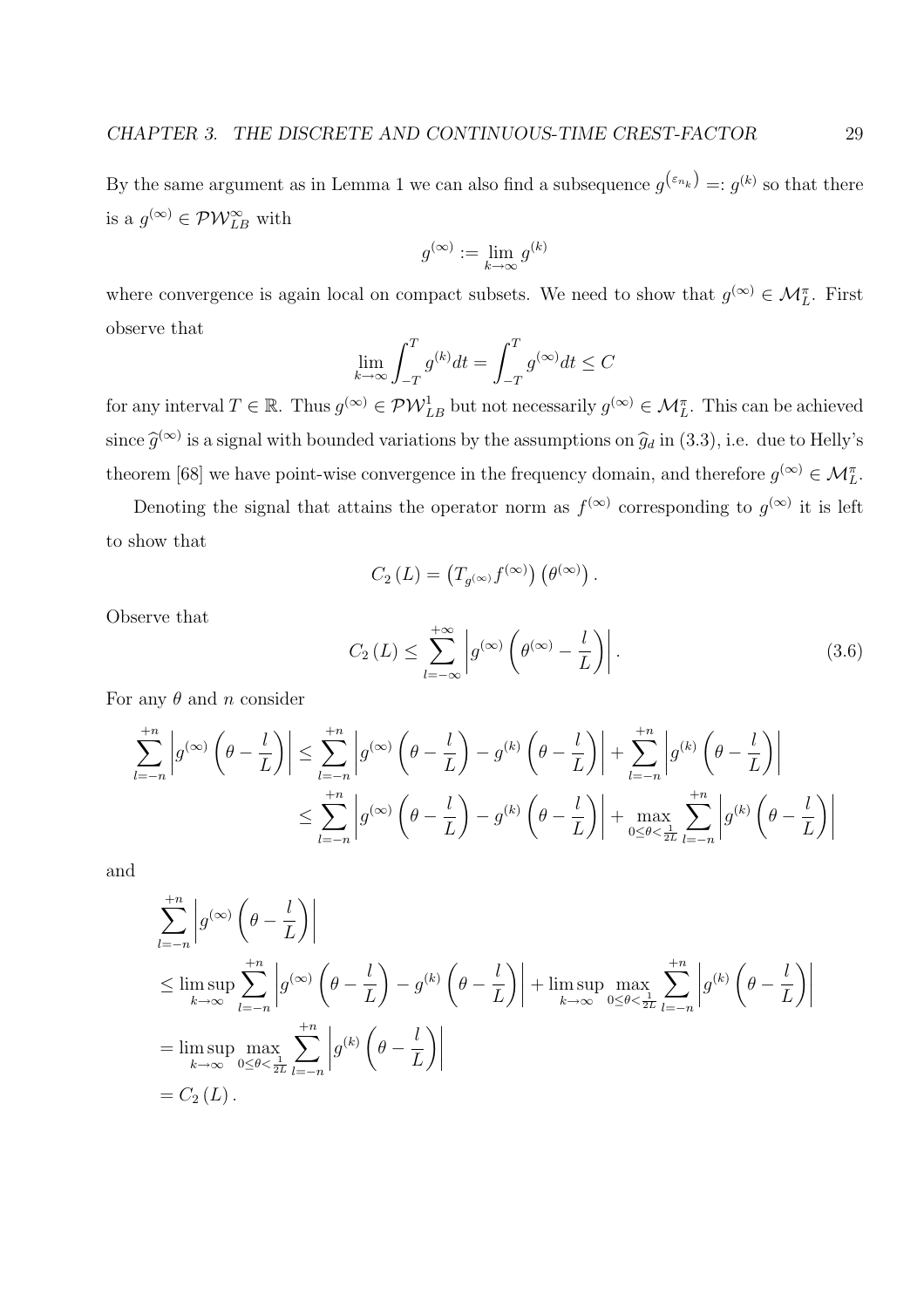Therefore

$$
C_2(L) \ge \sum_{l=-\infty}^{+\infty} \left| g^{(\infty)} \left( \theta^{(\infty)} - \frac{l}{L} \right) \right|
$$

and due to (3.6)

$$
C_2(L) = \sum_{l=-\infty}^{+\infty} \left| g^{(\infty)} \left( \theta^{(\infty)} - \frac{l}{L} \right) \right|
$$

completing the proof.

Note that for pure technical reasons we have assumed (applying Helly's Theorem) that the function  $\hat{g}_d$  is non-increasing (the problem could be circumvented if we were able to show weak convergence instead of point-wise convergence of  $g^{(\varepsilon)}$ , however, unfortunately the  $g^{(k)}$  do not have compact support). However we will see that this is not particularly restrictive since the trapezoidal filter already comes very close to the lower bound on  $C_2$  given by  $C_1$ . For the special case of polynomials we derive a general theorem that excludes the existence of better kernels. Since the solution to both the peak value and noisy samples problems does not depend on the bandwidth we will always scale the time or frequency domain accordingly.

## 3.2 Peak value problem

#### 3.2.1 Trigonometric polynomials

The most early results [3] regarding the peak value problem appear in literature when restricting  $PW_B^{\infty}$  to the set

$$
\mathcal{T}_N := \left\{ f \in \mathcal{PW}_N^{\infty}; \ f(\theta) = \frac{a_0}{2} + \sum_{k=1}^N a_k \cos(k\theta) + b_k \sin(k\theta), \quad a_k, b_k \in \mathbb{R} \right\},\
$$

containing all degree N trigonometric polynomials. Observe that the signal space  $\mathcal{T}_N$  covers the so-called discrete multitone (DMT) signals. Since the signals are periodic and due to the finite dimension of the signal space it is sufficient to consider the interval  $[0, 2\pi)$  and a finite set of samples. In this light, a polynomial can be recovered by at least  $N_1 = 2N + 1$  samples and we define the oversampling factor as  $L = \frac{N_1}{2N}$  where  $N_1 > 2N$  is the number of samples, i.e. opposed to general band-limited signals only certain oversampling rates are permitted. Since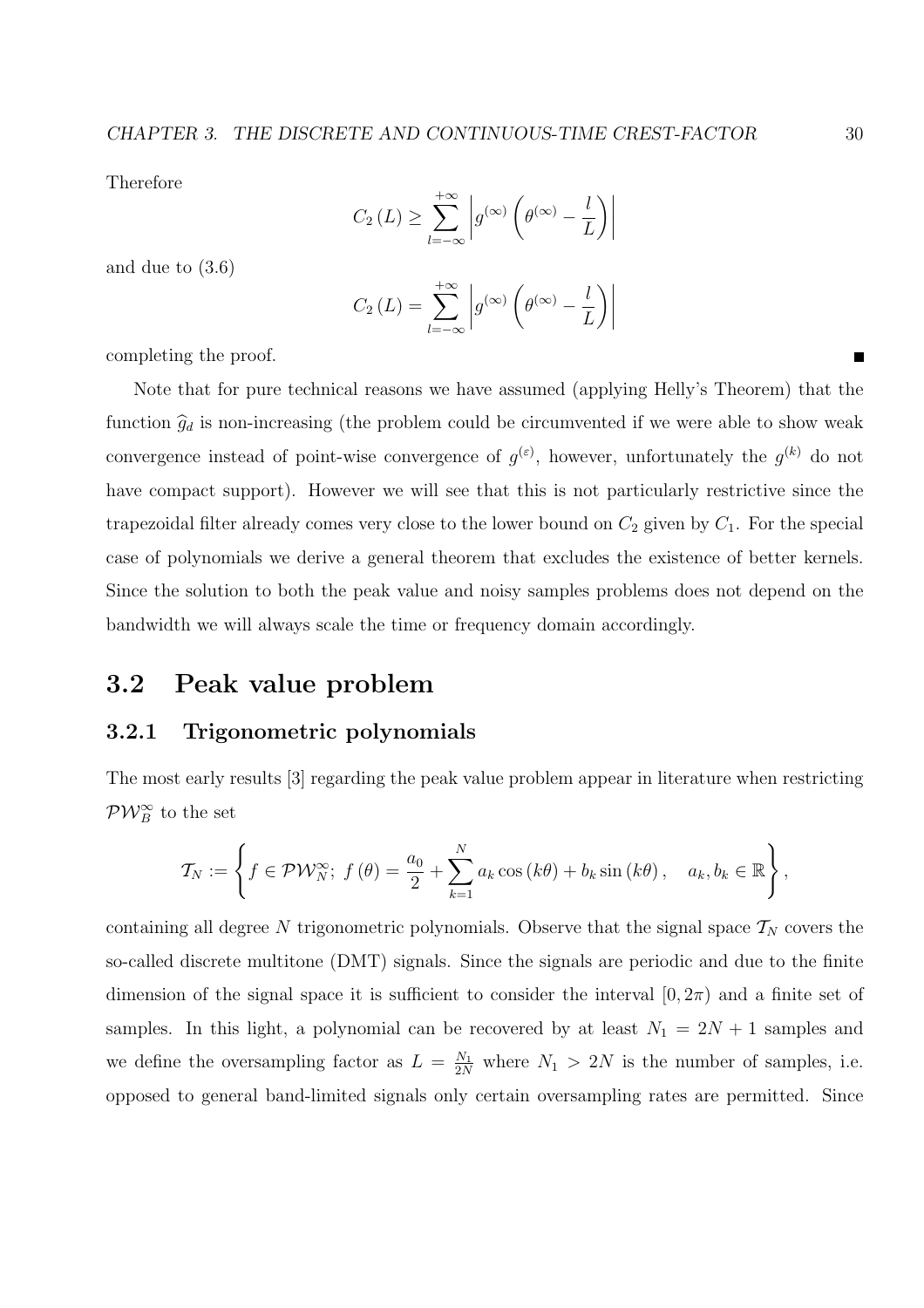every polynomial of degree N is also a polynomial of degree  $N_2 > N$  the ,,reasonable" set can even be extended to cover all the rational numbers  $\mathbb{Q} \cap (1,\infty)$ .

Based on a classical result obtained by M. Riesz [3] the authors in [5] proved the following theorem.

**Theorem 4** Let  $f \in \mathcal{T}_N$  and suppose that  $f(\theta) \neq ||f||_{\infty} \cos[N(\theta - \theta_0)], \theta_0 \in \mathbb{R}$ . Then for  $N' > N, N' \in \mathbb{N},$  $\overline{a}$  $\overline{a}$  $\frac{1}{2}$ 

$$
\|f\|_{\infty} < \frac{1}{\cos\left(\frac{\pi N}{2N'}\right)} \max_{0 \le l < 2N'} \left| f\left(\frac{\pi l}{N'}\right) \right| \tag{3.7}
$$

with equality if  $\frac{N'}{N} = 2^m, m \in \mathbb{N}$ .

In terms of the oversampling factor equation (3.7) reads

$$
||f||_{\infty} < \frac{1}{\cos\left(\frac{\pi}{2L}\right)} \max_{0 \le l < 2LN} \left| f\left(\frac{\pi l}{LN}\right) \right|.
$$

where  $L = \frac{N'}{N}$  $\frac{N'}{N}$ , N' > N, i.e.. the number of samples is even and the condition  $N' > N$  implies that the number of samples is at least  $2N+2$ . However, it can be easily seen (see also Theorem 6) that (3.7) is also valid for arbitrary  $N_1 > 2N$ , i.e. including odd numbers. Equality holds in (3.7) if and only if  $L = \frac{N_1}{2N}$  $\frac{N_1}{2N} \in \mathbb{N}$ . This can be seen as follows: Sampling the signal  $f_L(\theta) =$  $\cos \left[ N \right]$ ¡  $\theta - \frac{\pi}{2L}$  $\left(\frac{\pi}{2LN}\right)$ ,  $L > 1, L \in \mathbb{N}$ , gives

$$
\left|f_L\left(\frac{\pi l}{LN}\right)\right| \le \cos\left(\frac{\pi}{2L}\right), \quad l \in \mathbb{Z}, \text{ and } f_L\left(\frac{\pi}{2LN}\right) = 1,
$$

since if  $\cos N\theta$  is sampled at rate  $\frac{LN}{\pi}$  the samples always meet the points  $\frac{l\pi}{N}$ ,  $l \in \mathbb{Z}$ . Thus  $C_1(L) \geq \frac{1}{\cos \left( \frac{1}{2}\right)}$  $\frac{1}{\cos(\frac{\pi}{2L})}$  and with  $C_1(L) \leq \frac{1}{\cos(\frac{\pi}{2L})}$  $\frac{1}{\cos(\frac{\pi}{2L})}$  it follows  $C_1(L) = \frac{1}{\cos(\frac{\pi}{2L})}$ . Thus, for practical oversampling rates it is simply the highest in-band frequency that has the worst-case behavior regarding overshooting between the samples.

Introducing the constant

$$
C_1^{T_N} (N_1) := \max_{\|f\|_{\frac{2\pi}{N_1}, \infty} \le 1, f \in T_N} \|f\|_{\infty}
$$
\n(3.8)

we have therefore

$$
C_1^{\mathcal{T}_N} \left(2LN\right) \le \frac{1}{\cos\left(\frac{\pi}{2L}\right)}\tag{3.9}
$$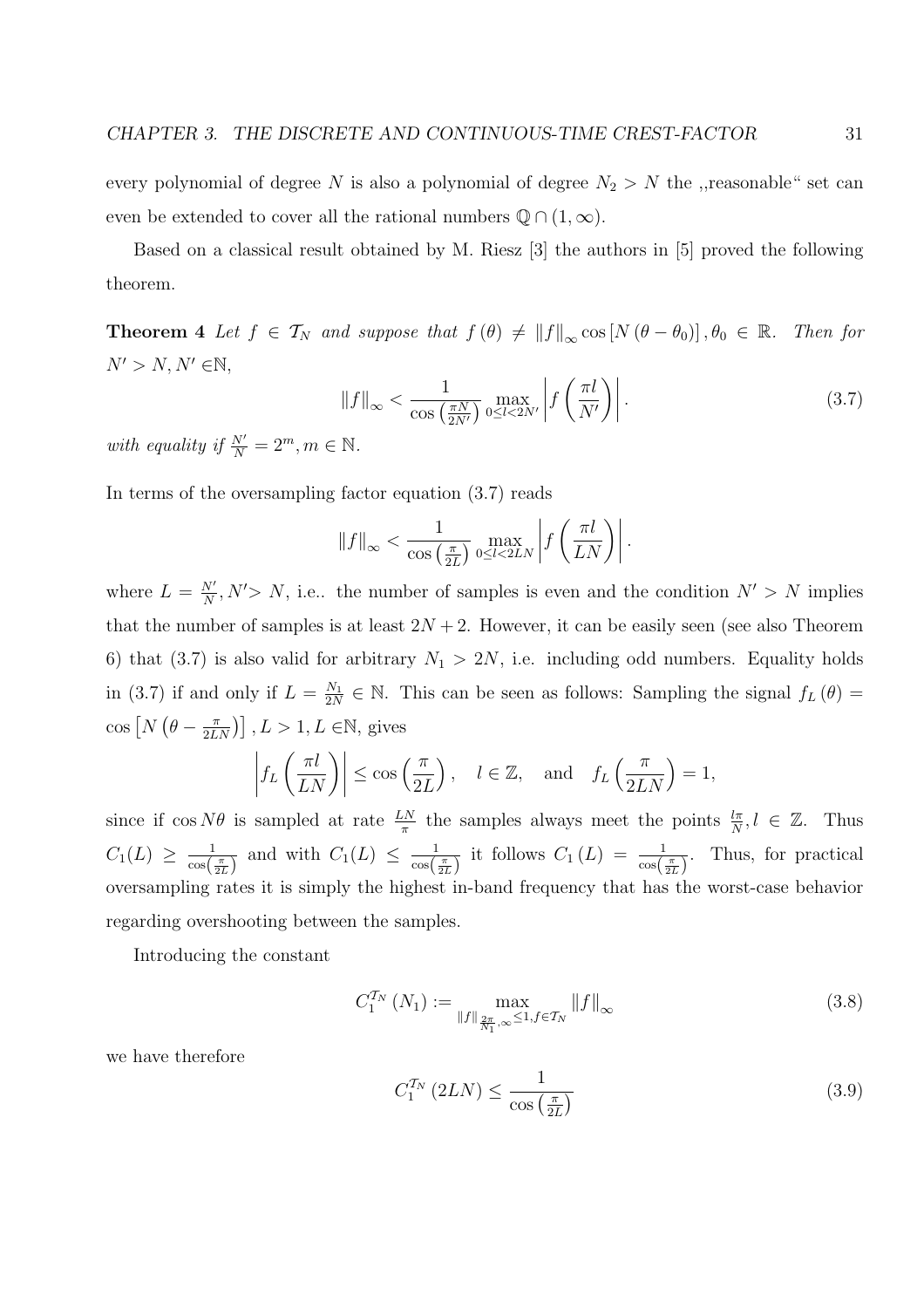with equality if  $L = \frac{N_1}{2N}$  $\frac{N_1}{2N}$  integer, i.e.  $N_1$  is a multiple of 2N. The extremal signals of (3.8) are denoted as  $\mathcal{T}-(N,2LN)$ -extremal. Their existence follows from a standard compactness argument. The problem of constructing these polynomials for arbitrary oversampling was regarded in [6]. It was shown that in general cases too the extremal signals only depend on the ratio  $\frac{N_1}{N}$ .

We can also consider the degree  $N$  complex-valued trigonometric polynomials

$$
\mathcal{P}_N := \left\{ f \in \mathcal{PW}_N^{\infty}; \ f(\theta) = \sum_{k=-N}^N c_k e^{jk\theta}, \quad c_k \in \mathbb{C} \right\}.
$$

and the constant

$$
C_1^{\mathcal{P}_N}\left(N_1\right) := \max_{\|f\|_{\frac{2\pi}{N_1},\infty} \leq 1, f \in \mathcal{P}_N} \left\|f\right\|_{\infty}.
$$

By Lemma 2 we have  $C_1^{\mathcal{P}_N}(N_1) = C_1^{\mathcal{T}_N}(N_1)$ . Finally, we can introduce the signal space covering the OFDM signals  $\mathbf{r}$ 

$$
\mathcal{P}_N^+ := \left\{ f(\theta) = \sum_{k=0}^{N-1} c_k e^{jk\theta}, \quad c_k \in \mathbb{C} \right\}
$$

and consider

$$
C_1^{\mathcal{P}_N^+}(N_1) := \max_{\|f\|_{\frac{2\pi}{N_1},\infty} \leq 1, f \in \mathcal{P}_N^+} \|f\|_{\infty}.
$$

Clearly, we have  $C_1^{\mathcal{P}_N^+}(LN) \leq \frac{1}{\cos \theta}$  $\frac{1}{\cos(\frac{\pi}{2L})}$ , where oversampling is defined as  $L = \frac{N_1}{N}$  $\frac{N_1}{N}$  for this class (we use the same notation for  $L$ ). On the other hand the result can be improved and, this time, the extremal signals depend on N.

**Corollary 5** Let  $f \in \mathcal{P}_N^+$  and  $L \geq 1, LN \in \mathbb{N}$ , be the oversampling factor. Then, the following holds:

Let N be odd. If  $T \in \mathcal{T}_{\frac{N-1}{2}}$  is  $\mathcal{T}$ - $\left(\frac{N-1}{2}\right)$  $\left( \frac{-1}{2}, LN \right)$ -extremal then  $P_N(\theta) := e^{j\frac{N-1}{2}} T(\theta)$  is  $\mathcal{P}^+$ - $(N, LN)$ -extremal and consequently  $C_1^{\mathcal{P}_N^+}(LN) = C_1^{\frac{\mathcal{T}_{N-1}}{2}}(LN)$ . Moreover if  $\frac{LN}{N-1} \in \mathbb{N}$  then

$$
T(\theta) = \frac{\cos\left[\frac{N-1}{2}\left(\theta - \frac{\pi}{LN}\right)\right]}{\cos\left[\frac{\pi(N-1)}{2LN}\right]}.
$$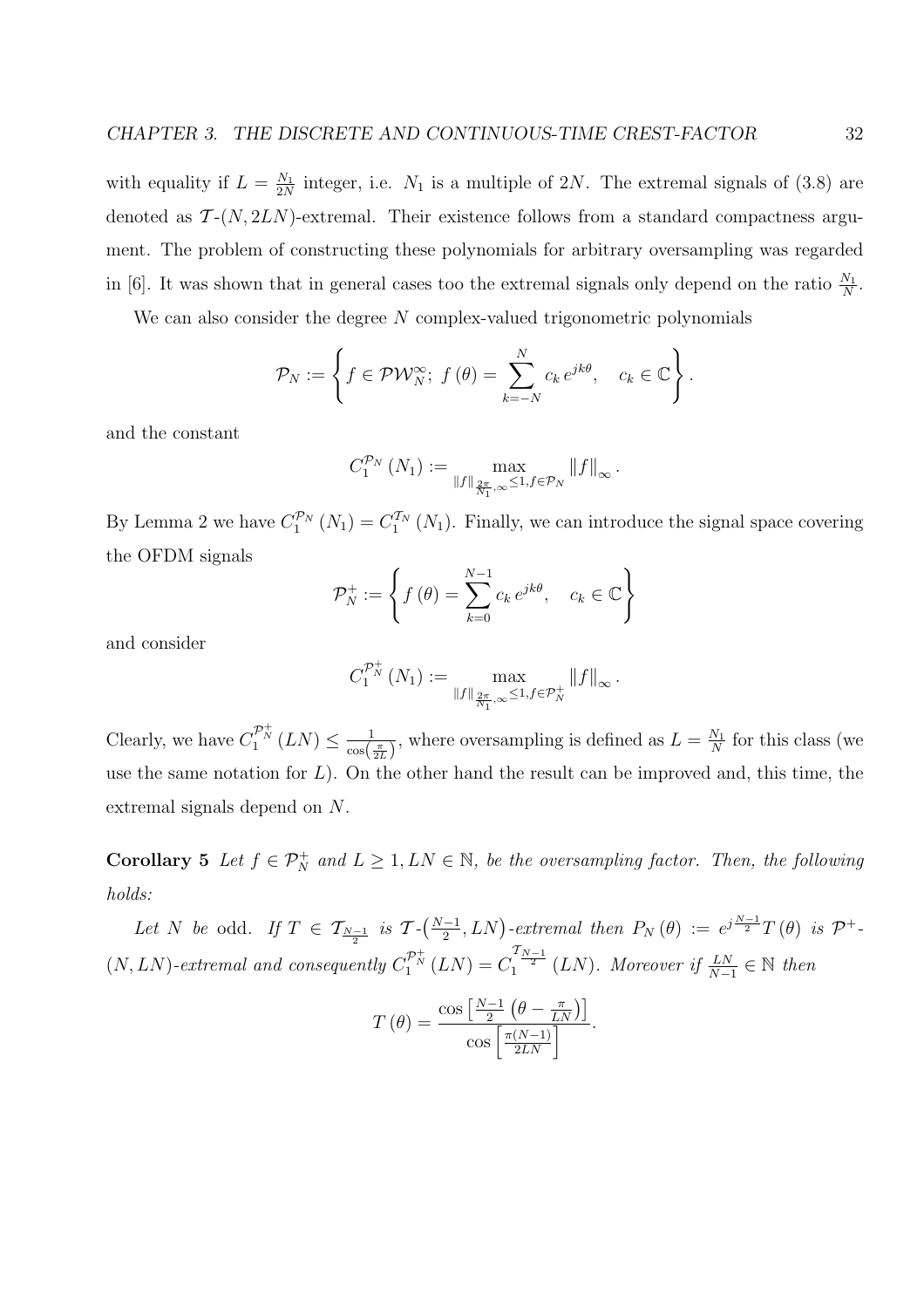If N is even, similarly, if  $\frac{LN}{N-1} \in \mathbb{N}$  then  $P_N(\theta) = e^{j\frac{N-1}{2}}T(\theta)$  is  $\mathcal{P}^+(N, LN)$ -extremal. In both cases  $C_1^{\mathcal{P}_N^+}(LN)$  is lower- and upperbounded by

$$
C_1^{\mathcal{T}_{N-1}}(LN) \leq C_1^{\mathcal{P}_N^+}(LN)
$$
  
\n
$$
\leq C_1^{\mathcal{T}_{N-1}}(2LN)
$$
  
\n
$$
\leq \frac{1}{\cos\left(\frac{\pi(N-1)}{2LN}\right)}.
$$

**Proof.** Consider first the case N odd and suppose that  $P_N$  is  $\mathcal{P}^+$ -(N, LN)-extremal. Then after proper scaling  $||P_N||_{\frac{2\pi}{LN},\infty} \leq 1$  and  $P_N(\theta_0) = ||P_N||_{\infty} = C_1^{\mathcal{P}_N^+}(LN)$  for some time instance  $\theta_0$ . Appealing to Lemma 2 define the trigonometric polynomial

$$
T_{\frac{N-1}{2}}(\theta) := \Re \left(e^{-j \arg \ e^{-j\frac{N-1}{2}\theta_0} P_N(\theta_0)} \ e^{-j\frac{N-1}{2}\theta} P_N(\theta)\right),
$$

then  $\left\|T_{\frac{N-1}{2}}\right\|$  $\left\Vert_{LN,\infty}\leq1\text{ and }C_{1}^{\mathcal{P}_{N}^{+}}\left(LN\right)=P_{N}\left(\theta_{0}\right)=T_{\frac{N-1}{2}}\left(\theta_{0}\right)\leq C_{1}^{\frac{\mathcal{T}_{N-1}}{2}}\left(LN\right)\text{ and with }C_{1}^{\mathcal{P}_{N}^{+}}\left(LN\right)\geq1.$  $C_1^{\frac{T_{N-1}}{2}}(LN)$  we have  $C_1^{\mathcal{P}_N^+}(LN) = C_1^{\frac{T_{N-1}}{2}}(LN) \leq \frac{1}{\cos(\frac{\pi (l+1)}{2})}$  $rac{1}{\cos(\frac{\pi(N-1)}{2NL})}$ , i.e. if  $T_{\frac{N-1}{2}}$  is  $\mathcal{T}\text{-}\left(\frac{N-1}{2}\right)$  $\frac{-1}{2}$ ,  $LN$ )extremal then  $P_N(\theta) := e^{j\frac{N-1}{2}\theta} T_{\frac{N-1}{2}}(\theta)$  is  $\mathcal{P}^+(N, LN)$ -extremal. Furthermore, if  $LN = m(N-1)$ for some  $m \in \mathbb{N}, m > 1$  then

$$
P_N(\theta) = e^{j\frac{N-1}{2}\theta} \frac{\cos\left[\frac{N-1}{2}\left(\theta - \frac{\pi}{LN}\right)\right]}{\cos\left[\frac{\pi(N-1)}{2LN}\right]}.
$$
\n(3.10)

Let N be even and assume again that  $P_N$  is  $\mathcal{P}^+(N, LN)$ -extremal. Setting this time

$$
T_{N-1}(\theta) := \Re \left( e^{-j \arg \ e^{-j\frac{N-1}{2}\theta_0} P_N(\theta_0)} \ e^{-j\frac{N-1}{2}\theta} P_N(\theta) \right),
$$

where  $T_{N-1}(\theta)$  is a degree N−1 trigonometric polynomial with the properties  $T(\theta) = T(\theta + 4\pi)$ ,  $P_N(\theta_0) = T_{N-1}(\theta_0)$  and  $T_{N-1}$   $\left(\frac{4\pi l}{2L\Delta}\right)$  $\left| \frac{4\pi l}{2LN} \right| = \left| T_{N-1} \left( \frac{2\pi l}{LN} \right) \right|$  $\left| \frac{2\pi l}{LN} \right| \leq \left| P_N \left( \frac{2\pi l}{LN} \right) \right|$  $\left| \frac{2\pi l}{LN} \right| \leq 1, l = 0, \ldots, 2LN - 1.$ Consequently

$$
|T(\theta_0)| \le C_1^{T_{N-1}} (2LN) \max_{0 \le l < 2LN} \left| T_{N-1} \left( \frac{2\pi l}{LN} \right) \right|
$$
  
 
$$
\le C_1^{T_{N-1}} (2LN) \max_{0 \le l < LN} \left| P_N \left( \frac{2\pi l}{LN} \right) \right|
$$
  
 
$$
\le C_1^{T_{N-1}} (2LN)
$$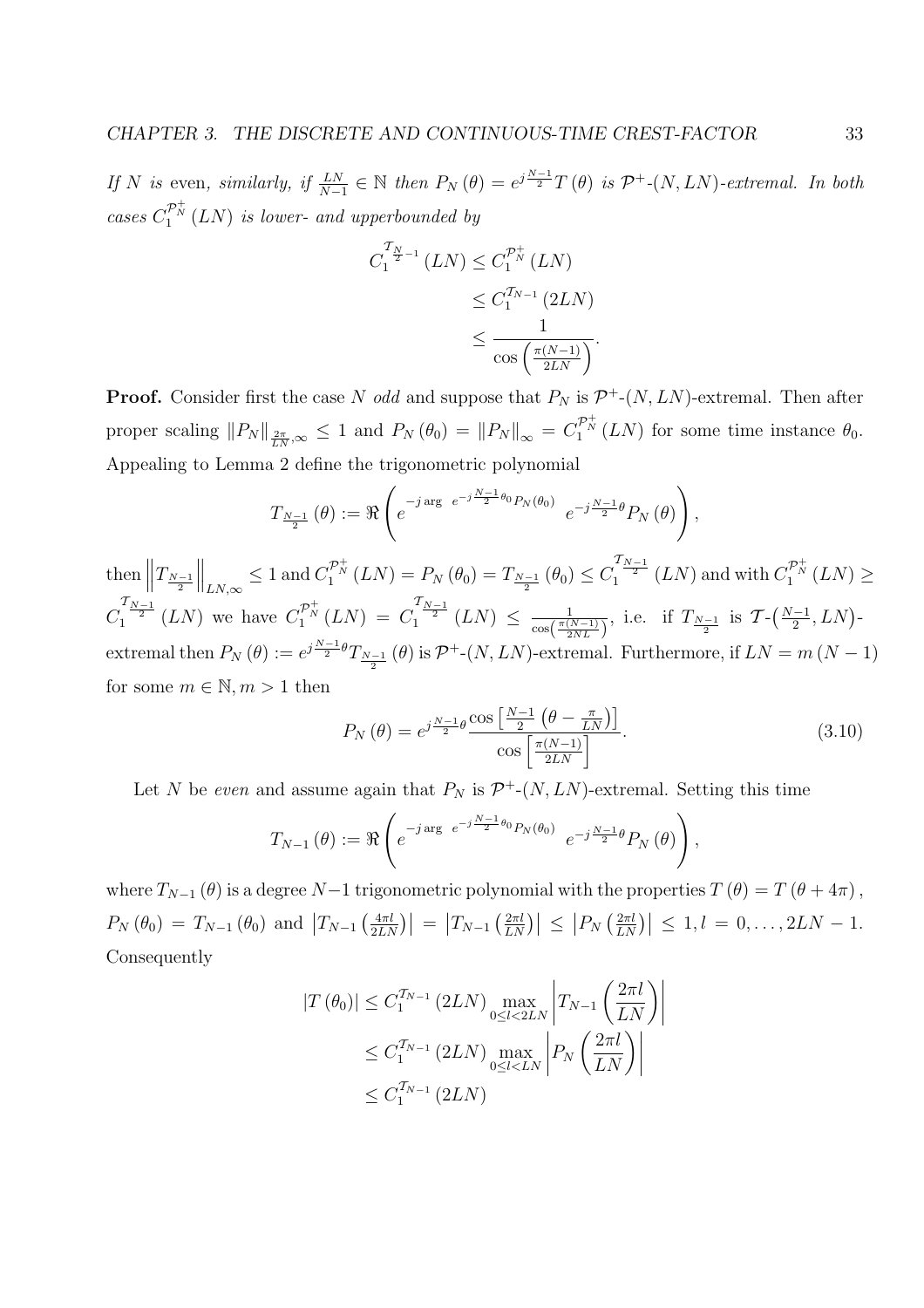and  $C_1^{\mathcal{P}_N^+}(LN) \leq C_1^{\mathcal{T}_{N-1}}$  $\frac{1}{1}^{T_{N-1}}(2LN) \leq \frac{1}{\cos(\frac{\pi(1)}{2})}$  $\frac{1}{\cos(\frac{\pi(N-1)}{2NL})}$ . The bound is tight if  $LN = m(N-1)$  for some  $m \in \mathbb{N}$  and the extremals are given by (3.10). On the other hand for obvious reasons if  $T_{N-1}$ is  $\mathcal{T}\text{-}(N-1,2LN)$  then not necessarily  $P_N(\theta) := e^{j\frac{N-1}{2}}T_{N-1}(\theta) \mathcal{P}\text{+-}(N,LN)$ -extremal because this will generally require all coefficients of  $T_{N-1}$  to be non-zero, i.e.  $P_N \notin \mathcal{P}_N$ . A lower bound is given by  $C_1^{\mathcal{P}_N^+}(LN) \geq C_1^{\frac{T_N}{2}-1}(LN)$ . Г

We can conclude that for the case N odd,  $C_1^{\mathcal{P}^+_N}(LN)$  and the corresponding polynomials can be numerically obtained. For the case  $N$  even, which is the practical case, good lower and upper bounds can be given. In both cases, the extremal signals are analytically known for certain oversampling rates.

#### 3.2.2 Band-limited signals

Considering the proof technique in [3] that cannot be applied to general band-limited signals it may be surprising that the same estimation (i.e.  $C_1(L) \leq \frac{1}{\cos(L)}$  $\frac{1}{\cos(\frac{\pi}{2L})}$  holds for the space  $\mathcal{PW}_{B}^{\infty}$ . This statement is the content of the next theorem.

**Theorem 6** Let  $L > 1$ . We have

$$
C_1(L) = f_L(\theta_L) \le \frac{1}{\cos\left(\frac{\pi}{2L}\right)}.
$$

Moreover, if  $L \in \mathbb{N}$ , then  $\theta_L = \frac{1}{2l}$  $\frac{1}{2L}$ ,  $f_L(\theta) = \frac{\cos[\pi(\theta - \frac{1}{2L})]}{\cos(\frac{\pi}{2L})}$  $\frac{\lfloor \pi(\theta - \frac{\pi}{2L}) \rfloor}{\cos\left[\frac{\pi}{2L}\right]}$  and  $C_1(L) = \frac{1}{\cos\left(\frac{\pi}{2L}\right)}$ .

**Proof.** Without loss of generality suppose  $B = \pi$  and  $0 < \theta_L \leq \frac{1}{2l}$  $\frac{1}{2L}$ . It is sufficient to show that  $C_1^{\mathbb{R}}(L) \leq \frac{1}{\cos(L)}$  $\frac{1}{\cos(\frac{\pi}{2L})}$ . Assuming  $f_L$  to be real where  $f_L$  is such that  $f_L(\theta_L) = C_{\text{I}}^{\mathbb{R}}(L)$  and setting  $F(\theta) := f_L(\theta + \theta_L) - C_1(L) \cos(\pi \theta)$  it follows that  $F(0) = 0$  and  $F'(0) = 0$  since F has a local extremum at  $\theta = \theta_L$ . The samples of F are

$$
F(l) = f_L(l) - C_1(L) (-1)^l \ge 0, \quad l = 2n + 1, n \in \mathbb{Z},
$$

and

$$
F(l) \le 0, \quad l = 2n, n \in \mathbb{Z} \backslash \{0\}.
$$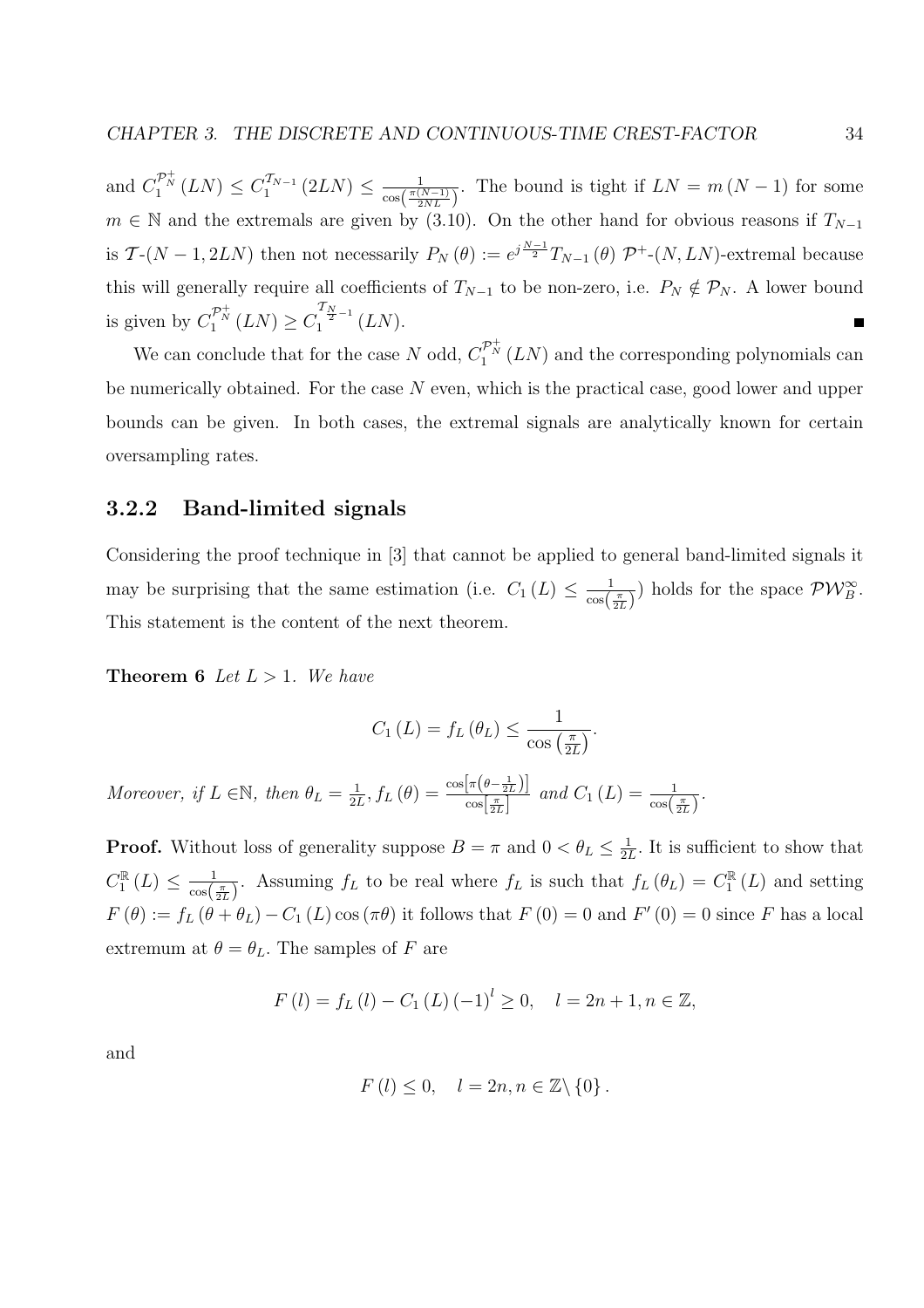Consequently, the samples can be rewritten as

$$
F(l) = C'_{l} (-1)^{l+1}, \quad C'_{l} \geq 0, l \in \mathbb{Z} \setminus \{0\}.
$$

We will now prove that  $F(\theta) \ge 0$  for  $\theta \in (-1,1)$ . Applying  $(3.2)$  to  $F \in \mathcal{PW}_{\pi}^{\infty}$  yields

$$
F(\theta) = F'(0) \frac{\sin(\pi \theta)}{\pi} + F(0) \frac{\sin(\pi \theta)}{\pi \theta} + \theta \sum_{l=-\infty, l \neq 0}^{\infty} \frac{F(l) \sin[\pi (\theta - l)]}{l - \pi (\theta - l)}
$$
  
=  $\theta \sum_{l=-\infty, l \neq 0}^{\infty} \frac{F(l) \sin[\pi (\theta - l)]}{l - \pi (\theta - l)}$   
=  $\theta \frac{\sin(\pi \theta)}{\pi} \sum_{l=-\infty, l \neq 0}^{\infty} \frac{F(l) (-1)^l}{l (\theta - l)}$   
=  $\theta \frac{\sin(\pi \theta)}{\pi} \sum_{l=1}^{\infty} \frac{F(l) (-1)^l}{l (\theta - l)} + \theta \frac{\sin(\pi \theta)}{\pi} \sum_{l=-\infty}^{-1} \frac{F(l) (-1)^l}{l (\theta - l)}.$ 

The first sum on the right hand side is

$$
\sum_{l=1}^{\infty} \frac{F(l)}{l} \frac{(-1)^l}{(\theta - l)} = \sum_{l=1}^{\infty} \frac{C'_l (-1)^{l+1}}{l} \frac{(-1)^l}{(\theta - l)}
$$
  
= 
$$
\sum_{l=1}^{\infty} \frac{C'_l}{l(-\theta + l)} \ge 0, \quad \theta \in (-1, 1),
$$

and the second term is

$$
\sum_{l=-\infty}^{-1} \frac{F(l)}{l} \frac{(-1)^l}{(\theta - l)} = -\sum_{l=-\infty}^{-1} \frac{C'_l}{l(\theta - l)}
$$
  
= 
$$
\sum_{l=1}^{\infty} \frac{C'_l}{l(\theta + l)} \ge 0, \quad \theta \in (-1, 1).
$$

Moreover since  $\theta \frac{\sin(\pi \theta)}{\pi} \ge 0, \theta \in (-1, 1)$ , finally

$$
F(\theta) \ge 0, \quad \theta \in (-1, 1).
$$

Equality is achieved for some  $\theta \in (-1,1) \setminus \{0\}$  if and only if  $C_l' = 0, l \in \mathbb{Z} \setminus \{0\}$ , i.e.  $f_L(\theta + \theta_L) =$  $C_1(L) \cos(\pi \theta), \theta \in (-1, 1)$ . Otherwise  $f_L(\theta + \theta_L) > C_1(L) \cos(\pi \theta), \theta \in (-1, 1)$  and since  $f_L(\theta_L - \theta_0) = 1$  due to  $||f_L||_{\frac{1}{L}, \infty} \leq 1$  for some  $0 < \theta_0 \leq \theta_L$  we have

$$
C_1(L) \le \frac{1}{\cos(\pi \theta_0)} \le \frac{1}{\cos(\pi \theta_L)} = \frac{1}{\cos(\frac{\pi}{2L})}
$$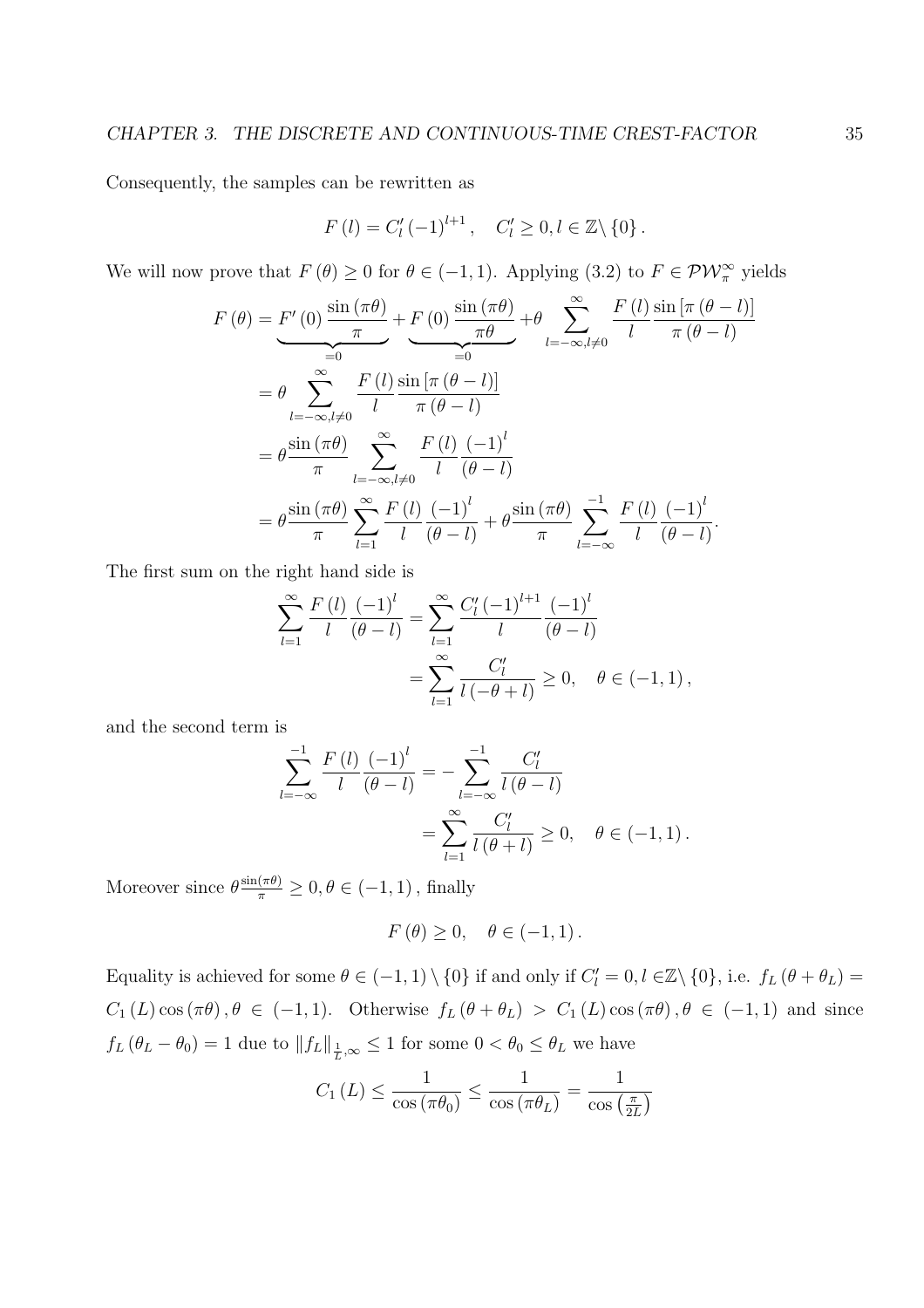

Figure 3.2: Local behavior of real band-limited signals.

which completes the proof.

Note that the first part of the proof of Theorem 6 gives a local characterization of a bandlimited signal in the neighborhood of an extremum. Indeed, let f be real-valued, band-limited with B and  $||f||_{\infty} = M$  and  $\theta_0$  a time instance such that  $f(\theta_0) = M$ , Theorem 6 states that (after some proper denormalization) for  $\theta_0 - \frac{\pi}{B} \leq \theta \leq \theta_0 + \frac{\pi}{B}$  $\frac{\pi}{B}, \theta \neq \theta_0$ , the signal f must be strictly greater than M cos  $[B(\theta - \theta_0)]$  with equality only if  $f(\theta) = M \cos[B(\theta - \theta_0)]$ . This can also be interpreted in the manner that the signal that decreases the fastest around its maximum is  $M \cos [B (\theta - \theta_0)]$ . An example is given in Fig. 3.2. We can even extend this analysis to complex band-limited signals so that we can characterize the magnitude. Let  $f$  be complex and band-limited with  $||f||_{\infty} = M$ . Then  $f' := |f(\theta)|^2$  is real and band-limited with twice the bandwidth of f. Thus, Theorem 6 can be applied to f' and hence  $f'(\theta) > M^2 \cos[2B(\theta - \theta_0)]$ and consequently  $|f| > M\sqrt{\max\{\cos[2B(\theta - \theta_0)], 0\}}, \theta_0 - \frac{\pi}{2B} \le \theta \le \theta_0 + \frac{\pi}{2B}$  $\frac{\pi}{2B}, \theta \neq \theta_0$ . On the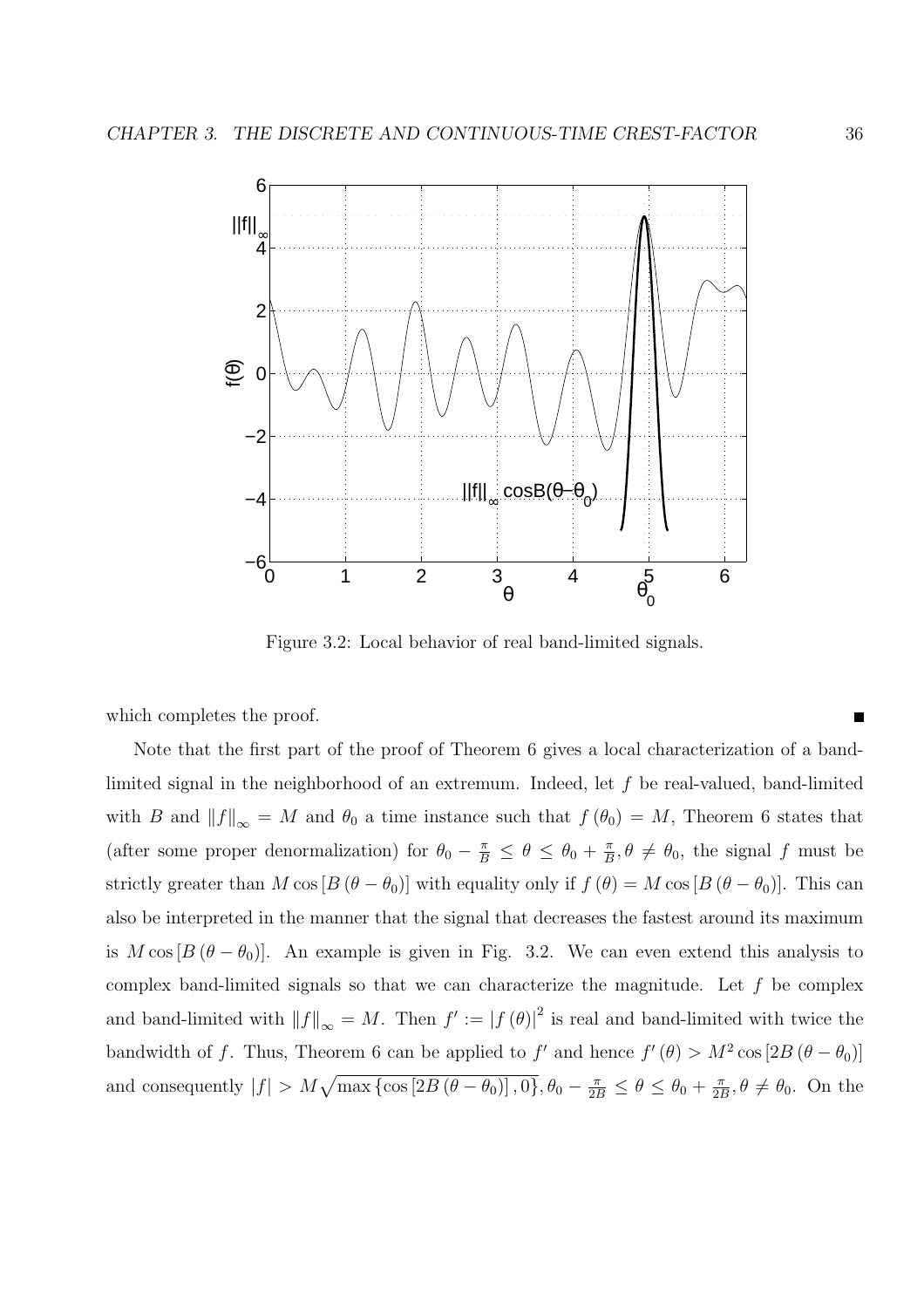other hand, equality can never be achieved, since according to Theorem 6 the signal is given by  $f(\theta) = M^2 \cos [2B(\theta - \theta_0)]$  which is not always positive.

Theorem 6 can be improved by considering positive signals.

**Lemma 7** Let real f be in  $\mathcal{PW}_{\pi}^{\infty}$  and  $f(\theta) \geq 0, \theta \in \mathbb{R}$ . Further  $||f_L||_{\frac{1}{L},\infty} \leq 1$  then

$$
0 \le f\left(\theta\right) \le \frac{1}{\cos^2\left(\frac{\pi}{4L}\right)}
$$

**Proof.** Appealing to a theorem of Krein [67] f can be represented by  $f(\theta) = |f'(\theta)|^2$  where  $f' \in \mathcal{PW}_{\frac{\pi}{2}}^{\infty}$ . Thus

$$
f'(l) \leq 1,
$$

and

$$
f(\theta) = |f'(\theta)|^2 \le \frac{1}{\cos^2\left(\frac{\pi}{4L}\right)}.
$$

Thus, if this property is known even critical sampling is sufficient to capture the peaks between the samples. Let us now describe the non-ideal situation where the samples are disturbed.

## 3.3 Noisy samples problem

#### 3.3.1 Trigonometric polynomials

Let us again provide known results. It was shown in [18] that any signal  $f \in \mathcal{P}_N$  can be recovered by its samples  $f\left(\frac{2\pi l}{N}\right)$  $\left(\frac{2\pi l}{N_1}\right)$  ,  $l=0,\ldots 2N+1, N_1>2N$  applying

$$
f(\theta) = \frac{1}{N_1} \sum_{l=0}^{N_1-1} f\left(\frac{2\pi l}{N_1}\right) g\left(\theta - \frac{2\pi l}{N_1}\right)
$$

where  $q$  is taken from the set

$$
\mathcal{M}_{N}^{N_{1}} = \left\{ g \in \mathcal{T}_{N_{2}-1}, g(\theta) = 1 + 2 \sum_{k=1}^{N} \cos (k\theta) + 2 \sum_{k=N+1}^{N_{2}-1} c_{k} \cos (k\theta), \quad c_{k} \in \mathbb{R}, N_{1} - N \ge N_{2} > N \right\}.
$$

 $\blacksquare$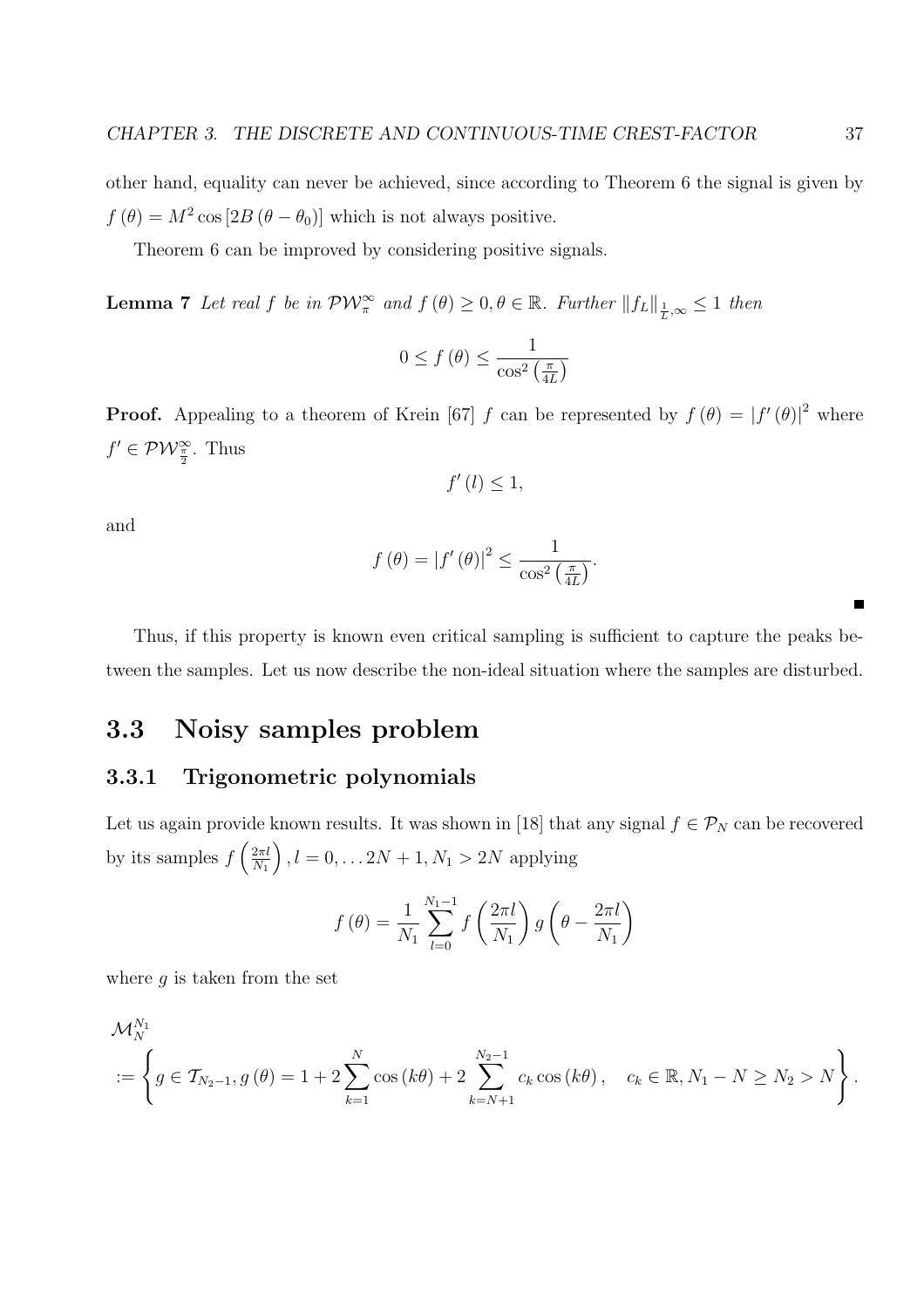As before we define an operator  $T_g: C_{2\pi}(\mathbb{R}) \to \mathcal{P}_{N_2}, f \hookrightarrow \frac{1}{N_1}$  $\nabla^{N_1-1}$  $\frac{N_1-1}{l=0}$  f  $\int 2\pi l$  $N_1$ ´ g  $\overline{a}$  $\theta - \frac{2\pi l}{N_1}$  $N_1$ ´ with norm

$$
|T_g| = \max_{\|f\|_{\infty} \leq 1, f \in C(\mathbb{R})} \|T_g f\|_{\infty}
$$

and ask for the constant

$$
C_2^{\mathcal{P}_N}\left(N_1\right):=\inf_{g\in\mathcal{M}_N^{N_1}}\left|T_g\right|.
$$

Note that for  $N_1 = 2N + 1$  the set  $\mathcal{M}_N^{N_1}$  reduces to the well-known Dirichlet kernel

$$
D_N(\theta) = 1 + 2 \sum_{k=1}^{N} \cos (k\theta) = \frac{\sin \left(\frac{(2N+1)\theta}{2}\right)}{\sin \left(\frac{\theta}{2}\right)}.
$$

It is a well-known result [69] that the operator norm  $|T_{D_N}|$  is given by

$$
|T_{D_N}| = \frac{1}{2N+1} \max_{-\frac{\pi}{2N+1} \le \theta \le \frac{\pi}{2N+1}} \sum_{l=0}^{2N+1} \left| \frac{\sin\left[\frac{(2N+1)}{2} \left(\theta - \frac{2\pi l}{2N+1}\right)\right]}{\sin\left[\frac{1}{2} \left(\theta - \frac{2\pi l}{2N+1}\right)\right]} \right|
$$
  

$$
\le \frac{2}{\pi} \log(2N+1) + \mathcal{O}(1).
$$

We obtain from  $[9]^2$ 

$$
|T_{D_N}| \leq \frac{2}{\pi} \log (2N + 1) + 2 + \frac{2}{\pi} \log (2).
$$

Now, in order to bound  $C_2^{\mathcal{P}_N}(N_1)$  for  $N_1 > 2N + 1$  we can apply the class of the so-called de la Vallée-Poussin polynomials [6]

$$
S_{N_2,N}(\theta) = \frac{\sin\left(\frac{(N_2+N)\theta}{2}\right)\sin\left(\frac{(N_2-N)\theta}{2}\right)}{(N_2-N)\sin^2\left(\frac{\theta}{2}\right)}, \quad N_2 > N.
$$

In [18] a technique was developed to bound these operator norms efficiently. The approach was refined in [6] where  $|T_{S_{N_2,N}}| \leq \sqrt{\frac{N_2+N}{N_2-N}}$  $\frac{N_2+N}{N_2-N}$  was proved. On the other hand comparing  $\left|T_{S_{N_2,N}}\right|$ and  $|T_{D_{N_2,N}}|$  for  $N_2 = N+1$  it is observed that  $|T_{S_{N+1,N}}| = |T_{D_N}| =$  $\sqrt{192-18}$ √  $2N+1$  opposed to  $\log(2N+1)$ , i.e. it is not appropriate for  $N_2 - N$  small. The following result is a generalization of the bound in [9] on the Dirichlet kernel.

<sup>&</sup>lt;sup>2</sup>This follows from the equality  $\left|\sin \frac{1}{2}\right|$ ¡  $t-\frac{2\pi k}{N}$  $=$  $\frac{1}{2}$  $\left| \exp jt - \exp \frac{2\pi jk}{N} \right|$ | and the bound from Lagrange interpolation.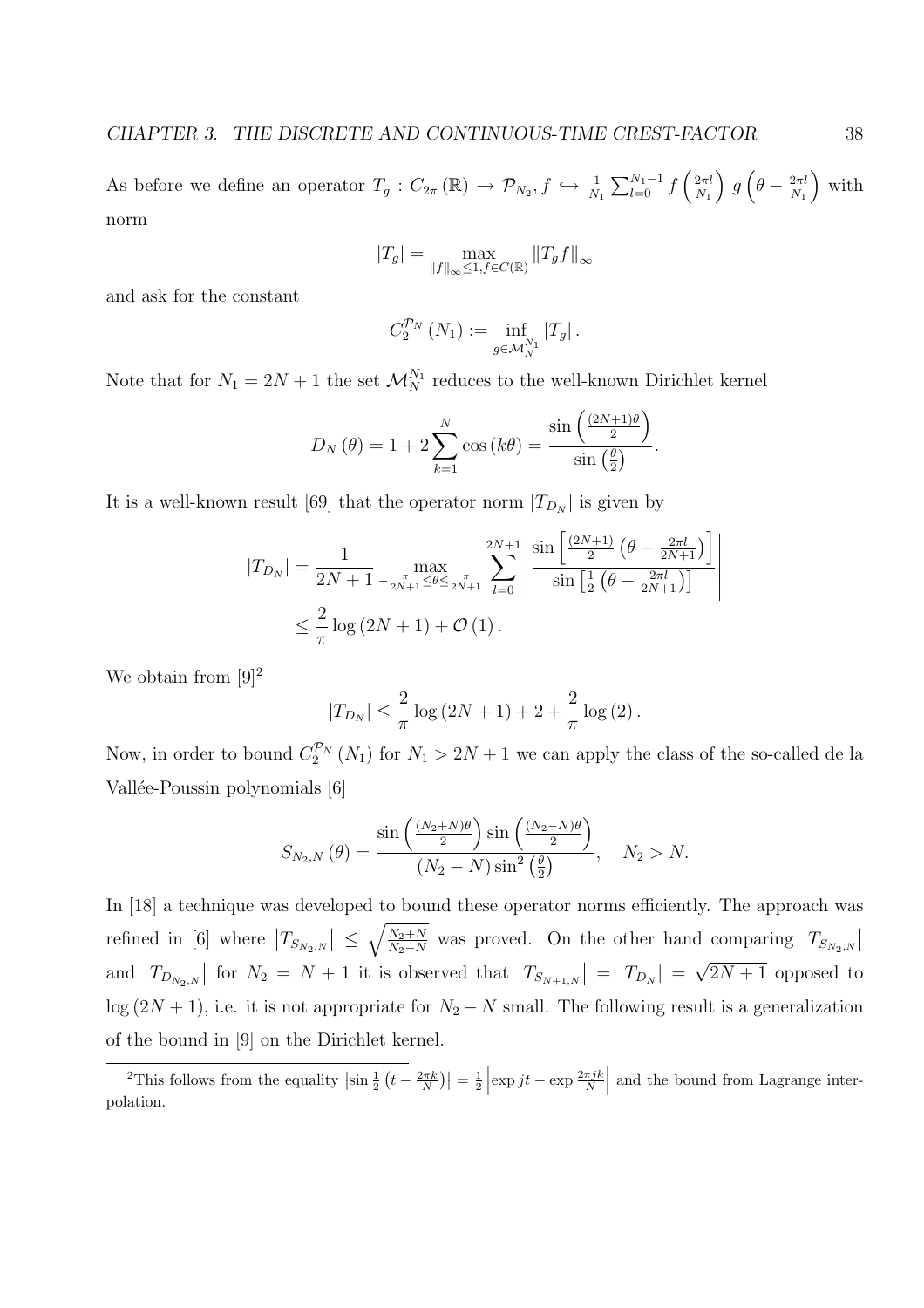**Theorem 8** Let  $N_1 > 2N, N_1, N \in \mathbb{N}$ . Then

$$
C_2^{\mathcal{P}_N} (N_1) \le \min \left\{ \frac{2}{\pi} \log \left( \frac{N_1}{N_1 - 2N} \right) + c_1, \sqrt{\frac{N_1}{N_1 - 2N}} \right\},\,
$$

where

$$
c_1 = 2 + \frac{2}{\pi} \log(2) + \frac{2 \cot\left(\frac{\pi}{2(N_1 - 2N)}\right)}{\pi (N_1 - 2N)}.
$$

Proof. The operator norm  $|T_{S_{N_2,N}}|$  is given by

$$
|T_{S_{N_2,N}}| = \max_{-\frac{\pi}{N_1} \le \theta \le \frac{\pi}{N_1}} \frac{1}{N_1} \sum_{l=0}^{N_1-1} \left| \frac{\sin\left[\frac{(N_2+N)}{2}\left(\theta - \frac{2\pi l}{N_1}\right)\right] \sin\left[\frac{(N_2-N)}{2}\left(\theta - \frac{2\pi l}{N_1}\right)\right]}{(N_2-N) \sin^2\left[\frac{1}{2}\left(\theta - \frac{2\pi l}{N_1}\right)\right]} \right|.
$$

Writing

$$
\left|\sin\left[\frac{1}{2}\left(\theta - \frac{2\pi l}{N_1}\right)\right]\right| = \frac{1}{2}\left|\exp\left(j\theta\right) - \exp\left(\frac{2\pi j l}{N_1}\right)\right|
$$

it follows from [9] that

$$
\frac{1}{2}\left|\exp\left(j\theta\right)-\exp\left(\frac{2\pi j l}{N_1}\right)\right|\geq \sin\left(\frac{\pi l}{2N_1}\right),\quad 0
$$

Considering

$$
\left| \frac{\sin \left( \frac{(N_2 - N)\theta}{2} \right)}{(N_2 - N)\sin \left( \frac{\theta}{2} \right)} \right| \le 1
$$

and splitting up the sum yields

$$
\left|T_{S_{N_2,N}}\right|=1+\frac{1}{N_1}\sum_{l=1}^{\left\lfloor\frac{N_1}{N_2-N}\right\rfloor}\frac{1}{\sin\left(\frac{\pi l}{2N_1}\right)}+\frac{1}{N_1}\sum_{l=\left\lfloor\frac{N_1}{N_2-N}\right\rfloor+1}^{N_1-1}\frac{1}{\left(N_2-N\right)\sin^2\left(\frac{\pi l}{2N_1}\right)}
$$

where  $\left| \frac{N_1}{N_2} \right|$  $N_2-N$ k denotes the greatest integer smaller than  $\frac{N_1}{N_2-N}$ . The first term on the right hand side is upperbounded by [9]

$$
1 + \frac{1}{N_1} \sum_{l=1}^{\left\lfloor \frac{N_1}{N_2 - N} \right\rfloor} \frac{1}{\sin\left(\frac{\pi l}{2N_1}\right)} \le \frac{2}{\pi} \log\left(\frac{N_1}{N_2 - N}\right) + 2 + \frac{2}{\pi} \log(2)
$$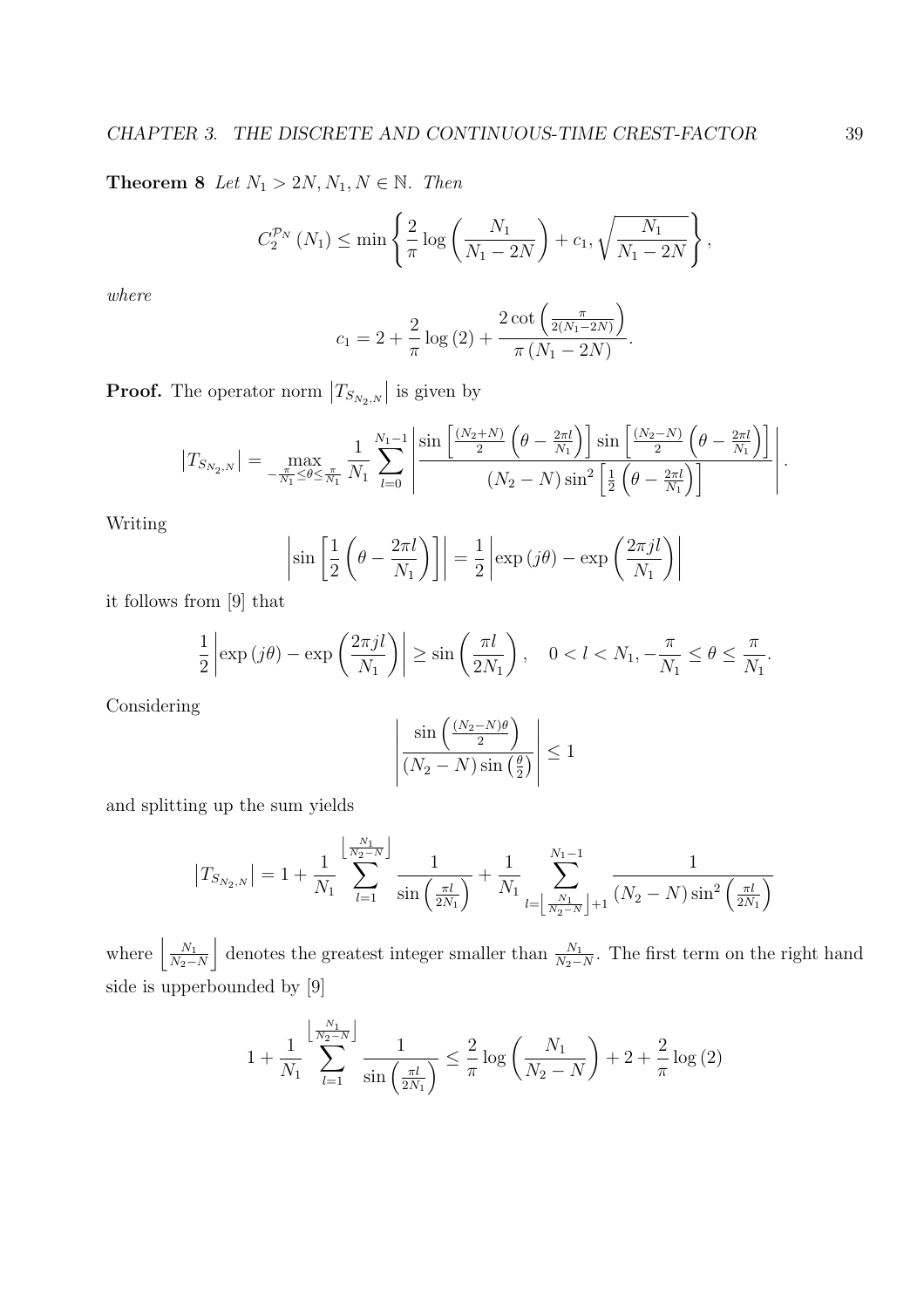and the second term by

$$
\frac{1}{N_1 (N_2 - N)} \sum_{l = \left\lfloor \frac{N_1}{N_2 - N} \right\rfloor + 1}^{N_1 - 1} \frac{1}{\sin^2 \left(\frac{\pi l}{2N_1}\right)} \le \frac{1}{N_1 (N_2 - N)} \sum_{l = \left\lfloor \frac{N_1}{N_2 - N} \right\rfloor + 1}^{N_1 - 1} \int_{l - 1}^{l} \frac{1}{\sin^2 \left(\frac{\pi x}{2N_1}\right)} dx
$$

$$
= \frac{1}{N_1 (N_2 - N)} \int_{\left\lfloor \frac{N_1}{N_2 - N} \right\rfloor}^{N_1 - 1} \frac{1}{\sin^2 \left(\frac{\pi x}{2N_1}\right)} dx
$$

$$
= \frac{1}{N_1 (N_2 - N)} \left[ \frac{2N_1}{\pi} \cot \left(\frac{\pi x}{2N_1}\right) \right]_{\left\lfloor \frac{N_1}{N_2 - N} \right\rfloor}^{N_1 - 1}
$$

$$
\le \frac{2 \cot \left(\frac{\pi}{2(N_2 - N)}\right)}{\pi (N_2 - N)}.
$$

Therefore

$$
|T_{S_{N_2,N}}| \leq \frac{2}{\pi} \log \left( \frac{N_1}{N_2 - N} \right) + 2 + \frac{2}{\pi} \log (2) + \frac{2 \cot \left( \frac{\pi}{2(N_2 - N)} \right)}{\pi (N_2 - N)}
$$

and with  $N_2 = N_1 - N$  the result follows. The second upper bound follows from [6].

Neglecting the logarithmic part which is only a good bound when  $N_1 - 2N$  is small the theorem reads in terms of the oversampling factor  $L = \frac{N_1}{2N_1}$ 2N

$$
C_2^{\mathcal{P}_N} (L) \le \sqrt{\frac{L}{L-1}}.
$$

Numerical computations of the operator norm for different  $N_1, N, N_2 = N_1 - N$  (i.e. different  $L = \frac{N_1}{2N}$  $\frac{N_1}{2N}$ , were carried out and shown in Fig. 3.3 along with the bounds on  $C_1^{T_N}(N_1)$  from Theorem 4 and  $C_2^{\mathcal{P}_N}(N_1)$  from Theorem 8 where, for the sake of simplicity in both figures, the curves are depicted over R. It is observed that the upper bound from Theorem 8 is excellent for  $L \geq 2$ . Recall also that the bound from Theorem 4 is a lower bound on  $C_2^{\mathcal{P}_N}(L)$  for all  $L \in \mathbb{N}$ . It is also interesting that the bound in Theorem 8 is better for small oversampling rates  $(1 < L < 2)$  than the bound from Theorem 6 and is therefore applicable to the peak value problem as well.

An interesting extension of the theorem is the following result. Note that the signals  $f \in \mathcal{P}_N$ can be interpreted as a complex-valued function  $f(z) = \sum_{k=-N}^{N} c_k z^k, z \in \mathbb{C}$ , evaluated on the unit disc. We denote as  $A(D)$  the signals that are analytic in the interior of the unit disc

´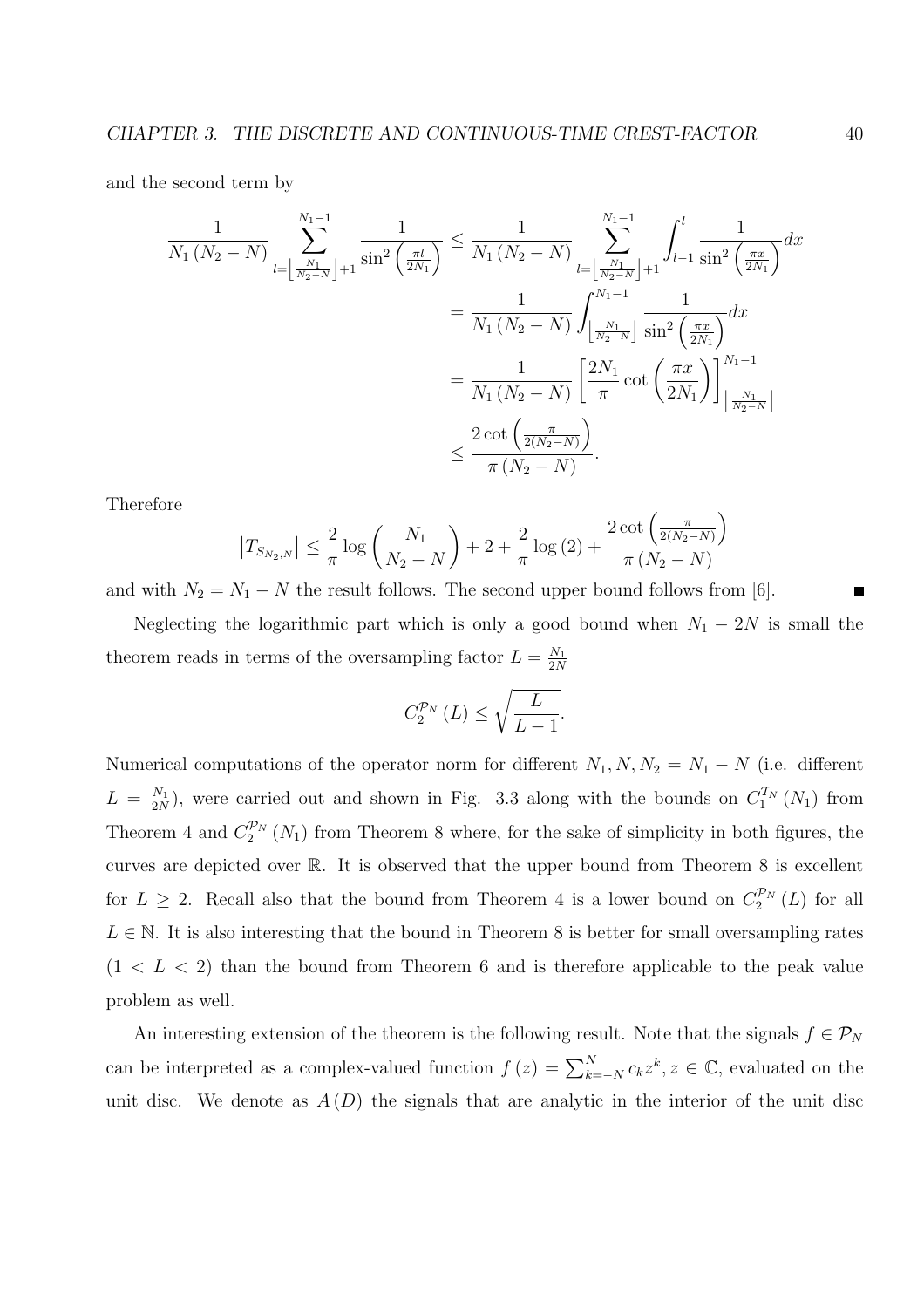$D := \{z : |z| \leq 1\}$  and bounded on the boundary. The norm is given by  $\lVert \cdot \rVert_{A(D)}$  defined as  $||f||_{A(D)} := \max_{0 \le \theta < 2\pi} f$ ¡  $e^{j\theta}$ . The following theorem derives a lower bound on the operator norm if the kernel belongs to  $A(D)$  and the operator itself is the identity operator on  $P_N^+$ .

**Theorem 9** Let  $g \in A(D)$  be a kernel so that  $T_g f = f$  for all  $f \in P_N^+$  then

$$
|T_g f| > \frac{\log (N+1)}{\pi}.
$$

**Proof.** Let  $g^{(1)}, \ldots, g^{(N_1)} \in A(D)$  be the interpolating signals of the representation so that  $T_g f =$ f for all  $f \in P_N^+$  and  $\lambda_1, \ldots, \lambda_{N_1}$  are complex numbers. According to Rudin-Carleson's theorem [70] there is a signal  $f \in A(D)$  with  $f(z_l) = \lambda_l, 1 \le l \le N_1$ , and  $||f||_{A(D)} = \max_{1 \le l \le N_1} |\lambda_l|$ . Thus

$$
||T_g|| = \max_{|z|=1} \sum_{l=1}^{N_1} |g^{(l)}(z)| > \sum_{l=1}^{N_1} \frac{1}{2\pi} \int_{-\pi}^{\pi} |g^{(l)}(e^{it})| dt.
$$

We have for  $|z| < 1$ 

$$
g^{(l)}(z) = \sum_{m=0}^{\infty} c_m(l) z^m, \quad 1 \le l \le N_1.
$$

Using Hardy's inequality [70]

$$
\frac{1}{2\pi} \int_{-\pi}^{\pi} |g^{(l)}(e^{it})| dt \ge \frac{1}{\pi} \sum_{m=1}^{\infty} \frac{1}{m} |c_m(k)|
$$

and

$$
||T_g|| \ge \frac{1}{\pi} \sum_{m=1}^{\infty} \frac{1}{m} \left( \sum_{l=1}^{N_1} |c_m(l)| \right) .
$$
  
 $\le 1$  with  $f_{\text{eff}}(e^{it}) = e^{irt}$ 

For  $0 \le r \le N$  we have for  $|z| < 1$  with  $f_r(e^{it}) = e$ 

$$
f_r(z) = \sum_{l=1}^{N_1} f_r(z_l)g^{(l)}(z) = \sum_{m=1}^{\infty} z^m \left( \sum_{l=1}^{N_1} f_r(z_l)c_m(l) \right) = z^r
$$

and for  $0 \leq r \leq N$ 

$$
\sum_{l=1}^{N_1} f_r(z_l)c_r(l) = 1,
$$
  

$$
\sum_{l=1}^{N_1} |c_r(l)| \ge 1.
$$

or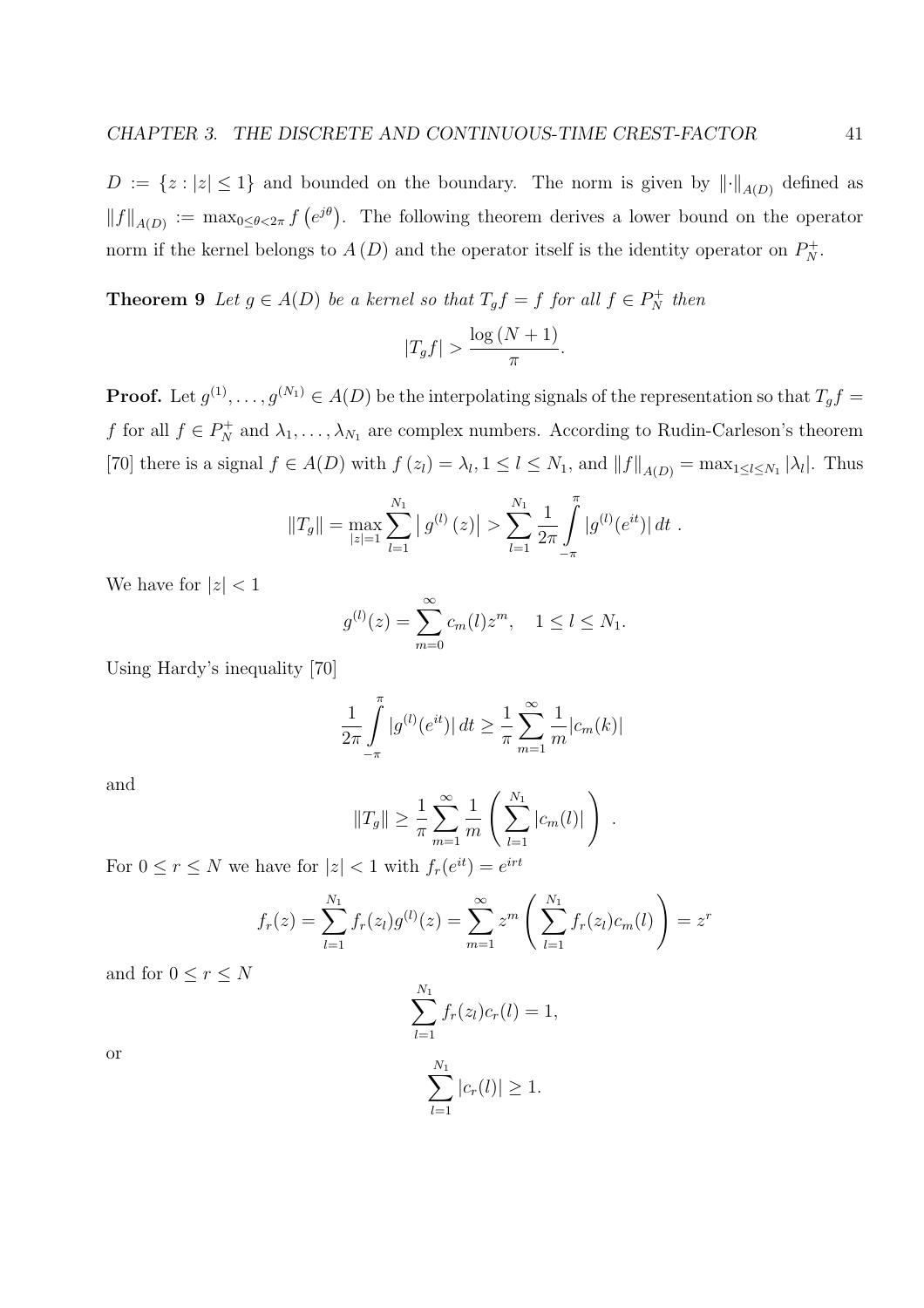Combining

$$
||T|| \geq \frac{1}{\pi} \sum_{m=1}^{N} \frac{1}{m} \left( \sum_{l=1}^{N_1} |c_m(l)| \right) \geq \frac{1}{\pi} \sum_{m=1}^{N} \frac{1}{m} > \frac{1}{\pi} \log(N+1) ,
$$

completes the proof.

The theorem says that if the operator connected with a (possibly shifted version) kernel that has the reconstruction property for all  $f \in P_N^+$  then there is an input so that the input is amplified with  $\frac{\log(N+1)}{\pi}$ . Thus, even if the inputs are chosen carefully a small disturbance can have a catastrophic effect. The theorem has some interesting conclusions for practical coding schemes as we point out in the last chapter.

## 3.3.2 Band-limited signals

Concerning results on  $\mathcal{PW}_B^{\infty}$  in this regard we mention the approaches in [16] and [14]. On the other hand using the properties of a sampling series a better result can be obtained. The following theorem improves the result given by [16, Theorem 7.2.5].

Theorem 10 Let  $L > 1$ . Then

$$
C_2(L) \le \min\left\{\frac{2}{\pi}\log\left(\frac{2L}{L-1}\right) + c_2, \sqrt{\frac{L+1}{L-1}}\right\}.
$$

where

$$
c_2 = \frac{4}{\pi} + \frac{8}{\pi^2} + \frac{L+1}{2L}.
$$

**Proof.** Using the kernel (3.5) the constant  $C_2(L)$  is upperbounded by

$$
C_2(L) \le \sup_{-\frac{1}{2L} \le \theta \le \frac{1}{2L}} \frac{1}{L} \sum_{l=-\infty}^{\infty} \left| S_L \left( \theta - \frac{l}{L} \right) \right|
$$
  
= 
$$
\sup_{-\frac{1}{2L} \le \theta \le \frac{1}{2L}} \frac{1}{L} \sum_{l=-\infty}^{\infty} \left| \frac{2 \sin \left[ \frac{\pi(L+1)}{2} \left( \theta - \frac{\pi l}{L\pi} \right) \right] \sin \left[ \frac{\pi(L-1)}{2} \left( \theta - \frac{\pi l}{L\pi} \right) \right]}{\pi (L-1) \pi \left( \theta - \frac{\pi l}{L\pi} \right)^2} \right|.
$$

Let us first prove the more important second inequality. Applying Cauchy-Schwartz's inequality yields

$$
C_2(L) \leq \sup_{-\frac{1}{2L}\leq\theta\leq\frac{1}{2L}} \frac{1}{L} \sqrt{\sum_{l=-\infty}^{\infty} \frac{2\sin^2\left[\frac{\pi(L+1)}{2}\left(\theta-\frac{l}{L}\right)\right]}{\pi\left(L-1\right)\pi\left(\theta-\frac{l}{L}\right)^2} \sum_{l=-\infty}^{\infty} \frac{2\sin^2\left[\frac{\pi(L-1)}{2}\left(\theta-\frac{l}{L}\right)\right]}}{\pi\left(L-1\right)\pi\left(\theta-\frac{l}{L}\right)^2}}.
$$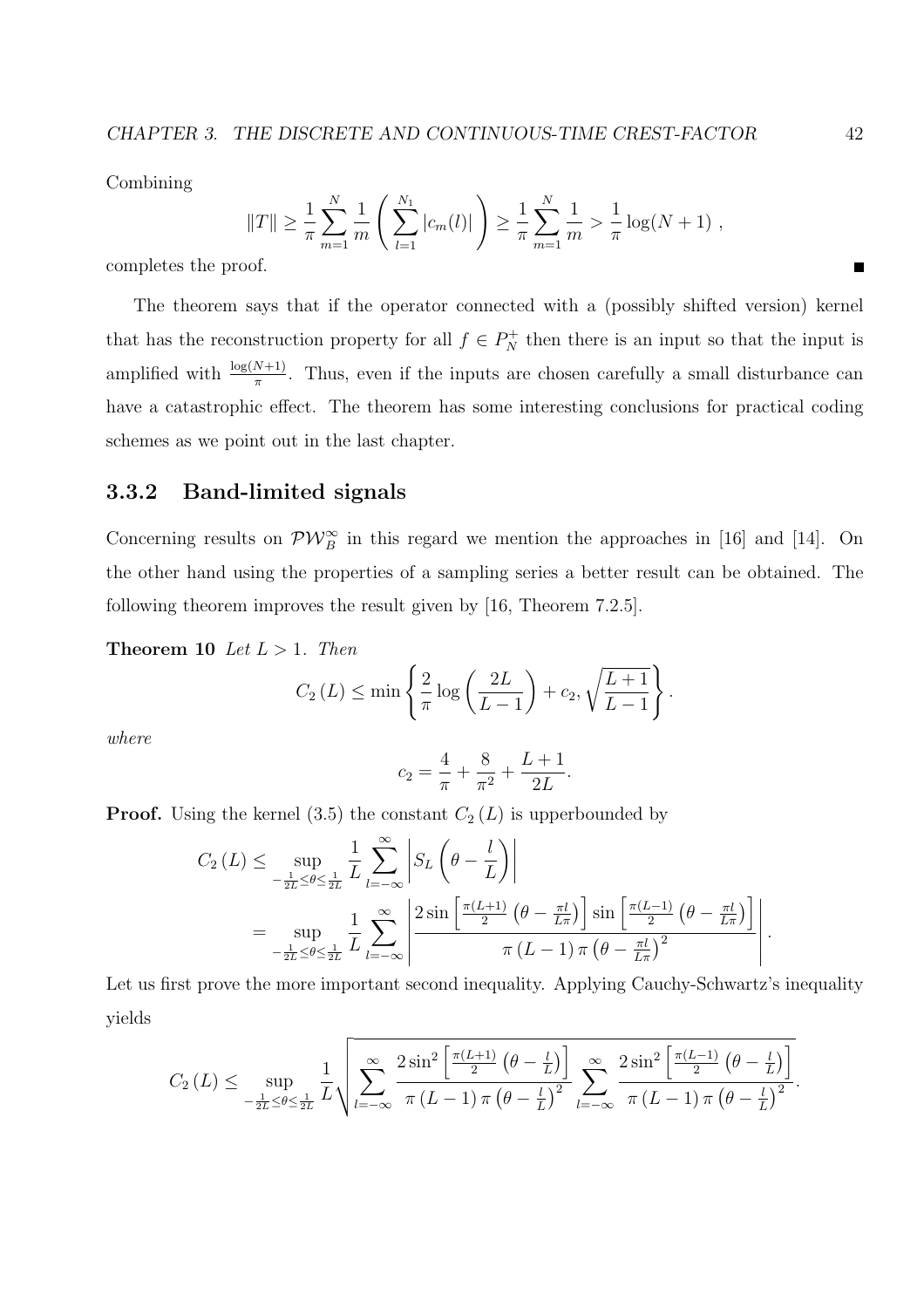Recalling that for all  $f \in \mathcal{PW}_{\pi}^2$ 

$$
\sum_{l=-\infty}^{\infty} |f(l)|^2 = \int_{-\infty}^{\infty} |f(\theta)|^2 d\theta
$$

$$
= \frac{1}{2\pi} \int_{-\infty}^{\infty} |f(\omega)|^2 d\omega
$$

results in

$$
\sum_{l=-\infty}^{\infty} \frac{2\sin^2\left[\frac{\pi(L+1)}{2}\left(\theta - \frac{\pi l}{L\pi}\right)\right]}{\pi(L-1)\pi\left(\theta - \frac{\pi l}{L\pi}\right)^2} = L \int_{-\infty}^{\infty} \frac{2\sin^2\left(\frac{\pi(L+1)\theta}{2}\right)}{\pi(L-1)\pi\theta^2} d\theta
$$

$$
= \frac{L}{\pi} \frac{1}{L-1} \int_{-\frac{(L+1)}{2}\pi}^{\frac{(L+1)}{2}\pi} 1 d\omega
$$

$$
= L \frac{L+1}{L-1}
$$

and

$$
\sum_{l=-\infty}^{\infty} \frac{2 \sin^2 \left[ \frac{\pi (L-1)}{2} \left( \theta - \frac{\pi l}{L \pi} \right) \right]}{\pi (L-1) \pi \left( \theta - \frac{\pi l}{L \pi} \right)^2} = \frac{L}{\pi} \frac{1}{L-1} \int_{-\frac{(L-1)}{2} \pi}^{\frac{(L-1)}{2} \pi} 1 \, d\omega
$$

$$
= L \frac{L-1}{L-1}
$$

$$
= L.
$$

The first inequality can be proved along the lines of Theorem 4. Using

$$
\left| \frac{2 \sin \left( \frac{\pi (L-1)\theta}{2} \right)}{(L-1)\pi \theta} \right| \le 1
$$

and splitting up the sum yields

$$
C_2(L) \leq |S_L(0)| + \sup_{-\frac{1}{2L}\leq\theta\leq\frac{1}{2L}} \frac{2}{L} \sum_{l=1}^{\left\lceil\frac{L}{L-1}\right\rceil} \left| S_L\left(\theta - \frac{l}{L}\right) \right|
$$

$$
+ \sup_{-\frac{1}{2L}\leq\theta\leq\frac{1}{2L}} \frac{2}{L} \sum_{l=\left\lceil\frac{L}{L-1}\right\rceil+1}^{\infty} \left| S_L\left(\theta - \frac{l}{L}\right) \right|
$$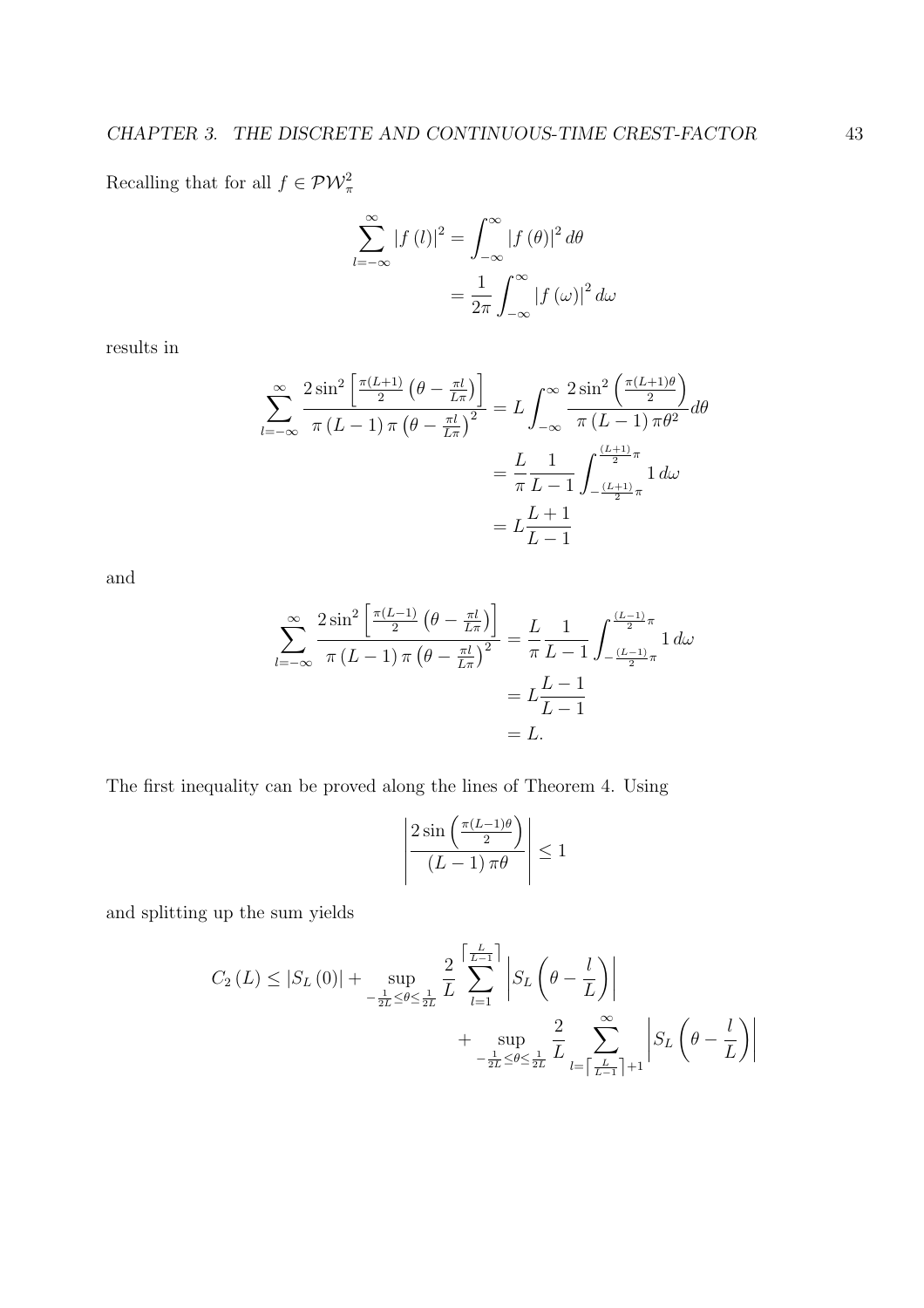$$
\leq \frac{L+1}{2L} + \sup_{-\frac{1}{2L} \leq \theta \leq \frac{1}{2L}} \frac{2}{L} \sum_{l=1}^{\left\lceil \frac{L}{L-1} \right\rceil} \left| \frac{1}{\pi (\theta - \frac{l}{L})} \right|
$$
  
+ 
$$
\sup_{\theta \in \left[-\frac{1}{2L}, \frac{1}{2L}\right]} \frac{4}{L} \sum_{l=\left\lceil \frac{L}{L-1} \right\rceil + 1}^{\infty} \left| \frac{1}{\pi (L-1) \pi (\theta - \frac{l}{L})^2} \right|
$$
  
= 
$$
\frac{L+1}{2L} + \frac{2}{\pi} \sum_{l=1}^{\left\lceil \frac{L}{L-1} \right\rceil} \frac{1}{(l-\frac{1}{2})} + \frac{4L}{(L-1)\pi^2} \sum_{l=\left\lceil \frac{L}{L-1} \right\rceil + 1}^{\infty} \frac{1}{(l-\frac{1}{2})^2}
$$
  

$$
\leq \frac{L+1}{2L} + \frac{4}{\pi} + \frac{2}{\pi} \log \left( \frac{L}{L-1} \right) + \frac{4L}{(L-1)\pi^2} \frac{1}{\left\lceil \frac{L}{L-1} \right\rceil - \frac{1}{2}}
$$
  

$$
\leq \frac{L+1}{2L} + \frac{4}{\pi} + \frac{2}{\pi} \log \left( \frac{2L}{L-1} \right) + \frac{8}{\pi^2}
$$

where  $\left[\frac{L}{L}\right]$  $L-1$ ¨ denotes the smallest integer greater than  $\frac{L}{L-1}$ .

The bound on  $C_2(L)$  from Theorem 10 is shown and compared to the other bounds in Fig. 3.3 without the logarithmic part. Again it can be observed that the bound is better for small L than the bound from Theorem 6. We note that in [17] a similar problem regarding discrete-time signals was considered. Moreover, it was shown that the norms of a whole class of filters can be estimated using the trapezoidal filter [17, Prop. 5]. We have not attempted such an analysis.

## 3.4 Bounding the crest-factor

Since in OFDM systems the signal is digitally generated and processed, the peaks have to be determined on an oversampling grid. Some authors proposed calculating the peaks from Nyquistrate sampling. However, it was shown that in general peaks of order  $log(N)$  can occur. Using Theorem 4 and 2 this can now be done to any desired accuracy. Defining the constant

$$
C_L := \frac{1}{\cos\left(\frac{\pi}{2L}\right)},
$$

where  $L > 1, L \in \mathbb{N}$ , it follows

$$
\left| \max_{0 \le \theta < 2\pi} |s_c(\theta)| - \max_{0 \le l < LN} \left| s_c\left(\frac{2\pi l}{LN}\right) \right| \right| \le N\left(C_L - 1\right). \tag{3.11}
$$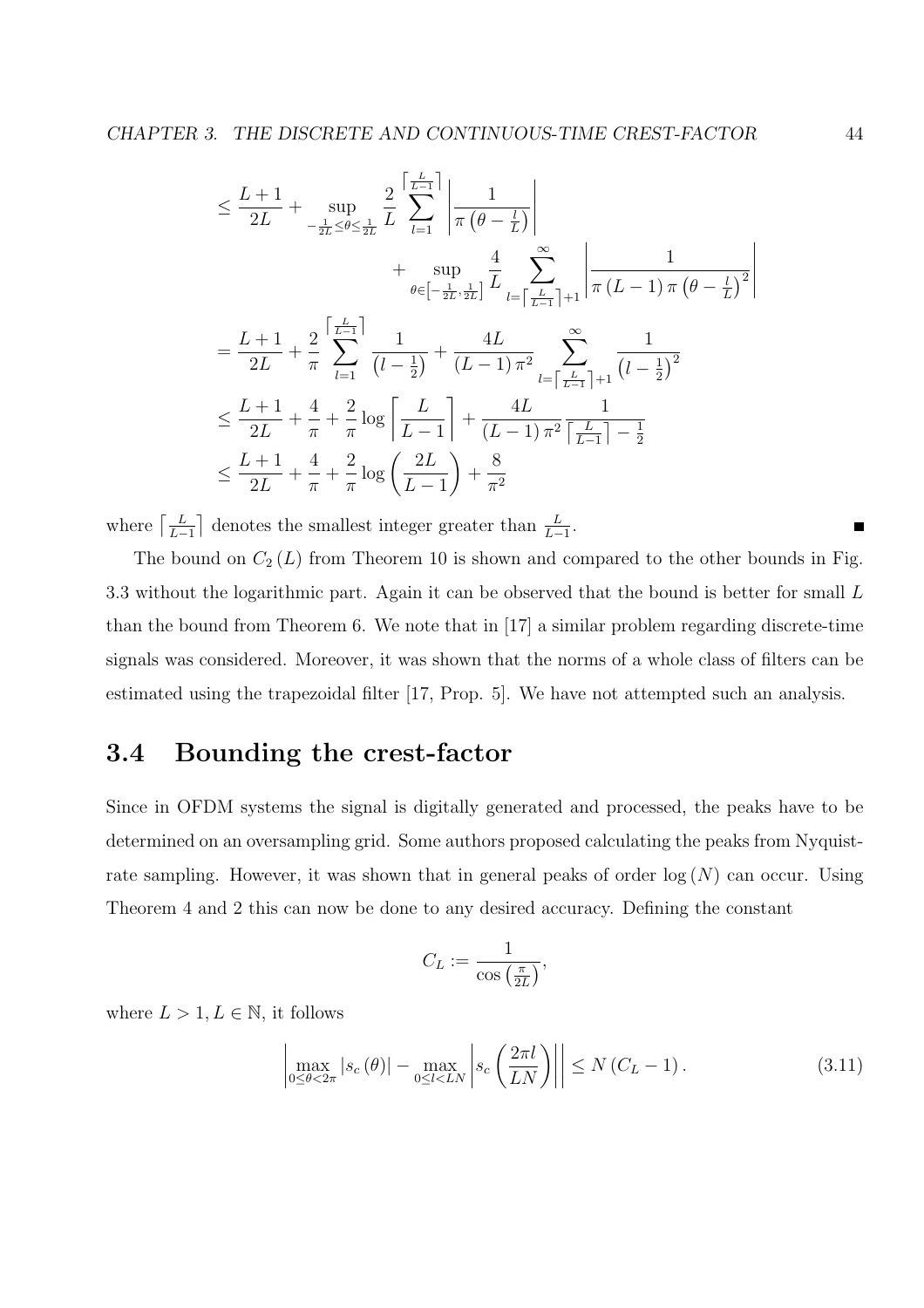

Figure 3.3: Evaluation of operator norm and bounds for different oversampling rates compared to the lower bound.

Thus, when fixing the number of subcarriers N and defining an absolute accuracy  $\varepsilon > 0$  the necessary oversampling factor that achieves this accuracy can be calculated. Some examples appear in [47]. Moreover, we point out that we have presented only the simplest OFDM signal model and that practical systems use pulse shaping and consequently the general band-limited framework that is developed here must be invoked in order to obtain error estimates as in (3.11). We already pointed out that the peaks can be locally calculated. Moreover if one guarantees that the signal is always non-negative Lemma 7 shows that even critical sampling is sufficient.

Let us define an important special case where  $N = 3$ , i.e.  $s_c^{(3)}(\alpha) = c_0 + c_1 e^{j\alpha} + c_2 e^{j\alpha}$ . Defining  $\alpha_{l,K} := \frac{2\pi l}{K}$ ,  $K > 2$ ,  $K \in \mathbb{N}$ , and

$$
C_K := \left\{ \begin{array}{ll} \frac{1}{\cos\left(\frac{\pi}{2L}\right)} & K > 3 \text{ even} \\ \frac{3 - \cos\left(\frac{\pi}{K}\right)}{1 + \cos\left(\frac{\pi}{K}\right)} & K \geq 3 \text{ odd} \end{array} \right.
$$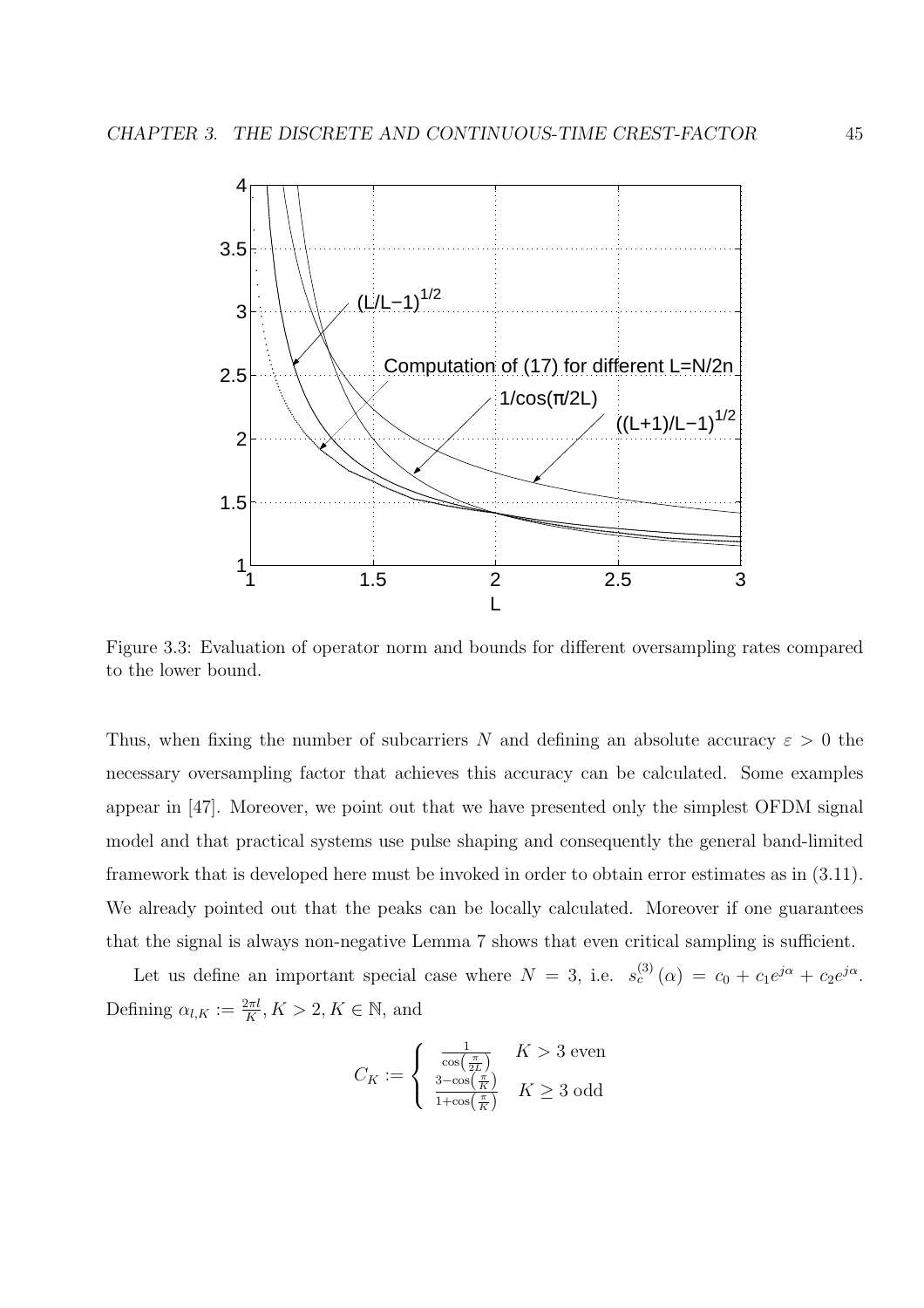it was shown in [6] that ¯

$$
\left| \max_{0 \le \alpha < 2\pi} |s_c^{(3)}(\alpha)| - \max_{0 \le l < K} |s_c^{(3)}(\alpha_{l,K})| \right| \le 3\left(C_K - 1\right).
$$

The same relation will also be used to estimate the statistical distribution of the CF in Chapter 4 and to bound the CF of codes in Chapter 5. We further note that the technique developed in Theorem 10 can also be used in this context to bound the peak-value of Nyquist filters [58] even without oversampling. An example how to do this is given in [71] in a different context where it was shown that the peak value of the raised cosine kernel is bounded by  $\frac{1.2337}{r}$ where  $r$  is the roll-off parameter.

The results also suggest consequences for the design of trigonometric polynomials with low CF. Trigonometric polynomials with low CF are effectively being used in radar, sonar, and satellite communications or as test signals for channel identification [72] (in this context they appear as multitone signals). A multitone signal is given by

$$
m_N(t) = \sum_{k=1}^{N-1} a_k \cos (kt + \phi_k),
$$

where  $a_k, \phi_k, k = 0, \ldots, n-1$  are the real amplitudes and phases. In other notation we also refer to the set  $\{a_0e^{j\phi_0}, a_1e^{j\phi_1}, \ldots, a_{N-1}e^{j\phi_{N-1}}\}$ as a (complex-valued) sequence. Fixing the amplitudes the problem is to find appropriate phases so that the CF of the corresponding polynomial is low. For practical purposes it is also often desirable that the phases belong to the set  $\{-\pi, \pi\}$ .

The classic reference in this regard is that of [73] where an explicit formula for the phases is given by making use of Woodward's theorem on frequency modulated signals. The formula can be applied to arbitrary amplitudes. It is even suited to binary phases. In [72] the Newman phases as well as Rudin-Shapiro sequences were introduced that have CF lower than 3 [dB] [72]. This work was generalized in [74] recognizing that the Rudin-Shapiro sequences belong to the wider set of complementary sequences. A pair of sequences is said to be complementary if their aperiodic autocorrelation sequence adds up to a constant. In [75] good phases that are different from the ones mentioned were given.

The design problem is aggravated if the signals are required to have additional properties for example a small modulation factor that is the ratio of maximum to minimum magnitude. A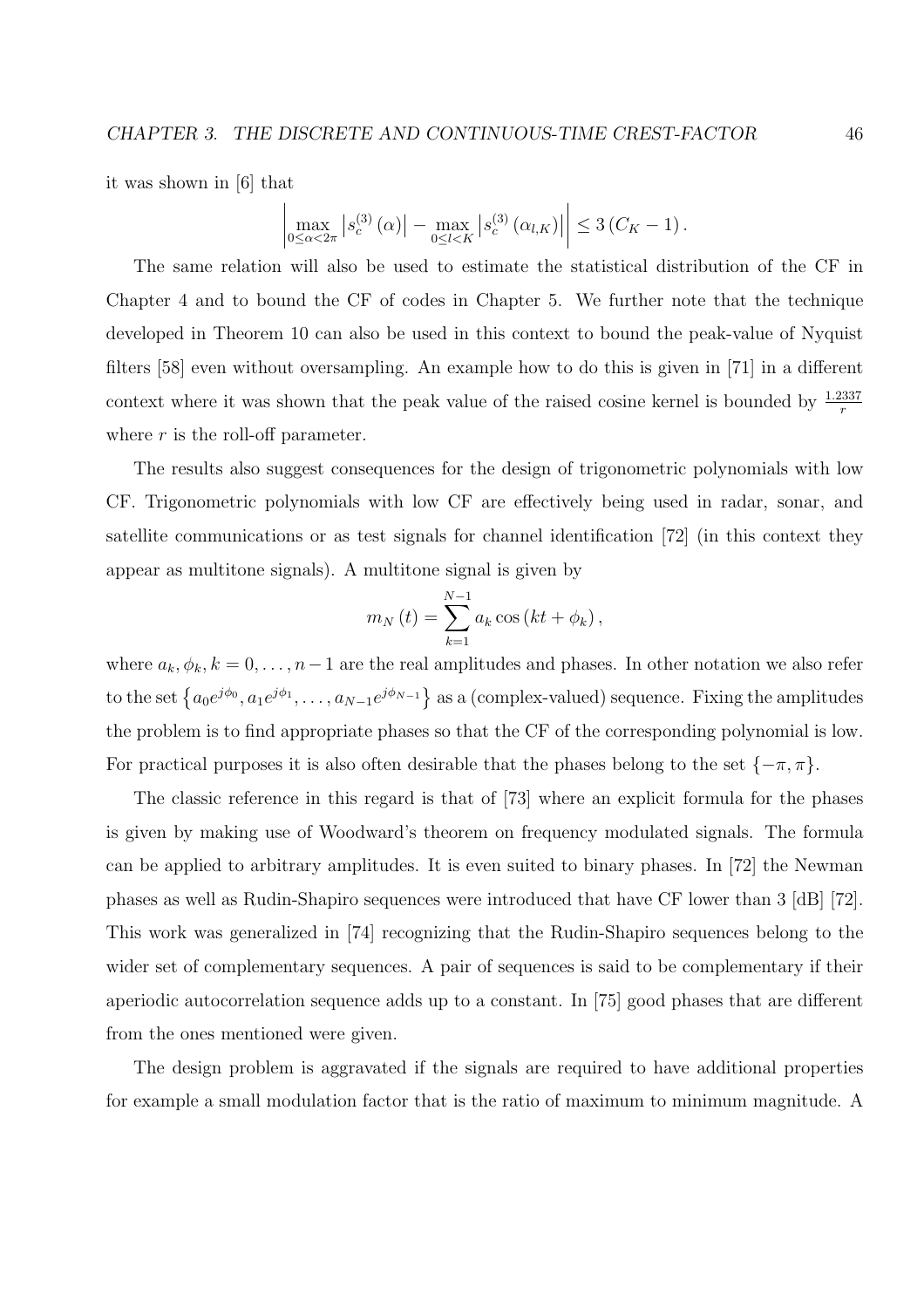fundamental result is due to [76] proving that the modulation factor can be made arbitrarily small with increasing N. In [77, 78] a numerical procedure was proposed based on a time-frequency swapping algorithm. This algorithm can be implemented using the DFT. Thus, equation (3.11) can be used for efficient implementation of this algorithm.

The problem can be generalized to find a set of orthogonal signals that have low CF. This problem occurs in OFDM systems employing multiple antennas and pilot-based channel estimation schemes. In [79] a pilot scheme was proposed where the individual pilot signals are obtained by rotating a single sequence that has perfect periodic autocorrelation and low CF. A possible choice for this sequence is a sequence with Newman phases. Other signals can be generated using the time-frequency swapping algorithm. We would also like to mention cross-connections of this topic to sequence design in CDMA context where other performance measures such as the merit-factor are considered [80] which are in some form related to the CF.

## 3.5 Open problems

We investigated the relationship between the peak value of band-limited signals and the peak value of the samples when oversampling is employed. Such relations are important for efficient implementation of signal processing algorithms in communications systems. We sub-divided the problem into a problem where the samples are disturbed and a ideal situation where they are not. It turned out that with moderate oversampling the peak value between the samples can be effectively bounded which is not possible if the samples are obtained from sampling at Nyquist rate. We have further seen that the bound cannot be improved for practical oversampling values but fails to be tight for oversampling rates below 2. This problem should be further investigated to give better bounds in this region. It is also interesting to extend the analysis done here to the information signals where the coefficients are restricted to belonging to a certain, finite set (i.e. represent a modulation scheme). This would have some interesting implications for the code design.

Research Problem 11 Compute the good upper bound when the coefficients belong to a finite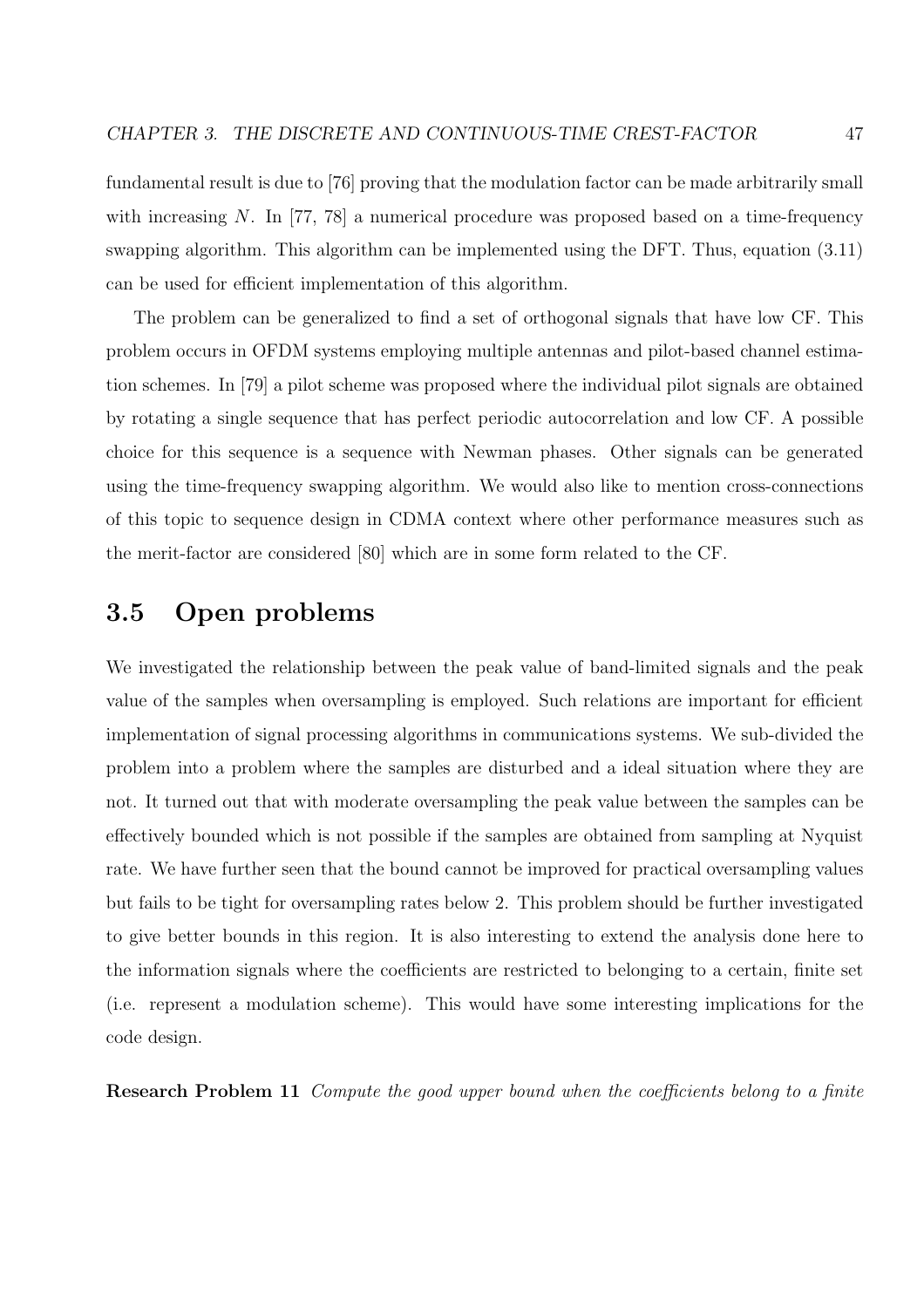set.

In a different analysis we examined the impact of noisy samples. We have shown that the noise conveyed to the time-continuous signals can be drastically reduced using oversampling and an appropriate reconstruction filter. We have given an example and provided a good upper bound using new techniques. We have not shown that this is the optimal filter and leave this as an open question. It may also be interesting to give real designs for these filters. Comparing further the results of Theorem 10 and Theorem 8 to Theorem 4 and Theorem 6 shows that apart from applications to filter design the approach is also interesting for the peak value problem for small oversampling rates.

In light of the preceding results we are now able to compute the CF of a single OFDM symbol from its samples. However, as we pointed out we are also interested in the statistical behavior of the CF which is discussed next.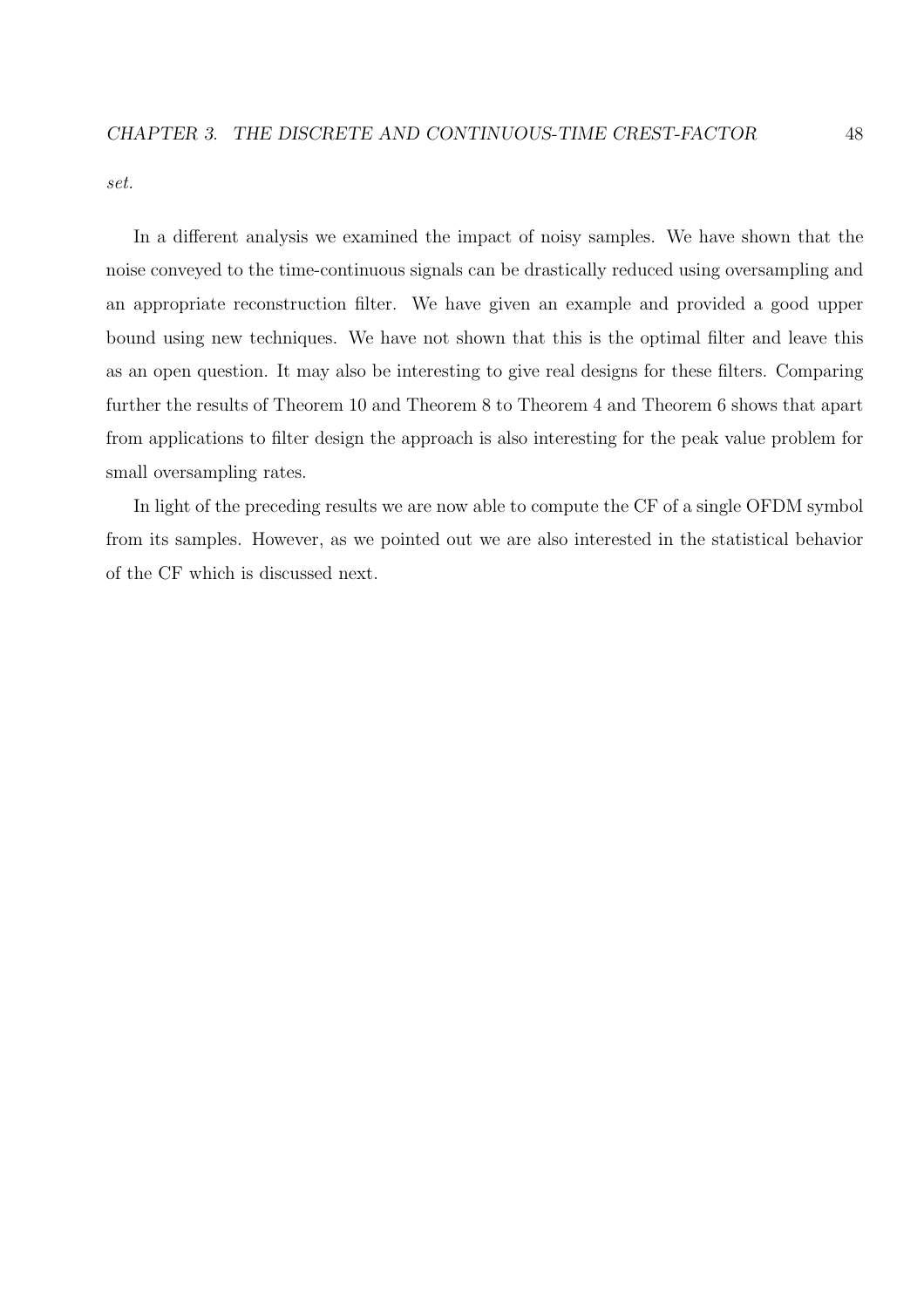# Chapter 4 The distribution of the crest-factor

In order to characterize the impact of non-linear components we introduced the distribution of the CF in Chapter 3. Unfortunately, the exact evaluation is quite difficult and by now still only possible by computing the CF of all signals. Of course, this is impossible for larger numbers of subcarriers. Various papers deal with the problem and propose several approximations relying on the fact that the OFDM signal can be considered as a Gaussian random process [29, 30, 81]. We call this the Gaussian approximation. These approximations are quite useful in practice so as to obtain analytic expressions, but, inherently the scope of this approach is quite unclear in terms of the system parameters and are not suitable for obtaining accurate results in all regions of interest. Indeed, for any fixed  $N$  the Gaussian approximation differs from any finite modulation scheme at some point since there is a certain probability of exceeding any finite value. The approach also lacks theoretical justification in the sense that no results exist that the Gaussian approximation becomes better with growing  $N$ . Thus, the approach must always be reconfirmed by Monte-Carlo simulations, which are time-consuming in the low probability region, where the most significant differences between the different modulation schemes occur (a quick sketch can be obtained in the higher probability region, though). Moreover, observe that the approximations in [29, 30, 81] only apply to M-ary QAM constellations but not to BPSK (or more generally M-ary PSK constellations). An attempt to describe the distribution for MPSK modulation has been made in [28] using critical sampling and a Gaussian model under a power constraint. However, simulations show that the approach yields poor results in the low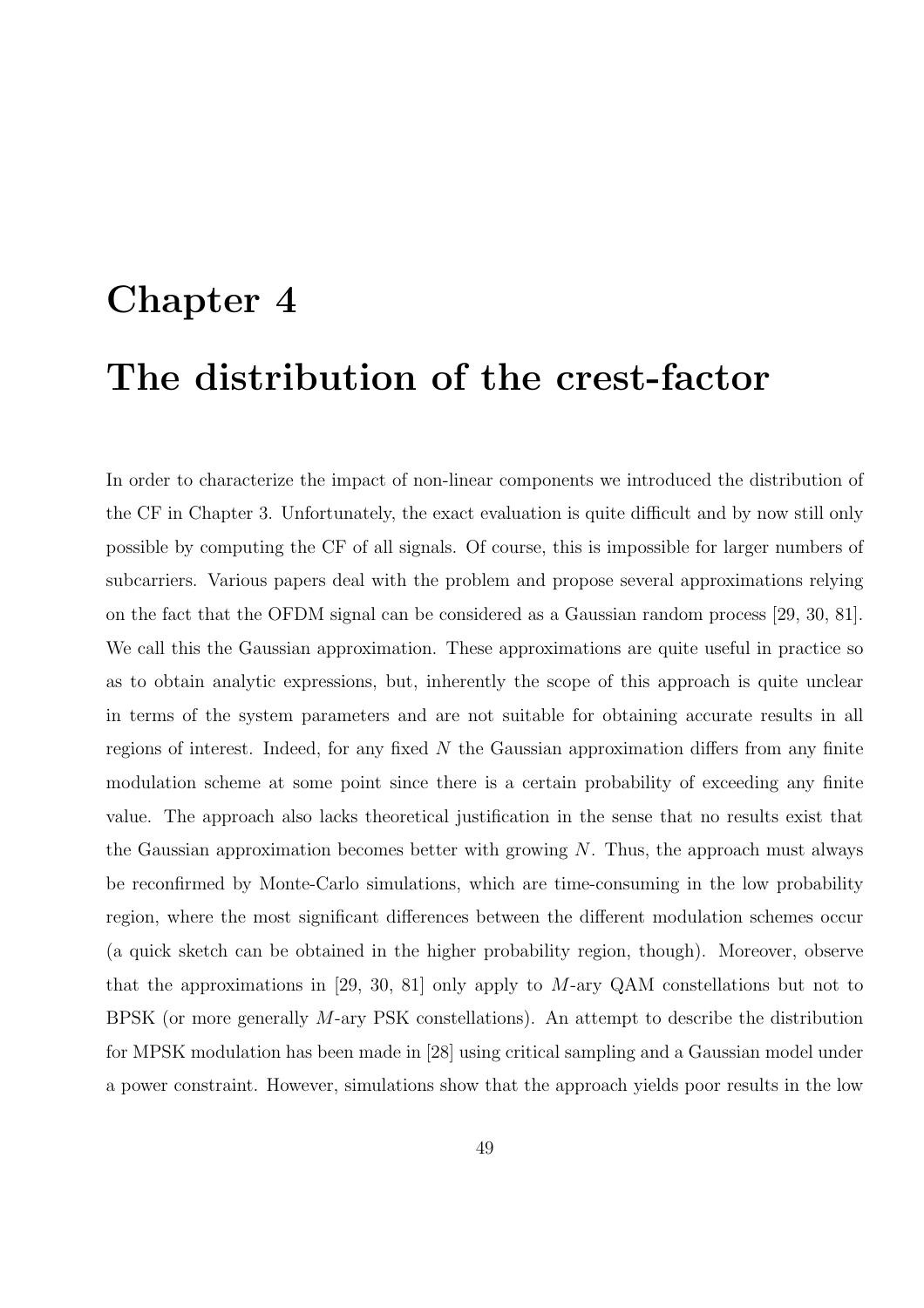probability region.

These arguments actually motivate the derivation of upper bounds on the complementary distribution for the low probability region. In [30] an upper bound has been formally given. However, its computation (apart from the computational effort) involves the computation of Fourier coefficients that can change their signs and the number of coefficients that have to be considered to get accurate results is not clear. Some limit results  $(N \to \infty)$  can be obtained from [24, 25] for real data. Unfortunately these results do not give any bounds for practical systems. Therefore true upper bounds depending on the different modulation schemes employed in practice are given in this chapter. For example, a straightforward application of our upper bounds would yield an expression of the ,,effective" CF defined in [30, Eqn. (4)]. Another important example is the application for bounding the SER evoked by clipping which we treat in Sec. 4.3. We show that the SER behavior is governed by the CF distribution in the low probability region. The information-theoretic value of these bounds is also obvious so as to provide fundamental limits on the achievable information rate for a constellation carrying  $M$  Bits per subcarrier a peak power constraint is imposed on the transmission. Given the distribution  $F$  for a given  $M$ -ary  $PSK/M$ -ary  $QAM$  scheme, the achievable information rate is then given as

$$
R = \frac{\log_2\left[1 - F\left(\text{CR}\right)\right]}{N} + \log_2\left(M\right).
$$

The achievable rate gives valuable information about the number of subcarriers that are needed to bound the CF within a certain range. Since all redundancy-based CF reduction schemes can be understood as some form of coding the quantity is an upper bound on the number of redundant bits. We can also give more elaborate answers to the questions raised in [82].

The upper bounds are derived for BPSK, M-ary QAM and M-ary PSK constellations. Their scope is confined to the lower probability region and to subcarrier numbers that are not too small. The mathematical thinking is to bound the complementary distribution of the instantaneous magnitude of the OFDM baseband signal and then benefit from an analysis of the relation between the peak value of the discrete-time signal and the peak value of the continuous-time signal. A major advantage is that the bounds are relatively simple to compute and can be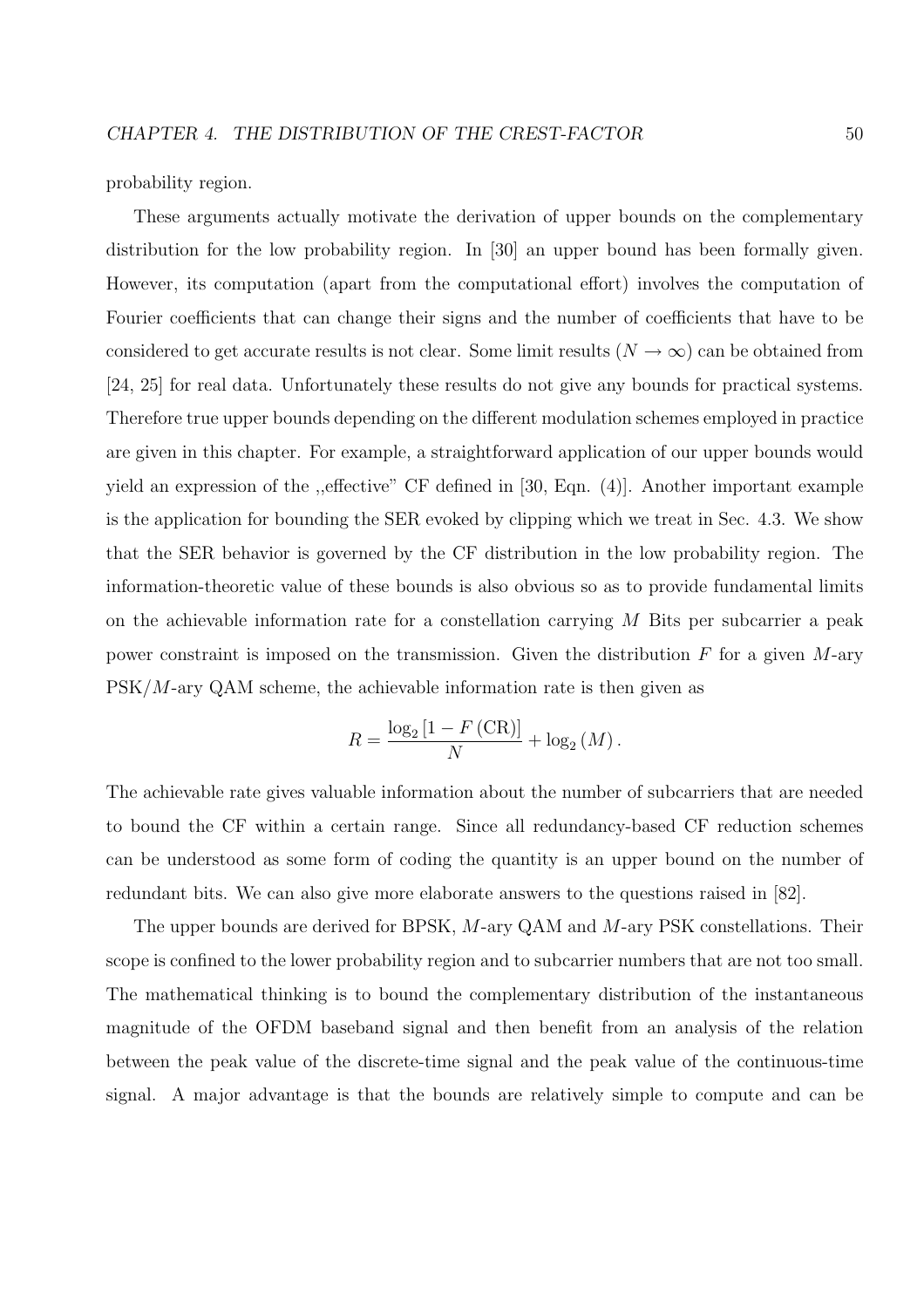easily extended to arbitrary cross-constellations and even codes. A slightly higher computational effort yields even better bounds for lower numbers of subcarriers. In the next step we provide a complete characterization of the distribution for a large number of subcarriers for all practical modulation schemes. We further extend our analysis to dependent subcarriers as for example occurring in coded systems in terms of the distance distribution. Literature seems to be scarce in this field and the only reference we have found in this area is the work in [81] where it is argued that for certain codes (for example convolutional codes) the Gaussian approximation may still be applied. However, for such approximations the same argumentation holds as in the uncoded case. Again, using the bound an effective CF can be defined.

## 4.1 Independent subcarriers

As we pointed out approximative results for the distribution of the CF assuming independent subcarriers have been derived on the assumptions that the OFDM signal can be modeled as a Gaussian random processes in combination with level-crossing results [29, 30, 81]. In particular, the expression derived in [81] seems to be an appropriate approximation for a wide range. The upper bound given in [30] is slightly better than that of [32]. Here, we take a complete different direction.

### 4.1.1 The union bound

Theorem 12 If  $Q = BPSK$  then

$$
F(\lambda) \le 4B(\lambda) + \min_{L>1, K>2} \sum_{l_1=1}^{\frac{LN}{2}-1} \sum_{l_2=0}^{K-1} e^{-\frac{N\lambda^2}{2\Psi(N, \theta_{l_1, L}, \alpha_{l_2, K})C_K^2 C_L^2}},
$$

where

$$
\Psi(N, \theta, \alpha) = \frac{N}{2} + \frac{1}{2} \frac{\sin(N\theta)}{\sin(\theta)} \cos[(N-1)\theta + 2\alpha]
$$

and

$$
B(\lambda) = \frac{1}{2^N} \sum_{k = \left\lceil \frac{\lambda \sqrt{N}}{C_L} \right\rceil, k \text{ even}}^N \binom{N}{\frac{(N-k)}{2}}.
$$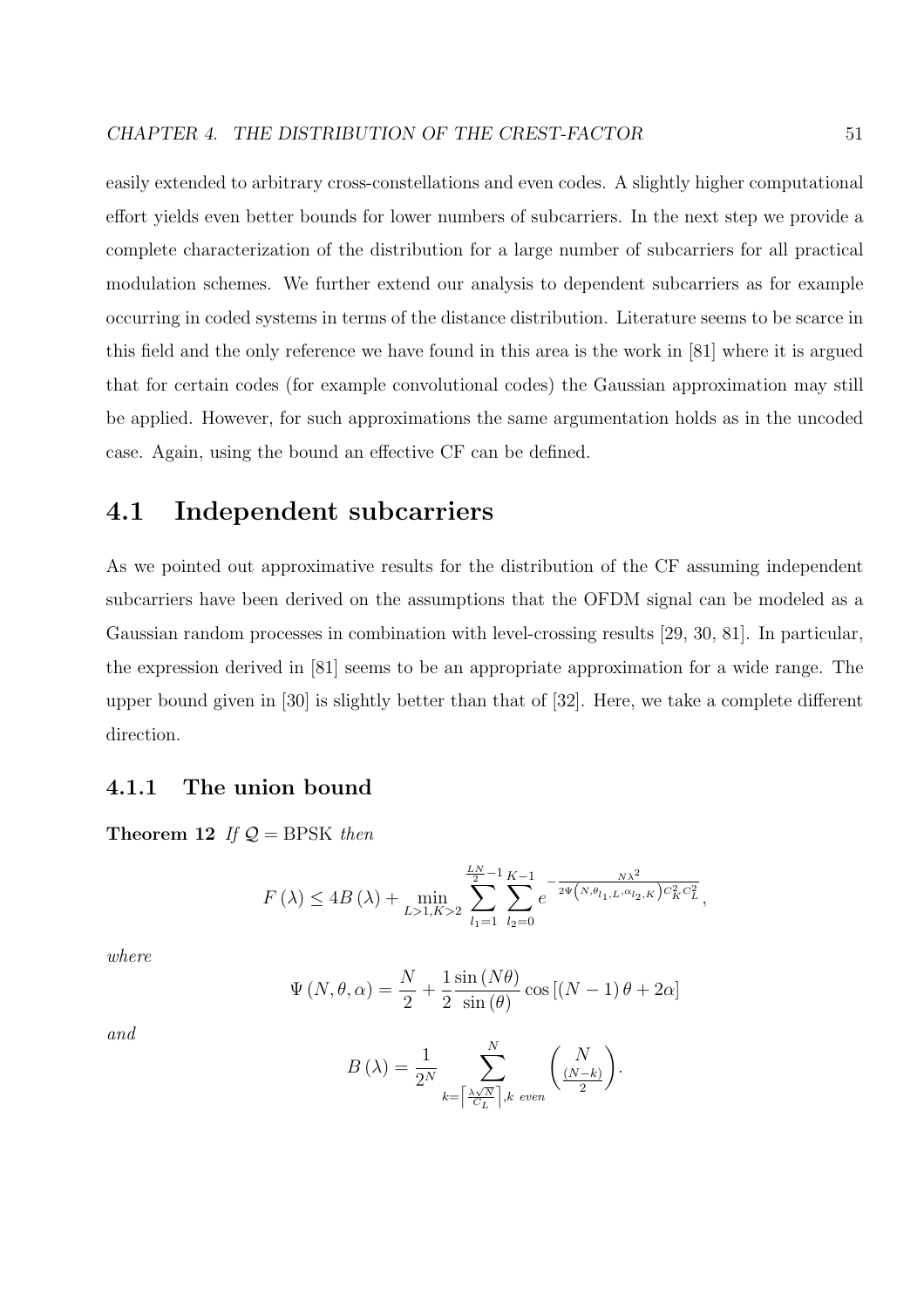If  $Q = M$ -QAM then

$$
F(\lambda) \le \epsilon_1^{2N} \left( \frac{\lambda}{C_K C_L \sqrt{N}} \sqrt{\frac{6}{M-1}} \right) \min_{L>1, K>2} KLN e^{-\frac{\lambda^2}{C_K^2 C_L^2}}
$$

where  $\epsilon_1(\cdot)$  is an error term given by (4.2). If  $Q = M$ -PSK then

$$
F(\lambda) \le \epsilon_2^N \left(\frac{2\lambda}{C_K C_L \sqrt{N}}\right) \min_{L>1, K>2} L N K e^{-\frac{\lambda^2}{C_L^2 C_K^2}}.
$$

where  $\epsilon_2(\cdot)$  is an error term given by (4.3).

Before we prove the theorem let us provide the following lemma that we call the union bound because we estimate the probability of non-distinct subsets by the probability of their union. The lemma will also be interesting for dependent constellations.

Lemma 13 Let  $\Omega_{L,K} := \{(\theta_{l_1,L}, \alpha_{l_2,K}), 0 \leq l_1 < LN, 0 \leq l_2 < K, L > 1, K > 2\}$  be a grid of the plane  $[0, 2\pi] \times [0, 2\pi]$  and suppose that the probabilities

$$
\Pr\left(\Re\left(s_c\left(\theta\right)e^{j\alpha}\right)>\lambda\right),\
$$

 $(\theta, \alpha)$  running through  $\Omega_{L,K}$ , are given. Then

$$
\Pr\left(\mathrm{CF}\left(s_{c}\right) > \lambda\right) \leq \sum_{l_{1}=0}^{LN-1} \sum_{l_{2}=0}^{K} \Pr\left(\Re\left(s_{c}\left(\theta_{l_{1},L}\right) e^{j\alpha_{l_{2},K}}\right) > \frac{\sigma_{s}\sqrt{N}\lambda}{C_{L}C_{K}}\right)
$$

for every  $L$  and  $K$ . The probabilities can be upperbounded by

$$
\Pr\left(\Re\left(s_c\left(\theta_{l_1,L}\right)e^{j\alpha_{l_2,K}}\right) > \frac{\lambda \sigma_s \sqrt{N}}{C_L C_K}\right) \leq E\left(e^{\varepsilon \Re s_c\left(\theta_{l_1,L}\right)e^{j\alpha_{l_2,K}} - \frac{\sigma_s \sqrt{N}\lambda}{C_L C_K}}\right).
$$

**Proof.** The magnitude of  $s_c$  can be written as

$$
|s_c(\theta)| = \max_{0 \le \alpha < 2\pi} \Re(s_c(\theta) e^{j\alpha})
$$
  
= 
$$
\max_{0 \le \alpha < 2\pi} \sum_{k=0}^{N-1} \Re(c_k) \cos(k\theta + \alpha) - \text{Im}(c_k) \sin(k\theta + \alpha)
$$
  
= 
$$
\max_{0 \le \alpha < 2\pi} \hat{s}_c(\theta, \alpha)
$$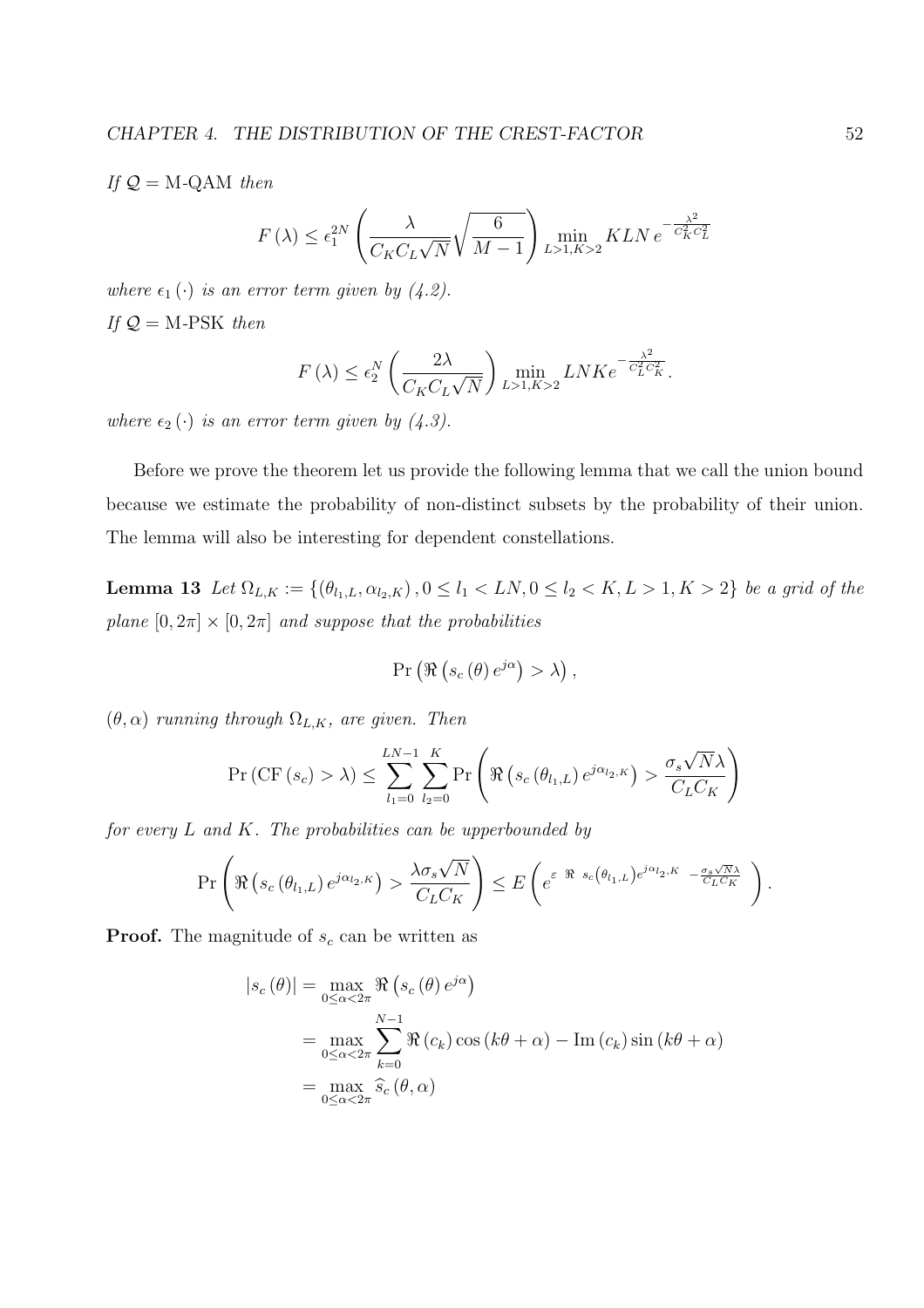where  $\widehat{s}_c (\theta, \alpha) := \sum_{k=0}^{N-1} \Re(c_k) \cos(k\theta + \alpha) - \text{Im}(c_k) \sin(k\theta + \alpha)$ . Note that  $\widehat{s}_c (\theta, \alpha)$  is a degree 1 trigonometric polynomial. Introducing  $K > 2, K \in \mathbb{N}$ , and referring to Chapter 3  $\hat{s}_c (\theta, \alpha)$  is upperbounded by

$$
\max_{0 \leq \alpha < 2\pi} \widehat{s}_c \left( \theta, \alpha \right) \leq C_K \cdot \max_{0 \leq l_2 < K} \left| \widehat{s}_c \left( \theta, \alpha_{l_2, K} \right) \right|
$$

and thus

$$
\Pr(|s_c(\theta)| > \lambda) = \Pr\left(\max_{0 \le \alpha < 2\pi} \hat{s}_c(\theta, \alpha) > \lambda\right)
$$
\n
$$
\le \Pr\left(\max_{0 \le l_2 < K} |\hat{s}_c(\theta, \alpha_{l_2, K})| \cdot C_K > \lambda\right)
$$
\n
$$
\le \sum_{l_2=0}^{K-1} \Pr\left(|\hat{s}_c(\theta, \alpha_{l_2, K})| > \frac{\lambda}{C_K}\right).
$$

Note that by choosing  $K = 4$  the constant  $C_K$  equals  $\sqrt{2}$ . This corresponds to the case that we would estimate the probability that  $|s_c(\theta)|$  falls out a circle with radius  $\lambda$  by the probability that  $|s_c(\theta)|$  falls out a square with length  $\frac{\lambda}{\sqrt{\theta}}$  $\frac{1}{2}$ . Again by oversampling  $\theta = \frac{2\pi l_1}{LN}, l_1 = 0, \ldots, LN - 1$ with  $L > 1, L \in \mathbb{N}$ , we obtain

$$
\Pr\left(\max_{0\le\theta<2\pi}|s_c(\theta)|>\lambda\right) \le \Pr\left(C_L \cdot \max_{0\le l_1\lambda\right)
$$
  

$$
\le \sum_{l_1=0}^{LN-1} \Pr\left(|s_c(\theta_{l_1,L})|>\frac{\lambda}{C_L}\right)
$$
  

$$
\le \sum_{l_1=0}^{LN-1}\sum_{l_2=0}^{K-1} \Pr\left(|\hat{s}_c(\theta_{l_1,L},\alpha_{l_2,K})|>\frac{\lambda}{C_K C_L}\right).
$$

Let  $\varepsilon > 0$  be an arbitrary number. Using the set function

$$
I_{\mathcal{A}}\left(\widehat{s}_{c}\right)=\left\{\begin{array}{ll}1 & \widehat{s}_{c}\in\mathcal{A} \\ 0 & \widehat{s}_{c}\notin\mathcal{A}\end{array}\right.,
$$

where A denotes any subset of OFDM signals and the Chernoff bounding technique, the number of signals exceeding  $\lambda$  is upperbounded by

$$
\Pr\left(\widehat{s}_{c}\left(\theta,\alpha\right)>\lambda\right)=E\left(I_{\{\widehat{s}_{c}\left(\theta,\alpha\right)>\lambda\}}\left(\widehat{s}_{c}\right)\right)\leq E\left(e^{\varepsilon\left(\widehat{s}_{c}\left(\theta,\alpha\right)-\lambda\right)}\right)
$$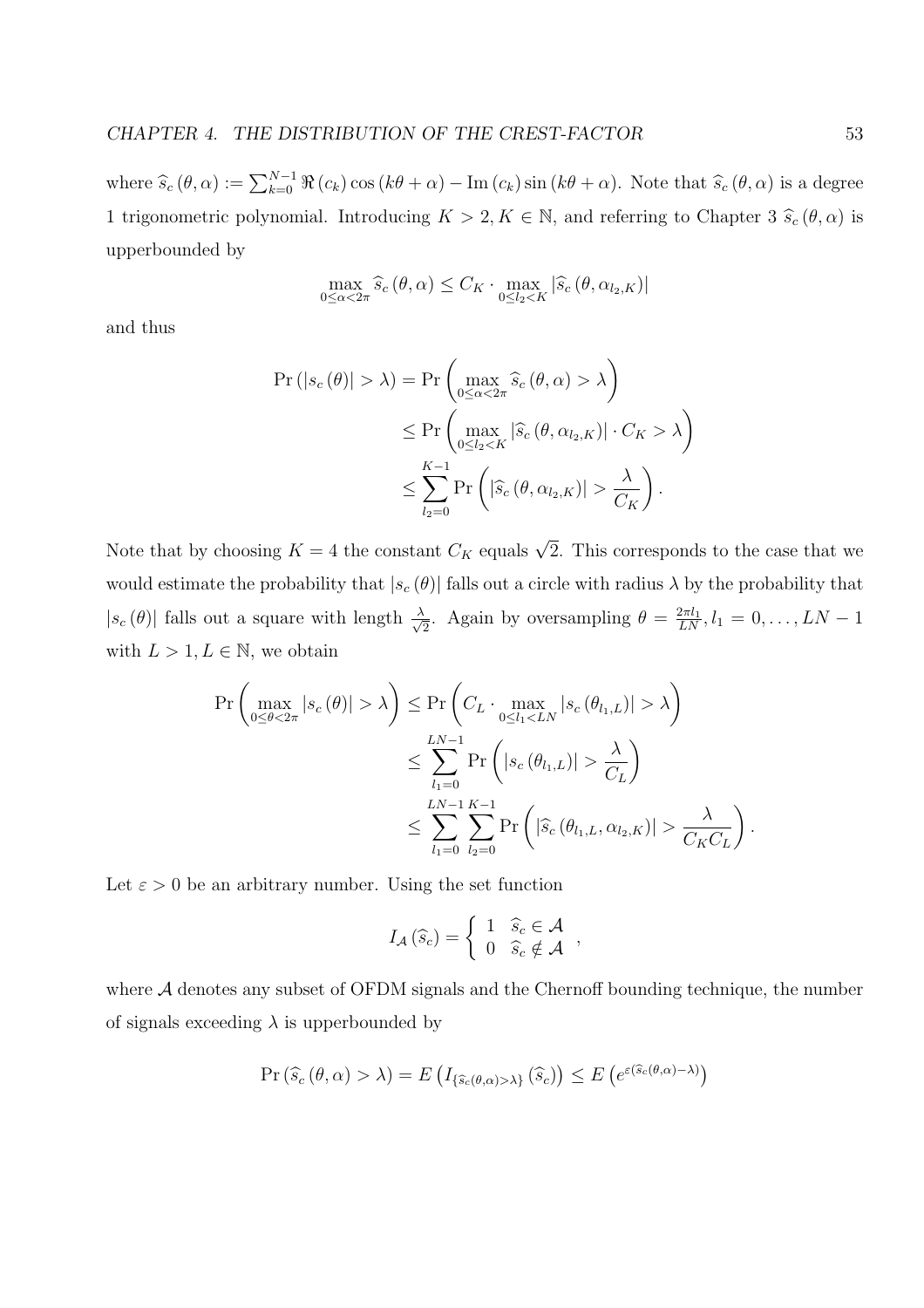Since

$$
\Pr\left(\mathrm{CF}\left(s_{c}\right) > \lambda\right) = \Pr\left(\max_{0 \leq \theta < 2\pi} |s_{c}\left(\theta\right)| > \frac{\sigma_{s}\sqrt{N}\lambda}{C_{L}C_{K}}\right)
$$

the result follows.

Thus, for the proof of the theorem all we have to do is to bound the distribution of the instantaneous envelope for the different modulation schemes. Generally, we can use numerical methods for computing the instantaneous distribution but due to the large number of subcarriers this will be extensive in computational terms. Analytical methods are also difficult to evaluate since even though the characteristic functions are immediate, the inverse formula is not easy to calculate. Thus, we concentrate on the Chernoff bounding technique next. We need the following lemmas.

Lemma 14 The following upper bound holds:

$$
\frac{\sinh\left(\frac{\sqrt{M}x}{2}\right)}{\sinh\left(x\right)} \le \frac{\sqrt{M}}{2} e^{\left(\frac{M}{12} - \frac{1}{3}\right)\frac{x^2}{2}} \epsilon_1\left(x\right). \tag{4.1}
$$

Here,  $\epsilon_1(x)$  is an error term given by

$$
\epsilon_1(x) := 1 - \frac{\sinh(x) \left( e^{\frac{Mx^2}{24}} - e^{\left(\frac{M}{12} - \frac{1}{3}\right) \frac{x^2}{2}} \right) - \frac{x^3}{6}}{\sinh(x) e^{\left(\frac{M}{12} - \frac{1}{3}\right) \frac{x^2}{2}}}
$$
(4.2)

satisfying  $\epsilon_1(x) \to (1 + \mathcal{O}(x^4))$  as  $x \to 0$ .

**Proof.** First, we want to find  $\gamma > 0$  so that

$$
\frac{\sinh\left(\frac{\sqrt{M}x}{2}\right)}{\sinh\left(x\right)} \le \frac{\sqrt{M}}{2}e^{\frac{\gamma x^2}{2}}.
$$

Since  $\frac{\sinh \frac{\sqrt{M}x}{2}}{\sinh(x)}$  $\frac{1}{\sinh(x)}$  is symmetric around  $x = 0$  it suffices to prove inequality (4.1) for  $x \ge 0$ . Using  $\sinh(x) \geq x$  we have ´ ´

$$
\frac{\sinh\left(\frac{\sqrt{M}x}{2}\right)}{\sinh\left(x\right)} \le \frac{\sinh\left(\frac{\sqrt{M}x}{2}\right)}{x}
$$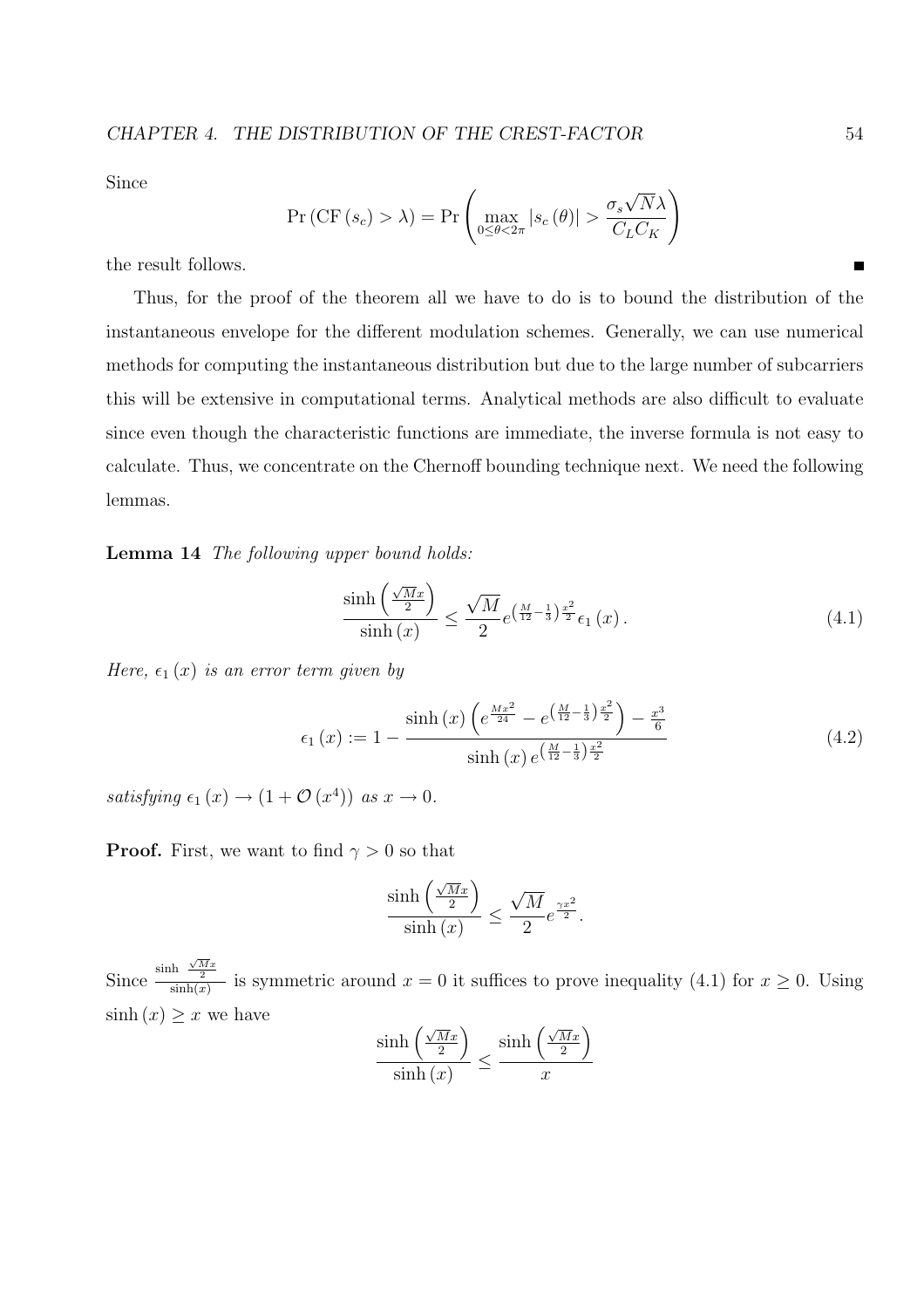and  $\sinh(x) \leq xe^{\frac{x^2}{6}}$  yields the upper bound ´

$$
\frac{\sinh\left(\frac{\sqrt{M}x}{2}\right)}{\sinh\left(x\right)} \le \frac{\frac{\sqrt{M}x}{2}e^{\frac{Mx^2}{24}}}{x} = \frac{\sqrt{M}}{2}e^{\frac{Mx^2}{24}}.
$$

Thus  $\gamma < \frac{M}{12}$ . Since x will be small the inequality will be evaluated at small values and can be improved. Expanding

$$
\sinh\left(\frac{\sqrt{M}x}{2}\right) = \frac{\sqrt{M}x}{2} + \frac{\left(\sqrt{M}\right)^3 x^3}{48} + \dots
$$

and

$$
e^{\frac{\gamma x^2}{2}} = 1 + \frac{\gamma x^2}{2} + \dots
$$

yields

$$
\frac{\sqrt{M}}{2}e^{\frac{\gamma x^2}{2}}\sinh(x) = \frac{\sqrt{M}x}{2} + \left(\frac{\gamma}{2} + \frac{1}{6}\right)\frac{\sqrt{M}x^3}{2} + \dots
$$

Considering the linear and cubic term only yields

$$
\frac{\left(\sqrt{M}\right)^3}{48} \le \left(\frac{\gamma}{2} + \frac{1}{6}\right) \frac{\sqrt{M}}{2}
$$

and hence

$$
\gamma \geq \frac{M}{12} - \frac{1}{3}
$$

.

Using the lower bound on  $\gamma$  we have the following inequality chain

$$
\sinh\left(\frac{\sqrt{M}x}{2}\right) \le \frac{\sqrt{M}}{2}\sinh\left(x\right)e^{\frac{\gamma_1 x^2}{2}} + \epsilon'\left(x\right) \le \frac{\sqrt{M}}{2}\sinh\left(x\right)e^{\frac{\gamma_2 x^2}{2}}
$$

where  $\frac{M}{12} - \frac{1}{3} = \gamma_1 \le \gamma_2 = \frac{M}{12}$  and  $\epsilon'(x)$  is an error term. Since the coefficients of the power series are all positive the inequality will hold for each coefficient. Hence, the error will be upperbounded by

$$
\epsilon'(x) = \frac{\sqrt{M}}{2} \sinh(x) e^{\frac{\gamma_2}{2}x^2} - \frac{\sqrt{M}x}{2} - \left(\frac{\gamma_2}{2} + \frac{1}{6}\right) \frac{\sqrt{M}x^3}{2} - \left(\frac{\sqrt{M}}{2} \sinh(x) e^{\frac{\gamma_1}{2}x^2} - \frac{\sqrt{M}x}{2} - \left(\frac{\gamma_1}{2} + \frac{1}{6}\right) \frac{\sqrt{M}x^3}{2}\right).
$$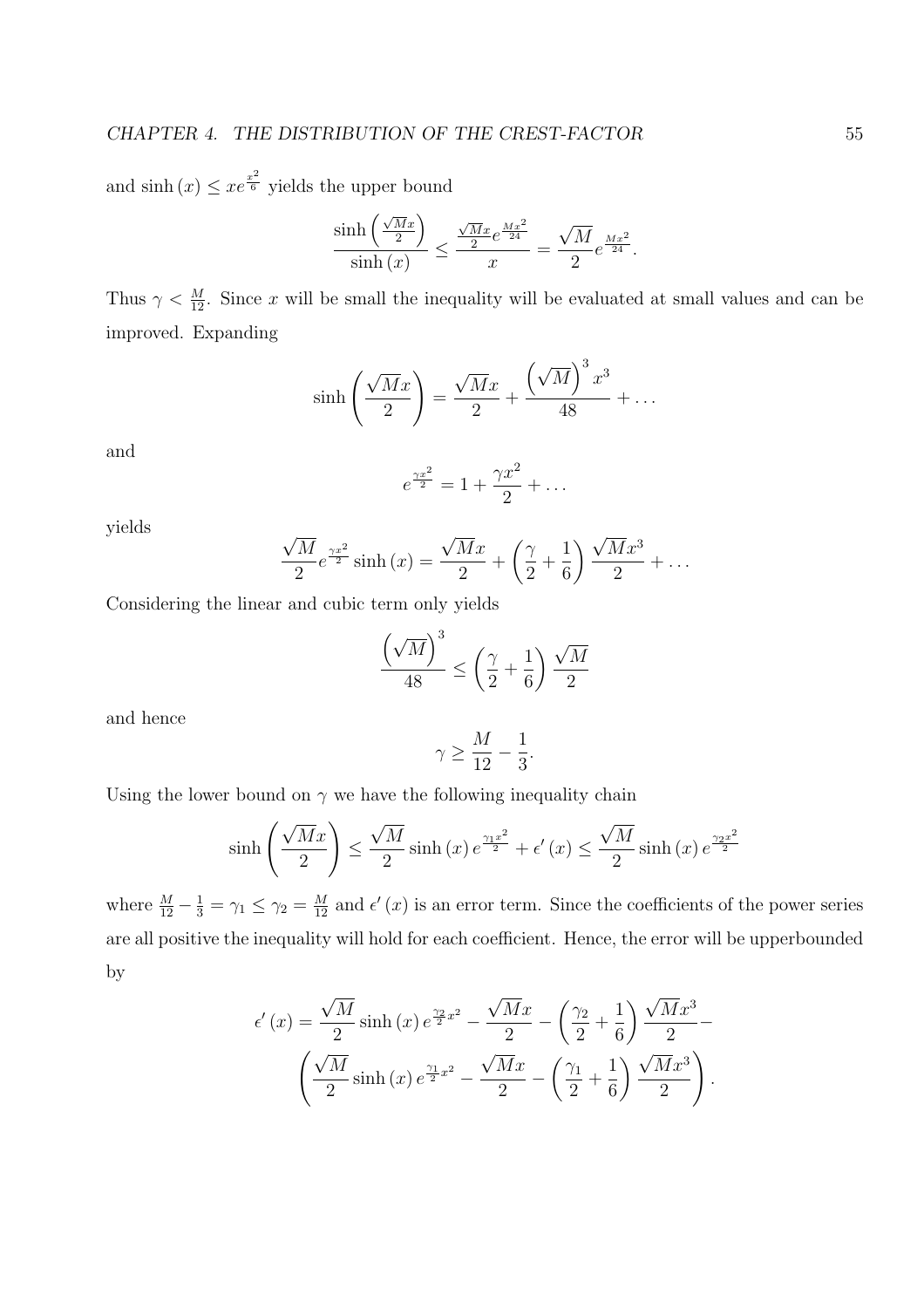Dividing by  $\sqrt{M}$  $\frac{\overline{M}}{2}\sinh(x)$  and  $e^{\left(\frac{M}{12}-\frac{1}{3}\right)\frac{x^2}{2}}$  yields

$$
\epsilon_1(x) = 1 + \frac{\epsilon'(x)}{\frac{\sqrt{M}}{2}\sinh(x) e^{\left(\frac{M}{12} - \frac{1}{3}\right)\frac{x^2}{2}}}.
$$

The term  $\epsilon'(x)$  satisfies  $\epsilon'(x) = \mathcal{O}(x^5)$  as  $x \to 0$  and thus  $\epsilon_1(x) = 1 + \mathcal{O}$  $\int x^5$ x ´ as  $x \to 0$ .

Lemma 15 The following upper bound holds:

$$
\frac{1}{M} \sum_{m=0}^{M-1} e^{x \cos\left(\alpha + \frac{2\pi m}{M}\right)} \le e^{\frac{x^2}{4}} \epsilon_2(x),
$$

for any  $\alpha \in \mathbb{R}$  and  $M > 2$  where

$$
\epsilon_2(x) = 1 + \frac{e^x - 1 - x - \frac{x^2}{2} - \left(e^{\frac{x^4}{4}} - 1 - \frac{x^4}{4}\right)}{e^{\frac{x^4}{2}}}
$$
(4.3)

satisfying  $\epsilon_2(x) \to (1 + \mathcal{O}(x^3))$  as  $x \to 0$ .

Proof. Expanding the exponential function yields

$$
\frac{1}{M} \sum_{m=0}^{M-1} e^{x \cos\left(\alpha + \frac{2\pi m}{M}\right)} = 1 + \frac{\sum_{m=0}^{M-1} \cos\left(\alpha + \frac{2\pi m}{M}\right) x}{M} + \frac{\sum_{m=0}^{M-1} \cos^2\left(\alpha + \frac{2\pi m}{M}\right) x^2}{2M} + \dots
$$

$$
= 1 + \frac{x^2}{4} + \dots
$$

where we used

$$
\sum_{m=0}^{M-1} \cos\left(\alpha + \frac{2\pi m}{M}\right) = 0
$$

and

$$
\sum_{m=0}^{M-1} \cos^2\left(\alpha + \frac{2\pi m}{M}\right) = \frac{M}{2}.
$$

for any  $\alpha \in \mathbb{R}$  and  $M > 2$ . The coefficients are trivially upperbounded by the coefficients of  $e^x$ and we can write

$$
\frac{1}{M} \sum_{m=0}^{M-1} e^{x \cos\left(\alpha + \frac{2\pi m}{M}\right)} \le e^{\frac{x^2}{4}} + \epsilon'(x)
$$

where the error is upperbounded by

$$
\epsilon'(x) = e^x - 1 - x - \frac{x^2}{2} - \left(e^{\frac{x^4}{4}} - 1 - \frac{x^4}{4}\right).
$$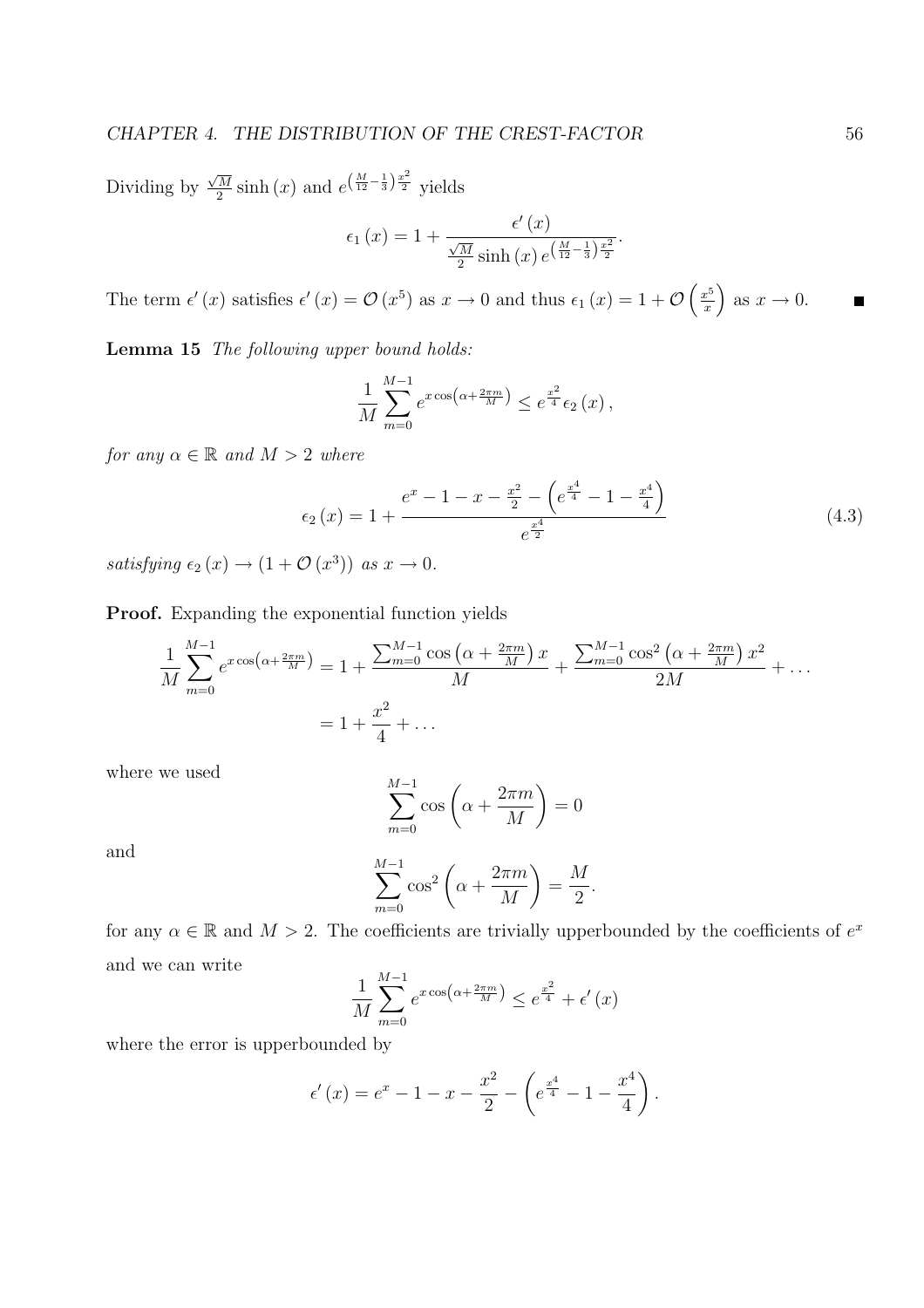$\int x^3$ ´ The term  $\epsilon'(x)$  satisfies  $\epsilon'(x) = \mathcal{O}(x^3)$  as  $x \to 0$  and thus  $\epsilon_2(x) = 1 + \mathcal{O}$  $= 1 + \mathcal{O}(x^3)$  $\frac{1}{1+x^2}$ as  $x \to 0$ .  $\blacksquare$ 

We are now able to prove the theorem.

**Proof of theorem.** It can be shown that the following bounds are independent of A and hence we set without loss of generality  $A = 1$ . For  $\mathcal{Q} = \text{BPSK}$ , i.e.  $c_k = \{-1, 1\}$ , we have

$$
\Pr\left(\widehat{s}_c\left(\theta,\alpha\right)>\lambda\right) \le e^{-\lambda\varepsilon} \prod_{k=0}^{N-1} \cosh\left[\varepsilon \cos\left(k\theta+\alpha\right)\right]
$$

Using  $\cosh(x) \leq e^{\frac{x^2}{2}}$  yields

$$
\Pr\left(\widehat{s}_c\left(\theta,\alpha\right) > \lambda\right) \leq e^{-\lambda\varepsilon} e^{\frac{\varepsilon^2}{2}\sum_{k=0}^{N-1}\cos^2(k\theta+\alpha)}
$$

and

$$
\Pr\left(\widehat{s}_c\left(\theta,\alpha\right)>\lambda\right)\leq e^{-\lambda\varepsilon}e^{\frac{\varepsilon^2}{2}C_1\left(N,\theta,\alpha\right)}
$$

where

$$
\Psi(N,\theta,\alpha) := \sum_{k=0}^{N-1} \cos^2(k\theta + \alpha) = \frac{N}{2} + \frac{1}{2} \frac{\sin(N\theta)}{\sin(\theta)} \cos[(N-1)\theta + 2\alpha].
$$

The last identity is given for purely numerical purposes. Optimizing the right hand side with respect to  $\varepsilon$  yields

$$
\frac{d}{d\varepsilon} - \varepsilon \lambda + \frac{1}{2} \varepsilon^2 \Psi (N, \theta, \alpha) \Big|_{\varepsilon = \overline{\varepsilon}} = -\lambda + \overline{\varepsilon} \Psi (N, \theta, \alpha) = 0
$$

$$
\Rightarrow \overline{\varepsilon} = \frac{\lambda}{\Psi (N, \theta, \alpha)}.
$$

Thus, we obtain

$$
\Pr\left(\widehat{s}_c\left(\theta,\alpha\right) > \lambda\right) \leq e^{-\frac{\lambda^2}{2\Psi\left(N,\theta,\alpha\right)}}
$$

and

$$
\max_{0 \le \alpha < 2\pi} \widehat{s}_c \left( \theta, \alpha \right) \le C_K \cdot \max_{0 \le l_2 < K} \left| \widehat{s}_c \left( \theta, \frac{2\pi l_2}{K} \right) \right|, \quad \theta \notin \{0, \pi\}
$$

and for the special case  $\theta = 0$  or  $\theta = \pi$  where  $\widehat{s}_c (\theta, \alpha)$  is real

$$
|s(\theta)| = \max\left\{s(\theta), -s(\theta)\right\}, \quad \theta \in \{0, \pi\}.
$$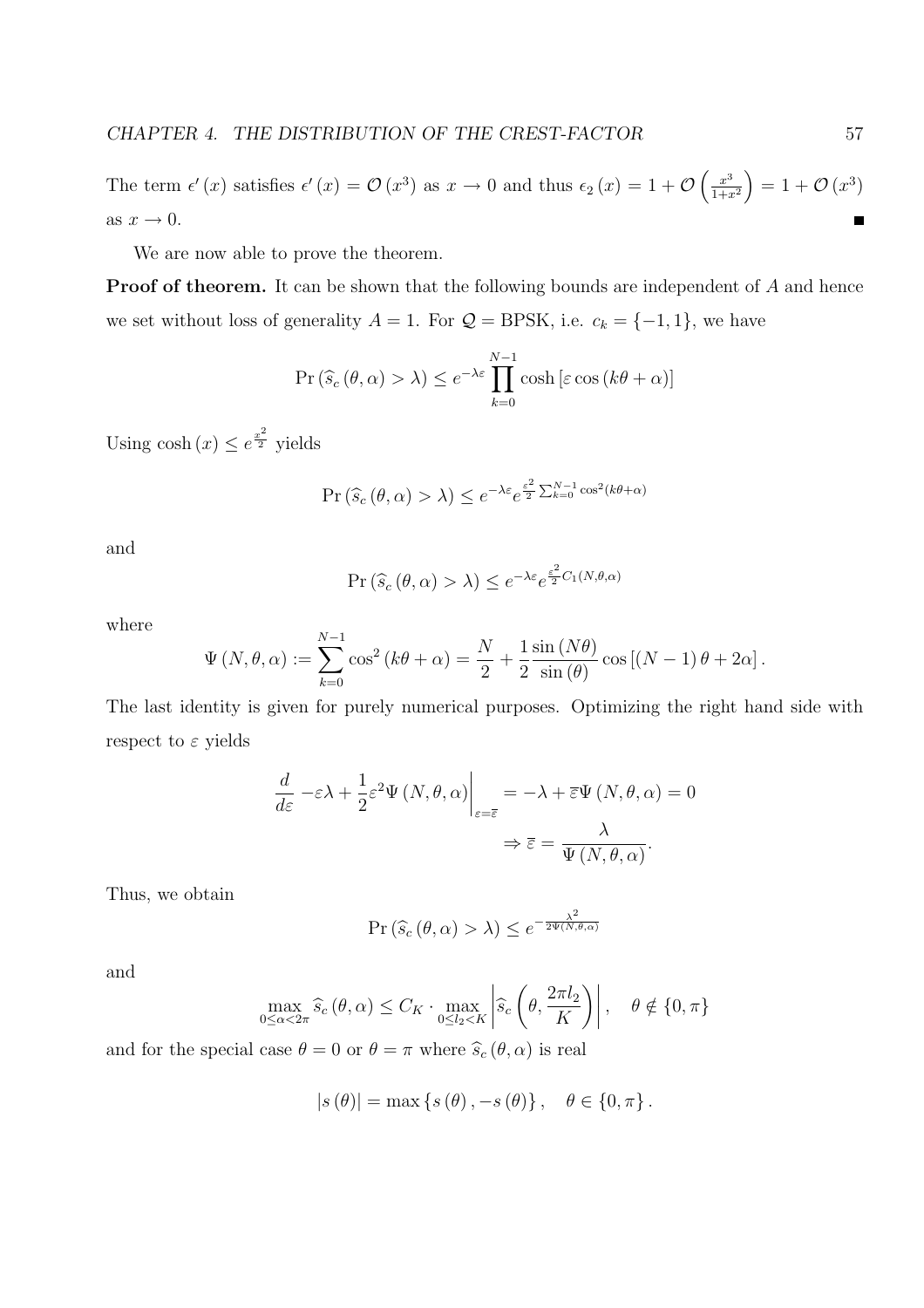Thus

$$
\Pr\left(|s(\theta)| > \lambda\right) \le \sum_{l_2=0}^{K-1} \Pr\left(\left|\widehat{s}_c\left(\theta, \frac{2\pi l_2}{K}\right)\right| > \frac{\lambda}{C_K}\right), \quad \theta \notin \{0, \pi\},\
$$

and

$$
Pr ( |s (\theta)| > \lambda) \leq 2 Pr (s (\theta) > \lambda), \quad \theta \in \{0, \pi\}.
$$

By Lemma 13

$$
\Pr\left(\max_{0\leq\theta<2\pi}|s(\theta)|>\lambda\right)\leq 4e^{-\frac{\lambda^2}{2NC_L^2}}+\sum_{l_1=1,l_1\neq\frac{LN}{2}}^{LN-1}\sum_{l_2=0}^{K-1}e^{-\frac{\lambda^2}{2C_1\left(N,\frac{l_1}{LN}2\pi,\frac{l_2}{K}2\pi\right)C_K^2C_L^2}}.
$$

Note that owing to the real data we can also multiply the last equation by a factor  $\frac{1}{2}$  since  $|s(\theta)|$ is symmetric around  $\pi$ , i.e.

$$
|s(\theta)| = |s(2\pi - \theta)|.
$$

Setting  $\theta = \frac{2\pi l}{LN}$ ,  $0 < l < \frac{LN}{2}$  (*N* assumed even) yields

$$
\left| s\left(\frac{2\pi l}{LN}\right) \right| = \left| s\left(2\pi - \frac{2\pi l}{LN}\right) \right| = \left| s\left(\frac{2\pi (LN - l)}{LN}\right) \right|, \quad 0 < k < \frac{LN}{2}
$$

Hence if the signal takes on a certain value at  $\frac{l}{LN}$  so it does at  $\frac{LN-l}{LN}$  for  $0 < k < \frac{LN}{2}$ . On the other hand the argumentation does not hold for  $\theta = 0$  and  $\theta = \pi$ . For these samples we can improve our result by incorporating the fact that the distribution of  $s(0)$  can be explicitly given in terms of the binomial coefficients, i.e. for  $N$  even

$$
\Pr\left(s\left(0\right)=\lambda\right)=\frac{1}{2^N}\left\{\begin{array}{cc} {N \choose \frac{(N-\lambda)}{2}} & \lambda \text{ even (integer)}, \ |\lambda|\leq N\\ 0 & \text{else} \end{array}\right.
$$

Furthermore, since  $s(0)$  and  $s(\pi)$  have the same distribution, we arrive at

$$
\Pr\left(s\left(0\right) > \lambda\right) = \Pr\left(s\left(\pi\right) > \lambda\right) = \sum_{k=\lceil\lambda\rceil,k \text{ even}}^N \Pr\left(s\left(0\right) = k\right).
$$

Setting  $\sigma_s = 1$  and optimizing K and L the result follows.

For  $\mathcal{Q} = \text{M-QAM}$ , i.e.  $c_k \in$  $\overline{a}$  $((2m_1 - 1) + j (2m_2 - 1)), m_1, m_2 \in$  $\overline{a}$  $-\frac{m}{2}+1,\ldots,\frac{m}{2}$  $\frac{m}{2}$ }  $M =$  $m^2$ , we have by independence

$$
E\left(e^{\varepsilon \widehat{s}_c(\theta,\alpha)}\right) = E\left\{e^{\varepsilon \sum_{k=0}^{N-1} \Re(c_k)\cos(k\theta+\alpha)}\right\} E\left\{e^{-\varepsilon \sum_{k=0}^{N-1} \Im(c_k)\sin(k\theta+\alpha)}\right\}.
$$
 (4.4)

.

.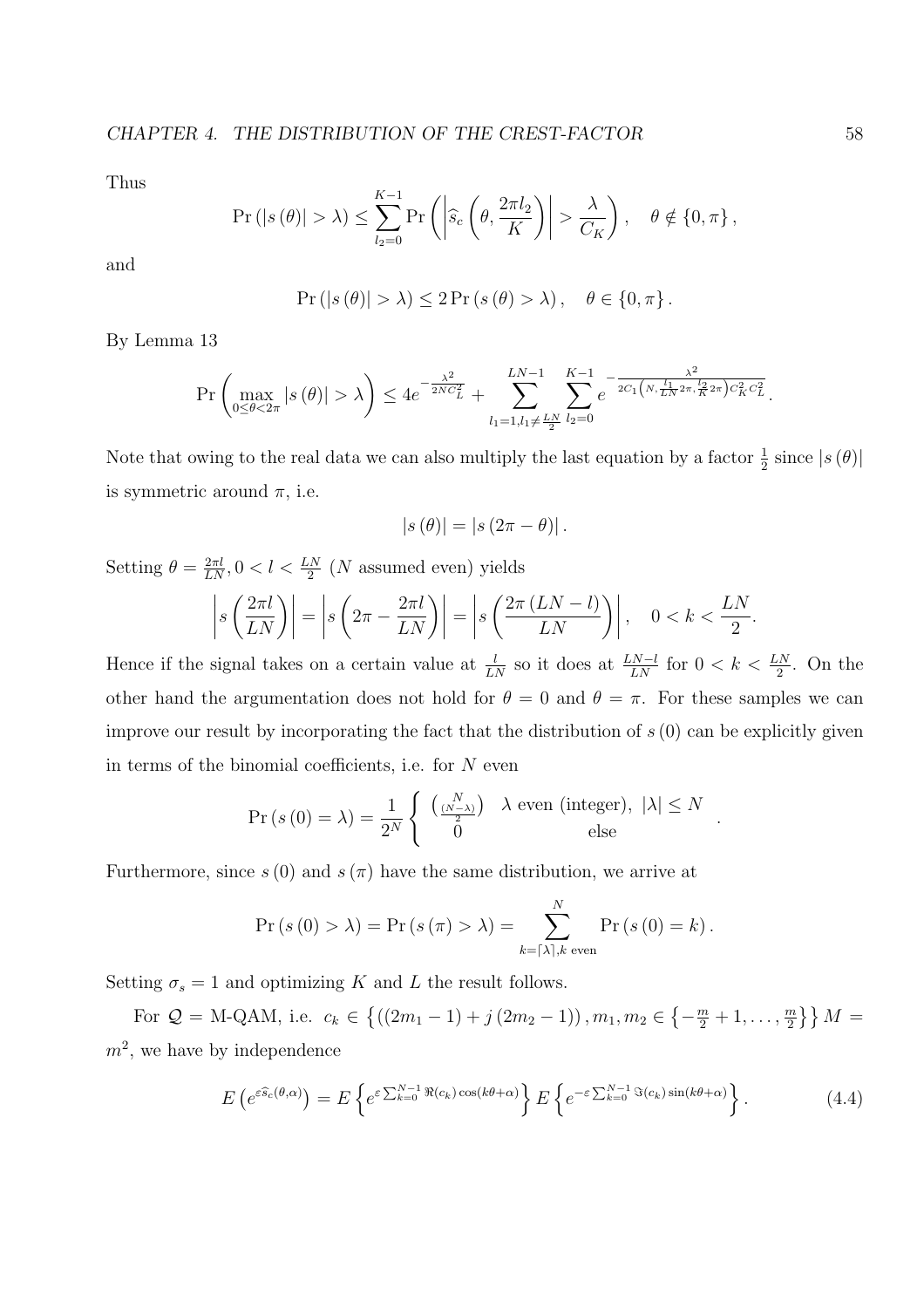Defining  $x_1 := \cos (k\theta + \alpha)$  and  $x_2 := \sin (k\theta + \alpha)$  processing the first term on the right hand side of (4.4) yields

$$
E\left(e^{\varepsilon \sum_{k=0}^{N-1} \Re(c_k)x_1}\right) = \prod_{k=0}^{N-1} \frac{1}{\sqrt{M}} \left[e^{-\varepsilon x_1} \sum_{m=1}^{\frac{\sqrt{M}}{2}} e^{2\varepsilon m x_1} + e^{\varepsilon x_1} \sum_{m=1}^{\frac{\sqrt{M}}{2}} e^{-2\varepsilon m x_1}\right].
$$
 (4.5)

Introducing the series

$$
\sum_{m=1}^{\sqrt{M}} q^{m-1} = \frac{1 - q^{\sqrt{M}}}{1 - q}
$$

for some real  $q \neq 1$  and this time processing the first sum on the right hand side of (4.5) yields

$$
\sum_{m=1}^{\frac{\sqrt{M}}{2}} e^{2\epsilon m x_1} = e^{\epsilon_1 + \frac{\sqrt{M}}{2} x_1} \frac{\sinh\left(\frac{\epsilon \sqrt{M} x_1}{2}\right)}{\sinh\left(\epsilon x_1\right)}
$$

$$
\leq e^{\epsilon_1 + \frac{\sqrt{M}}{2} x_1} \frac{\sqrt{M}}{2} e^{\left(\frac{M}{12} - \frac{1}{3}\right) \frac{\epsilon^2 x_1^2}{2}} \epsilon_1 \left(\epsilon\right)
$$

where the inequality is due to Lemma 14.

The second sum is upperbounded by

$$
\sum_{m=1}^{\frac{\sqrt{M}}{2}} e^{(-2\epsilon m x_1)} \le \frac{\sqrt{M}}{2} e^{-\varepsilon \ 1 + \frac{\sqrt{M}}{2} \ x_1} e^{\left(\frac{M}{12} - \frac{1}{3}\right) \frac{\varepsilon^2 x_1^2}{2}} \epsilon_1 \left(\varepsilon\right).
$$

Setting  $\gamma = \left(\frac{M}{12}\right)$  $\frac{M}{12} - \frac{1}{3}$ 3 ¢ and inserting both into (4.5) yields

$$
E\left(e^{\left(\varepsilon \sum_{k=0}^{N-1} \Re(c_k)x_1\right)}\right) \leq \prod_{k=0}^{N-1} \frac{1}{2} e^{\frac{\gamma \varepsilon^2 x_1^2}{2}} \left[e^{\frac{\varepsilon \sqrt{M}x_1}{2}} + e^{-\frac{\varepsilon \sqrt{M}x_1}{2}}\right] \epsilon_1(\varepsilon)
$$
  

$$
= \prod_{k=0}^{N-1} e^{\frac{\gamma \varepsilon^2 x_1^2}{2}} \cosh\left(\frac{\varepsilon \sqrt{M}x_1}{2}\right) \epsilon_1(\varepsilon)
$$
  

$$
\leq \prod_{k=0}^{N-1} e^{\frac{\gamma \varepsilon^2 x_1^2}{2}} e^{\frac{M \varepsilon^2 x_1^2}{8}} \epsilon_1(\varepsilon)
$$
  

$$
= e^{\frac{\varepsilon^2}{2} (\gamma + \frac{M}{4}) \sum_{k=0}^{N-1} \cos^2(k\theta + \alpha)} \epsilon_1^N(\varepsilon)
$$

where we again used the inequality  $\cosh(x) \leq e^{\frac{x^2}{2}}$ . In the same manner, the second term of (4.4) is processed to give

$$
E\left(e^{-\varepsilon \sum_{k=0}^{N-1} \Im(c_k)\sin(k\theta+\alpha)}\right) \leq e^{\frac{\varepsilon^2}{2}\left(\gamma+\frac{M}{4}\right)\sum_{k=0}^{N-1} \sin^2(k\theta+\alpha)} \epsilon_1\left(\varepsilon\right).
$$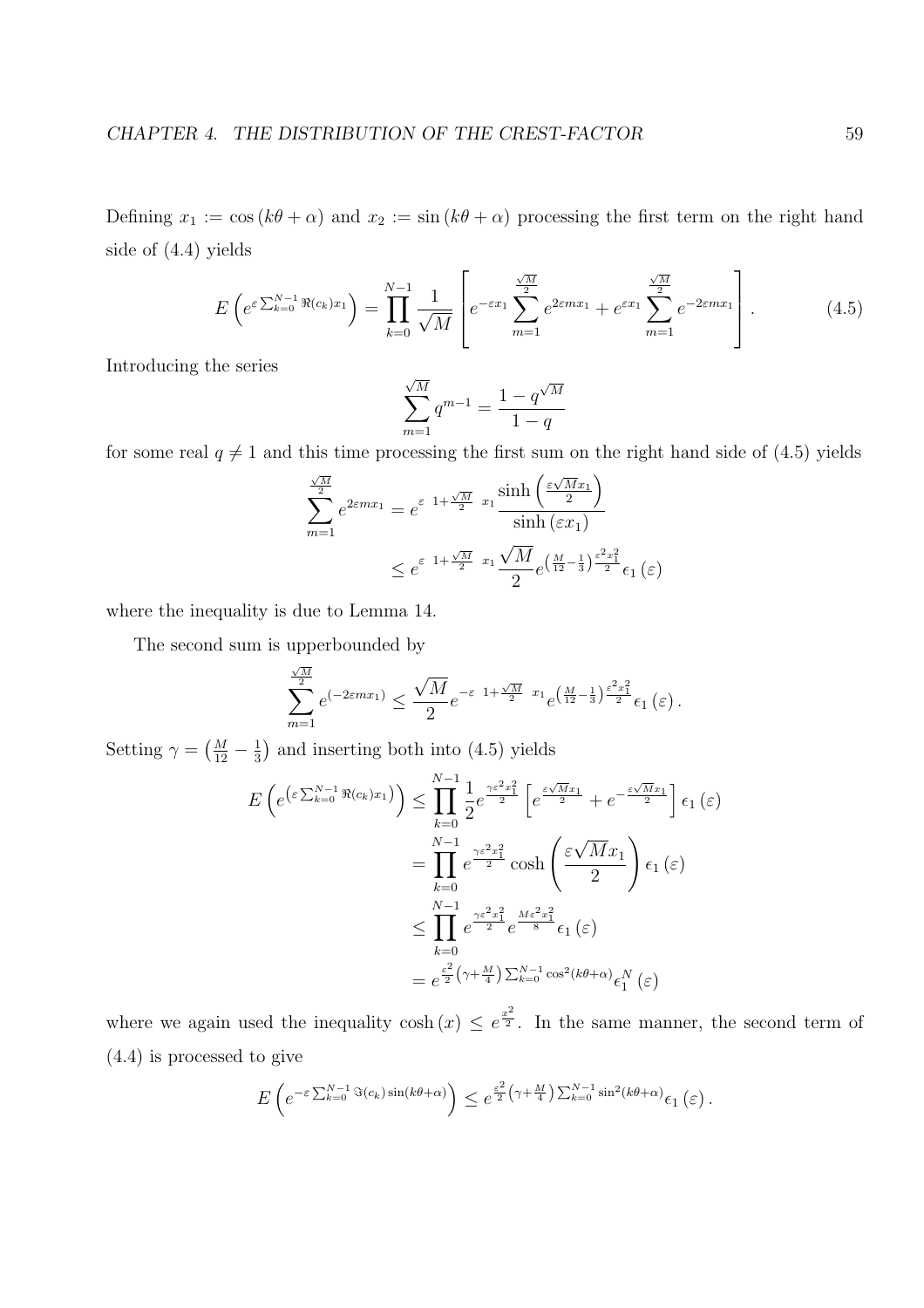In the case of numerical computation we have the upper bound

$$
E\left(e^{\varepsilon \widehat{s}_c(\theta,\alpha)}\right) \le \prod_{m=1}^2 \prod_{k=0}^{N-1} \frac{2\sinh\left(\frac{\varepsilon \sqrt{M} x_m}{2}\right) \cosh\left(\frac{\varepsilon \sqrt{M} x_m}{2}\right)}{\sqrt{M} \sinh\left(\varepsilon x_m\right)}
$$

and otherwise

$$
\Pr\left(\widehat{s}_{c}\left(\theta,\alpha\right)>\lambda\right) \leq e^{-\lambda\varepsilon}e^{\frac{\varepsilon^{2}}{2}\left(\gamma+\frac{M}{4}\right)\left(\sum_{k=0}^{N-1}\cos^{2}(k\theta+\alpha)+\sum_{k=0}^{N-1}\sin^{2}(k\theta+\alpha)\right)}\epsilon_{1}^{2N}\left(\varepsilon\right)
$$

$$
=e^{-\lambda\varepsilon}e^{\frac{N\varepsilon^{2}}{2}\left(\gamma+\frac{M}{4}\right)}\epsilon_{1}^{2N}\left(\varepsilon\right).
$$

Optimizing the right hand side with respect to  $\varepsilon$  yields

$$
\frac{d}{d\varepsilon} - \varepsilon \lambda + \frac{1}{2} \varepsilon^2 N \left( \gamma + \frac{M}{4} \right) \Big|_{\varepsilon = \overline{\varepsilon}} = -\lambda + \overline{\varepsilon} N \left( \gamma + \frac{M}{4} \right) = 0
$$

$$
\Rightarrow \overline{\varepsilon} = \frac{\lambda}{N \left( \gamma + \frac{M}{4} \right)},
$$

and we get

$$
\Pr\left(\widehat{s}_c\left(\theta,\alpha\right)\geq\lambda\right)\leq e^{-\frac{\lambda^2}{2N\left(\gamma+\frac{M}{4}\right)}}\epsilon_1^{2N}\left(\overline{\varepsilon}\right).
$$

The averaged RMS value of s is

$$
\sigma_s = \sqrt{\frac{2\left(M-1\right)}{3}}
$$

and therefore

$$
\Pr\left(\text{CF}(s) > \lambda\right) = \Pr\left(\max_{\theta \in [0, 2\pi]} |s(\theta)| > \frac{\sigma_s \sqrt{N}\lambda}{C_L C_K}\right)
$$
  

$$
\leq K L N e^{-\frac{(M-1)\lambda^2}{3\left(\gamma + \frac{M}{4}\right)C_L^2 C_K^2}} \epsilon_1^{2N} \left(\frac{\lambda \sigma_s}{C_L C_K \sqrt{N}\left(\gamma + \frac{M}{4}\right)}\right)
$$
  

$$
= K L N e^{-\frac{\lambda^2}{C_L^2 C_K^2}} \epsilon_1^{2N} \left(\frac{\lambda \sigma_s}{C_L C_K \sqrt{N}\left(\gamma + \frac{M}{4}\right)}\right).
$$

For  $\mathcal{Q} = \text{M-PSK}$ , i.e.  $c_k \in$  $1, e^{\frac{2\pi j}{M}}, \ldots, e^{\frac{2\pi j(M-1)}{M}}$ define RV's  $\varphi_k \in$  $0, \frac{2\pi}{M}$  $\frac{2\pi}{M}, \ldots, \frac{2\pi(M-1)}{M}$ M o uniformly distributed over their range. The Chernoff bound yields

$$
\Pr\left(\widehat{s}_{c}(\theta,\alpha) > \lambda\right) \leq e^{-\lambda \varepsilon} E e^{\varepsilon \sum_{k=0}^{N-1} \cos(k\theta + \alpha + \varphi_k)}
$$

$$
= e^{-\lambda \varepsilon} \prod_{k=0}^{N-1} \frac{1}{M} \sum_{m=0}^{M-1} e^{\varepsilon \cos\left(\frac{2\pi m}{M}\right)}.
$$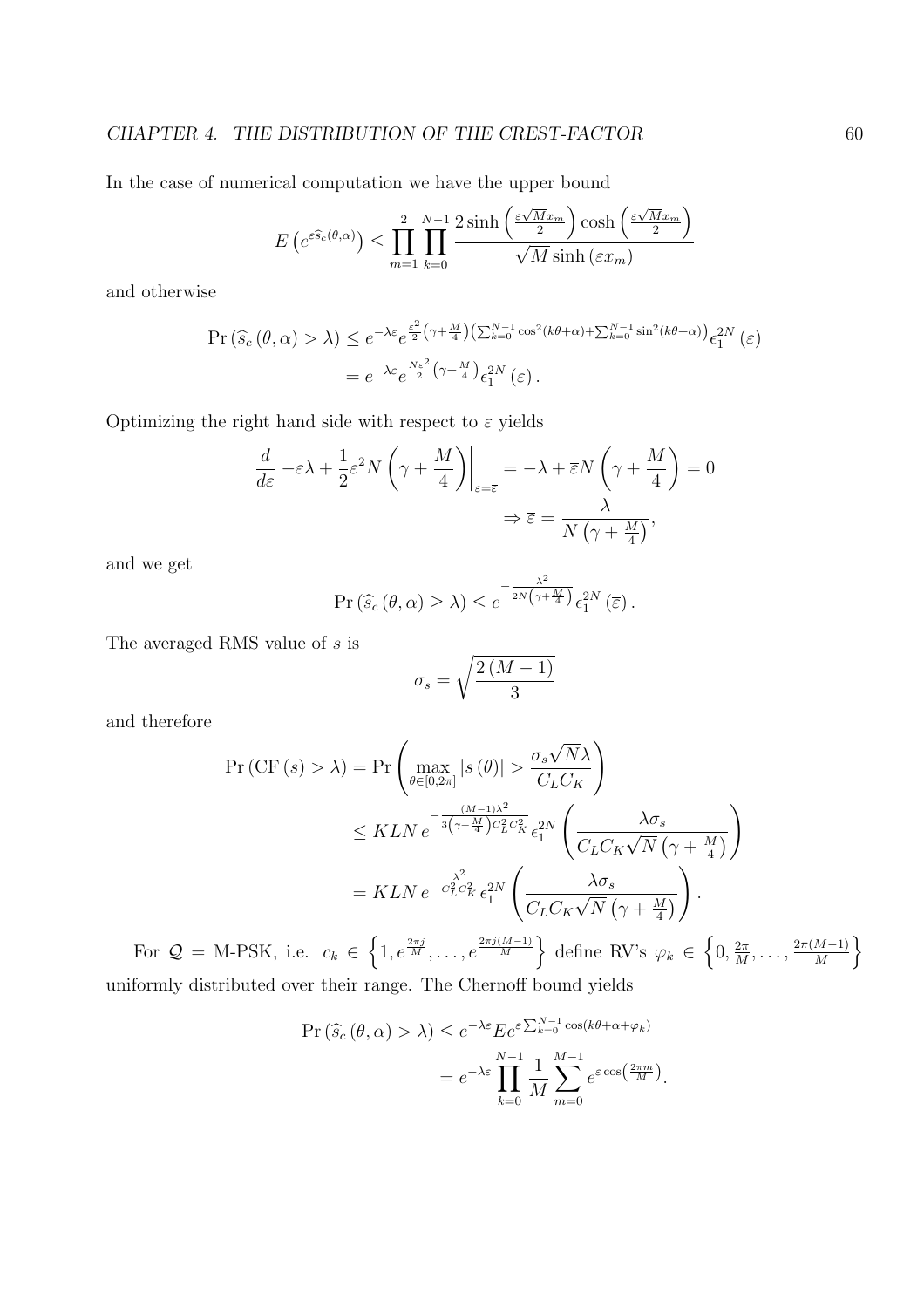Due to Lemma 15

$$
\Pr\left(\sum_{k=0}^{N-1} \cos\left(k\theta + \alpha + \varphi_k\right) > \lambda\right) \le e^{-\lambda \varepsilon} e^{\frac{\varepsilon^2 N}{4}} \epsilon_2^N\left(\varepsilon\right)
$$

and with  $\overline{\varepsilon} = \frac{2\lambda}{N}$  $\frac{2\lambda}{N}$  the result follows.

In Fig. 4.1 we compare simulation, some well-known approximations and our bound for BPSK modulation and 48 subcarriers. Due to the (relatively) low number of subcarriers we are able to evaluate the Chernoff bound numerically. The analytical upper bounds from Theorem 12 can be used to obtain optimal values for  $K$  and  $L$  (by simple search procedures). Then, these optimal values can be taken in a subsequent optimization of  $\varepsilon$  (however, we simply took the optimal  $\varepsilon$  from the Chernoff upper bound). In Fig. 4.1 there is also a lower bound indicating that our bound well approximates the complementary distribution in the low probability region. We conclude that for the BPSK case, the standard models are not appropriate.

In Fig. 4.2 we compare simulation, some approximations and the bound for several other modulation schemes and 48 subcarriers. It is observed that this time the approximations are better and the difference is moderate and below 1 [dB]. Note that the difference between the modulation schemes is important for systems that employ adaptive modulation.

Generally we can state that given a certain outage probability the effective CF grows slower than the maximum CF (in fact, it is of order  $log(N)$  rather than N as we will prove). Clearly the bounds are very weak in the high probability region but the curves always provide the correct trend. It can be seen for example, that the BPSK curve is slightly better in the high probability region compared to, for instance, QPSK while in the low probability region it is worse thereby mimicking the real situation. Furthermore we can now prove that with only one additional bit the CF can be bound within 40% of its maximum value. On the other hand, clearly this bit cannot be assigned to a particular subcarrier.

Why does the union bound work? For higher values of  $\lambda$  the average power constraint is inherently satisfied since if the signal is large at a point it cannot be that large at other points and the sets become distinct as required in the upper bound. Thus the lemma can be used for any constellation or even codes. Furthermore, we may consider numerical evaluation of the Chernoff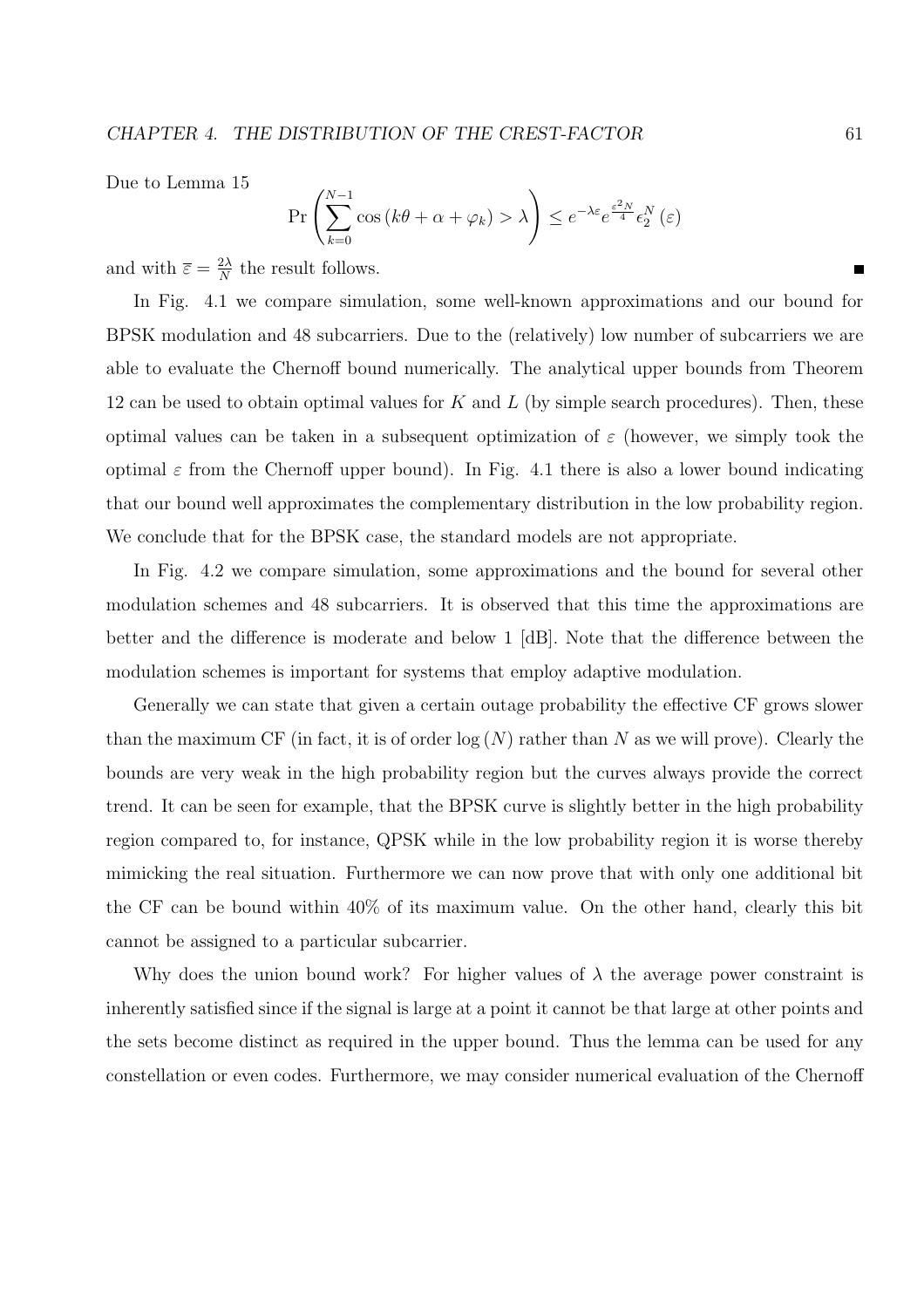

Figure 4.1: Complementary distribution of BPSK modulation and bound for  $N = 48$  subcarriers. The reference Wei can be found in [81]. The reference Friese can be found in [28]. The lower bound is due to the binomial distribution for  $\theta = 0$ . The Monte-Carlo simulation was obtained by simulating 10<sup>7</sup> OFDM symbols using one times oversampling.

bound in general but for large numbers the gain is negligible while the effort is much higher [33]. Additionally, the upper bound approach enabled us to select the optimization parameters optimally.

### 4.1.2 Asymptotic lower bounds

These bounds shall also be further analyzed to give some interesting information-theoretic results in terms of an asymptotic analysis, i.e. for N large.

**Corollary 16** For the modulation schemes in Theorem 12 we have for any  $\varepsilon > 0$ 

$$
\lim_{N \to \infty} \Pr\left(\text{CF}\left(s_c\right) > \sqrt{\left(1 + \varepsilon\right) \log\left(N\right)}\right) = 0.
$$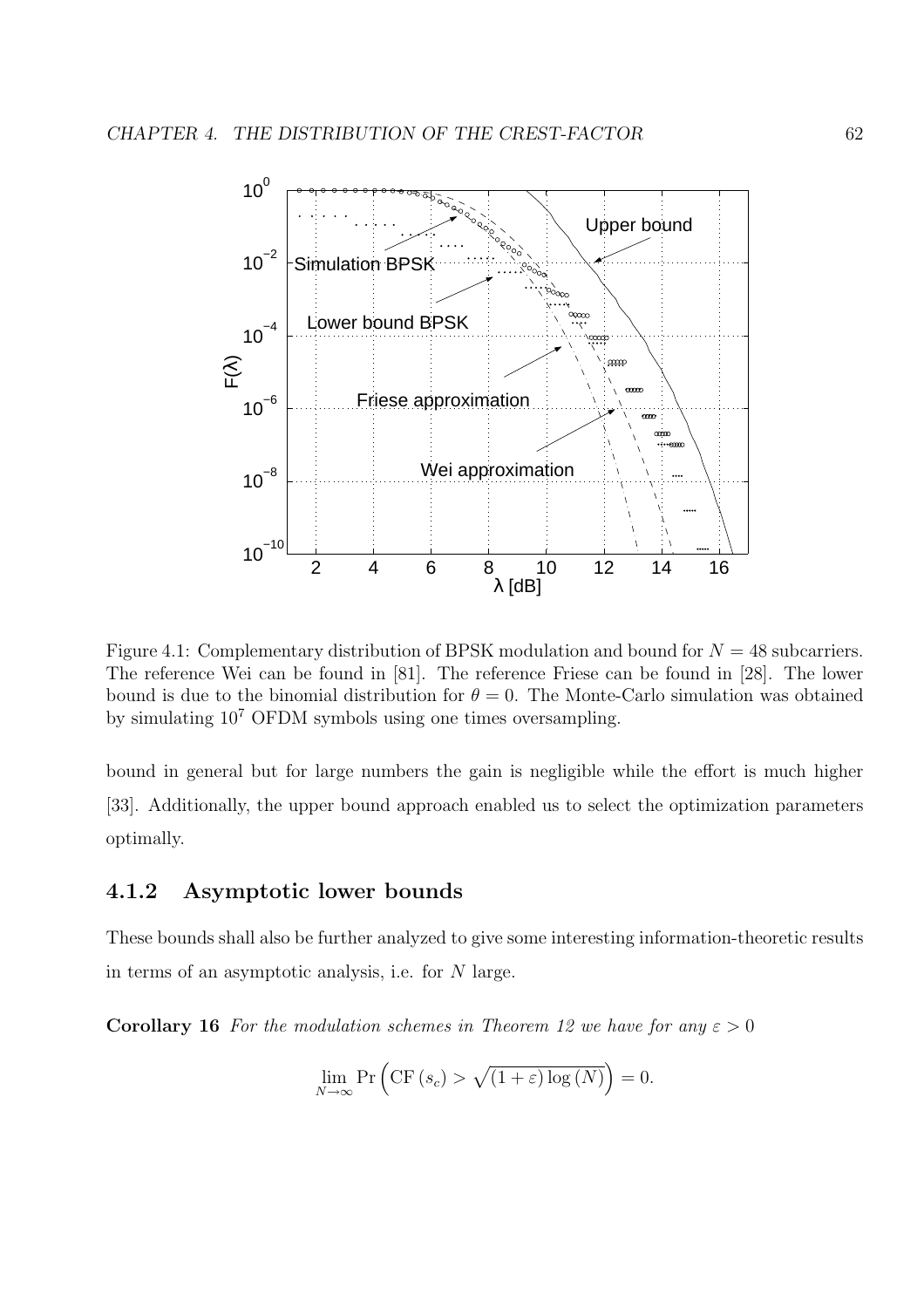

Figure 4.2: Complementary distributions for  $N = 48$  subcarriers and several modulation schemes (solid lines): QPSK, 16-QAM, 64-QAM and 16-PSK. Note that QPSK, 16-QAM, 64-QAM are indistinguishable, while 16-PSK is slightly better. The simulation was obtained by simulating 10<sup>6</sup> OFDM symbols using one times oversampling.

Proof. The proof follows immediately from Theorem 12, Lemma 14, 15 and the upper bound  $\log(1+x) \leq x.$ п

As we already implemented a lower bound for the BPSK case, it is interesting to ask for general lower bounds. It is often argued that since the instantaneous distribution of OFDM signals converges in probability to a Gaussian distribution, the Gaussian distribution can account for the asymptotic behavior as suggested in [30]. However, this argumentation is clearly flawed. The following theorem is more general.

**Theorem 17** Let  $c_k, k = 0, ..., N-1$  be (not necessarily independent) RV's with  $\sigma_s^2 = 1$ . Suppose that for some non-trivial interval  $\omega \in [-d, d]$ 

$$
(i) \ E e^{j\omega \Re \left(\sum_{k=0}^{N-1} c_k e^{j(k\theta + \alpha)}\right)} = e^{-\frac{\omega^2 N}{4} + \mathcal{O}\left(N\omega^4\right)}, \quad \alpha, \theta \in [0, 2\pi),
$$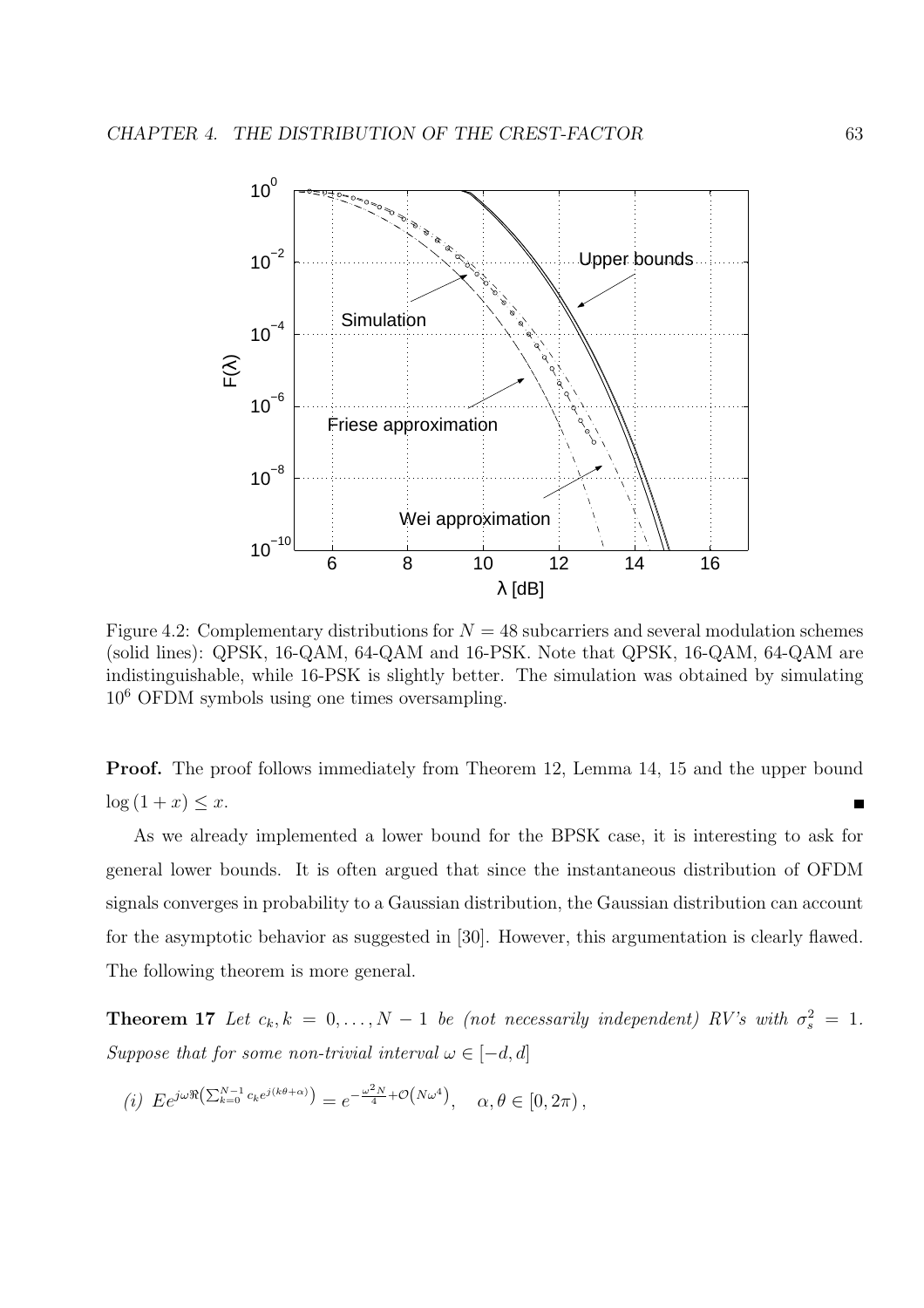(*ii*) 
$$
E e^{j\Re} \left[ \sum_{k=0}^{N-1} c_k \omega_1 e^{jk\theta_{l_1,L}} + \omega_2 e^{jk\theta_{l_2,L}} \right] = e^{-\frac{N\omega_1^2}{4} - \frac{N\omega_2^2}{4}} + \mathcal{O}(N(|\omega_1| + |\omega_2|)^4), \quad 0 \le l_1 < N, 0 \le l_2 < N, l_1 \ne l_2.
$$

Then, for some  $\gamma \geq 2$  independent of N

$$
\Pr\left(\sqrt{\log(N)} - \gamma \sqrt{\frac{1}{\log(N)}} \log \left[\log(N)\right] < \mathrm{CF}\left(s_c\right) < \sqrt{\log(N)} + \gamma \sqrt{\frac{1}{\log(N)}} \log \left[\log(N)\right] \right)
$$
\n
$$
= 1 - \mathcal{O}\left(\frac{1}{\left[\log(N)\right]^{2\gamma - \frac{5}{2}}}\right)
$$

for N large enough.

Proof. We use the Fourier-Stieltjes integral method [24] and define the function

 $\cdot$ 

$$
u_{\lambda}(x) = \begin{cases} 1 & |x| \ge \lambda \\ \overline{u}(x) & \lambda - \delta \le |x| \le \lambda \\ 0 & |x| \le \lambda - \delta \end{cases}, \quad \delta > 0,
$$

that due to Bochner's theorem [67] can be represented by a Fourier-Stieltjes integral of form

$$
u_{\lambda}(x) = \int_{-\infty}^{+\infty} e^{j\omega x} dU_{\lambda}(\omega)
$$

where U is a function of bounded variation. The function  $\bar{u}(x)$  can be chosen so that U is 10 times differentiable. It was shown in [24] that in this case

$$
\int_{-\infty}^{+\infty} |dU_{\lambda}(\omega)| = \mathcal{O}\left(\frac{\lambda}{\delta}\right)
$$
\n(4.6)

and

$$
\int_{-\infty}^{+\infty} |\omega|^p |dU_{\lambda}(\omega)| = \mathcal{O}\left(\frac{1}{\delta^p}\right). \tag{4.7}
$$

for  $1 \le p \le 10$ . Introducing the RV

$$
\xi_{L,K}\left(\lambda\right) = \sum_{l_1=0}^{LN-1}\sum_{l_2=0}^{K-1}\int_{-\infty}^{+\infty}e^{j\omega\Re\left[\sum_{k=0}^{N-1}c_ke^{j\left(k\theta_{l_1,L}+\alpha_{l_2,K}\right)}\right]}dU_{\lambda}\left(\omega\right)
$$

we have

$$
\Pr\left(\max_{0\le\theta<2\pi}|s_c(\theta)|>\lambda\right)\le\Pr\left(\xi_{L,K}\left(\frac{\lambda}{C_L C_K}\right)>1\right)
$$
  

$$
\le E\left(\xi_{L,K}\left(\frac{\lambda}{C_L C_K}\right)\right), \quad L>1, K>2,
$$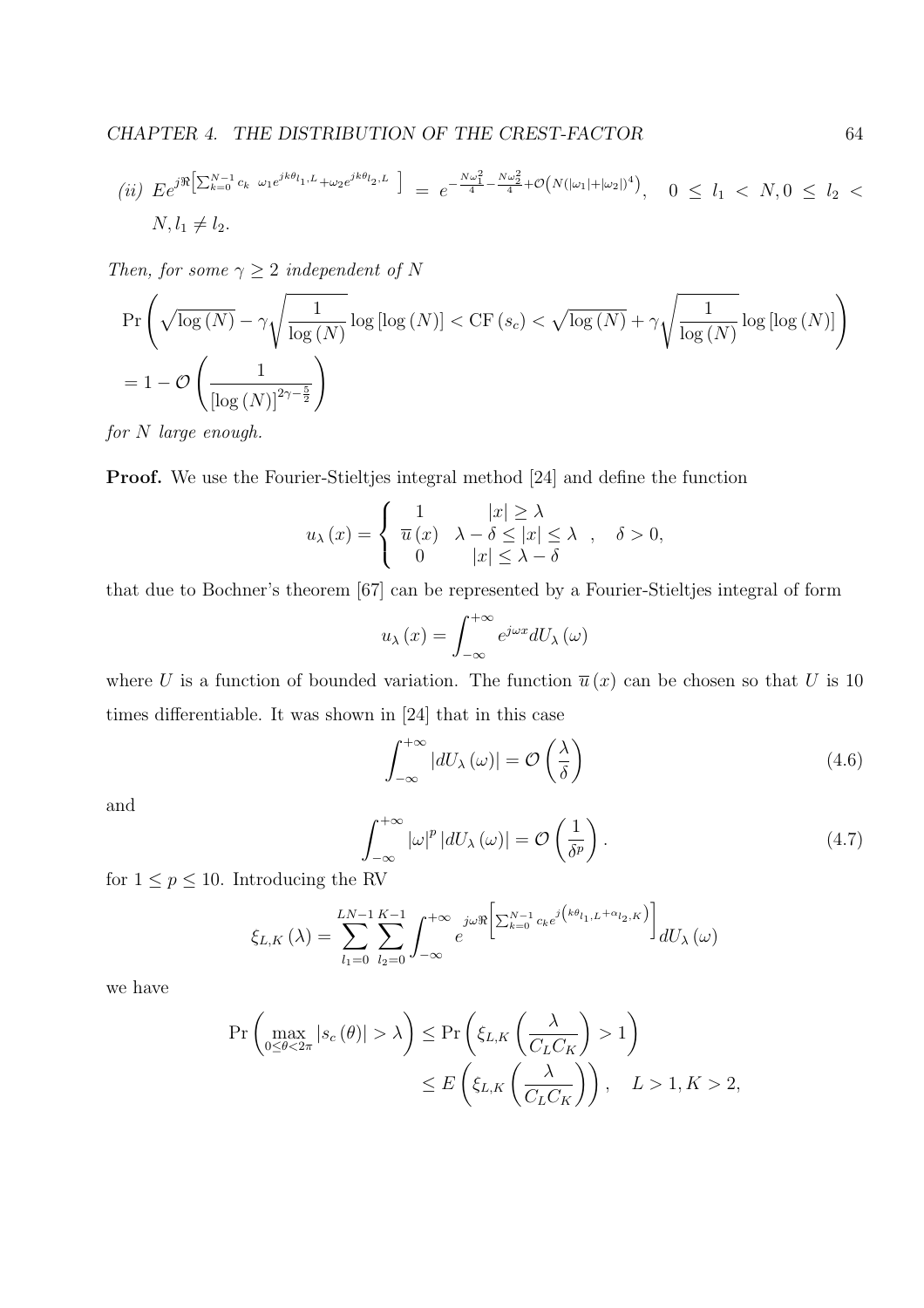by Markov's inequality.

Now, by hypothesis

$$
\int_{-\infty}^{+\infty} E e^{j\omega \Re[\sum_{k=0}^{N-1} c_k e^{j(k\theta+\alpha)}]} dU_\lambda(\omega) = \int_{-d}^{+d} e^{-\frac{N\omega^2}{4} + \mathcal{O}\left(\omega^4 N\right)} dU_\lambda(\omega) + \int_{|\omega| \ge d} |dU_\lambda(\omega)|
$$

where we used the trivial bound in the last term outside some interval  $[-d, d]$ . It is easy to see that  $e^{-a} \le e^{-b} + (b - a)e^{-b} + (b - a)^2$  for  $a, b > 0$ . Setting  $b = \frac{N\omega^2}{4}$  $\frac{\omega^2}{4}$  and  $a = \frac{N\omega^2}{4} - \mathcal{O}\left(\omega^4 N\right)$  we have for the first term

$$
\begin{split} &\int_{-d}^{+d}e^{-\frac{N\omega^2}{4}+\mathcal{O}\left(\omega^4N\right)}dU_{\lambda}\left(\omega\right)\\ &=\int_{-d}^{+d}e^{-\frac{N\omega^2}{4}}dU_{\lambda}\left(\omega\right)+\mathcal{O}\left(N\int_{-d}^{+d}\omega^4e^{-\frac{N\omega^2}{4}}dU_{\lambda}\left(\omega\right)\right)+\mathcal{O}\left(N^2\int_{-d}^{+d}\omega^8dU_{\lambda}\left(\omega\right)\right). \end{split}
$$

Integration in the first term on the right hand side can be extended to infinity making the same error as in the trivial bound on the last term which can in turn be included in the second term. Note that the constants are required to be positive. Since  $a = \frac{N\omega^2}{4} + \mathcal{O}(\omega^4 N)$  this may not be fulfilled for the range  $[0, d)$ . Then, we need to rescale the range of  $d$  somewhat.

Thus, according to Plancherel's Theorem [68]

$$
\int_{-\infty}^{\infty} e^{-\frac{N\omega^2}{4}} dU_{\lambda}(\omega) = \sqrt{\frac{4\pi}{N}} \int_{-\infty}^{\infty} e^{-\frac{x^2}{N}} u(x) dx
$$
\n
$$
\leq \sqrt{\frac{4\pi}{N}} \int_{|x| \geq \lambda - \delta} \frac{x}{\lambda - \delta} e^{-\frac{x^2}{N}} dx
$$
\n
$$
= \frac{2N}{(-2)(\lambda - \delta)} \sqrt{\frac{4\pi}{N}} \int_{x \geq \lambda - \delta} \frac{2x}{N} e^{-\frac{x^2}{N}} dx
$$
\n
$$
= \frac{2\sqrt{\pi N}}{\lambda - \delta} e^{-\frac{(\lambda - \delta)^2}{N}}
$$
\n(4.8)

and by partial integration

$$
\int_{-\infty}^{\infty} \omega^4 e^{-\frac{N\omega^2}{4}} dU_{\lambda}(\omega) = \frac{2}{N} \int_{-\infty}^{\infty} \omega^3 \frac{N\omega}{2} e^{-\frac{N\omega^2}{4}} dU_{\lambda}(\omega)
$$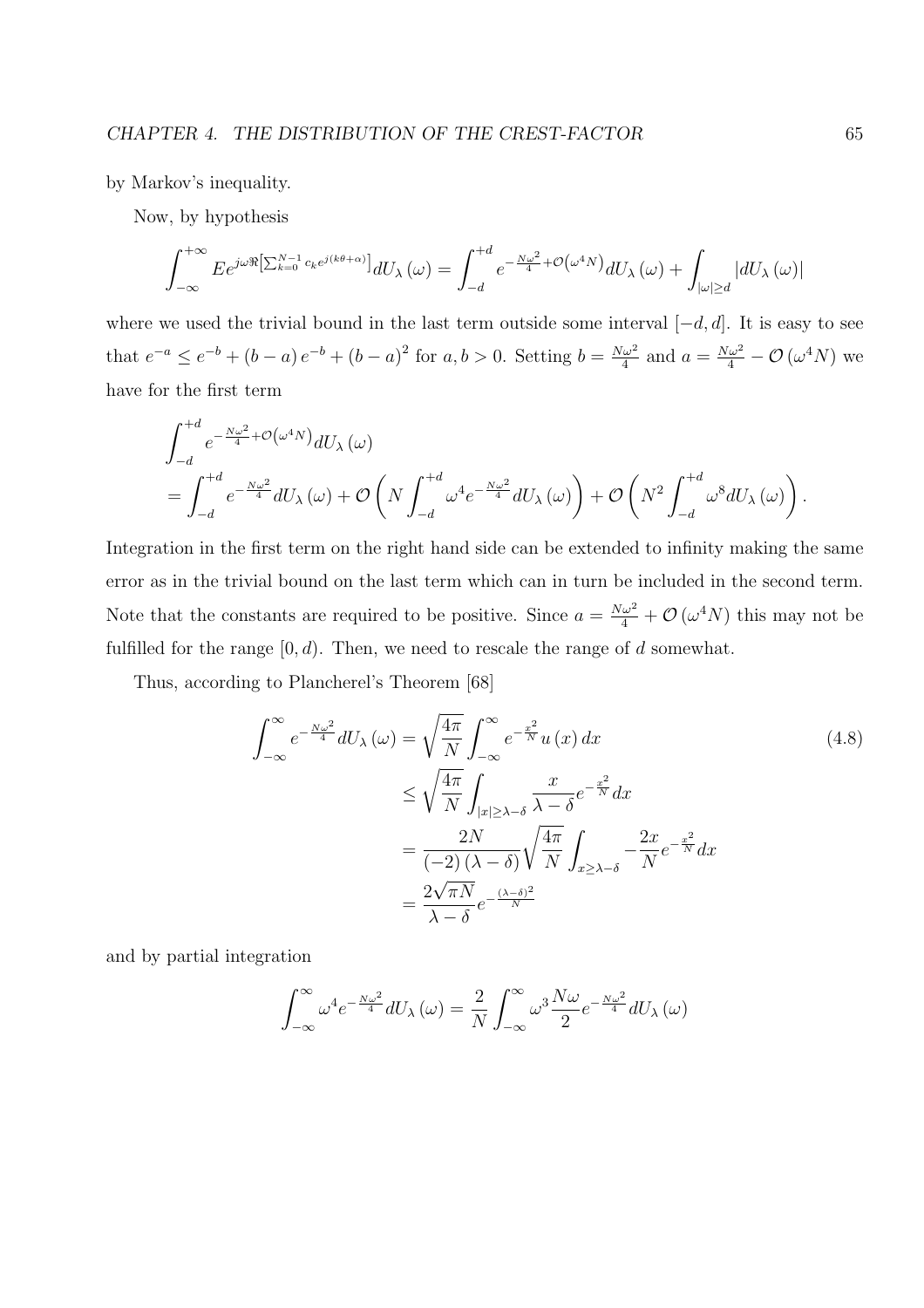$$
= \frac{2}{N} \int_{-\infty}^{\infty} 3\omega^2 e^{-\frac{N\omega^2}{4}} dU_{\lambda}(\omega)
$$
  
\n
$$
= \frac{12}{N^2} \int_{-\infty}^{\infty} \omega \frac{N\omega}{2} e^{-\frac{N\omega^2}{4}} dU_{\lambda}(\omega)
$$
  
\n
$$
= \frac{12}{N^2} \int_{-\infty}^{\infty} e^{-\frac{N\omega^2}{4}} dU_{\lambda}(\omega)
$$
  
\n
$$
\leq \frac{12}{N^2} \frac{2\sqrt{\pi N}}{\lambda - \delta} e^{-\frac{(\lambda - \delta)^2}{N}}.
$$

Appealing to (4.7) we have

$$
\int_{|\omega| \ge d} |dU_{\lambda}(\omega)| \le \frac{1}{d^p} \int_{|\omega| \ge d} |\omega|^p |dU_{\lambda}(\omega)|
$$
  

$$
\le \frac{1}{d^p} \int_{-\infty}^{+\infty} |\omega|^p |dU_{\lambda}(\omega)|
$$
  

$$
\le \frac{1}{d^p} \int_{-\infty}^{+\infty} |\omega|^p |dU_{\lambda}(\omega)| \le \mathcal{O}\left(\frac{1}{(d\delta)^p}\right)
$$

and

$$
\Pr\left(\max_{0\leq\theta<2\pi}|s_c(\theta)|>\lambda\right)\leq\mathcal{O}\left(\frac{2LNK\sqrt{\pi N}\left(1+\frac{12}{N}\right)}{\left(\frac{\lambda}{C_LC_K}-\delta\right)}e^{-\frac{\left(\frac{\lambda}{C_LC_K}-\delta\right)^2}{N}}\right)+\mathcal{O}\left(\frac{LKN^3}{d^8\delta^8}\right).
$$

The asymptotic behavior is governed by choosing the values of  $\delta$ ,  $\lambda$ ,  $L$ ,  $K$  accordingly. Choosing  $L = K =$  $\overline{p}$  $\overline{\log(N)}$  then  $\frac{1}{C_L^2 C_K^2} \geq 1 - \frac{2\pi^2}{\log(N)}$  $\frac{2\pi^2}{\log(N)}$  for N large. Taking  $\delta = \sqrt{\frac{N}{\log(N)}}$  $\frac{N}{\log(N)}$  and  $\lambda_N =$ p  $\frac{1}{N \log(N)} + \gamma \sqrt{\frac{N}{\log(N)}}$  $\frac{N}{\log(N)}\log\left[\log\left(N\right)\right]$  yields

$$
\Pr\left(\max_{0\le\theta<2\pi}|s_c(\theta)|>\lambda_N\right) = \mathcal{O}\left(\frac{N\sqrt{\log(N)}}{N^{-1-\frac{2\pi^2}{\log(N)}}\left[\log(N)\right]^{2\gamma-1-\frac{2\pi^2}{\log(N)}}}\right) + \mathcal{O}\left(\frac{\log^5(N)}{N}\right)
$$

$$
= \mathcal{O}\left(\frac{1}{\left[\log(N)\right]^{2\gamma-\frac{1}{2}}}\right).
$$

for  $N$  large.

For the lower bound define

$$
\xi_1(\lambda) = \sum_{l=0}^{N-1} \int_{-\infty}^{+\infty} e^{j\omega \Re \left[\sum_{k=0}^{N-1} c_k e^{j \left(k \theta_{l,1}\right)}\right]} dU_{\lambda}(\omega).
$$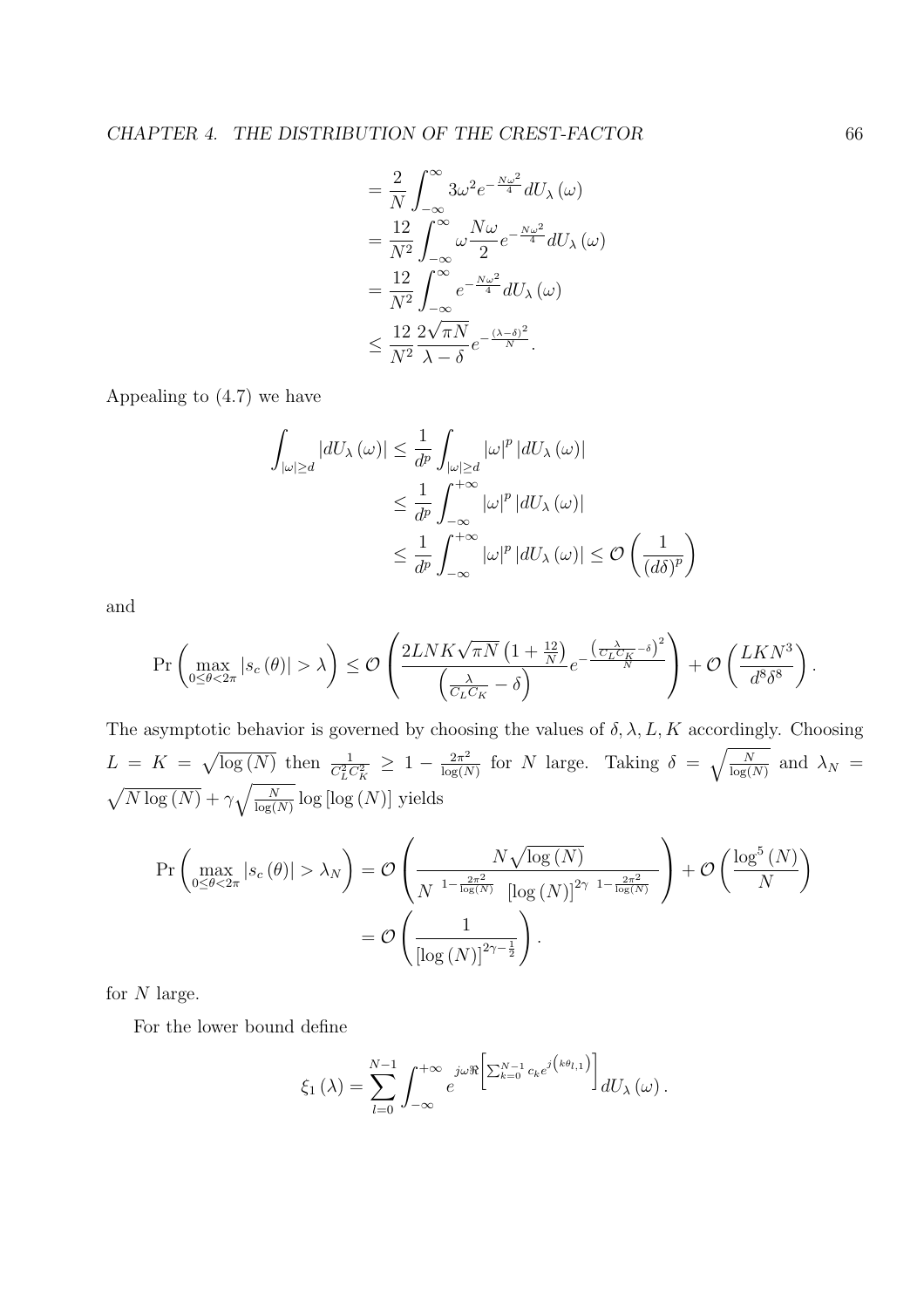Then

$$
\Pr\left(\max_{0\le\theta<2\pi}|s_c(\theta)|>\lambda\right) = 1 - \Pr\left(\max_{0\le\theta<2\pi}|s_c(\theta)|\le\lambda\right)
$$

$$
\ge 1 - \Pr\left(\max_{0\le l
$$
= 1 - \Pr\left(\xi_1(\lambda+\delta)=0\right)
$$

$$
\ge 1 - \frac{E(\xi_1^2(\lambda+\delta)) - E^2(\xi_1(\lambda+\delta))}{E^2(\xi_1(\lambda+\delta))}
$$
$$

where the last step is due to Tschebyscheff's inequality.

Since  $e^{-a} \leq e^{-b} + |(b-a)|$  for  $a, b > 0$  we have for the lower bound

$$
\int_{-d}^{+d} e^{-\frac{N\omega^2}{4} + \mathcal{O}(N\omega^4)} dU_{\lambda}(\omega)
$$
\n
$$
= \int_{-d}^{+d} e^{-\frac{N\omega^2}{4}} dU_{\lambda}(\omega) + \mathcal{O}\left(N \int_{-d}^{+d} \omega^4 dU_{\lambda}(\omega)\right) + \mathcal{O}\left(\int_{|\omega| \ge d} |dU_{\lambda}(\omega)|\right)
$$
\n
$$
= \int_{-\infty}^{+\infty} e^{-\frac{N\omega^2}{4}} dU_{\lambda}(\omega) + \mathcal{O}\left(N \int_{-\infty}^{+\infty} \omega^4 dU_{\lambda}(\omega)\right)
$$
\n
$$
= \int_{-\infty}^{+\infty} e^{-\frac{N\omega^2}{4}} dU_{\lambda}(\omega) + \mathcal{O}\left(\frac{N}{\delta^4}\right).
$$

The variance is given by

$$
\xi_1^2(\lambda) = \int_{-\infty}^{+\infty} \int_{-\infty}^{+\infty} e^{j\Re \left[\sum_{k=0}^{N-1} c_k \omega_1 e^{jk\theta_{l_1,1}} + \omega_2 e^{jk\theta_{l_2,1}} \right]} dU_\lambda(\omega_1) dU_\lambda(\omega_2)
$$

and by hypothesis

$$
E e^{j\Re\left[\sum_{k=0}^{N-1}c_k\ \omega_1 e^{jk\theta_{l_1}} + \omega_2 e^{jk\theta_{l_2}}\right]} = e^{-\frac{N\omega_1^2}{4} - \frac{N\omega_2^2}{4} + \mathcal{O}\left(N(|\omega_1| + |\omega_2|)^4\right)}, \quad 0 \le l_1 < N, 0 \le l_2 < N,
$$

for  $l_1 \neq l_2$  and

$$
E\left(\xi_1^2\left(\lambda\right)\right)\leq 2E\left(\xi_1\left(\lambda\right)\right).
$$

for  $l_1 = l_2$ . Therefore, we have

$$
\int_{-d}^{+d} \int_{-d}^{+d} e^{-\frac{N\omega_1^2}{4} - \frac{N\omega_2^2}{4} + \mathcal{O}(N(|\omega_1| + |\omega_2|)^4)} dU_{\lambda}(\omega_1) dU_{\lambda}(\omega_2)
$$
\n
$$
= \left( \int_{-d}^{+d} e^{-\frac{N\omega_1^2}{4}} dU_{\lambda}(\omega_1) \right)^2 + \mathcal{O}\left(N \int_{-d}^{+d} \int_{-d}^{+d} (|\omega_1| + |\omega_2|)^4 e^{-\frac{N\omega_1^2}{4} - \frac{N\omega_2^2}{4}} dU_{\lambda}(\omega_1) dU_{\lambda}(\omega_2) \right)
$$
\n
$$
+ \mathcal{O}\left(N^2 \int_{-d}^{+d} \int_{-d}^{+d} (|\omega_1| + |\omega_2|)^8 dU_{\lambda}(\omega_1) dU_{\lambda}(\omega_2) \right).
$$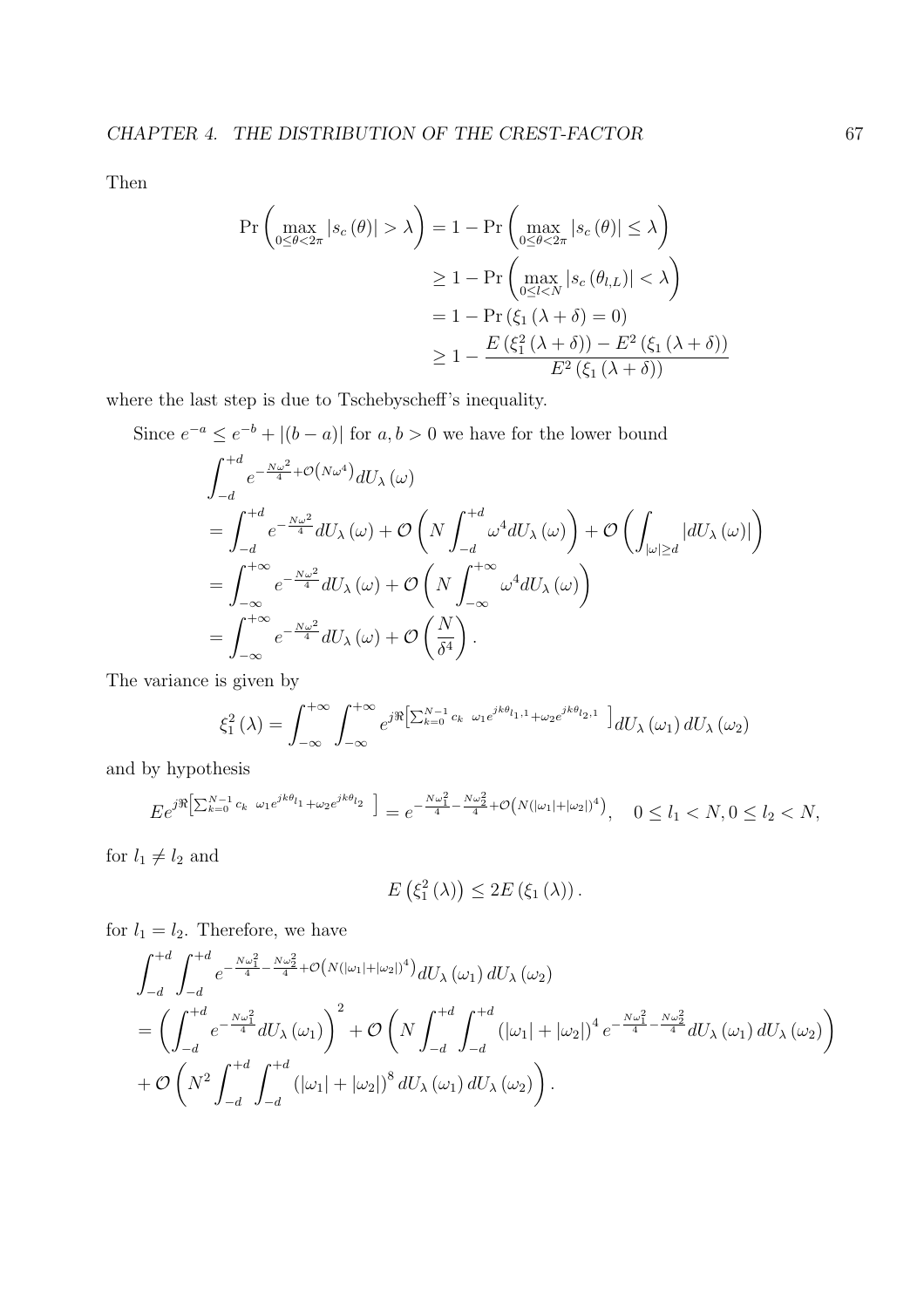### CHAPTER 4. THE DISTRIBUTION OF THE CREST-FACTOR 68

Again, we may extend integration to infinity. The second term is given by  $\overline{\phantom{a}}$ 

$$
\int_{-\infty}^{+\infty} \int_{-\infty}^{+\infty} \left( |\omega_1| + |\omega_2| \right)^4 e^{-\frac{N\omega_1^2}{4} - \frac{N\omega_2^2}{4}} dU_\lambda(\omega_1) dU_\lambda(\omega_2) = \mathcal{O}\left( \left( \frac{12}{N^2} \frac{2\sqrt{\pi N}}{\lambda - \delta} e^{-\frac{(\lambda - \delta)^2}{N}} \right)^2 \right)
$$

and the third term

$$
\int_{-\infty}^{+\infty} \int_{-\infty}^{+\infty} \left( |\omega_1| + |\omega_2| \right)^8 dU_{\lambda} \left( \omega_1 \right) dU_{\lambda} \left( \omega_2 \right) \leq \mathcal{O} \left( \frac{\lambda}{\delta^9} \right)
$$

Hence, the second moment is given by

$$
E\left(\xi_1^2\left(\lambda\right)\right) = 2E\left(\xi_1\left(\lambda\right)\right) + \mathcal{O}\left(\frac{2N^2\sqrt{\pi N}}{\lambda - \delta}e^{-\frac{(\lambda - \delta)^2}{N}}\right)^2 + \mathcal{O}\left(\frac{\lambda N^4}{\delta^9}\right).
$$

The variance is given by

$$
E\left(\xi_1^2\left(\lambda\right)\right) - E^2\left(\xi_1\left(\lambda\right)\right) = 2E\left(\xi_1\left(\lambda\right)\right) + \mathcal{O}\left(\frac{N^4\lambda}{\delta^9}\right) + \mathcal{O}\left(\frac{N^2E\left(\xi_1\left(\lambda\right)\right)}{\delta^4}\right) + \mathcal{O}\left(\frac{N^4}{\delta^8}\right)
$$

and

$$
\Pr\left(\max_{0\le\theta<2\pi}|s_c(\theta)|>\lambda\right)\ge 1-\frac{2E\left(\xi_1(\lambda+\delta)\right)+\mathcal{O}\left(\frac{N^4(\lambda+\delta)}{\delta^9}\right)+\mathcal{O}\left(\frac{N^2E(\xi_1(\lambda+\delta))}{\delta^4}\right)}{E^2\left(\xi_1(\lambda+\delta)\right)}
$$
\n
$$
\delta-\sqrt{\frac{N}{\lambda^9}} \text{ and setting this time }\lambda:=\sqrt{\frac{N\log(N)}{N}}\cdot\sqrt{\frac{N}{\lambda^9}}\log\log(N)\cdot\log(N).
$$

Taking 
$$
\delta = \sqrt{\frac{N}{\log(N)}}
$$
 and setting this time  $\lambda_N = \sqrt{N \log(N)} - \gamma \sqrt{\frac{N}{\log(N)} \log [\log(N)]}$  yields  
\n
$$
\Pr \left( \max_{0 \le \theta < 2\pi} |s_c(\theta)| > \lambda \right) \ge 1 - \mathcal{O} \left( \frac{E(\xi_1(\lambda + \delta)) \log^2(N) + \log^5(N)}{E^2(\xi_1(\lambda + \delta))} \right)
$$
\n
$$
\ge 1 - \mathcal{O} \left( \frac{\log^2(N)}{E(\xi_1(\lambda + \delta))} \right)
$$

provided that

$$
E(\xi_1(\lambda + \delta)) \log^2(N) \ge \log^5(N).
$$

Again by Plancherel's formula

$$
E(\xi_1(\lambda)) \ge N \int_{-\infty}^{+\infty} e^{-\frac{N\omega^2}{4}} dU_{\lambda}(\omega)
$$
  
=  $\frac{N}{\sqrt{N\pi}} \int_{-\infty}^{+\infty} e^{-\frac{x^2}{N}} u(x) dx$   
 $\ge \frac{N}{\sqrt{N\pi}} \int_{\lambda+\delta}^{\lambda+2\delta} e^{-\frac{x^2}{N}} dx$   
 $\ge \frac{2N\delta}{\sqrt{N\pi}} e^{-\frac{(\lambda+2\delta)^2}{N}}$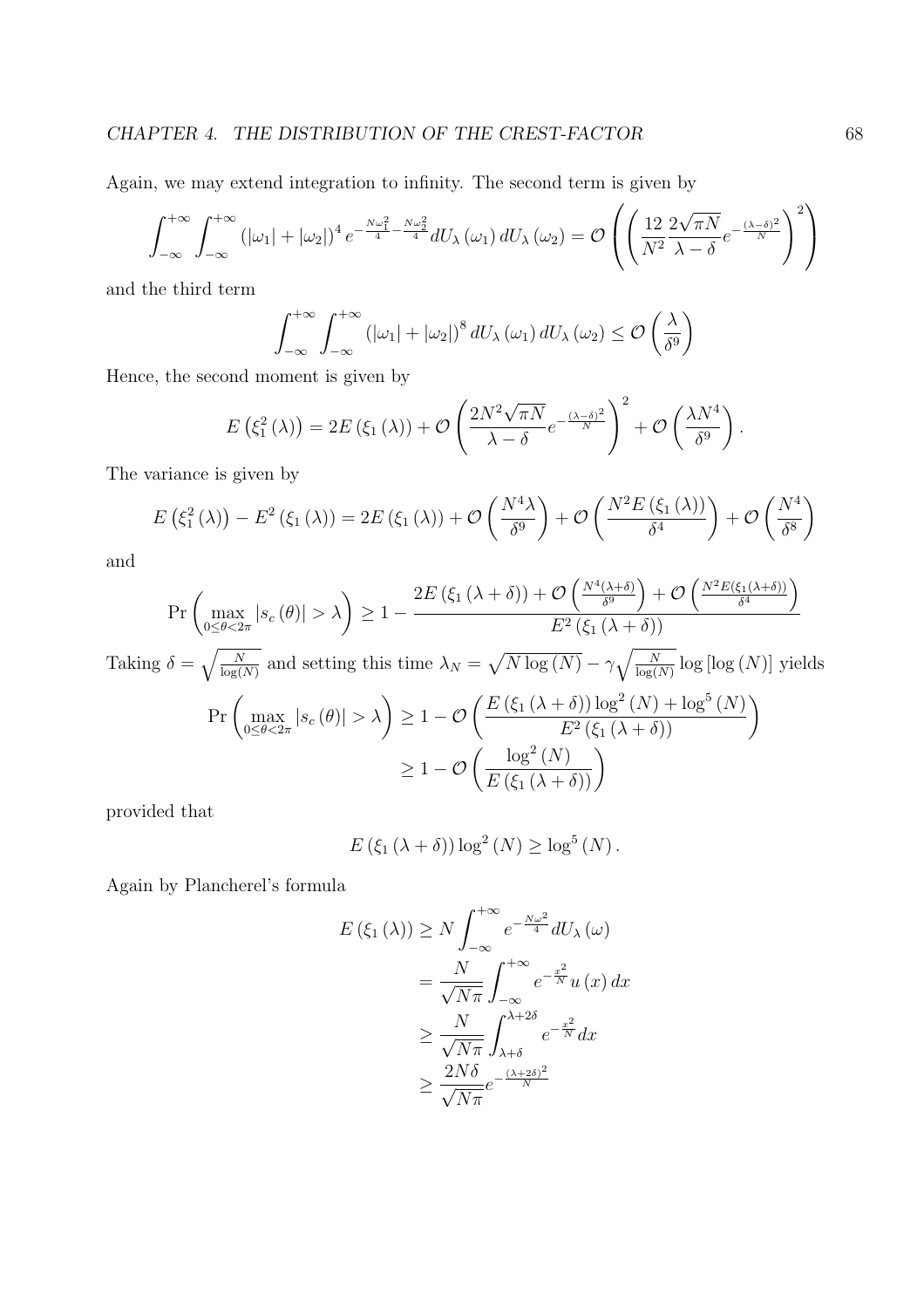finally

$$
E\left(\xi_1\left(\lambda_N\right)\right) \geq \frac{2}{\sqrt{\pi}} \left[\log\left(N\right)\right]^{2\gamma - \frac{1}{2}}.
$$

for  $\gamma \geq 2$ .

It seems difficult to translate this approach into real upper and lower bounds for a specific constellation (and classes of constellations) since the generating function  $U_\lambda(\omega)$  is not monotonously increasing. Splitting up the measure in two positive measures may help if the number of terms in the characteristic function is small. Furthermore, note that it is essential that the third order term in the characteristic function is zero. We also want to mention that the second condition in the theorem can be replaced by any set of cardinality  $\mathcal{O}(N)$ .

The theorem will now exclude a number of constellations with asymptotic CF performance better than  $\mathcal O$  $\frac{1}{2}$  $log(N)$  given by the following corollary. ´

Corollary 18 The theorem holds for any modulation scheme where real and imaginary parts are IID and the probability functions are symmetric and have finite support. It is particularly true for the M-ary QAM constellations for arbitrary M and the M-ary PSK schemes for  $M = 2^m, m > 1$ .

**Proof.** By independence we have

$$
E e^{j\omega \Re\left(\sum_{k=0}^{N-1} c_k e^{j(k\theta+\alpha)}\right)} = E e^{j\omega \sum_{k=0}^{N-1} \Re(c_k) \cos(k\theta+\alpha)} E e^{-j\omega \sum_{k=0}^{N-1} \Im(c_k) \sin(k\theta+\alpha)}
$$

$$
= \prod_{k=0}^{N-1} E e^{j\omega \Re(c_k) \cos(k\theta+\alpha)} E e^{-j\omega \Im(c_k) \sin(k\theta+\alpha)}
$$

Since the probability functions are symmetric and have finite support the characteristic functions define analytic functions in a neighborhood of  $\omega = 0$  where they are symmetric and strictly positive [70]. Thus, for any real RV  $x$  with these properties the characteristic function can be rewritten as

$$
E e^{j\omega x} = e^{g(\omega)}
$$

in a neighborhood of  $\omega = 0$  where

$$
g(\omega) = \sum_{k=2}^{\infty} a_k \omega^k
$$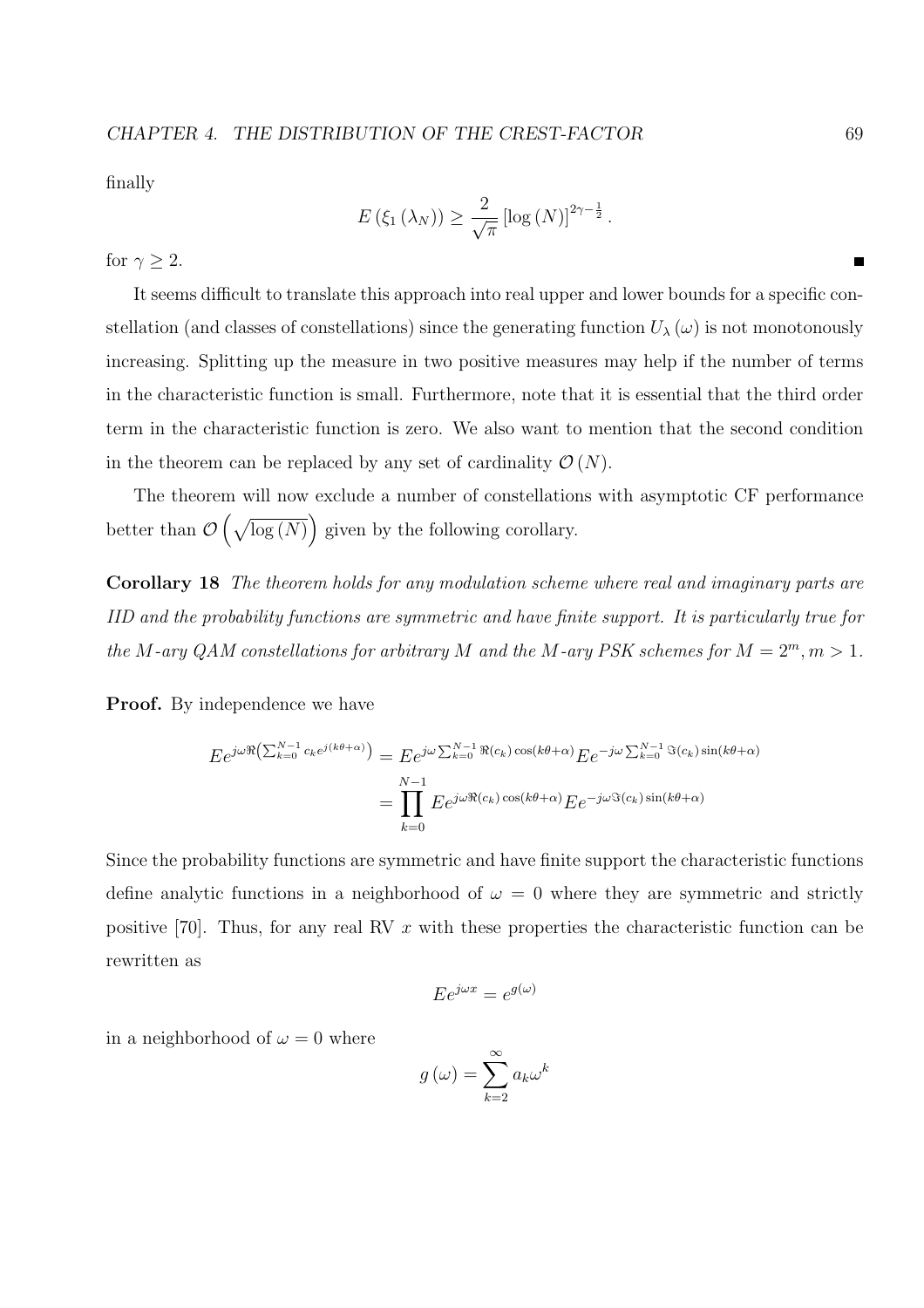is a power series in  $\omega$  with even terms only and  $a_2 = -\frac{E(x^2)}{2}$  $\frac{x}{2}$ . Thus

$$
E e^{j\omega \sum_{k=0}^{N-1} \Re(c_k) \cos(k\theta + \alpha)} = \prod_{k=0}^{N-1} E e^{j\omega \Re(c_k) \cos(k\theta + \alpha)}
$$
  
= 
$$
\prod_{k=0}^{N-1} e^{\frac{\omega^2 \cos^2(k\theta + \alpha)}{4} + \mathcal{O}(\omega^4 \cos^4(k\theta + \alpha))}
$$
  
= 
$$
e^{-\frac{\omega^2 \sum_{k=0}^{N-1} \cos^2(k\theta + \alpha)}{4} + \mathcal{O}(\omega^4 \sum_{k=0}^{N-1} \cos^4(k\theta + \alpha))}.
$$

since the total power is 1. The second term yields

$$
E e^{j\omega \sum_{k=0}^{N-1} \Im(c_k) \sin(k\theta + \alpha)} = e^{-\frac{\omega^2 \sum_{k=0}^{N-1} \sin^2(k\theta + \alpha)}{4} + \mathcal{O}\left(\omega^4 \sum_{k=0}^{N-1} \sin^4(k\theta + \alpha)\right)}.
$$

Combining both yields the first condition in Theorem 17. The second condition is satisfied because for the Nyquist-rate samples

$$
\sum_{k=0}^{N-1} (\omega_1 \cos (k\theta_{l_1,L}) + \omega_2 \cos (k\theta_{l_2}))^2 + \sum_{k=0}^{N-1} (\omega_1 \sin (k\theta_{l_1,L}) + \omega_2 \sin (k\theta_{l_2}))^2
$$
  
=  $\frac{N (\omega_1^2 + \omega_2^2)}{2}$ ,  $0 \le l_1 < N, 0 \le l_2 < N, l_1 \ne l_2.$  (4.9)

This immediately implies the M-ary QAM scheme. For the M-ary PSK scheme we have

$$
E e^{j\omega \Re\left(\sum_{k=0}^{N-1} c_k e^{j(k\theta + \alpha)}\right)} = \prod_{k=0}^{N-1} E e^{j\omega \cos(k\theta + \alpha + \varphi_k)}
$$
  
= 
$$
\prod_{k=0}^{N-1} E e^{j\omega \cos(k\theta + \alpha + \varphi_k)}.
$$

where  $\cos (k\theta + \alpha + \varphi_k)$  (recall that RV  $\varphi_k \in$  $0, \frac{2\pi}{M}$  $\frac{2\pi}{M}, \ldots, \frac{2\pi(M-1)}{M}$ M ) is symmetric due to the assumption  $M = 2^m, m > 1$ . Since

$$
E\left[\cos^2\left(k\theta + \alpha + \varphi_k\right)\right] = \frac{1}{2} \tag{4.10}
$$

for any  $\theta$ ,  $\alpha$  the first condition follows. The second condition is

$$
E e^{j\Re\left[\sum_{k=0}^{N-1}c_k\omega_1e^{jk\theta_{l_1,L}}+\omega_2e^{jk\theta_{l_2,L}}\right]} = E e^{j\sum_{k=0}^{N-1}\omega_1\cos\left(k\theta_{l_1,L}+\varphi_k\right)+\omega_2\cos\left(k\theta_{l_2,L}+\varphi_k\right)}}\\ = \prod_{k=0}^{N-1} E e^{j\left[\omega_1\cos\left(k\theta_{l_1,L}+\varphi_k\right)+\omega_2\cos\left(k\theta_{l_2,L}+\varphi_k\right)\right]}.
$$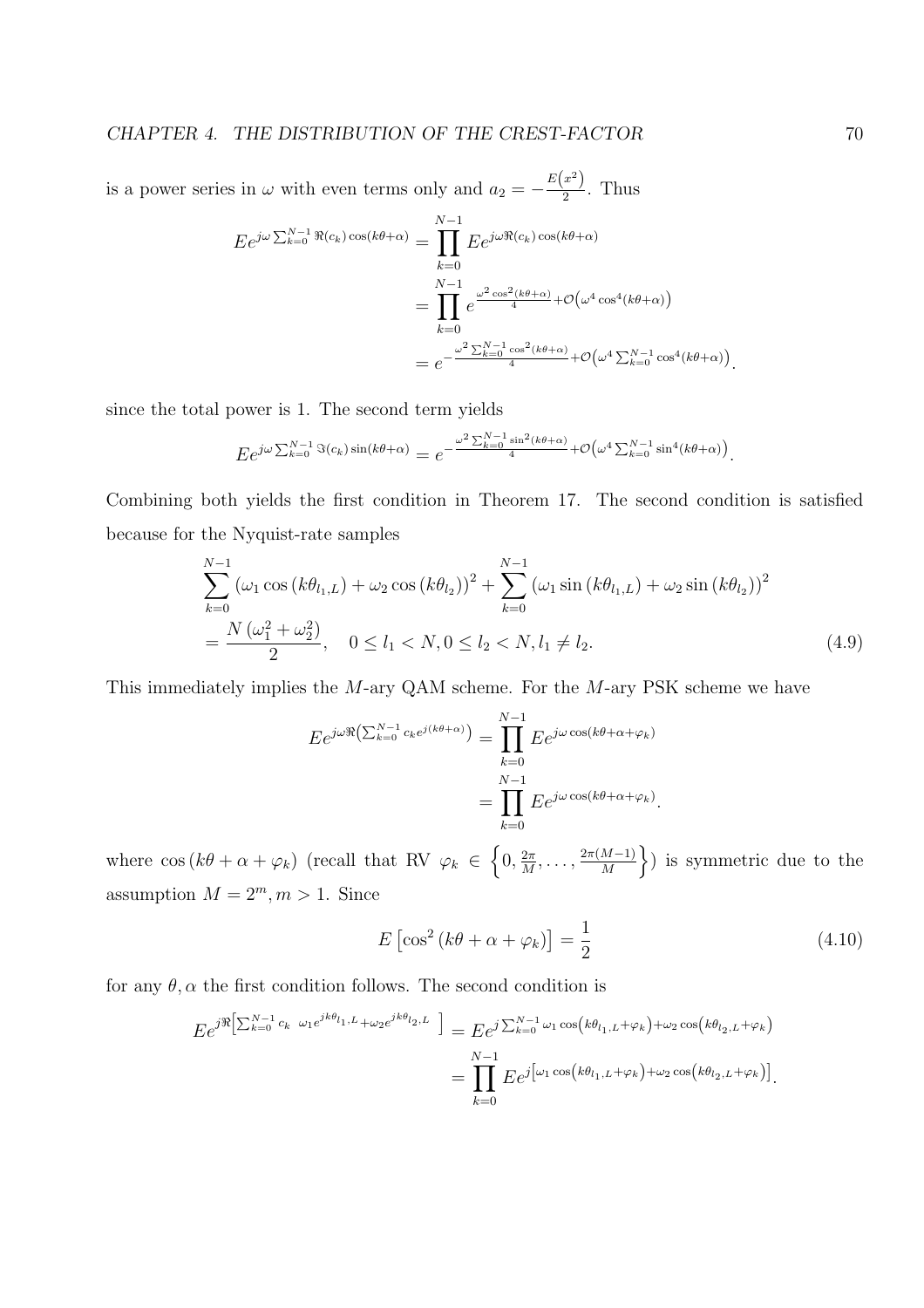#### CHAPTER 4. THE DISTRIBUTION OF THE CREST-FACTOR  $71$

The RV in the exponent is symmetric and can be rewritten as

$$
E e^{j\Re\left[\sum_{k=0}^{N-1}c_k\omega_1e^{jk\theta_{l_1,L}}+\omega_2e^{jk\theta_{l_2,L}}\right]}=\prod_{k=0}^{N-1}E e^{a_1(\omega_1,\omega_2,\theta_{l_1,L},\theta_{l_2,L})\cos\left[\varphi_k+\phi(\omega_1,\omega_2,\theta_{l_1,L},\theta_{l_2,L})\right]}
$$

where

$$
a_1(\omega_1, \omega_2, \theta_{l_1, L}, \theta_{l_2, L}) = \sum_{k=0}^{N-1} (\omega_1 \cos (k\theta_{l_1, L}) + \omega_2 \cos (k\theta_{l_2}))^2 + \sum_{k=0}^{N-1} (\omega_1 \sin (k\theta_{l_1, L}) + \omega_2 \sin (k\theta_{l_2}))^2
$$
  
=  $N(\omega_1^2 + \omega_2^2)$ 

and due to (4.10) the result follows.

The result can also be shown for the case where the modulation scheme is such that the constellation points are uniformly distributed on the unit sphere (see next section). The informationtheoretic value of this asymptotic analysis is that, in accordance with the results in [9] where the existence of good BPSK or M-ary PSK codes with low CF was investigated, one can expect that even if the assumptions on the constellation are relaxed that a good code has CF of order p  $log(N)$ . Furthermore, it is easy to see that the same limit analysis holds when the bandwidth is kept constant. This would reflect practical design criteria since commonly the bandwidth is always limited and must therefore be rescaled when the number of subcarriers goes to infinity.

In the Gaussian case,  $c_k \sim \mathcal{CN}(0, 1)$ , there is also a limit distribution if Nyquist-rate sampling is assumed. The distribution is explicitly given in [83]. For limit distributions in the general case one could calculate higher moments than just first and second moments. We have not attempted such analysis. Furthermore, the approach can be applied to other constellations like cross-constellations as well [84][85]. The derivations for the standard constellations here can be seen as a baseline for estimating the distribution of more general designs.

In Chapter 3 we investigated peak regrowth between the samples so as to get estimates for the CF of the signal from its samples. We concluded that Nyquist-rate sampling is not sufficient and oversampling must be applied. In the case of Nyquist-rate sampling we found that peak regrowth can be of order  $log(N)$ . However, we did not consider the statistical properties which we can do now in terms of the distribution of the CF. We see that the worst case is in fact very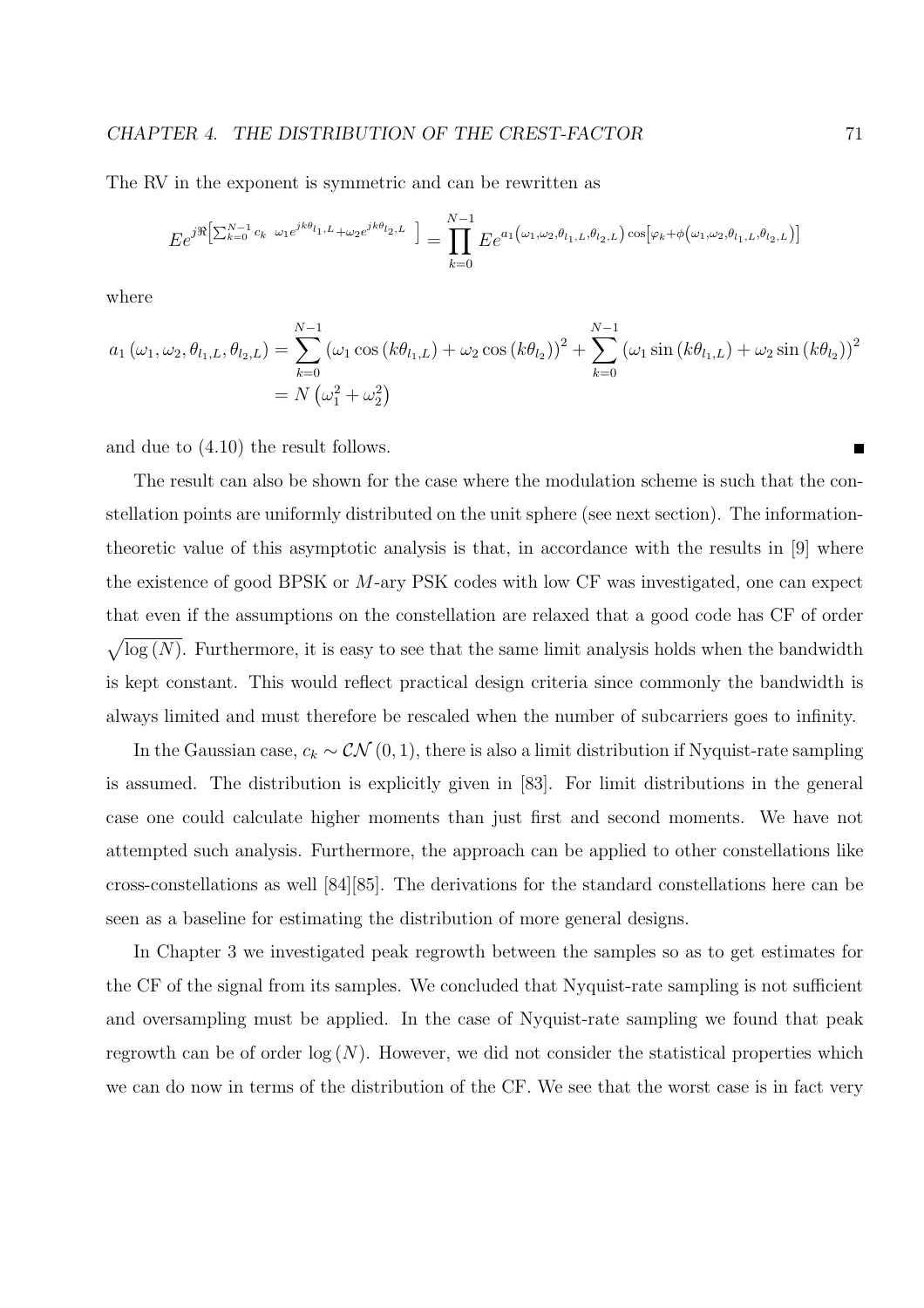unlikely for large N. Thus any analysisinvolving Nyquist-rate sampling can make use of this fact.

Finally, we want to discuss some consequences of this analysis for the system designer. First we can ask how to design constellations. Note that the result excludes a broad class of distributions when designing constellation with better CF performance than  $\mathcal O$  $\frac{1}{2}$  $log(N)$ . For ´ example, taking the constellation presented in [86] it is easy to see that in the asymptotic regime there is no gain with respect to the distribution over the standard constellations. On the other hand it is easy to see that simply shifted asymmetric constellations (we think of  $\{0, 1\}$  constellation, for instance) will not work better. For the BPSK case the bounds can be improved using phase shifts. Analytically this can be done by minimizing  $\Psi(N, \theta, \alpha)$  in Theorem 12. For the HPA design, the value  $\sqrt{\log(N)}$  can be a rough parameter to adjust the OBO of the HPA since most of the non-linear distortion will be evoked by the part below this value for large N (however, a better analysis is given in Sec. 4.3).

# 4.2 Dependent subcarriers

Because we saw that for independent subcarriers there is almost identical behavior in the asymptotic case for all practical constellations we now introduce and analyze dependent subcarriers. Since in practical systems the dependence between the subcarriers is due to coding and since in practical situations the overall distribution is not known we need to pursue different avenues. We introduce spherical and binary codes.

# 4.2.1 Spherical codes

Spherical codes are point sets on a sphere in the euclidean N-space. A code is a spherical code if the points represented by the codewords lie on an N-dimensional complex sphere with  $||c|| =$ √ N denoted as  $\mathbb{S}^{N-1}$ . Note that this is in particular satisfied if the underlying constellation Q is equal-energy. Spherical codes were investigated in the context of OFDM in [9] where bounds on the achievable region of the triplet rate, minimum distance and crest-factor (which is defined by the maximum of the crest-factor over all transmit signals generated by the codewords after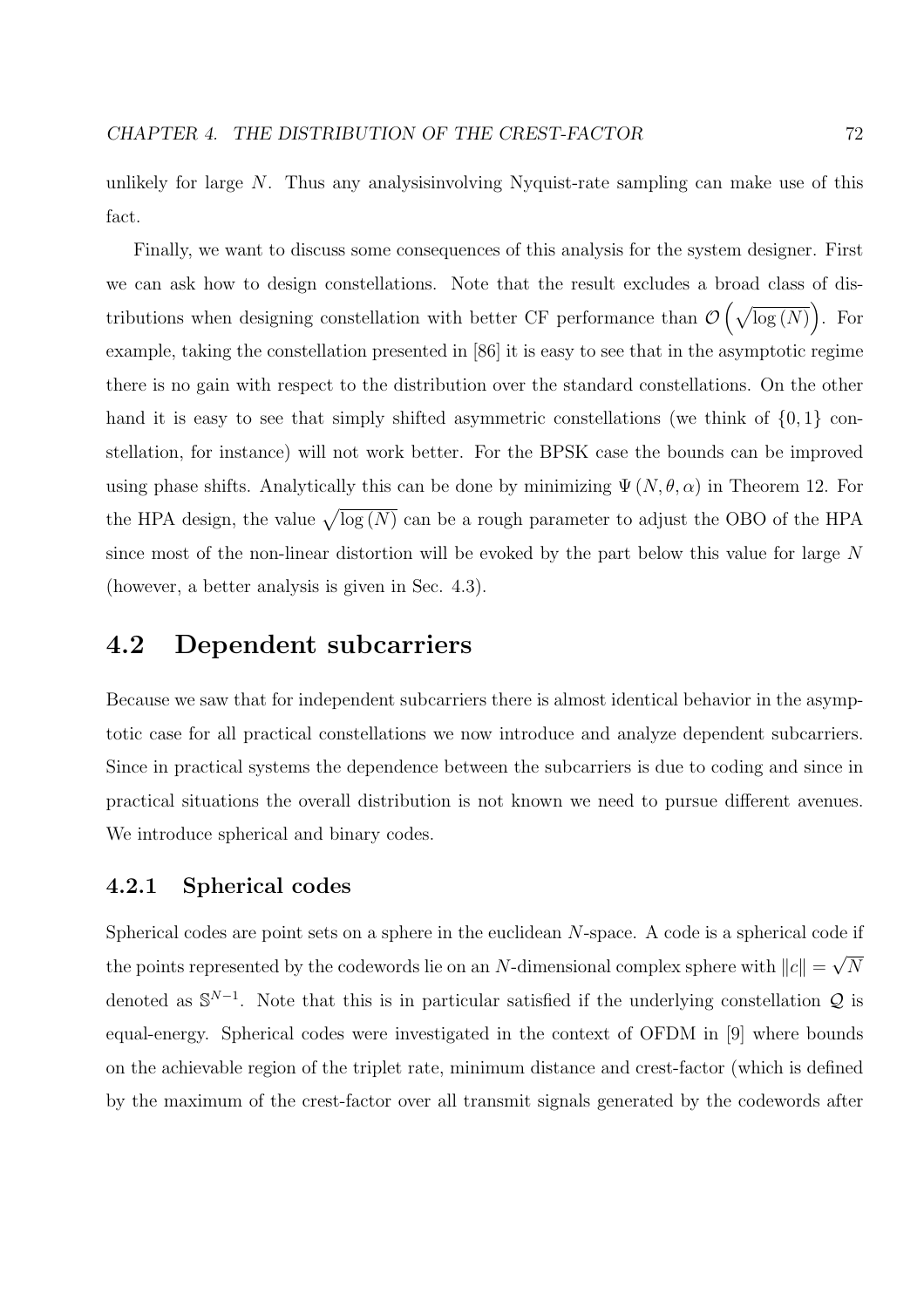OFDM modulation, see Chapter 5) were derived. In [28, Eqn. (25)] the case of dependent subcarriers was regarded in the sense that the constellation points are uniformly distributed over the sphere (we speak of a spherical distribution of the N-dimensional constellation here) and only Nyquist-rate sampling is considered. It was argued that the spherical distribution can generally serve as a model for M-ary PSK constellations. An error analysis was not given though. Since it is easy to see that the derivation is independent of any time shift an upper bound can be obtained for the continuous-time CF given by

$$
F(\lambda) \le B_s(\lambda) := L \sum_{\substack{1 \le l < \frac{NC_L^2}{\lambda^2}}} \binom{N}{l} \left(-1\right)^{l+1} \left(1 - \frac{l\lambda^2}{NC_L^2}\right)^{N-1}.\tag{4.11}
$$

Note that in light of our union bound the approach may be indeed better motivated because we showed that the characteristic functions of both the model and the real distribution have only to be point-wise close. We do not give an error analysis here (which is possible in our approach) but we want to use this model for an asymptotic analysis. The following lemma generalizes the Gaussian results to the spherical distribution.

**Lemma 19** Let the cumulative distribution of the  $c_k$ ,  $k = 0, \ldots, N-1$ , be so that the codewords lie uniformly distributed on  $\mathbb{S}^{N-1}$ . Then for any  $\varepsilon > 0$ 

$$
\lim_{N \to \infty} \Pr\left(\sqrt{(1-\varepsilon)\log(N)} < \mathrm{CF}\left(s_c\right) < \sqrt{(1+\varepsilon)\log(N)}\right) = 0.
$$

**Proof.** Since c is uniformly distributed on  $\mathbb{S}^{N-1}$  it can be represented as

$$
c = \frac{\sqrt{N}c'}{\|c'\|}
$$

where  $c'$  has an N-variate spherical distribution, i.e. that it is invariant under multiplication by a unitary matrix. The distribution of  $c'$  is not unique and as a representative we can choose  $c'_k \sim \mathcal{CN}(0, 1)$ . In the sequel let  $\varepsilon > 0$  be arbitrary and  $\varepsilon_1 > 0$  be such that  $(1 + \varepsilon_1)$ p  $(1-\varepsilon)$  < 1. At first, we want to prove

$$
\lim_{N \to \infty} \Pr \left( \sqrt{(1 - \varepsilon) \log (N)} < \mathrm{CF} \left( s_{c'} \right) < \sqrt{(1 + \varepsilon) \log (N)} \right).
$$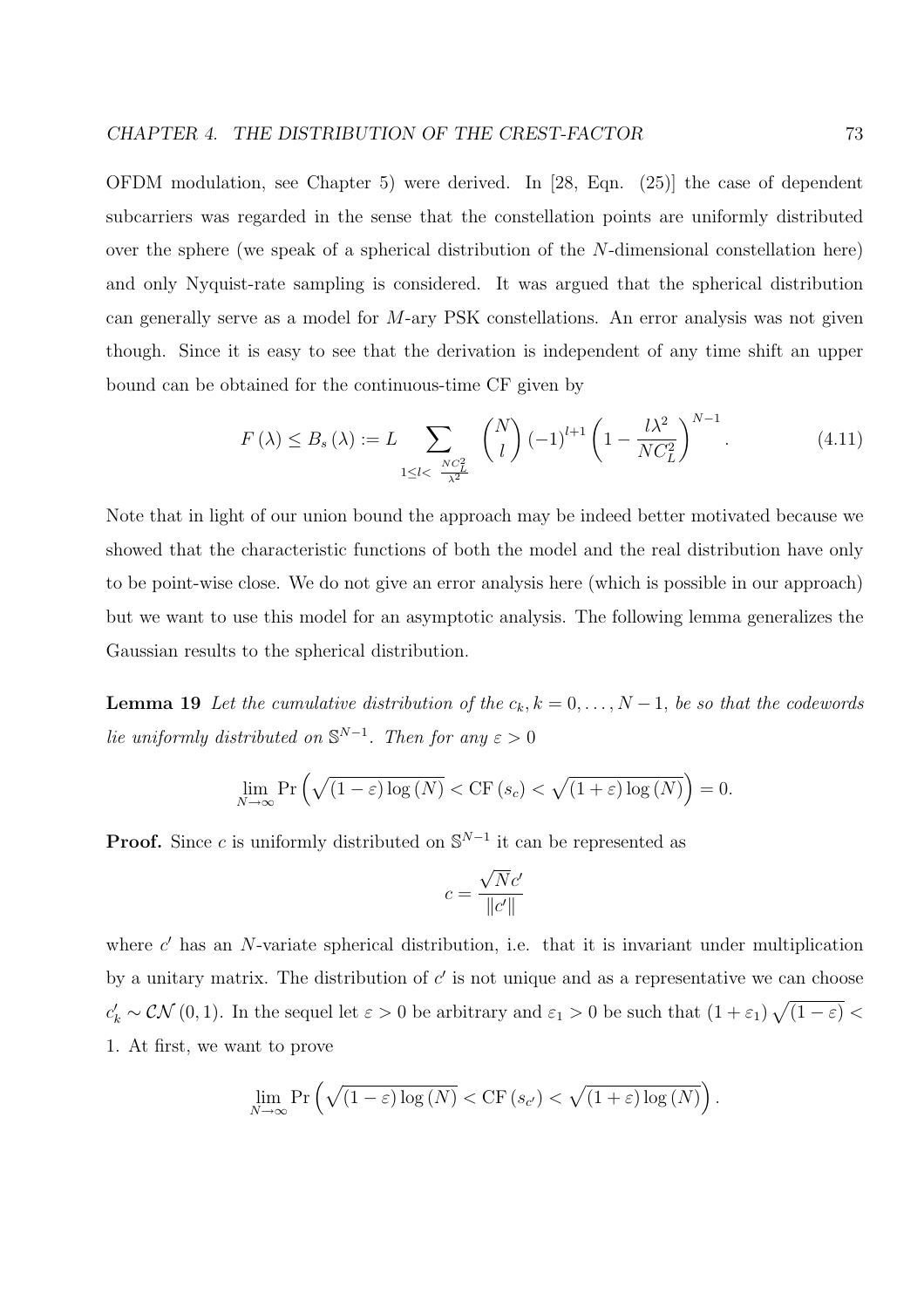Note that this result can be obtained from literature, however, our approach seems appropriate for tight lower and upper bounds. Next, we show that from this it follows the main result.

It is well known that the magnitude is Rayleigh distributed and the Nyquist-rate samples are independent from which it follows the lower bound

$$
\Pr\left(\mathrm{CF}\left(s_{c'}\right) \leq \lambda\right) \leq \left(1 - e^{-\lambda^2}\right)^N.
$$

Setting  $\lambda =$ p  $(1 - \varepsilon) \log(N)$  for some  $\varepsilon > 0$  we have

$$
\Pr\left(\text{CF}\left(s_{c'}\right) \leq \sqrt{\left(1-\varepsilon\right)\log\left(N\right)}\right) \leq \left(1 - \frac{1}{N^{1-\varepsilon}}\right)^{N}
$$
\n
$$
= \left(1 - \frac{N^{\varepsilon}}{N}\right)^{N}
$$

Since  $\log (1-x) \leq -x$  we have Pr  $\left(\text{CF}(s_{c'}) \leq \right)$ p  $(1-\varepsilon)\log(N)$  $= e^{-N\varepsilon}$  which is the desired lower bound.

The upper bound is obtained by observing that for any  $L \geq 1$  we have

$$
\Pr\left(\mathrm{CF}_{L}\left(s_{c'}\right) > \lambda\right) \leq L\left[1 - \left(1 - e^{-\lambda^{2}}\right)^{N}\right].
$$

This can be concluded from the autocorrelation function [30] which is independent from any shift. Hence  $\mathbf{r}$ .<br> $\overline{r}$  $\overline{a}$  $\overline{a}$ 

$$
\Pr\left(\text{CF}\left(s_{c'}\right) > \frac{\lambda}{C_L}\right) \le L\left[1 - \left(1 - e^{-\frac{\lambda^2}{C_L^2}}\right)^N\right]
$$

for  $L > 1$ . Setting this time  $\lambda =$  $(1+\varepsilon)\log(N)$  for some  $\varepsilon > 0$  yields

$$
\Pr\left(\mathrm{CF}\left(s_{c'}\right) > \sqrt{\left(1+\varepsilon\right)\log\left(N\right)}\right) \le L\left[1 - \left(1 - \frac{1}{N^{\frac{\left(1+\varepsilon\right)}{C_{L}^{2}}}}\right)^{N}\right]
$$

Since  $\frac{1}{C_L^2} \geq 1 - \frac{2\pi^2}{8L^2}$  we can choose L so that  $\frac{(1+\varepsilon)}{C_L^2} = 1 + \varepsilon' > 1$  and .<br> $\overline{r}$ 

$$
\Pr\left(\mathrm{CF}\left(s_{c'}\right) > \sqrt{\left(1+\varepsilon\right)\log\left(N\right)}\right) \le L\left[1-\left(1-\frac{N^{-\varepsilon'}}{N}\right)^{N}\right].
$$

Thus, for any  $\mu > 0$ 

$$
\Pr\left(\mathrm{CF}\left(s_c\right) > \sqrt{\left(1+\varepsilon\right)\log\left(N\right)}\right) \le L\left[1-\left(1-\frac{\mu}{N}\right)^N\right]
$$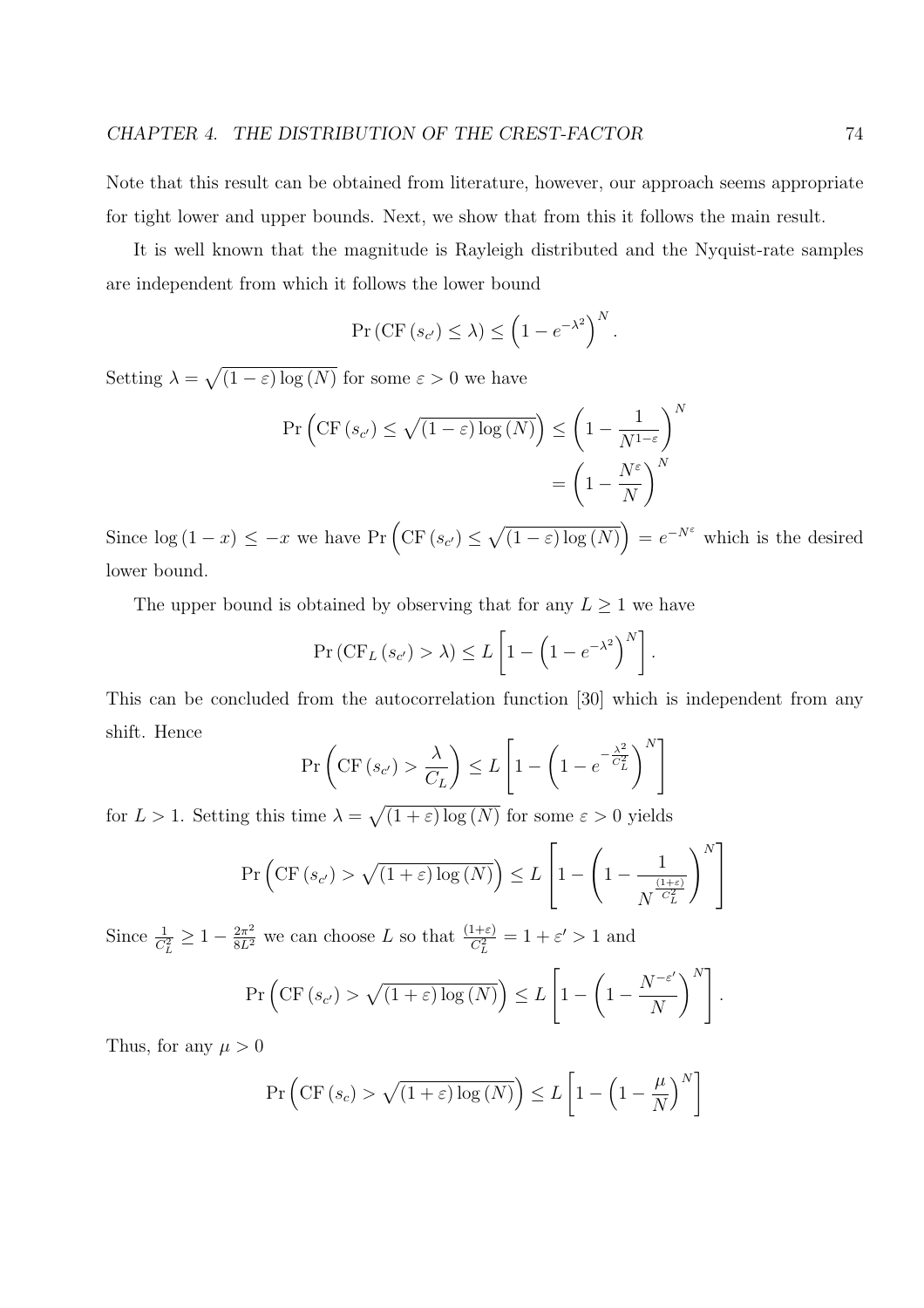for N large enough and

$$
\limsup_{N \to \infty} \Pr \left( \text{CF} \left( s_{c'} \right) > \sqrt{\left( 1 + \varepsilon \right) \log \left( N \right)} \right) \leq L \left[ 1 - e^{-\mu} \right].
$$

which is the desired upper bound since for fixed  $L$  the right hand side can be made arbitrarily small.

We consider now the first inequality of the lemma. By the law of total probability

$$
\Pr\left(\left\{\text{CF}(s_c) < \sqrt{(1-\varepsilon)\log(N)}\right\}\right) \\
= \Pr\left(\left\{\text{CF}(s_c) < \sqrt{(1-\varepsilon)\log(N)}\right\} \cap \left\{\|c\| < (1-\varepsilon_1)\sqrt{N}\right\}\right) \\
+ \Pr\left(\left\{\text{CF}(s_c) < \sqrt{(1-\varepsilon)\log(N)}\right\} \cap \left\{\left(1-\varepsilon_1\right)\sqrt{N} < \|c\| < (1+\varepsilon_1)\sqrt{N}\right\}\right) \\
+ \Pr\left(\left\{\text{CF}(s_c) < \sqrt{(1-\varepsilon)\log(N)}\right\} \cap \left\{\|c\| > (1+\varepsilon_1)\sqrt{N}\right\}\right).
$$

Since both  $\lim_{N\to\infty} \Pr\left( ||c|| < (1 - \varepsilon_1) \right)$ √ N  $= 0$  and  $\lim_{N \to \infty} \Pr \left( ||c|| > (1 + \varepsilon_1) \right)$ √ N  $= 0$  for every  $\varepsilon_1 > 0$ , it is left to show that

$$
\lim_{N \to \infty} \Pr\left(\left\{ \text{CF}\left(s_c\right) < \sqrt{\left(1 - \varepsilon\right) \log\left(N\right)} \right\} \cap \left\{ \left(1 - \varepsilon_1\right) \sqrt{N} < \|c\| < \left(1 + \varepsilon_1\right) \sqrt{N} \right\} \right) = 0
$$

We have

$$
\Pr\left(\left\{\text{CF}\left(s_{c}\right)<\sqrt{(1-\varepsilon)\log\left(N\right)}\right\}\cap\left\{\left(1-\varepsilon_{1}\right)\sqrt{N}<\left\|c\right\|<\left(1+\varepsilon_{1}\right)\sqrt{N}\right\}\right)\right) = \Pr\left(\left\{\max_{0\leq\theta<2\pi}\left|\sum_{k=0}^{N-1}\frac{c_{k}e^{jk\theta}}{\left\|c\right\|}\right|<\sqrt{(1-\varepsilon)\log\left(N\right)}\right\}\cap\left\{\left(1-\varepsilon_{1}\right)\sqrt{N}<\left\|c\right\|<\left(1+\varepsilon_{1}\right)\sqrt{N}\right\}\right)\right) = \Pr\left(\frac{1}{(1+\varepsilon_{1})\sqrt{N}}\max_{0\leq\theta<2\pi}\left|\sum_{k=0}^{N-1}c_{k}e^{jk\theta}\right|<\sqrt{(1-\varepsilon)\log\left(N\right)}\right) = \Pr\left(\frac{1}{\sqrt{N}}\max_{0\leq\theta<2\pi}\left|\sum_{k=0}^{N-1}c_{k}e^{jk\theta}\right|<\left(1+\varepsilon_{1}\right)\sqrt{(1-\varepsilon)\log\left(N\right)}\right)
$$

from which the result follows. The proof for the upper bound is similar.

The theorem suggests that for high rate spherical codes, asymptotically, one cannot expect better performance than CF of order  $\mathcal O$  $\frac{1}{2}$  $log(N)$ ´ . On the other hand, optimistically speaking, the performance will at least be no worse than the performance in the independent case.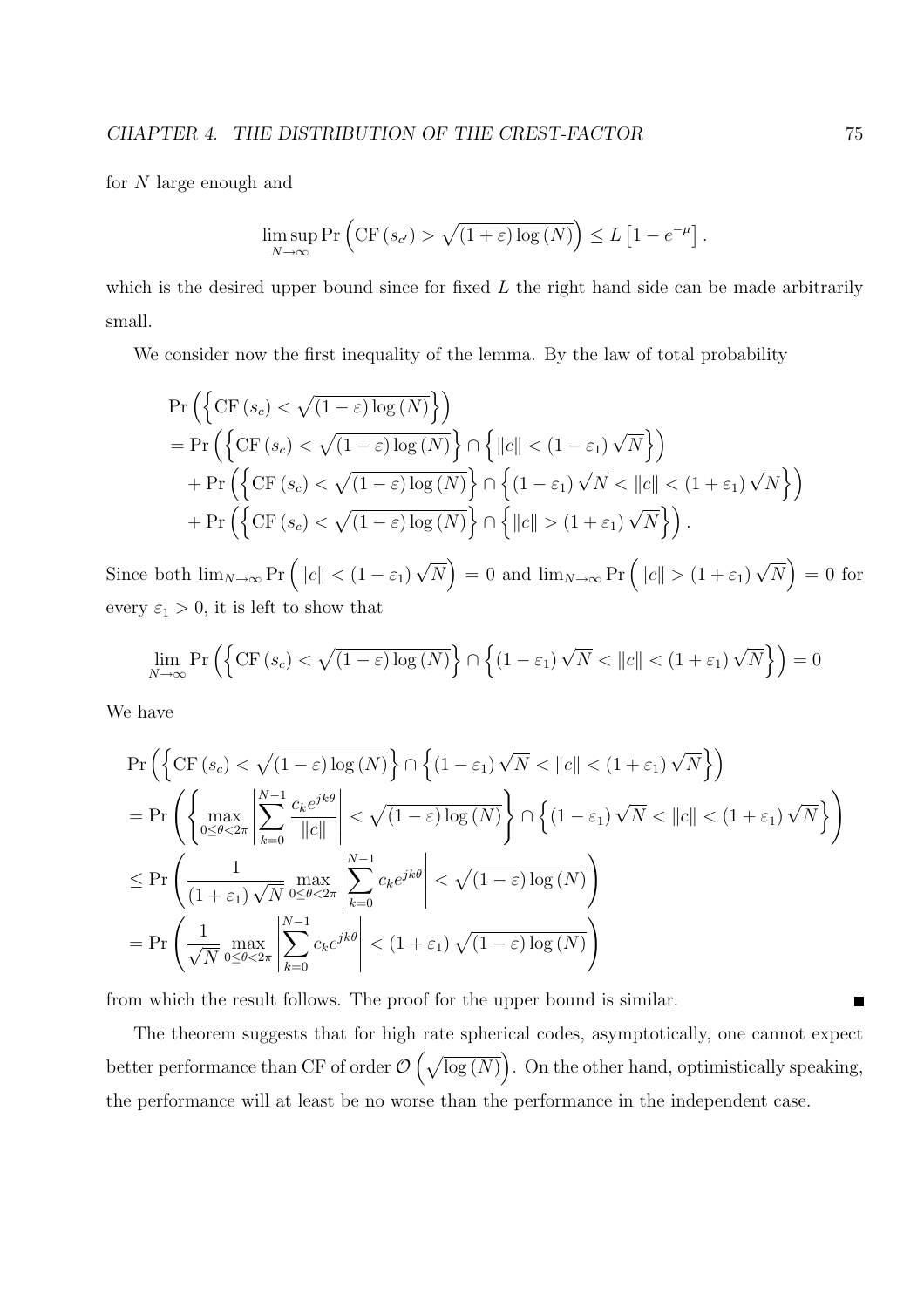The theorem has some interesting implications for an important subset of spherical codes, the so-called group codes. Group codes were introduced by Slepian in [87] and form a subset of spherical codes. They are generated by a group G of  $N \times N$  orthogonal matrices and a real initial vector a. Group codes do exist in great abundance and have been shown to possess good communication properties in AWGN [87]. We note that for example a  $2^m$ -ary PSK modulation,  $m > 1$ , [88] or permutation modulation [89] can be described by group codes. Thus, the reader unfamiliar with group codes may think of  $2<sup>m</sup>$ -ary PSK modulation although we have adopted a broader viewpoint.

A group code  $\mathcal{C}_a$  is defined by the set of vectors  $c^{(m)} = Q^{(m)}a, m = 0, \ldots, M_1 - 1$ , where the  $Q_m$  constitute the group and a is the initial vector. The characteristics of these codes depend strongly on the choice of the initial vector and there has been a great deal of research into finding algorithms for calculating optimum initial vectors. The next theorem shows that it is also suited to adjusting the CF.

**Theorem 20** Given any group code and arbitrary  $\lambda$  there is an initial vector so that

$$
F(\lambda) \leq B_s(\lambda)
$$

where  $B_s$  is the distribution from  $(4.11)$ .

Proof. Define the set

$$
\mathcal{A} := \left\{ c \in \mathbb{S}^{N-1} : \text{CF} \left( s_c \right) > \lambda \right\}.
$$

The term  $Pr(CF(s_c) > \lambda)$  is then given by

$$
\Pr\left(\text{CF}\left(s_c\right) > \lambda\right) = \Pr\left(c \in \mathcal{C}_a : \text{CF}\left(s_c\right) > \lambda\right)
$$
\n
$$
= \frac{1}{M_1} \sum_{m=0}^{M_1 - 1} I_{\mathcal{A}}\left(c^{(m)}\right)
$$

Using this expression we have

$$
E_a (\Pr(\text{CF}(s_c) > \lambda)) = \frac{1}{M_1} \sum_{m=0}^{M_1-1} E_a I_A (c^{(m)})
$$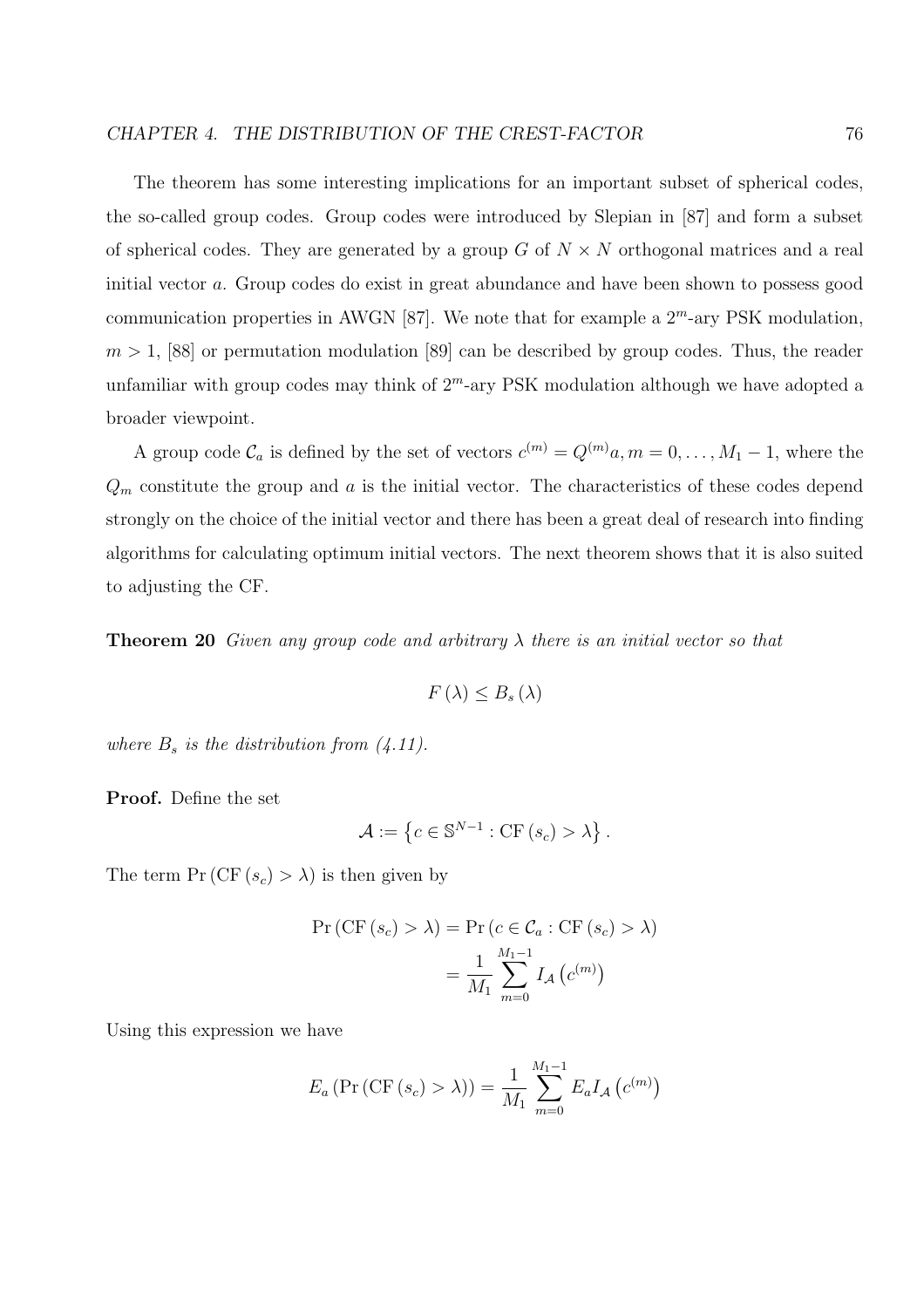$$
= \frac{1}{M_1} \sum_{m=0}^{M_1-1} E_a I_A (Q^{(m)} a)
$$

$$
= \frac{1}{M_1} \sum_{m=0}^{M_1-1} B_s (\lambda)
$$

$$
= B_s (\lambda)
$$

where  $E_a$  means averaging with respect to  $a$ .

Consequently, the result proves that we can always adjust the initial vector such that the CF is of the same order than in the uncoded case. However, this may affect rate and distance properties (the initial vector may not even be real). This general trade-off is treated in Chapter 5. We now turn our attention to binary codes.

## 4.2.2 Binary codes

We assume here binary codes with the mapping  $0 \rightarrow 1$  and  $1 \rightarrow -1$ . We give a bound in terms of the distance distribution

$$
B_k := \frac{1}{M_1} |\{(c_1, c_2) : d_H(c_1, c_2) = k, c_1 \in \mathcal{C}, c_2 \in \mathcal{C}\}|
$$
\n(4.12)

where C is some arbitrary binary code with  $M_1$  codewords and  $d_H(x, y)$  is the Hamming distance between two codewords which is the number of different coordinates of two codewords.

Note that the distance distribution coincides with the weight distribution for linear codes, i.e.

$$
W_k := |\{c : w(c) = k, c \in \mathcal{C}\}|
$$

where  $w(c)$  is the weight of the codeword. Furthermore if the code contains the all-one codeword we have  $W_k = W_{N-k}$ .

Given an integer j let  $i = (i_0, i_1, \ldots, i_{N-1})$  be a non-negative, integer-valued vector of length N satisfying  $i_0 + i_1 + \ldots + i_{N-1} = j$  and let  $\mathcal{I}_j$  denote the set of all such vectors. Define the moments

$$
m_i := E\left(c_0^{i_0}c_1^{i_1}\dots c_{N-1}^{i_{N-1}}\right),\tag{4.13}
$$

 $\blacksquare$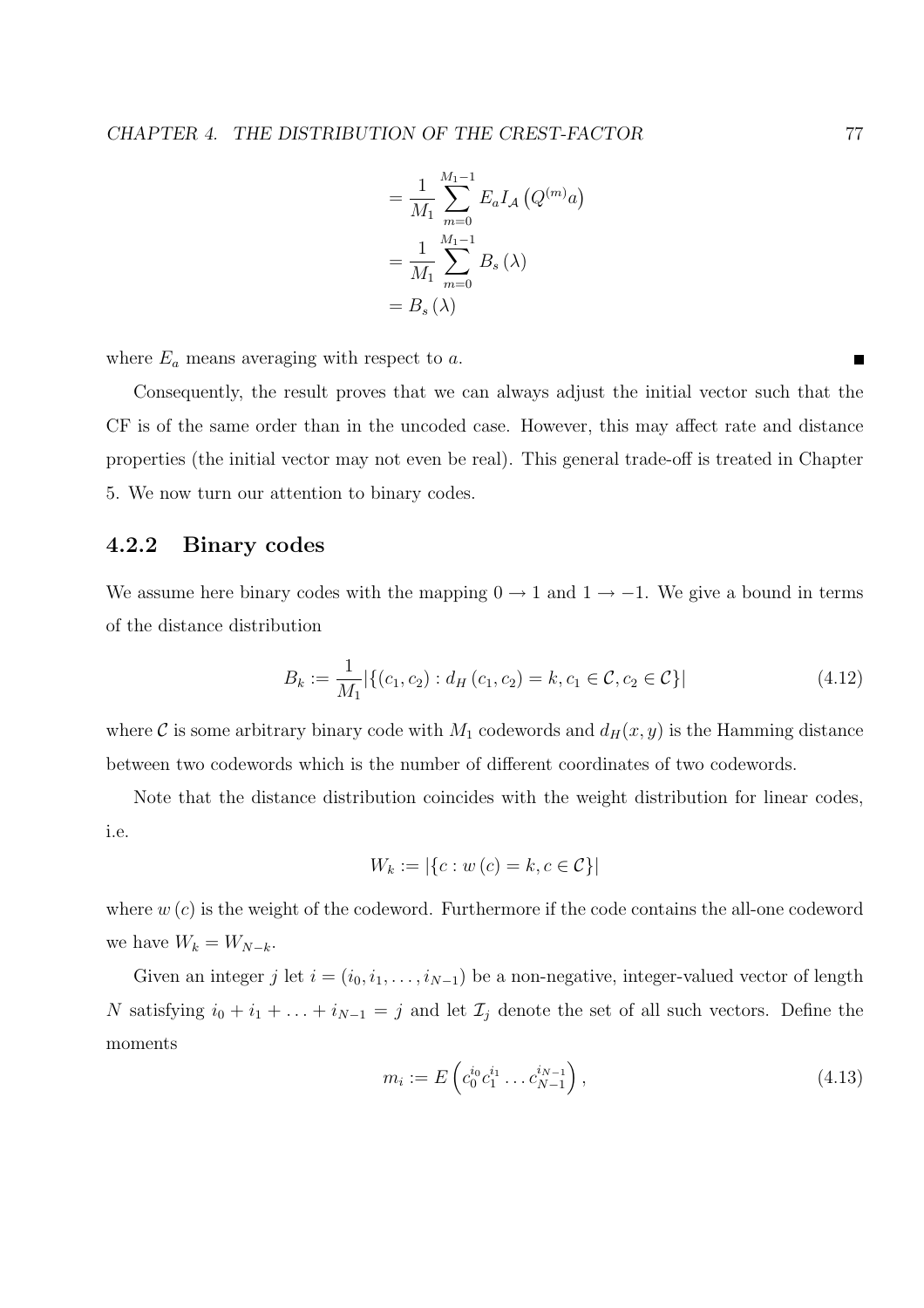and for the sake of clarity

$$
b_i^{(j)} := \frac{j}{i_0! i_1! \cdots i_{N-1}!},\tag{4.14}
$$

and

$$
k_i(\theta,\alpha) := (\cos^{i_0}(\alpha)\cos^{i_1}(\theta+\alpha)\cos^{i_2}(2\theta+\alpha)\dots\cos^{i_{N-1}}[(N-1)\theta+\alpha]). \qquad (4.15)
$$

Expanding the exponential function in the Chernoff bound yields

$$
E\left(e^{\varepsilon \Re s_c(\theta_{l_1,L})e^{j\alpha_{l_2,K}}}\right) = \sum_{j=0}^{N_1} \frac{\varepsilon^j}{j!} \sum_{\mathbf{i}\in \mathcal{I}_j} b_i^{(j)} m_i k_i (\theta_{l_1,L}, \alpha_{l_2,K}) + \frac{\varepsilon^{N_1+1} N^{N_1+1} e^{\varepsilon N}}{(N_1+1)!}
$$

where the error term is given by Taylor's theorem. Then, exchanging integration and summation, for any  $\varepsilon > 0$  the complementary distribution of the CF is upperbounded by

$$
F(\lambda) \leq \min_{L>1, K>3} \sum_{l_1=0}^{LN-1} \sum_{l_2=0}^{K-1} e^{-\frac{\varepsilon\sqrt{N}\lambda}{C_L C_K}} \sum_{j=0}^{N_1} \frac{\varepsilon^j}{j!} \sum_{\mathbf{i}\in\mathcal{I}_j} b_i^{(j)} m_i k_i (\theta_{l_1,L}, \alpha_{l_2,K}) + \frac{\varepsilon^{N_1+1} N^{N_1+1} e^{\varepsilon N}}{(N_1+1)!}.
$$

However, from a practical point of view the moments bound is rather unwieldy to evaluate. On the other hand, we can obtain simpler expressions for linear, binary codes.

**Theorem 21** Let  $C$  be a linear, binary code containing the all-one codeword. Then the complementary distribution of the CF is upperbounded by

$$
F(\lambda) \le \min_{\varepsilon > 0} \sum_{k=0}^{N} \frac{f_N(\varepsilon, \lambda) W_k \cosh\left(\varepsilon \left(N - 2k\right)\right)}{M_1} \tag{4.16}
$$

with

$$
f_N\left(\varepsilon,\lambda\right) := \min_{L>1,K>3} LNK e^{-\frac{\varepsilon\sqrt{N}\lambda}{C_L C_K}}\tag{4.17}
$$

**Proof.** Fixing  $\varepsilon > 0$  we know that

F (λ)

$$
F(\lambda) = \min_{L>1, K>3} \sum_{l_1=0}^{LN-1} \sum_{l_2=0}^{K-1} e^{-\frac{\varepsilon\sqrt{N}\lambda}{C_L C_K}} \sum_{j=0}^{N_1} \frac{\varepsilon^j}{j!} \sum_{i \in \mathcal{I}_j} b_i^{(j)} m_i k_i (\theta_{l_1,L}, \alpha_{l_2,K}) + \frac{\varepsilon^{N_1+1} N^{N_1+1} e^{\varepsilon N}}{(N_1+1)!}.
$$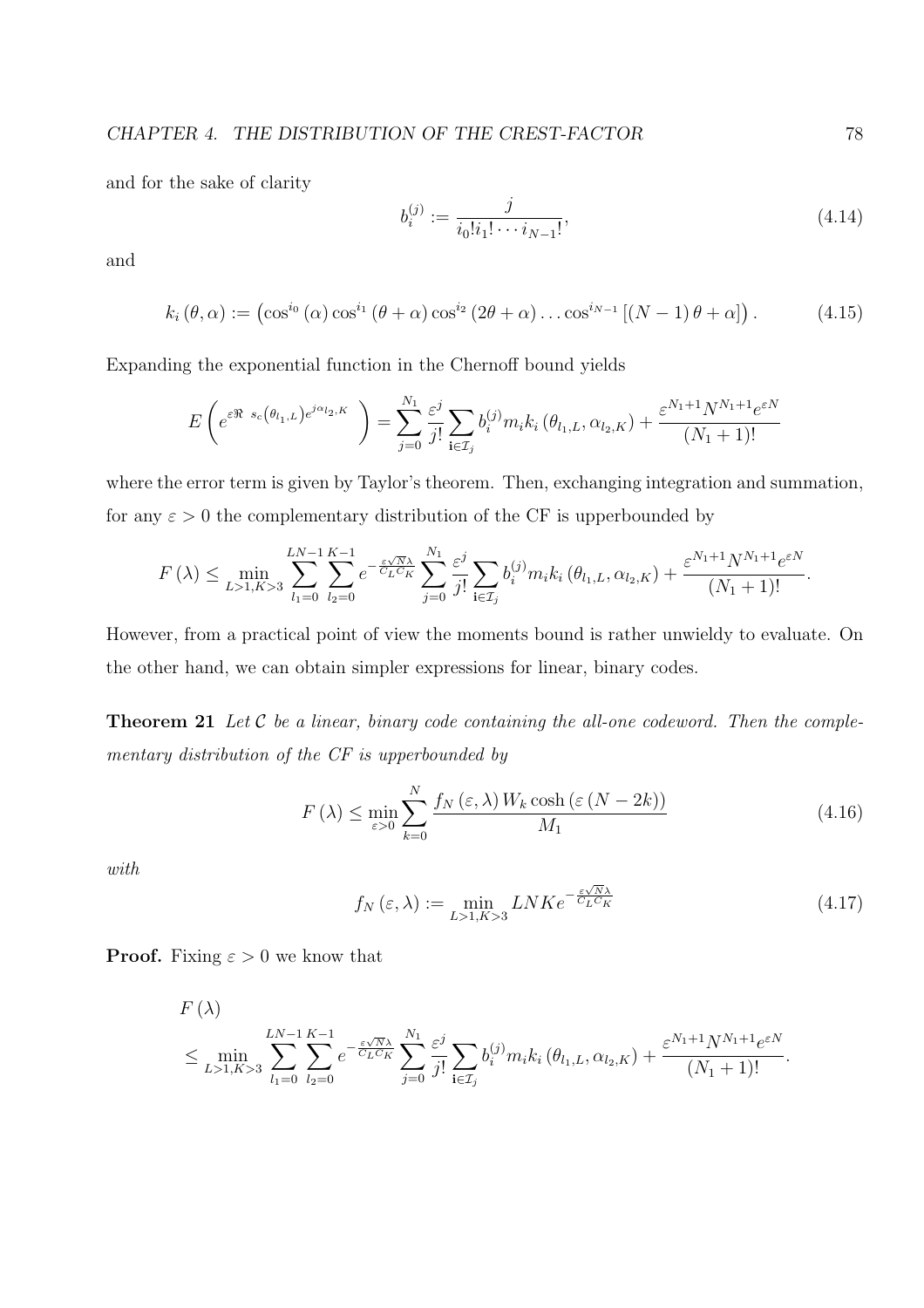By Cauchy's inequality

$$
F(\lambda) \le \min_{L>1, K>3} \sum_{l_1=0}^{LN-1} \sum_{l_2=0}^{K-1} e^{-\frac{\varepsilon\sqrt{N}\lambda}{C_L C_K}} \sum_{j=0}^{N_1} \frac{\varepsilon^j}{j!} \max_{i \in I_j} |k_i(\theta_{l_1,L}, \alpha_{l_2,K})| \sum_{i \in I_j} b_i^{(j)} m_i + \frac{\varepsilon^{N_1+1} N^{N_1+1} e^{\varepsilon N}}{(N_1+1)!}
$$
  
= 
$$
\sum_{j=0}^{N_1} \frac{f_N(\varepsilon, \lambda) \varepsilon^j}{j!} \sum_{i \in I_j} b_i^{(j)} m_i + \frac{\varepsilon^{N_1+1} N^{N_1+1} e^{\varepsilon N}}{(N_1+1)!}
$$

provided that  $m_i \geq 0, i \in \mathcal{I}_j$ , which is indeed the case for linear codes. This can be seen as follows:

The sum  $\sum_{c \in \mathcal{C}}$  $\nabla N-1$  $_{k=0}^{N-1} c_k^{i_k}$  is just the sum over all codewords of  $(-1)^p$  where p is the parity of the subvectors on the corresponding positions of the codewords. Whatever subsets of positions one picks on these positions the parity of the subvectors is either all of even parity or half the subvectors are of even or half the vectors are of odd parity since the sum of two subvectors with different (equal) parity yields odd (even) parity and since the code is linear. Thus, the sum is either zero or N.

Now, we need to replace the term

$$
m_i = E\left(c_0^{i_0}c_1^{i_1}\dots c_{N-1}^{i_{N-1}}\right) = \frac{1}{M_1}\sum_{c \in \mathcal{C}} \prod_{k=0}^{N-1} c_k^{i_k}
$$

in terms of the weight distribution of the linear code. Note that for  $c \in {\pm 1}^N$ , we have

$$
\sum_{k=0}^{N-1} c_k = N - 2w(c)
$$

where  $w(c)$  is the weight of the codeword c. Consider the following sum

$$
s_j = \sum_{c \in \mathcal{C}} \left( \sum_{k=0}^{N-1} c_k \right)^j.
$$

On the one hand it is

$$
s_j = \sum_{c \in \mathcal{C}} (N - 2w(c))^j
$$

$$
= \sum_{k=0}^N (N - 2k)^j W_k
$$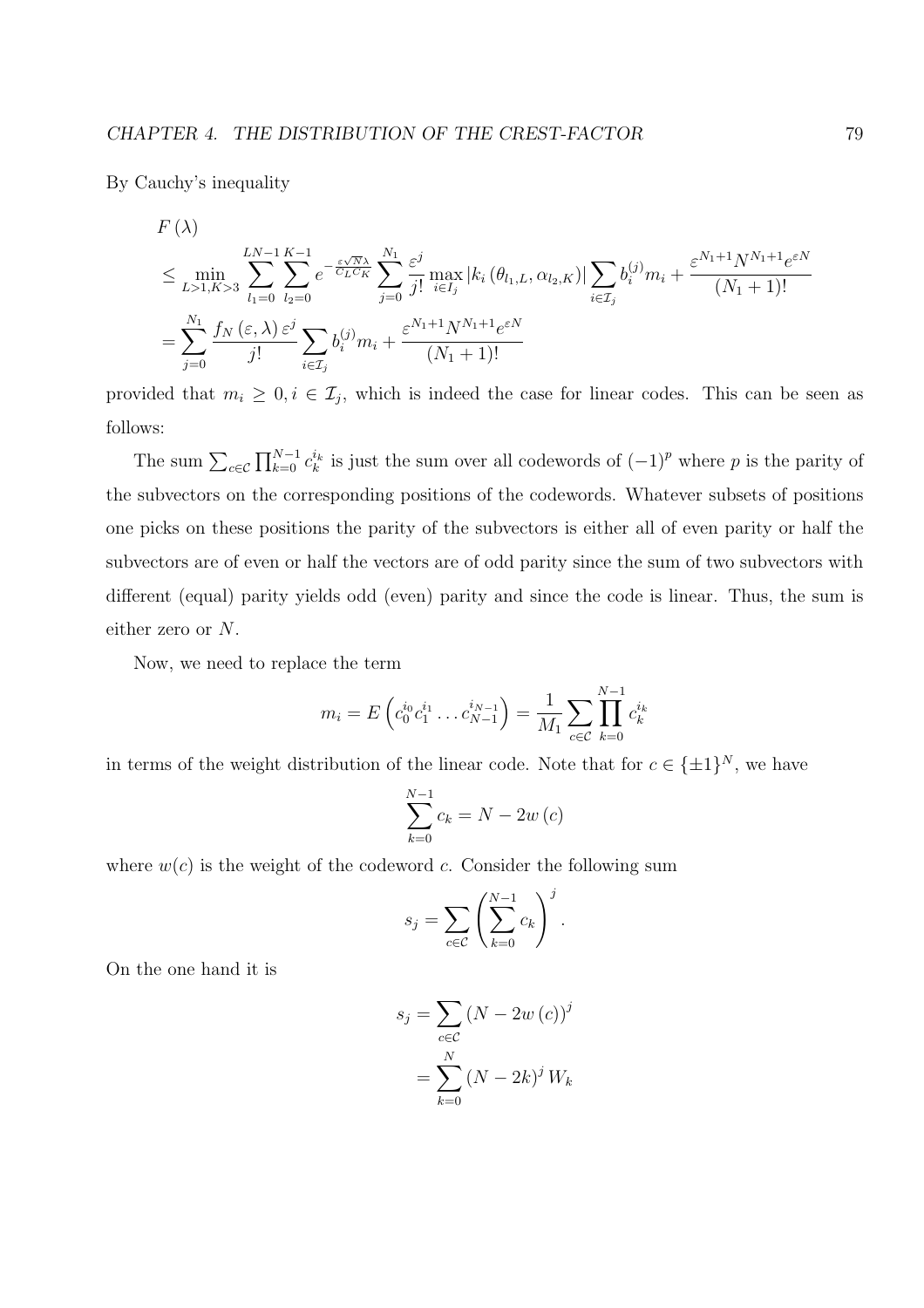On the other hand

$$
s_j = \sum_{c \in \mathcal{C}} \left( \sum_{k=0}^{N-1} c_k \right)^j
$$
  
= 
$$
\sum_{c \in \mathcal{C}} \sum_{i \in I_j} b_i^{(j)} \prod_{k=0}^{N-1} c_k^{i_k}
$$
  
= 
$$
\sum_{i \in I_j} b_i^{(j)} \sum_{c \in \mathcal{C}} \prod_{k=0}^{N-1} c_k^{i_k}.
$$

Thus

$$
\sum_{i \in \mathcal{I}_j} b_i^{(j)} \sum_{c \in \mathcal{C}} \prod_{k=0}^{N-1} c_k^{i_k} = \sum_{k=0}^N (N - 2k)^j W_k
$$

and

$$
F(\lambda) \le \sum_{j=0}^{N_1} \frac{f_N(\varepsilon, \lambda) \, \varepsilon^j}{j!} \sum_{i \in \mathcal{I}_j} b_i^{(j)} m_i + \frac{\varepsilon^{N_1+1} N^{N_1+1} e^{\varepsilon N}}{(N_1+1)!}
$$
  
= 
$$
\sum_{j=0}^{N_1} \frac{f_N(\varepsilon, \lambda) \, \varepsilon^j}{M_1 j!} \sum_{k=0}^N (N - 2k)^j W_k + \frac{\varepsilon^{N_1+1} N^{N_1+1} e^{\varepsilon N}}{(N_1+1)!}
$$

Observing that the sum is zero for odd  $j$  and exchanging the order of summation

$$
F(\lambda) \leq \sum_{k=0}^{N} \frac{f_N(\varepsilon, \lambda) W_k}{M_1} \sum_{j=0}^{N_1} \frac{\varepsilon^{2j} (N - 2k)^{2j}}{(2j)!} + \frac{\varepsilon^{N_1+1} N^{N_1+1} e^{\varepsilon N}}{(N_1 + 1)!}
$$
  

$$
\leq \limsup_{N \to \infty} \sum_{k=0}^{N} \frac{f_N(\varepsilon, \lambda) W_k}{M_1} \sum_{j=0}^{N_1} \frac{\varepsilon^{2j} (N - 2k)^{2j}}{(2j)!} + \frac{\varepsilon^{N_1+1} N^{N_1+1} e^{\varepsilon N}}{(N_1 + 1)!}
$$

Since  $N_1$  is arbitrary and

$$
\sum_{j=0}^{N_1} \frac{\varepsilon^{2j} (N - 2k)^{2j}}{(2j)!} \to \cosh \left[ \varepsilon (N - 2k) \right]
$$

and

$$
\frac{\varepsilon^{N_1+1}N^{N_1+1}e^{\varepsilon N}}{(N_1+1)!} \to 0
$$

as  $N_1 \rightarrow \infty$  yields the desired result.

 $\blacksquare$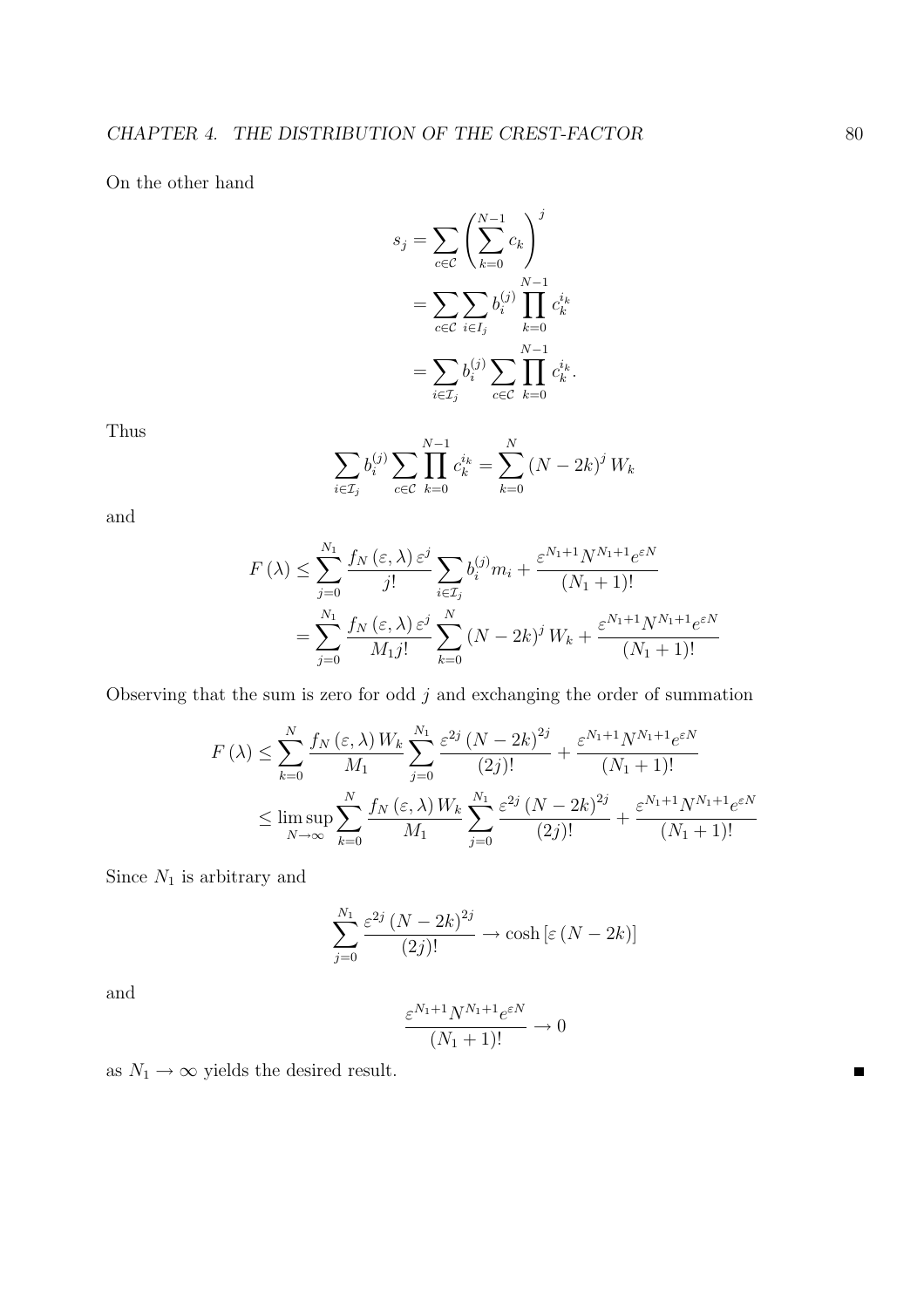The optimization problem in (4.17) can be easily solved using simple line search procedures. The optimization parameter in (4.16) must be also numerically computed. Here, we choose a good starting point from the BPSK case where the optimal  $\varepsilon$  can be analytically obtained.

Since the proof of the bound relies on the fact that the moments are non-negative, the bound does not apply to general non-linear codes. However, a simple calculation shows that the bound can also be written in terms of distance distribution.

Corollary 22 For any binary code the (complementary) distribution of the CF is upperbounded by

$$
F(\lambda) \leq \min_{\varepsilon > 0} \sum_{j=0}^{N_1} \frac{f_N(\varepsilon, \lambda) \varepsilon^j N^{\frac{j}{2}}}{M_1 j!} \left( \sum_{k=0}^N (N - 2k)^j B_k \right)^{\frac{1}{2}} + \frac{\varepsilon^{N_1 + 1} N^{N_1 + 1} e^{\varepsilon N}}{(N_1 + 1)!}.
$$

Proof. Observe that generally

$$
s_j = \sum_{c_1 \in \mathcal{C}} \sum_{c_2 \in \mathcal{C}} (N - 2d_H(c_1, c_2))^j
$$
  
= 
$$
\sum_{k=0}^N (N - 2k)^j B_k
$$
  
= 
$$
\sum_{i \in I_j} b_i^{(j)} \left( \sum_{c \in \mathcal{C}} \prod_{k=0}^{N-1} c_k^{i_k} \right)^2.
$$

Applying Cauchy's inequality as in Theorem 21 and observing that

$$
\sum_{\mathbf{i}\in\mathcal{I}_j}k_i^2\left(\theta_{l_1,L},\alpha_{l_2,K}\right)\leq N^j
$$

yields the result.

Observe that the error term in (4.16) can be made arbitrarily small by simply considering more terms in the sum. If  $B_k = B_{N-k}$  then the second sum in (4.16) is zero for odd k. However, we point out that a numerical evaluation is difficult for  $N \geq 512$ .

The bound can also be generalized with respect to other modulation schemes like QPSK. Obviously, to bound the distribution expressions or bounds on the weight distribution must be known. In the past many authors have dealt with the topic (see for example [90, 91, 92]) and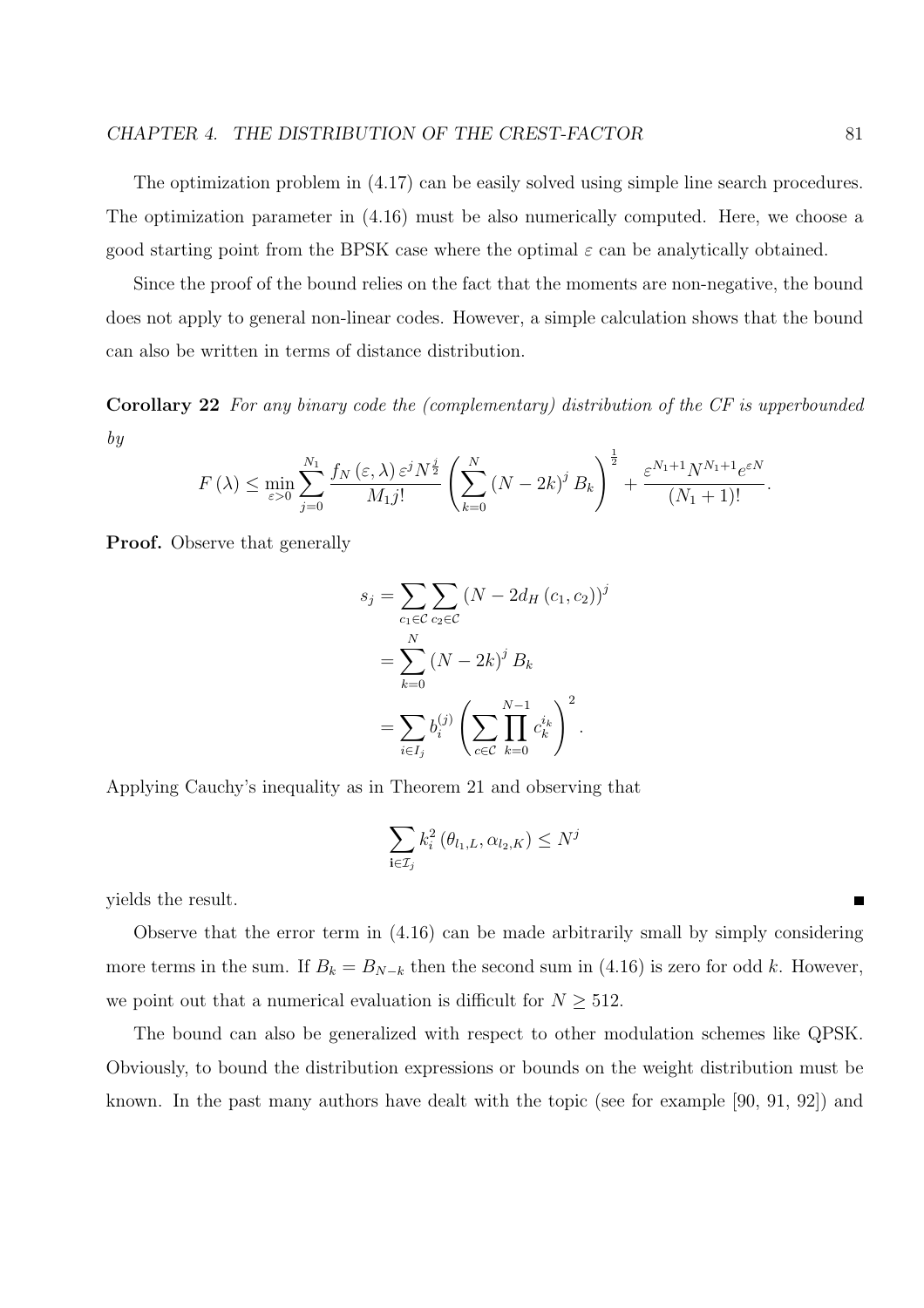

Figure 4.3: Complementary distribution and upper bound of BCH code. The simulation is based on  $10<sup>5</sup>$  OFDM symbols. Note that the simulation is extremely time-consuming.

many expressions are known. Let us illustrate the results with an example. In Fig. 4.3 the complementary CF distribution of the BCH code of length  $N = 255$  and 215 information bits is shown. The two curves correspond to the simulation of  $10^5$  OFDM symbols along with a bound computed from the known distance distribution. Note that here  $B_0 = 1, B_1 = \ldots$  $B_{10} = 0, B_{11} \dots B_{18} \lesssim 2^{76}$  and  $B_i \approx 2^{-40} {N \choose i}$ i ¢ [93]. The bound is relatively loose but note that N is small in the OFDM context and due to the Chernoff bounding technique the bound will improve for larger  $N$  as in the independent case. On the other hand the example proves that the effective CF is roughly 5.5 [dB] below the maximum possible value  $\sqrt{N} \approx 24$  [dB] given an outage probability of  $\epsilon = 10^{-12}$ . Moreover, we observe from (4.16) that an exponential decay is only possible if the number of codewords grows exponentially with N.

The bound suggests some asymptotic conclusions regarding Sidelnikov's bound for some terror correcting BCH codes of lenght  $N$  with  $m$  information bits. Sidelnikov proved the following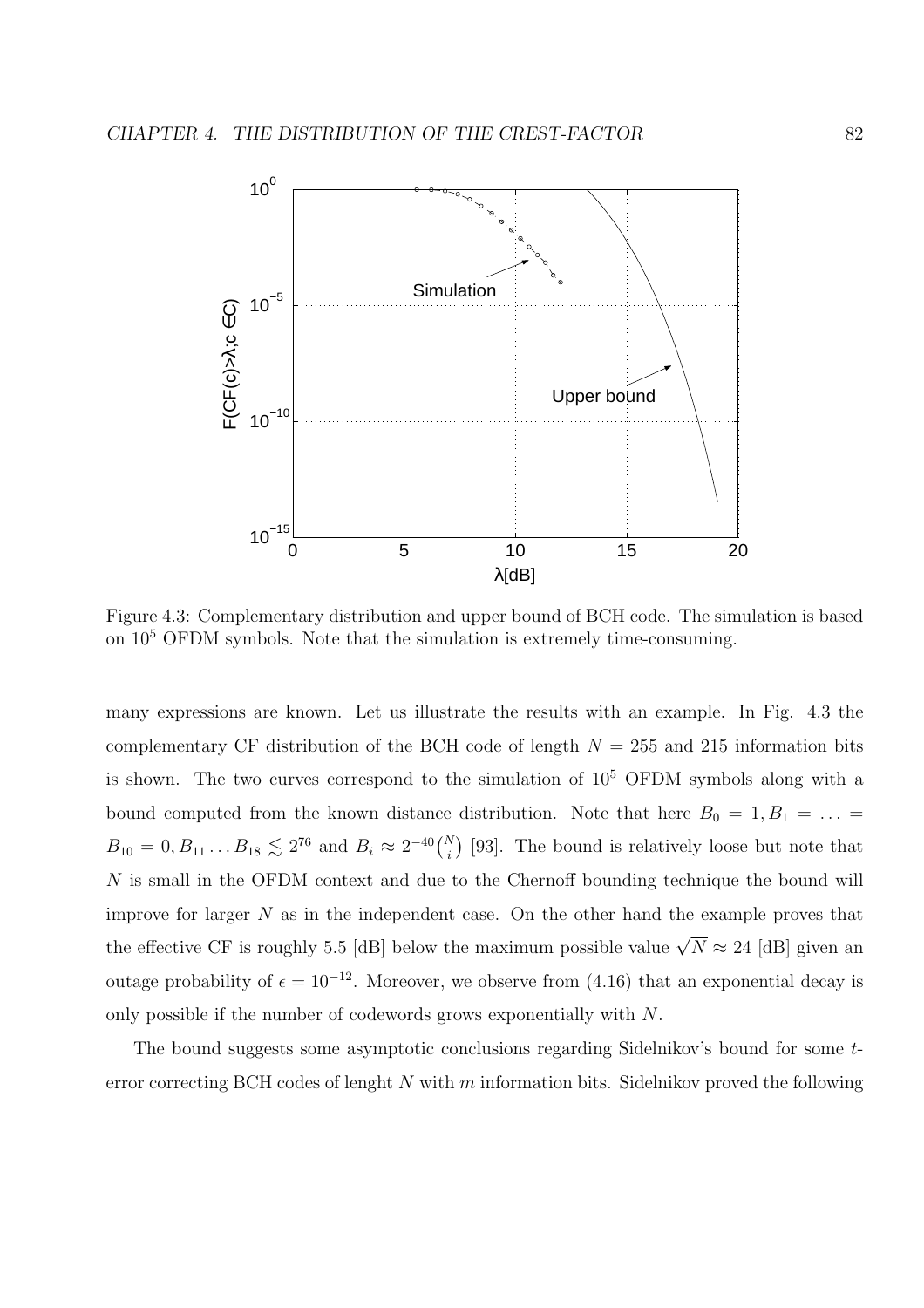result. For  $0 < t < \sqrt{\frac{N}{10}}$  and

$$
2t + v_N(t) \leq j \leq N - 2t - v_N(t),
$$

where  $v_N(t) \to 1$  as  $N \to \infty$  the number of codewords of weight j is given by

$$
W_j = 2^{mt} \binom{N}{j} \left( 1 + E_j \right)
$$

with

$$
|E_j| < K N^{-0.1}, \quad K > 0,
$$

indicating that, in the asymptotic case, the CF of BCH codes is lower than  $\sqrt{2 \log(N)}$  by comparing the Chernoff bound with that of BPSK modulation.

# 4.3 Bounding the symbol error rate

The analysis in the last section showed that a certain CF cannot be avoided. Assuming the soft limiter model from Chapter 1 then, if the OBO of the power amplifier is lower than the maximum CF, an additional SER is evoked by clipping. In practice, the OFDM system parameters are adjusted by simulations, as for example the OBO of the HPA minimizing the total degradation trading off power efficiency for SER [59][60]. Obviously, analytical expressions would permit simplifying the system design procedure. The standard approach for evaluating the SER evoked by clipping assumes Gaussian distribution both of the complex envelope and of the distortion terms after the DFT at the receiver [94, 95, 96, 60] (the Gaussian approach hereafter). However, this model neglects the fact that clipping is a rare event for higher OBO's (i.e. when the desired error probability is low) occurring more infrequently than once every symbol interval. In [31, 36, 35, 37] it is shown that under these circumstances the SER is significantly underestimated. A further disadvantage is that the scope of this approach is not clear in terms of the number of subcarriers, the constellation size [36]. In fact, the SER is independent of  $N$  and a theoretical justification that the approximation improves when  $N$  is large is still missing. Furthermore, real systems may use oversampling, discrete-time or continuous-time filtering in order to reduce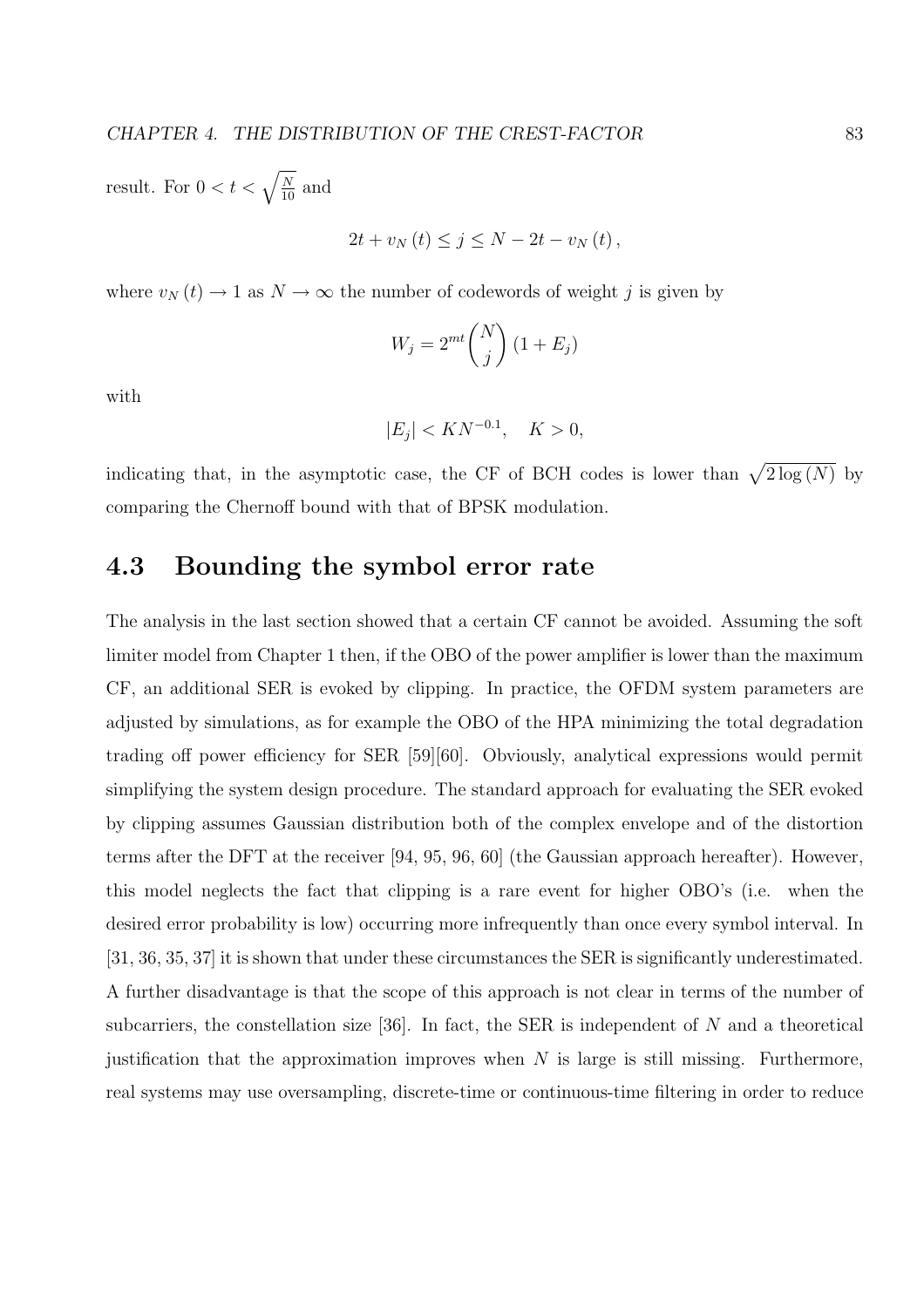noise power [97]. Note that if oversampling is applied at the receiver the Gaussian approximation fails to hold since the samples fed into the DFT are correlated. Oversampling is therefore not included in the analysis of [94, 95, 96, 60] (but it may be considered by using an appropriate HPA model [98]). The effect is usually taken advantage of by deliberately clipping and filtering in the discrete-time domain, since filtering after the HPA is costly. It is thus the simplest method to reduce clipping distortion.

By maintaining the Gaussian distribution of the complex envelope in [36] a Chernoff upper bound on the SER was derived. Although this will give ensured upper bounds on the SER (including asymptotic results) the method is generally confined to the low probability region for large N and approximative SER curves cannot be obtained. Moreover, the possibility of extensions to true upper bounds on the SER, dependent on the different constellations that are used in OFDM transmission seems questionable due to the computational effort. Another problem is that the approach does not give much insight into the mechanism of the clipping effect. For example, it is difficult to relate the bounds in [36] to the distribution of the CF. An interesting approach to the clipping phenomenon was presented in [31] elaborating more on the impulsive nature of the clipping process. The envelope of the (distortion) pulse above the clipping level is described by a parametrized parabolic arc and the effect on the SER is studied by its spectral properties. However, the description of the pulse is simplifying and insufficient as the shape is described by only one random parameter of which the distribution is obtained from an asymptotic analysis of Gaussian random processes (even though the underlying process is Rayleigh). Thus, the approach lacks of some theoretical justification and, furthermore, simulations are not very encouraging. We would like to point out that our new approach can be interpreted as putting the approach in [31] on a firm mathematical basis. Generally, we note that basically as in Chapter 4 we have to bound sums of RV's but this time (except for Gaussian) they are dependent and its distribution can only be numerically calculated. Moreover, the numerical effort to bound these expressions will very quickly become large. Thus, it is of most interest to extract the quantities that contribute most to the terms in question. The following section gives a partial answer to this question in terms of the distribution of the CF. In fact, the approach is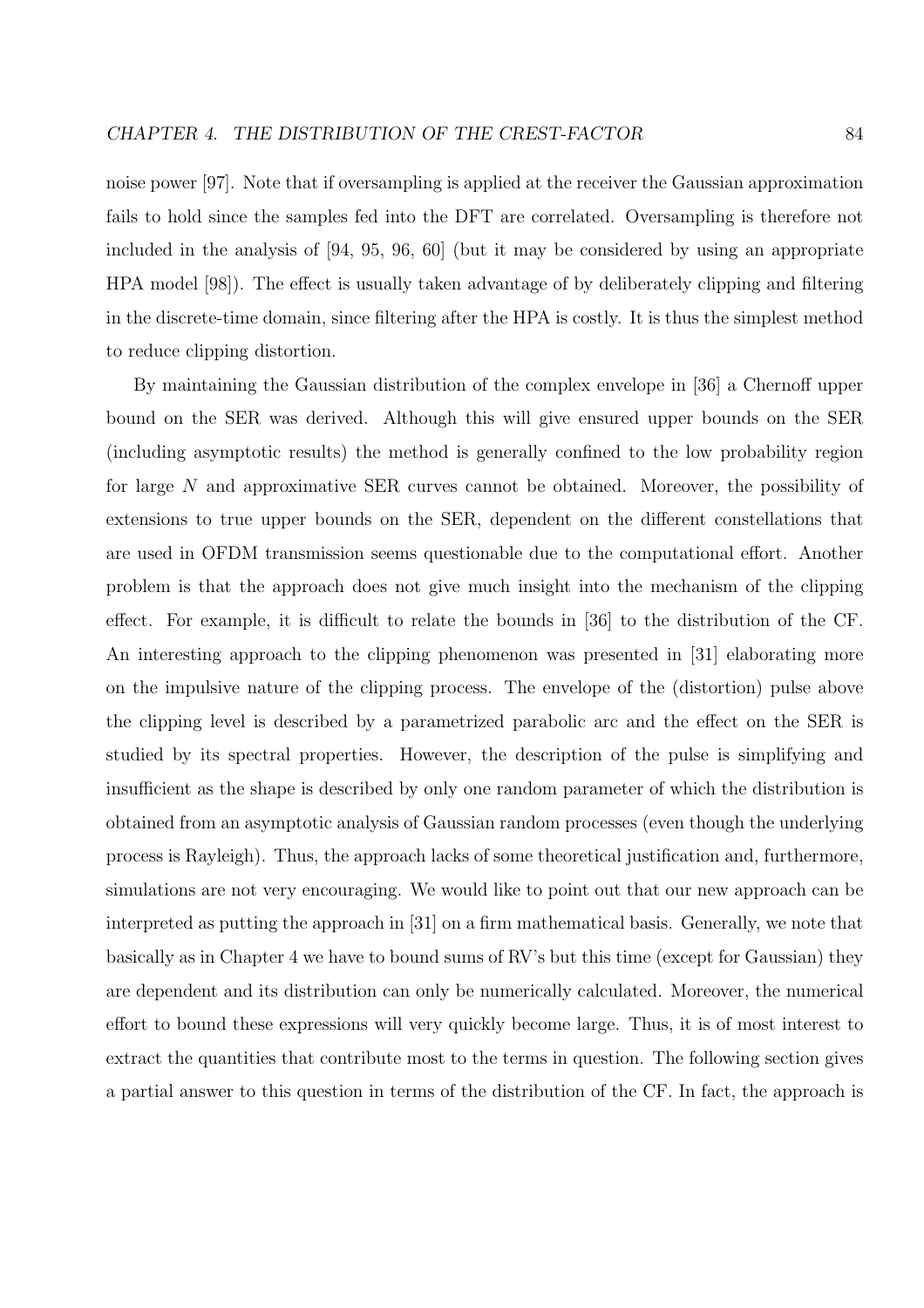much better than that of [31] and can substitute the Gaussian approach for small numbers of subcarriers and larger constellations. For larger numbers of subcarriers we propose the Chernoff bound approach in [36] (in combination with the results here). It is worth mentioning that we include oversampling in our analysis thereby approximating discrete-time clipping and filtering (as well as approximately continuous-time filtering for large oversampling rates). Note that an appropriate model for the clipping analysis is crucial.

Note that we do not comment on the effects of clipping on the power density spectrum since even though the problems discussed in this chapter are in principle the same, they turn out to be of less importance when applying the Gausssian approach. For details see [99, 100, 101, 94, 102].

# 4.3.1 An overall SER bound

The following theorem combines the distribution of the CF and the distribution of the number of samples exceeding the clipping level to give an overall bound on the SER due to clipping. We assume the receiver to operate with oversampling rate L. The power of the M-ary QAM constellation and the transmit signal is normalized to one.

**Theorem 23** Given a clipped OFDM signal then the average SER is upperbounded by

$$
\overline{\text{SER}} \leq \frac{1}{N} \sum_{k=0}^{N-1} \min_{\mu_k > \lambda} \left[ F_L(\mu_k) + 4 \Pr \left( \xi_c^{(k)}(\lambda, \{\theta_{l,L}\}) \geq N_L(\lambda, \mu_k) \right) \right]
$$
  

$$
\leq \frac{1}{N} \sum_{k=0}^{N-1} \min_{\mu_k > \lambda} \left[ F_L(\mu_k) + 4 \sum_{m=0}^{L-1} \Pr \left( \xi_c^{(k)}\left(\lambda, \{\theta_{l,L}^{(m)}\}\right) \geq \left\lceil \frac{N_L(\lambda, \mu_k)}{L} \right\rceil \right) \right]
$$

where  $\theta_{l,L}^{(m)}$  is defined below in (4.18),

$$
\xi_c^{(k)}\left(\lambda, \{\theta_{l,L}\}\right) := \left| \left\{\theta_{l,L} : |s_c(\theta_{l,L})| > \lambda; \arg\left[d_c(\theta_{l,L})\right] + \frac{2\pi k}{N} \in \left[-\frac{\pi}{2}, \frac{\pi}{2}\right), l = 0, \ldots, LN - 1\right\} \right|
$$

and

$$
N_L(\lambda, \mu) = \left\lceil \frac{L\sqrt{N}A}{\mu - \lambda} \right\rceil.
$$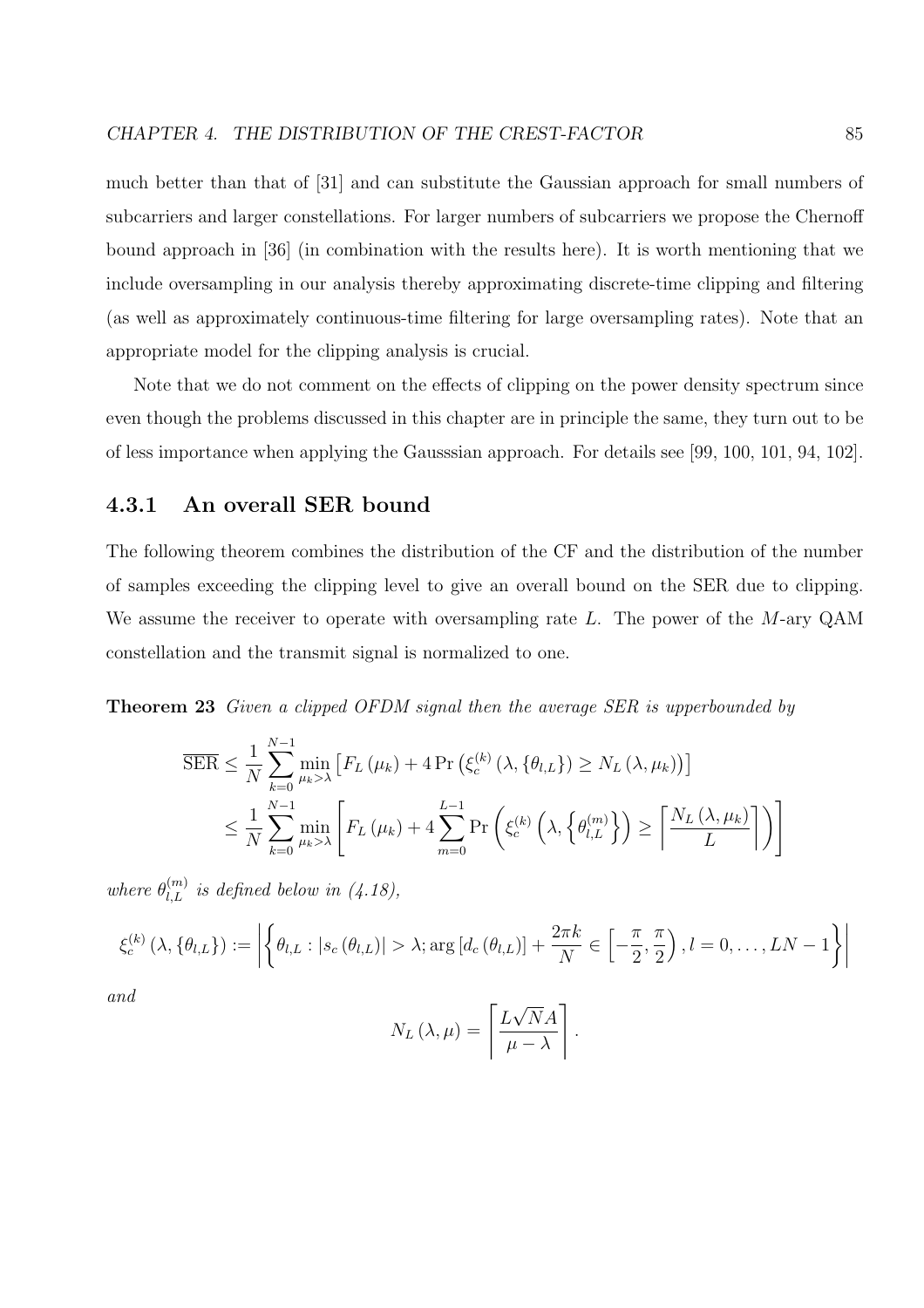**Proof.** The event ,,symbol error on subcarrier 0", i.e.  $\{c_0 \neq \hat{c}_0\}$  can be partioned into disjoint events  ${c_0 \neq \widehat{c}_0} \cap {\text{CF}_L (s_c) > \mu}$  or  ${c_0 \neq \widehat{c}_0} \cap {\text{CF}_L (s_c) \leq \mu}.$  Thus

$$
\Pr(c_0 \neq \widehat{c}_0) \leq F_L(\mu) + \Pr\left(\{c_0 \neq \widehat{c}_0\} \cap \{\text{CF}_L(s_c) \leq \mu\}\right).
$$

Next we need to calculate the term Pr ( $\{c_0 \neq \hat{c}_0\} \cap \{CF(s_c) \leq \mu\}$ ). The samples after the nonlinearity can be decomposed into  $\Phi_{\text{SL}}(s_c(\theta)) = s_c(\theta) + d_c(\theta)$  (we call  $d_c(\theta)$  the distortion samples) and clearly the event  ${c_0 \neq c_0}$  after the DFT using oversampling L is contained in the event  $\overline{a}$ 

$$
\left\{\pm\sum_{l=0}^{LN-1}|d_c(\theta_{l,L})|\cos(\arg\left[d_c(\theta_{l,L})\right])\geq L\sqrt{N}A\right\}
$$

and

$$
\left\{\pm\sum_{l=0}^{LN-1}|d_c(\theta_{l,L})|\sin\left(\arg\left[d_c(\theta_{l,L})\right]\right)\geq L\sqrt{N}A\right\}
$$

for the  $M$ -ary QAM constellations [35] where

$$
A = \sqrt{\frac{3}{2\left(M - 1\right)}}.
$$

Since the events differ only in a phase shift of  $\frac{\pi}{2}$  and  $\pi$ , and the phase shifts caused by the different subcarriers is a multiple of  $\frac{\pi}{2}$ , it is sufficient to consider the cosine term and incorporate the others simply by the union bound. We have

$$
\left\{\sum_{l=0}^{LN-1} |d_c(\theta_{l,L})| \cos(\arg[d_c(\theta_{l,L})]) > L\sqrt{N}A \right\} \cap \{ \text{CF}_L(s_c) \leq \mu \}
$$
\n
$$
\subseteq \left\{\sum_{l=0}^{LN-1} \min\left\{ |d_c(\theta_{l,L})|, \mu - \lambda \right\} \cos(\arg[d_c(\theta_{l,L})]) > L\sqrt{N}A \right\}
$$
\n
$$
\equiv \bigcup_{m=1}^{LN-1} \left\{\sum_{l=0}^{LN-1} \min\left\{ |d_c(\theta_{l,L})|, \mu - \lambda \right\} \cos(\arg[d_c(\theta_{l,L})]) > L\sqrt{N}A \right\} \cap \left\{\xi_c^{(0)}(\lambda, \{\theta_{l,L}\}) = m \right\}
$$
\n
$$
\equiv \bigcup_{m=1}^{LN-1} \left\{ c \in \mathcal{A}_m : \sum_{l=0}^{LN-1} \min\left\{ |d_c(\theta_{l,L})|, \mu - \lambda \right\} \cos(\arg[d_c(\theta_{l,L})]) > L\sqrt{N}A \right\}
$$

where

$$
\mathcal{A}_m := \left\{ c : \xi_c^{(0)}\left(\lambda, \{\theta_{l,L}\}\right) = m \right\}.
$$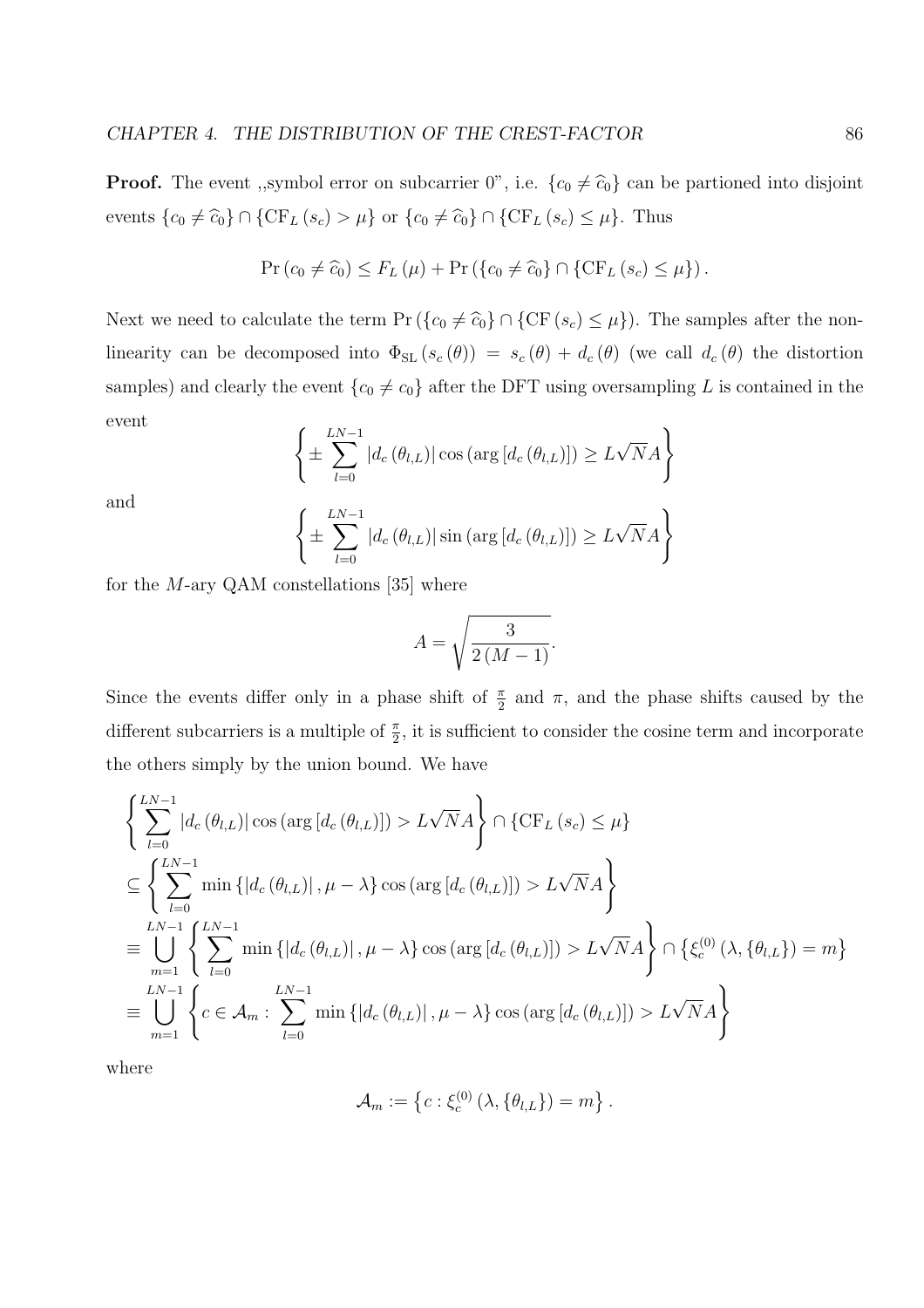For any  $m>0$  and  $c\in\mathcal{A}_m$  define the set

$$
\mathcal{M}_{m}^{\left(c\right)}:=\left\{ \theta_{l,L}:\left|d_{c}\left(\theta_{l_{j}}\right)\right|>0;\arg\left[d_{c}\left(\theta_{l_{j}}\right)\right]\in\left[-\frac{\pi}{2},\frac{\pi}{2}\right),j=0,\ldots,m-1\right\}
$$

Then

$$
\bigcup_{m=1}^{LN-1} \left\{ c \in \mathcal{A}_m : \sum_{l=0}^{LN-1} \min \left\{ \left| d_c \left( \theta_{l,L} \right) \right|, \mu - \lambda \right\} \cos \left( \arg \left[ d_c \left( \theta_{l,L} \right) \right] \right) > L\sqrt{N}A \right\}
$$
\n
$$
\equiv \bigcup_{m=1}^{LN-1} \left\{ c \in \mathcal{A}_m : \sum_{\theta_{l,L} \in \mathcal{M}_m^{(c)}} \min \left\{ \left| d_c \left( \theta_{l,L} \right) \right|, \mu - \lambda \right\} > L\sqrt{N}A \right\}
$$
\n
$$
\subseteq \bigcup_{m=1}^{LN-1} \left\{ c \in \mathcal{A}_m : \sum_{\theta_{l,L} \in \mathcal{M}_m^{(c)}} (\mu - \lambda) > L\sqrt{N}A \right\}
$$
\n
$$
\equiv \bigcup_{m=1}^{LN-1} \left\{ c \in \mathcal{A}_m : \left| \left\{ \mathcal{M}_m^{(c)} \right\} \right| (\mu - \lambda) > L\sqrt{N}A \right\}
$$
\n
$$
\equiv \bigcup_{m=\left\lceil \frac{LN}{\mu - \lambda} \right\rceil}^{LN-1} \left\{ c \in \mathcal{A}_m \right\}
$$

The probability measure of the quantity on the right hand side is just the probability of the event that the number of samples above the clipping level exceeds  $\left[\frac{L\sqrt{N}A}{L\sqrt{N}}\right]$  $\frac{\sqrt{NA}}{\mu-\lambda}$ .  $\frac{1}{1}$ 

Define

$$
\left\{\theta_{l,L}^{(m)}\right\} := \left\{\theta_{0\cdot L+m,L}, \theta_{1\cdot L+m,L}, \dots, \theta_{(N-1)\cdot L+m,L}\right\}
$$
\n(4.18)

for  $m = 0, \ldots, L-1$ , then

$$
\left\{ \xi_c^{(0)}\left(\lambda, \{\theta_{l,L}\}\right) \ge N_L\left(\lambda, \mu\right) \right\} = \left\{ \sum_{m=0}^{L-1} \xi_c^{(0)}\left(\lambda, \left\{\theta_{l,L}^{(m)}\right\}\right) \ge N_L\left(\lambda, \mu\right) \right\}
$$
  

$$
\subseteq \bigcup_{m=0}^{L-1} \left\{ \xi_c^{(0)}\left(\lambda, \left\{\theta_{l,1}^{(m)}\right\}\right) \ge \left\lceil \frac{N_L\left(\lambda, \mu\right)}{L} \right\rceil \right\}
$$

which is the second inequality. The theorem follows by introducing the appropriate phase shifts for the other subcarriers. Е

Obviously, we apply a balancing method between the distribution of the CF and the number of samples that exceed a given level. We note that the theorem can easily be generalized to the case where the non-linearity comes after the linear channel.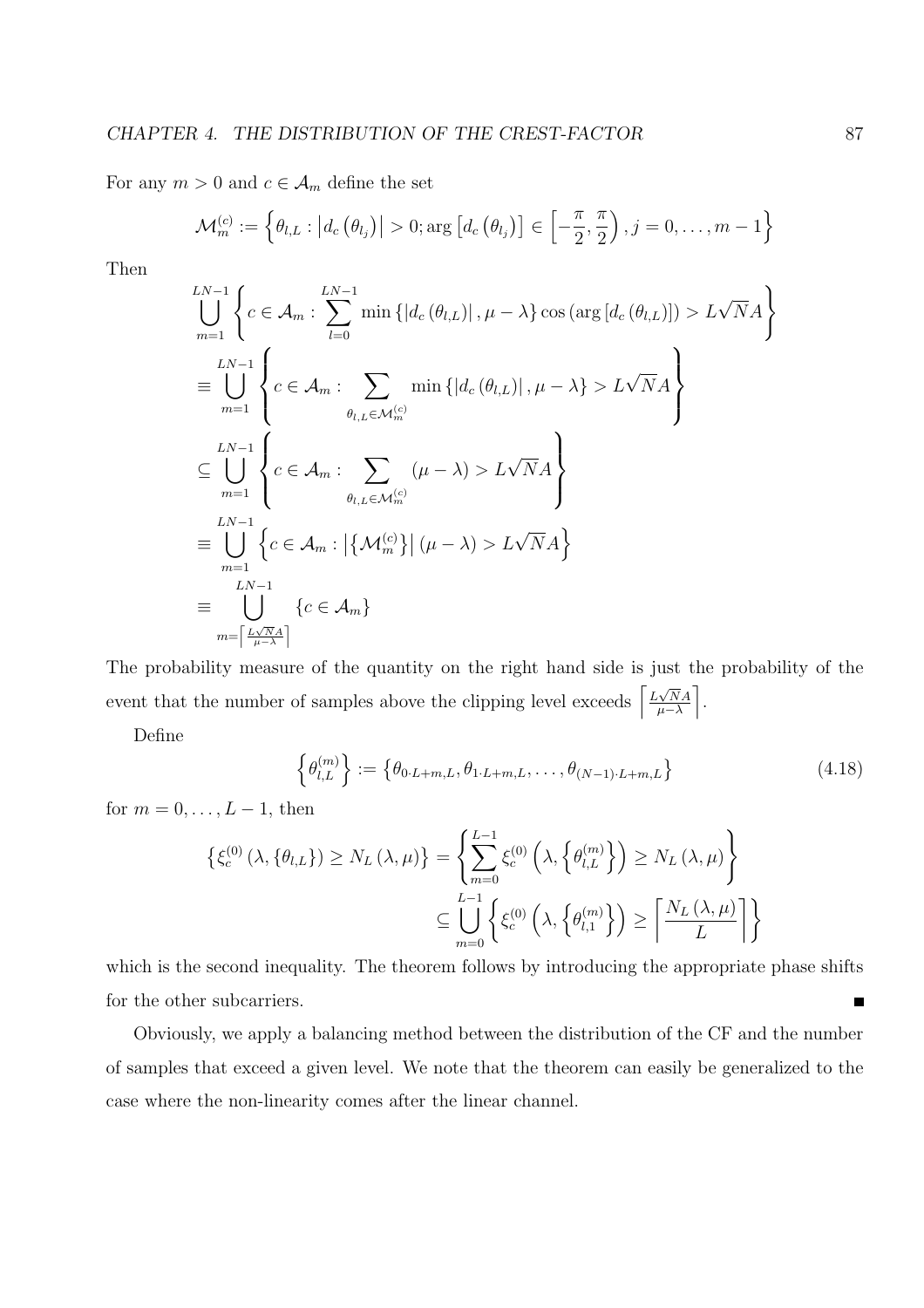Obviously, in order to make this theorem workable an upper bound on  $\xi_c^{(k)}(\lambda, \{\theta_{l,L}\})$  is needed. Generally the problem of bounding  $\xi_c^{(k)}(\lambda, \{\theta_{l,L}\})$  is related to extreme value and large deviations theory in probability theory [83]. Although extensively studied, results for arbitrary processes are still rare and we cannot hope for a complete solution to this problem. A famous result goes back to Rice for stationary processes where it was shown that the level-crossing density, i.e. the average number of crossings per unit time, decreases exponentially with the crossing level. However, regarding the instationary processes considered here no general results are known. We can at least obtain the following upper bound.

**Lemma 24** The complementary distribution of  $\xi_c^{(k)}(\lambda, \{\theta_{l,L}\})$  is upperbounded by

$$
\Pr\left(\xi_c^{(k)}\left(\lambda, \{\theta_{l,L}\}\right) > x\right) \le \sum_{l=0}^{LN-1} \frac{\Pr\left(|s_c(\theta_{l,L})| > \lambda\right)}{x}, \quad x > 0.
$$

Proof. Define the event

$$
\mathcal{M}(\lambda,\theta) := \{c : |s_c(\theta)| > \lambda\}.
$$

Then by using the set function  $I$ 

$$
\xi_c^{(k)}\left(\lambda, \{\theta_{l,L}\}\right) \le \sum_{l=0}^{LN-1} I_{\mathcal{M}\left(\lambda, \theta_{l,L}\right)}\left(c\right)
$$

and taking expectation  $E$  of this quantity yields

$$
E\left(\xi_c^{(k)}\left(\lambda\right), \{\theta_{l,L}\}\right) = \sum_{l=0}^{LN-1} E\left(I_{\mathcal{M}\left(\lambda, \theta_{l,L}\right)}\left(c\right)\right) = \sum_{l=0}^{LN-1} \Pr\left(|s_c\left(\theta_{l,L}\right)| > \lambda\right).
$$

The upper bound follows from Markov's inequality.

Bounds on the instantaneous distribution of the signal envelope are given in Theorem 12. Both can now be combined to give an upper bound on the average SER for arbitrary OFDM signals. Although the bound is extremely weak (the distribution is estimated by its mean only) we found it interesting enough to include it in here since we regard it as a first non-trivial upper bound on the SER and gives interesting asymptotic conclusions, for example about the clipped energy rather than the peak value (see next section). Furthermore, the approach gives (a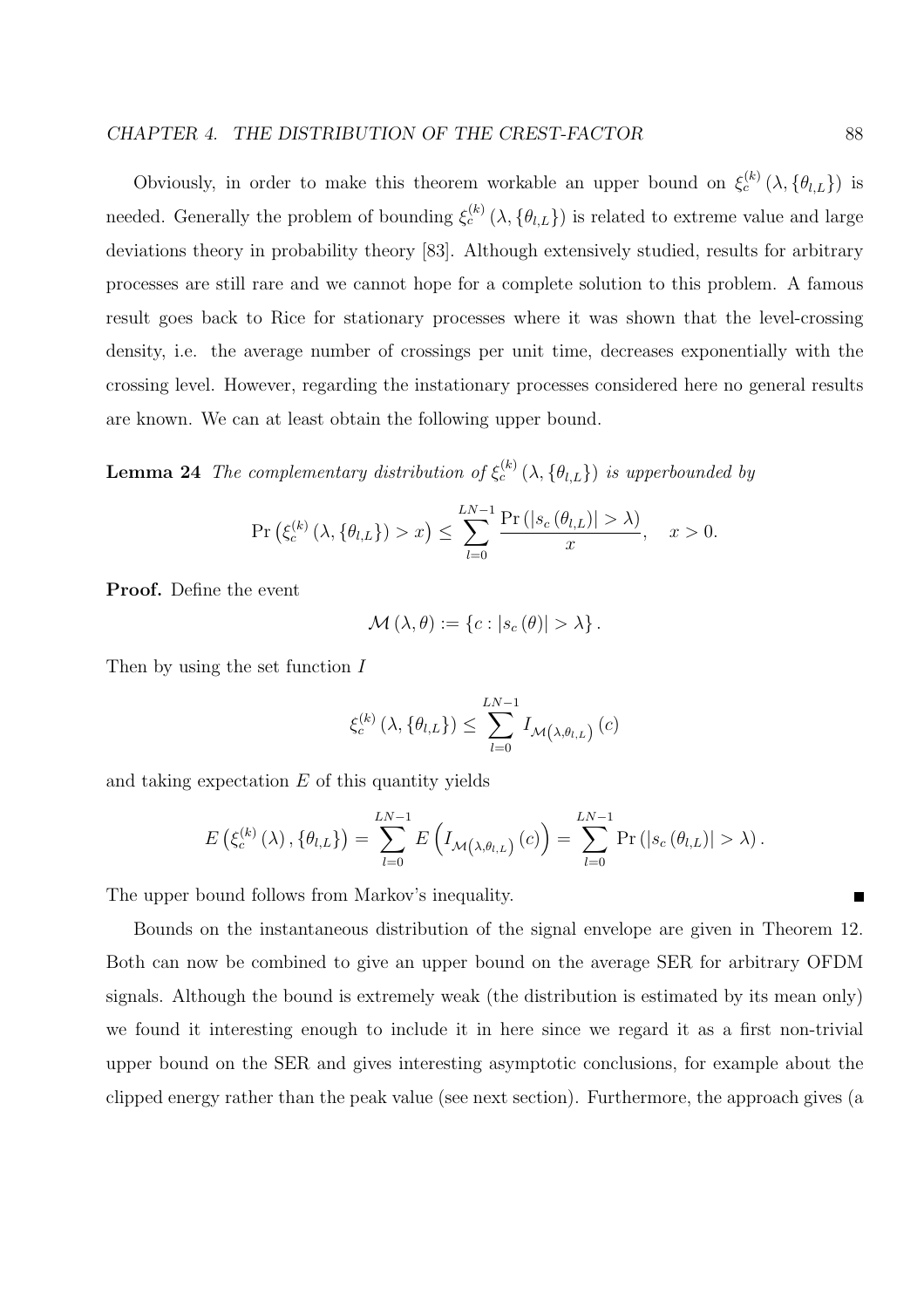posteriori) a kind of justification for methods alleviating the impact of clipping. The assessment of these methods is mostly given in terms of the (complementary) distribution of the CF which is regarded as a key parameter in OFDM system design. Now, given a certain CF reduction Theorem guarantees a certain reduction with respect to the SER even in coded systems because no further assumptions regarding the OFDM signal have been made. For a better bound, higher moments must be considered. This is, in principle, possible by introducing the RV from Theorem 17.

We can significantly tighten our results by assuming that the Nyquist-rate samples are independent and the phases are approximately uniformly distributed. Then

$$
\overline{\text{SER}} \le \min_{\mu \ge \lambda} \left[ F_L(\mu) + 4L \sum_{l = \left\lceil \frac{N_L(\lambda, \mu)}{L} \right\rceil}^N B_{p(\lambda)}(N, l) B_{\frac{1}{2}}\left(l, \left\lceil \frac{N_L(\lambda, \mu)}{L} \right\rceil \right) \right]
$$

where  $p(\lambda) := e^{-\lambda^2}$  and  $B_p(N, l) := {N \choose l}$ ¢  $p^{N-l}(1-p)^l$  is the Binomial distribution. The bound may also work well for all constellations where at least the decorrelation of the Nyquist-rate samples (rather than independence) is fulfilled and the phases are approximately uniformly distributed. In the simulation in Fig. 4.4 we assume that the channel does not inflict any distortion on the OFDM symbol and also that the receiver operates at high SNR. Another line of thinking is that we compute the SER at the transmitter. Furthermore, the non-linearity acts on the Nyquist-rate samples. Note that the bound is still relatively weak but it is much better than the bound in [31]. Moreover the effects that describe the upper bound seem to explain the characteristic behavior, i.e. the converging behavior in the low probability region. In order to incorporate thermal noise the bound can either be described for fixed noise realization and averaging or the clipping noise can be replaced with an equivalent noise floor which is used in the standard SER formula. An annoying feature is that the bound becomes looser with larger N. The reason is that for large N the impact of small peaks is overestimated. We were not able to give a reasonable upper bound using for example Bernstein's inequality that could enable us to better assess the influence of small peaks. Clearly, the impact of oversampling is overestimated for it is more a stability result in the sense that the impact of oversampling does not adversely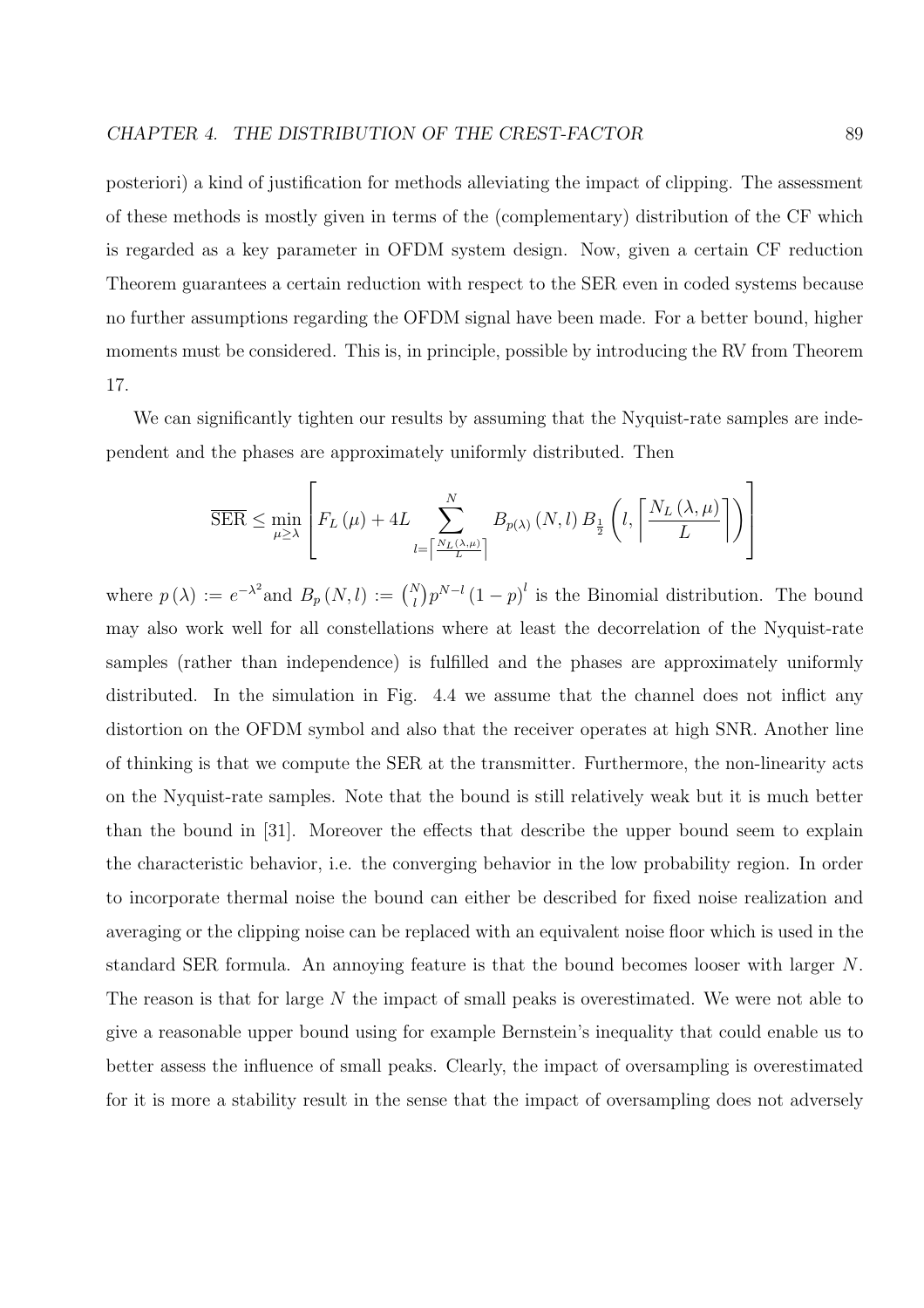

Figure 4.4: Symbol error rates and upper bounds for the 64-QAM constellation and different subcarrier numbers. A minimum of 20 events were observed for each simulation point. The maximum number of trials was  $5 \cdot 10^6$ .

affect the results. However, note that so far we have not introduced any heuristic arguments about the shape of the excursion above the clipping level as done, for example, in [31, 103, 104]. Following intuitive arguments we can now start shaping the pulse, for example by assuming that the pulse is well approximated by a parabolic arc. Approximative curves obtained from this approach appear in [37].

# 4.3.2 Asymptotic upper bounds

It is interesting to investigate the behavior of the average SER for  $N \to \infty$ . This can provide insights for adjusting system parameters in high order OFDM. In [105] the asymptotic SER was investigated assuming critical sampling, Gaussian distribution and a SL non-linearity. It was shown that if the CR grows as fast as  $\sqrt{\log(N)}$  the probability of a peak above CR becomes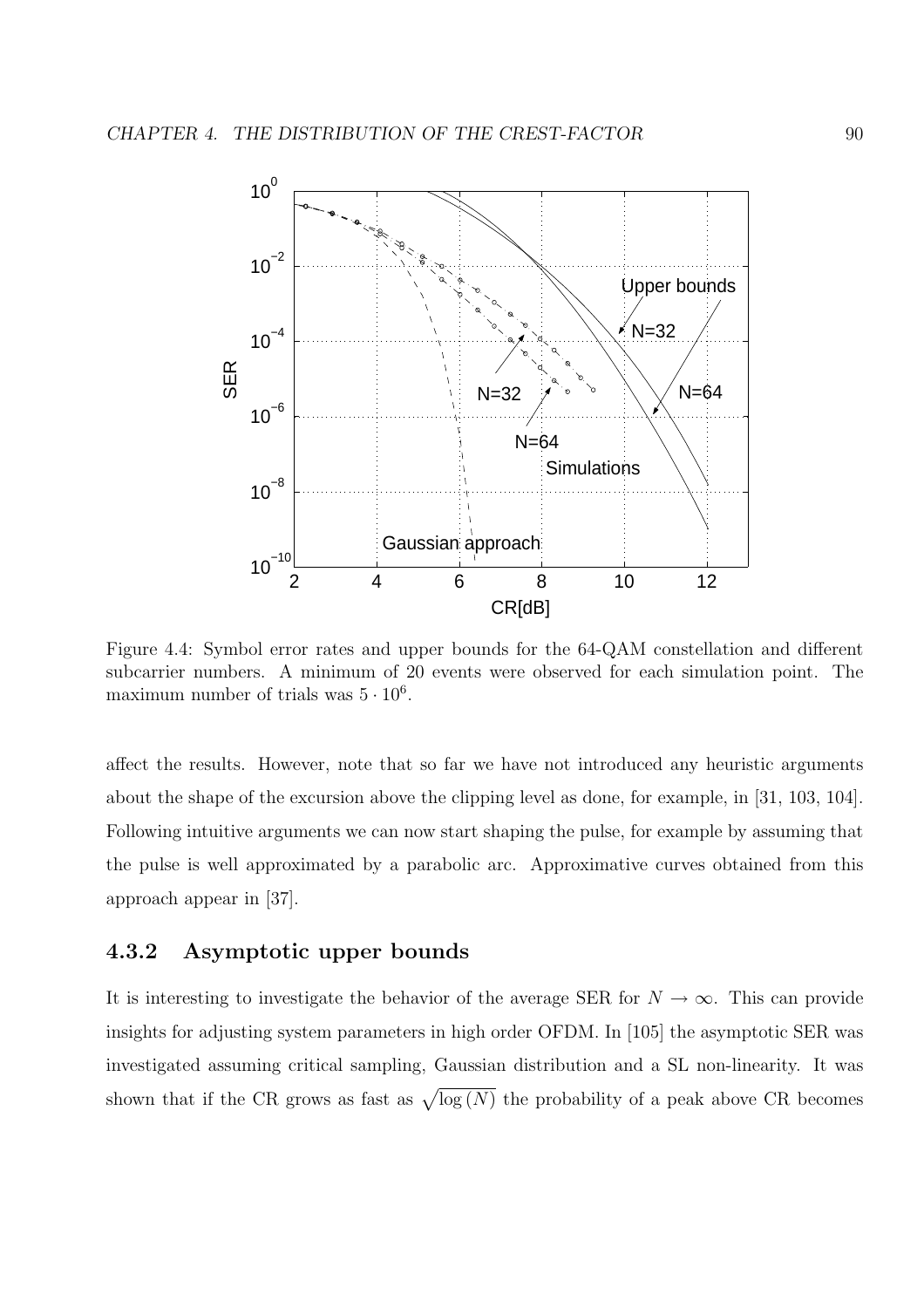zero and the SER is governed by noise and fading only. In Theorem 12 the result derived in [105] for the Gaussian case was proved for BPSK, MQAM and MPSK constellations and nonlinearities that act on the time-continuous signals. As expected, it turned out that the same order for the clipping level holds as in the Gaussian case. From a practical viewpoint it may be interesting to ask whether the converse holds, i.e. if the CR grows slower than  $\sqrt{\log(N)}$  the SER monotonously increases. The answer is negated by the following corollary.

Corollary 25 Setting  $\lambda_N =$  $\mathbb{R}^2$  $(1+\varepsilon)\log(N)$  $rac{\log(N)}{2}$  then for any  $\varepsilon > 0$ 

 $\lim_{N\to\infty}$  $\overline{\text{SER}}$  = 0.

**Proof.** This follows from setting  $\lambda_N =$  $\overline{a}$  $(1+\varepsilon)\log(N)$  $\frac{\log(N)}{2}$  and choosing  $\mu_N =$  $\overline{p}$  $(1+\varepsilon)\log(N)$  [36].

We can deduce from this result that not only the peak values are of interest but also the clipped energy which decreases faster than the single peaks. However, it is much slower compared to the Gaussian approximation.

Note that since we have put the oversampling case down to the Nyquist-rate sampling case (up to a constant) it suffices to consider the Nyquist-rate sampling case. Assuming the input process to be Gaussian and exploiting the independence it follows that the distortion terms converge in distribution to a Gausssian random variable and thus the SER can be made arbitrarily small even if the CR is bounded for all  $N$ . It may now be interesting to make this statement mathematically strong for the standard constellations [106].

# 4.4 Open problems

We have derived bounds on the complementary distribution of the CF for both dependent and independent subcarriers. The bounds are sharp in the low probability region and large numbers of subcarriers. We have argued that this is a reasonable approach since in the high probability region a quick sketch can be obtained by simulations. The bounds can be improved by replacing the Chernoff technique by the approach in [107]. The asymptotic behavior was characterized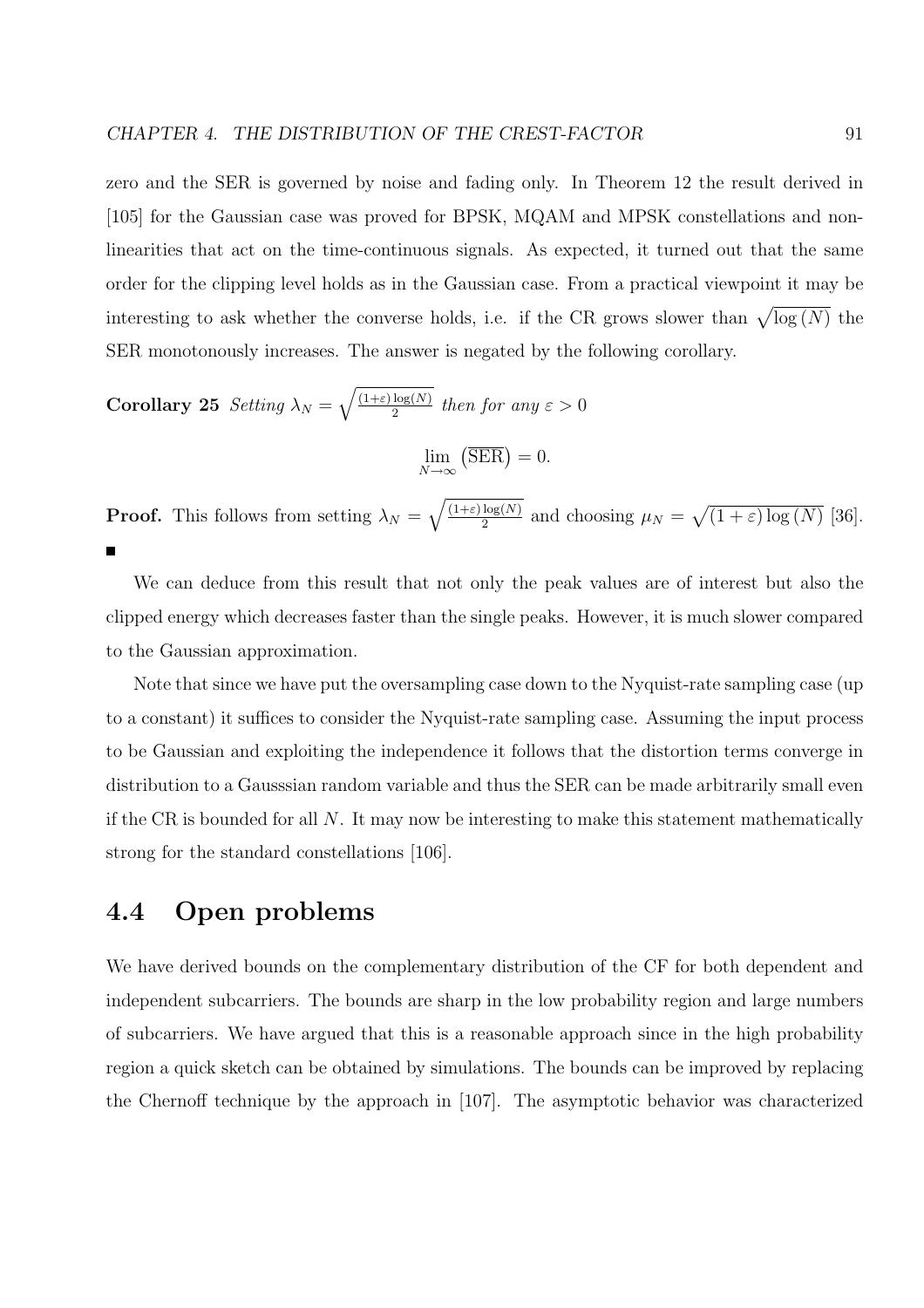and concluded that a certain CF cannot be avoided which has impact on constellation and HPA design. We have presented a SER bound but we were not able to appropriately consider the impact of oversampling and leave this as an open problem.

#### Research Problem 26 Find improved bounds on the SER if oversampling is employed.

We emphasize that the preceding coding results are fundamental since in principle all methods for tackling the CF problem can be identified as some form of coding. In the next chapter we examine the case where we use both error control coding and coding with low CF.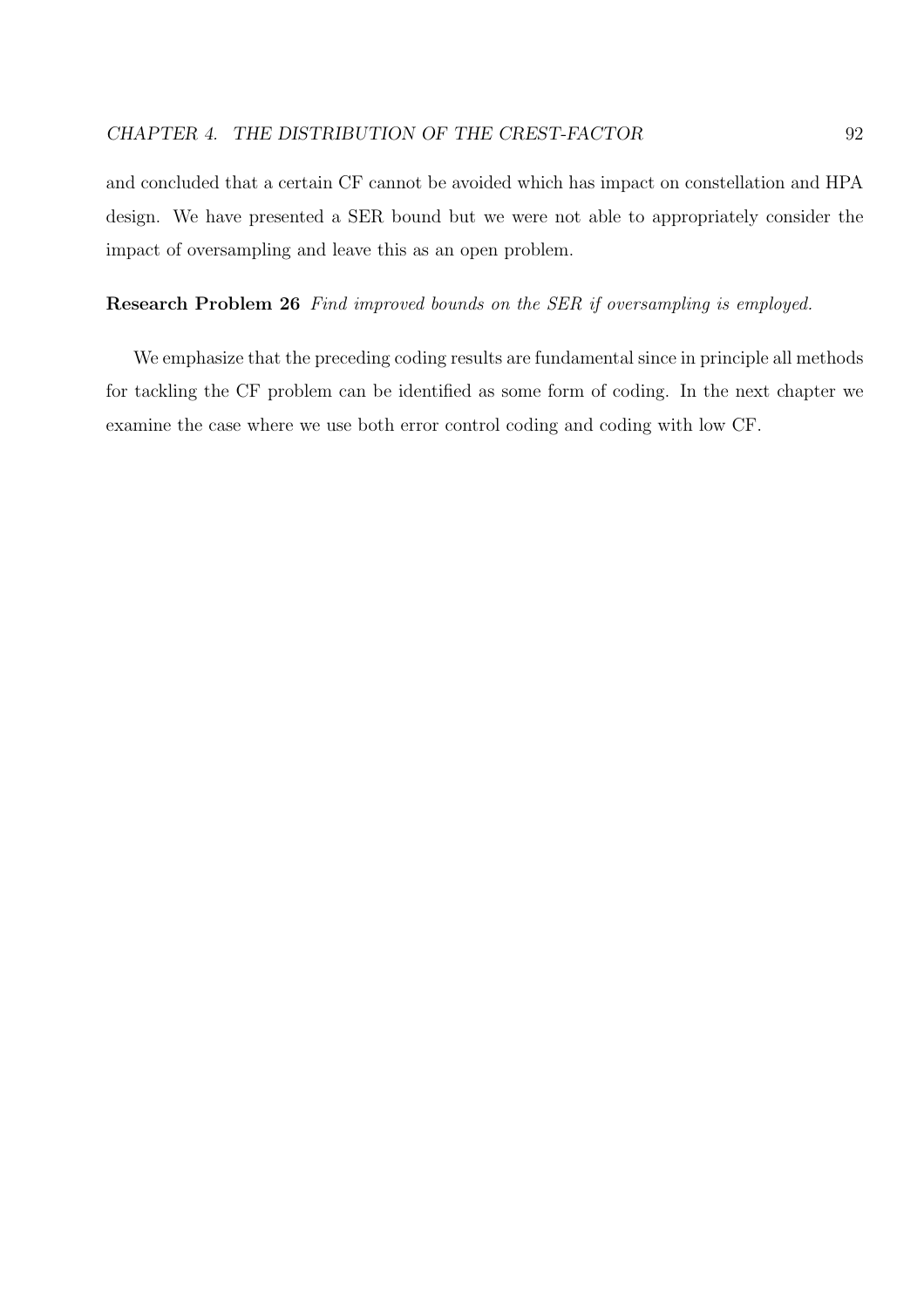# Chapter 5 Coded OFDM systems

In light of previous results it is clear that in one form or another the impact of clipping can be a serious concern and must, therefore, be tackled. Indeed, the search for methods in order to lower the CF in OFDM transmission is still an on-going research topic and although the CF reduction problem is a relatively recent problem, literature has been extremely prolific since the occurrence of the problem in the mid-nineties.

The CF reduction techniques can be divided into two main categories: reduction techniques that create additional distortion and distortionless reduction techniques. In the first class is for example clipping and filtering [108, 109] which has been considered in the last section. Distortionless techniques are redundancy-based and might generate side-information or not. Several methods such as partial transmit sequences [110, 27, 111, 112], selected mapping [113, 114, 26], iterative decoding [115], extended constellations [116], and trellis shaping [117] etc. have been proposed.

A more elegant method is to use error control coding in order to prevent peaks before transmission and enjoy the twin benefit of error correction and power control. In particular, coding methods are implementation-efficient for there is no need to detect peaks after modulation. The first approaches with respect to codes with low CF are due to Jones and Wilkenson [38, 39] where a block coding scheme with reduced CF was presented. This work was extended in [40] to combine error control coding and power control using linear offsets. There are also a couple of other interesting approaches for a small number of subcarriers [118, 119, 120, 121]. A major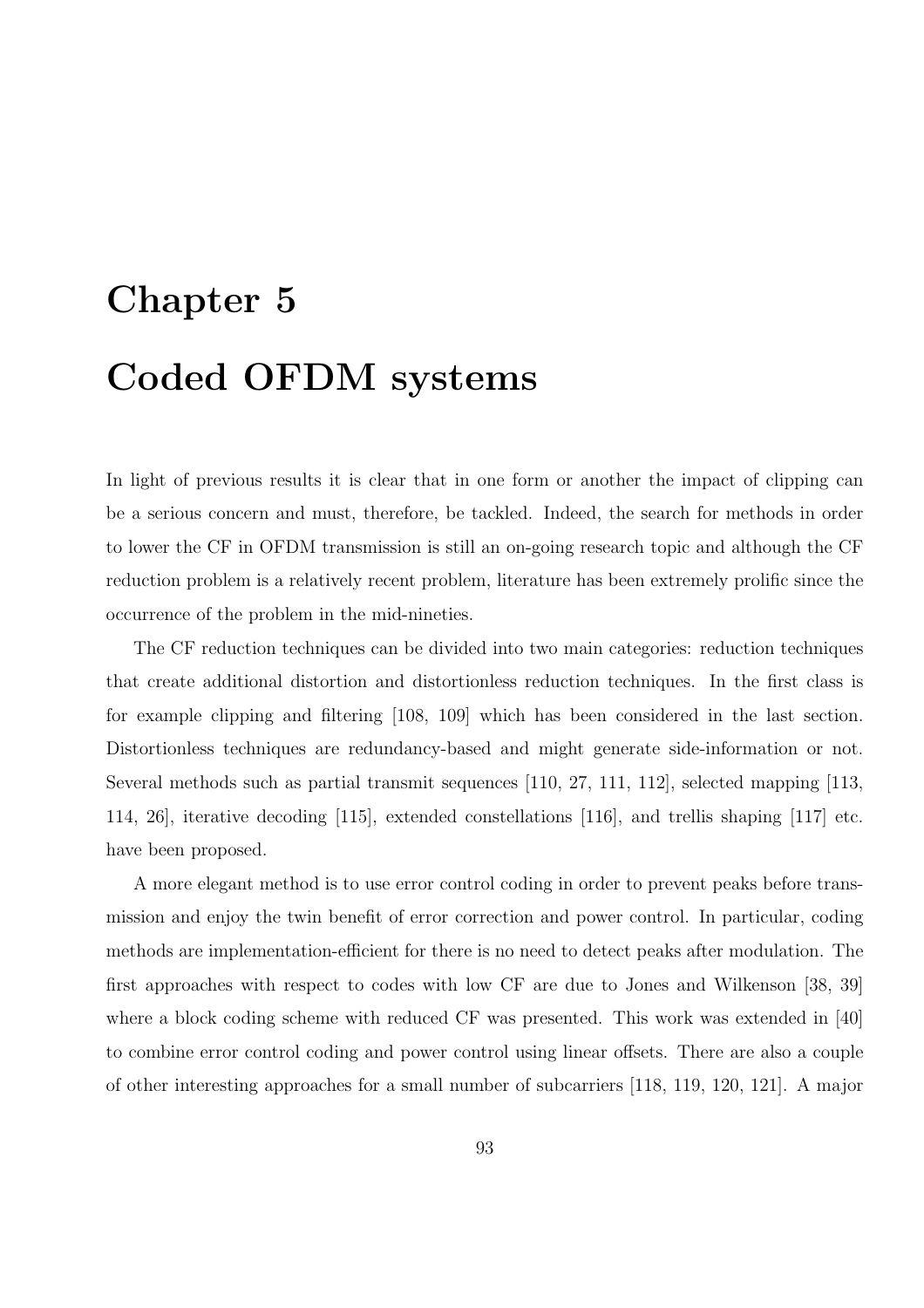theoretical advance was made in recognizing the connection between Golay complementary pairs and first order cosets of second order Reed-Muller codes in [45]. The CF of these cosets have CF at most 3 [dB]. Special classes of these codes were found by [43] and [41]. The decoding these codes was considered in [122, 123, 124]. Further simple extensions of these codes can be obtained from [125] and [126]. In [9] new classes of codes with small Nyquist-rate CF such as trace codes were introduced.

A systematic approach to studying this coding problem was pursued in [9] where the tradeoff between rate, minimum euclidean distance and CF of a code was investigated. A main result is that good codes exist which have CF of order  $\sqrt{\log(N)}$ . However, no codes that have the postulated properties could be designed (even when the additional constraint of a low CF is omitted, the design of asymptotically good codes is a challenging task). Another general outcome of this work is that not all the redundancy introduced by the coder can be exploited for CF reduction thereby giving up this paradigm of coding theorists.

The design problem is exacerbated by the fact that the minimum distance is usually not the criterion that counts and must be replaced by a different criterion [127] with respect to maximizing diversity. So far, no attempt has been made to investigate the fundamental trade-off between these generalized performance measures. A first step was taken in [82] where the tradeoff of CF and Hamming distance was investigated. This combined problem was also considered in [128] where, however, the Nyquist-rate CF instead of the real CF was optimized.

We would like to point out that these design rules are usually not followed in existing systems where interleaving is used to increase the diversity order. Thus, although coding is used the symbols passed to the DFT are nearly independent implying the CF behavior derived in the last chapter. By contrast, we use a general approach and adopt the model in [9] where the constellation symbols are passed rawly to the DFT. It is worth noting that a careful analysis constellation must decide which model is appropriate, i.e. whether it is better to use interleaving and exploiting the additional time diversity or to benefit from lowering the impact of large CF (in terms of lower SER and lower adjacent channel interference). This may depend on a couple of practical side constraints for the applications and is beyond our scope.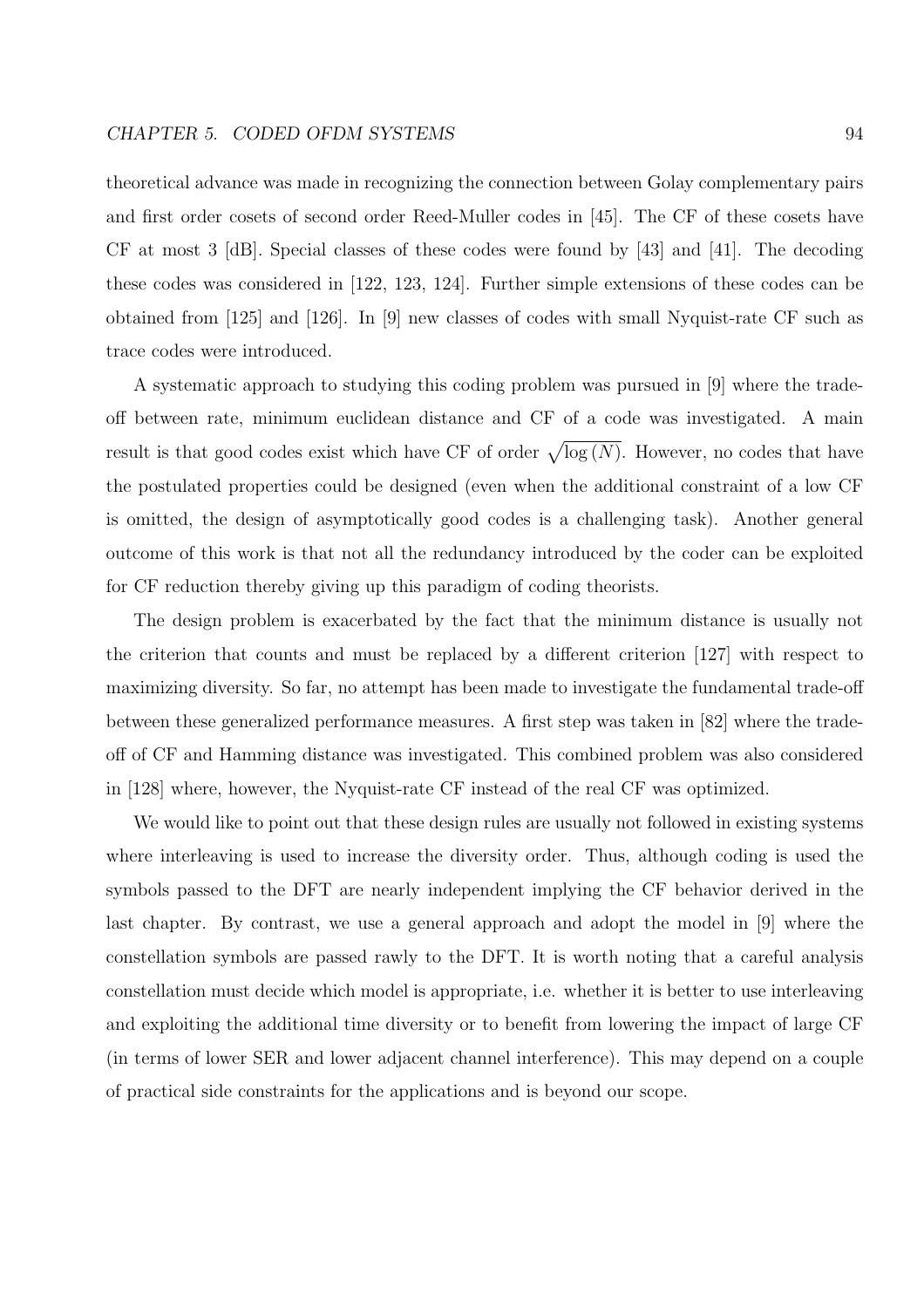In this chapter we examine the coding approach to lowering the crest-factor. First, we introduce a coded OFDM system and derive methods to determine the CF of the coded system and its error control properties. We provide a systematic approach to designing point sets in Nspace with low crest-factor (corresponding to the number of subcarriers) that obey both criteria, i.e. they have low CF and large diversity order. We will call these sets generalized constellations. We do not need any numerical optimization and can analytically tightly bound the CF. We can also trade off the CF for spectral efficiency and complexity. The line of thinking is to design codes that yield good Nyquist-rate CF and then to modify the codewords systematically so that the real CF is given by the discrete CF and a small constant dependent on the scheme used. Modulation and demodulation of these constellations will be discussed to set up a new system concept. Finally, we discuss the consequences of the design method for the trade-off between rate, minimum distance and CF. It is shown how to design general constellations that perform well in this sense. Moreover, we can easily design constellations that have good distance properties and uniformly bounded CF. These codes will solve the problem stated in [9]. On the other hand, we will point out that these codes need not perform well in a coded OFDM system which simply shows that the considered minimum distance is not appropriate.

# 5.1 Design criteria for coded OFDM systems

Let C be a code that maps k input bits into blocks of n constellation symbols  $c_0, \ldots, c_{n-1}$ , forming the codeword c, from a constellation  $\mathcal Q$  with M elements. The rate R of this code is defined to be  $R=\frac{k}{n}$  $\frac{k}{n}$  so that C has  $M_1 = 2^{Rn}$  codewords. Again we refer to the elements of c as coordinates of a (row) vector with square length  $||c||^2$ . The average power (also termed the average square length) is given by  $P_{\text{av}} = E ||c||^2$ . We denote the minimum euclidean distance over all codewords as  $d_E$ . The minimum Hamming distance is  $d_H$ . If  $N = n$  the OFDM symbol can be described by

$$
s_c(t) = \sum_{k=0}^{N-1} c_k e^{jk\theta}, \quad 0 \le \theta < 2\pi.
$$

Let us introduce some relevant terms with respect to the CF problem. The CF of a code  $\mathcal C$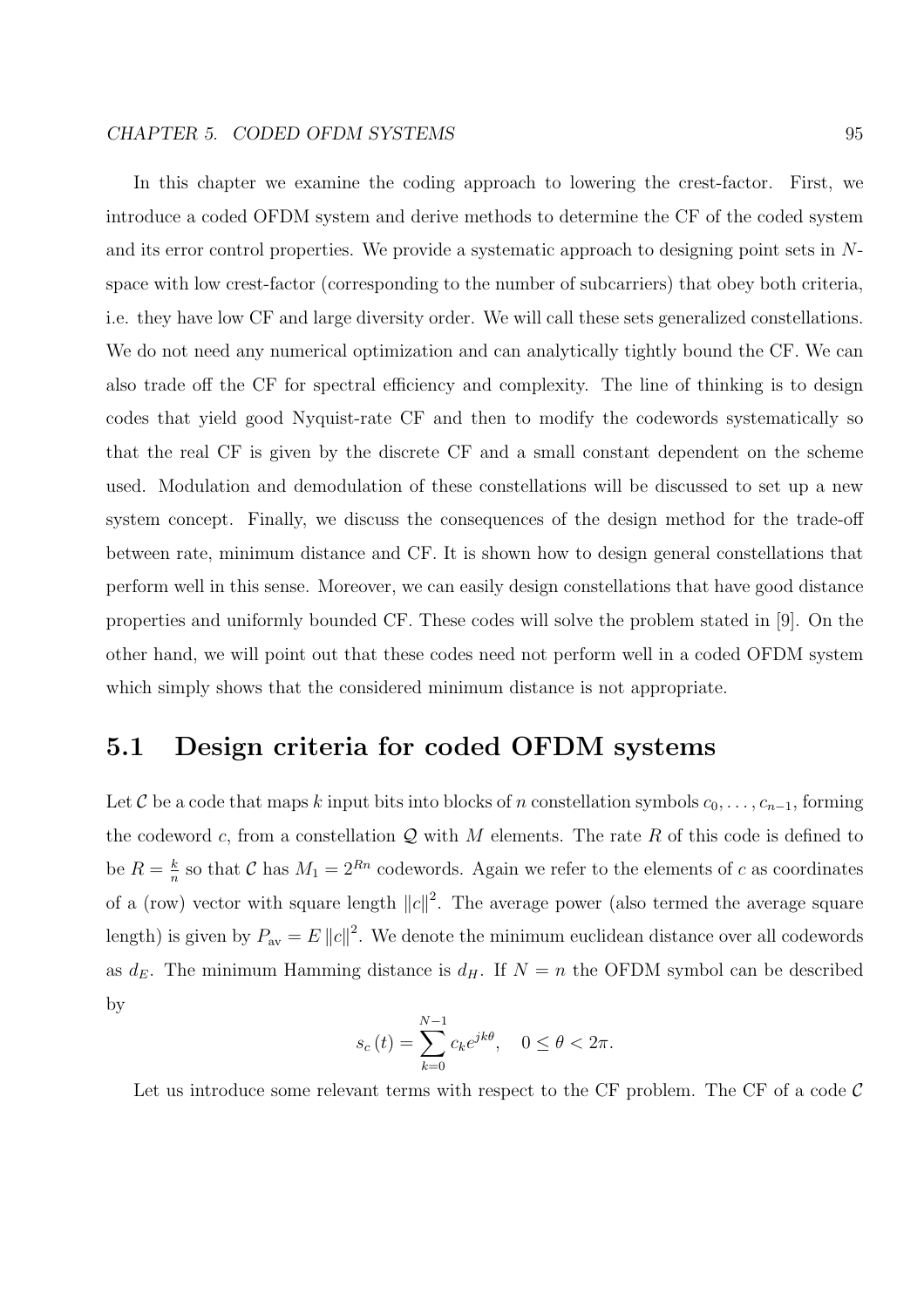is defined by

$$
\mathrm{CF}(\mathcal{C}) = \max_{c \in \mathcal{C}} \mathrm{CF}(s_c).
$$

The codeword which attains the maximum CF is called the worst-case codeword.

Clearly, it is generally difficult to provide practical design criteria so that the CF of the code is small. For spherical codes in [8] a new geometric criterion was introduced that is presented and improved in the next section. It is shown that, provided that the code supports minimumdistance decoding, the CF can be efficiently calculated. It is further shown how this can be exploited to design new codes with reduced CF.

We call the gain with respect to the CF of the coded scheme over the uncoded scheme the CF gain. In order to trade-off error-correcting properties over the CF in [129] elementary cost-functions were introduced.

Before we discuss methods of examining coded systems let us discuss what can be achieved in principle with coded OFDM systems in terms of capacity. Assuming that the path delays can be fixed to  $\tau_l = \frac{lT_s}{N}$  with corresponding power-delay profile  $r_l$  which is assumed in the following the capacity of the system for a channel realization is given by

$$
C_h = \frac{N - L_1}{N} \sum_{k=0}^{N-1} \log \left( 1 + \frac{P_{\text{av}} |\beta_k|^2}{\sigma^2 N} \right).
$$

If a peak-power restriction is invoked the capacity is reduced. However, an analytical treatment of this problem is difficult and only solved for the AWGN channel [130]. Many authors simply model the distortion as additional Gaussian noise and then use the same capacity formula with altered noise power [131, 132].

## 5.1.1 Crest-factor

We focus now on the computation of the CF of the code  $\mathcal{C}$ . It was shown in [8] that this problem is intimately related to minimum-distance decoding and we now briefly discuss their approach. Let  $\zeta = \frac{f_c}{\Delta}$  $\frac{f_c}{\Delta f}$  be the ratio of subcarrier bandwidth and carrier frequency the authors established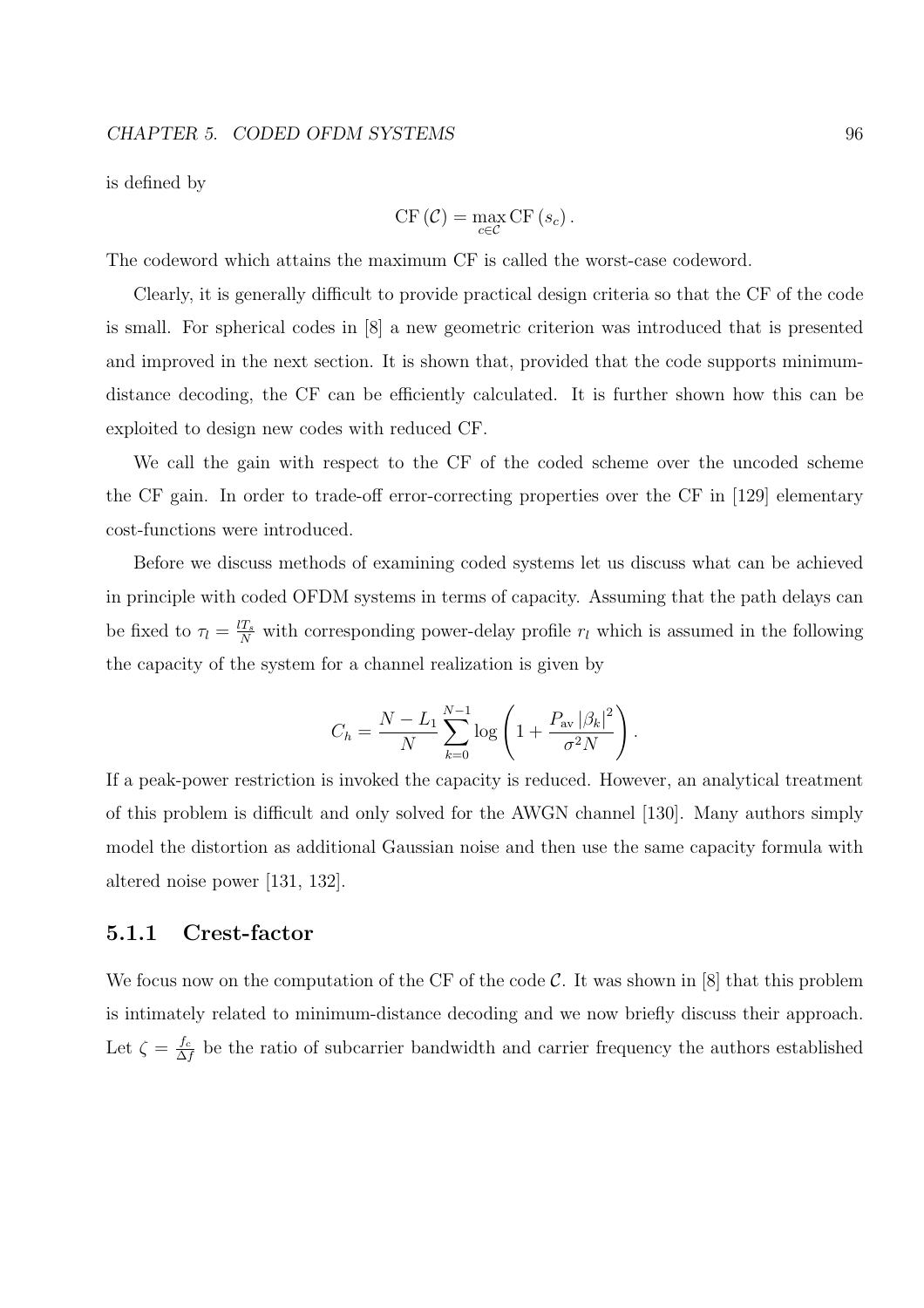that (Theorem 3.2) whenever  $\zeta \geq \zeta_1$ 

$$
|\text{PAPR}(\mathcal{C}, \zeta) - G_L(\mathcal{C}, \zeta_1)| \le \left[\frac{2\pi N (N + \zeta_1)}{L} + \frac{2\pi N^2}{\sqrt{3}\zeta_1}\right]
$$
(5.1)

where

PAPR 
$$
(C, \zeta) := \max_{c \in C} \max_{0 \le \theta < 2\pi} \frac{\left[ \Re \left( s_c \left( \theta \right) e^{j\zeta \theta} \right) \right]^2}{P_{\text{av}}}
$$

is the PAPR of the (normalized) transmit signal and

$$
G_L(\mathcal{C}, \zeta) := \max_{0 \le l \le LN} \max_{c \in \mathcal{C}} \frac{\left[ \Re \left( s_c(\theta_{l,L}) e^{j\zeta\theta_{l,L}} \right) \right]^2}{P_{\text{av}}} \tag{5.2}
$$

the discrete-time version of PAPR  $(C, \zeta)$ . Observing that the term

$$
s_c(\theta) e^{j\zeta\theta} = \sum_{k=0}^{N-1} c_k e^{j(\zeta+k)\theta}
$$

can be written as the inner product of  $c$  and the vector

$$
\omega_1(\theta,\zeta) := \left(e^{j\zeta\theta}, e^{j(\zeta+1)\theta}, \dots, e^{j(\zeta+N-1)\theta}\right),
$$

we have

$$
s_c(\theta) e^{j\zeta\theta} = (c, \omega_1(\theta, \zeta))
$$

where  $(\cdot, \cdot)$  denotes the inner product of two vectors. Since the real part of the inner product of two vectors that lie on a sphere with radius  $\sqrt{N}$  can be expressed as

$$
2\Re(c,\omega_1) = ||c||^2 + ||\omega_1||^2 - ||c - \omega_1||^2
$$
  
= 2N - ||c - \omega\_1||^2,

the term (5.2) can be efficiently computed using a minimum-distance decoding procedure and the error can be estimated by (5.1).

The main disadvantage of this approach is given by the fact that the term  $G_L(\mathcal{C}, \zeta_1)$  has to be evaluated on a polynomial in N increasing number of sampling points and that, in addition, the bound is extremely weak so that the PAPR is drastically overestimated. Furthermore, we want to emphasize that good error estimates are essential in this context as the extremal codeword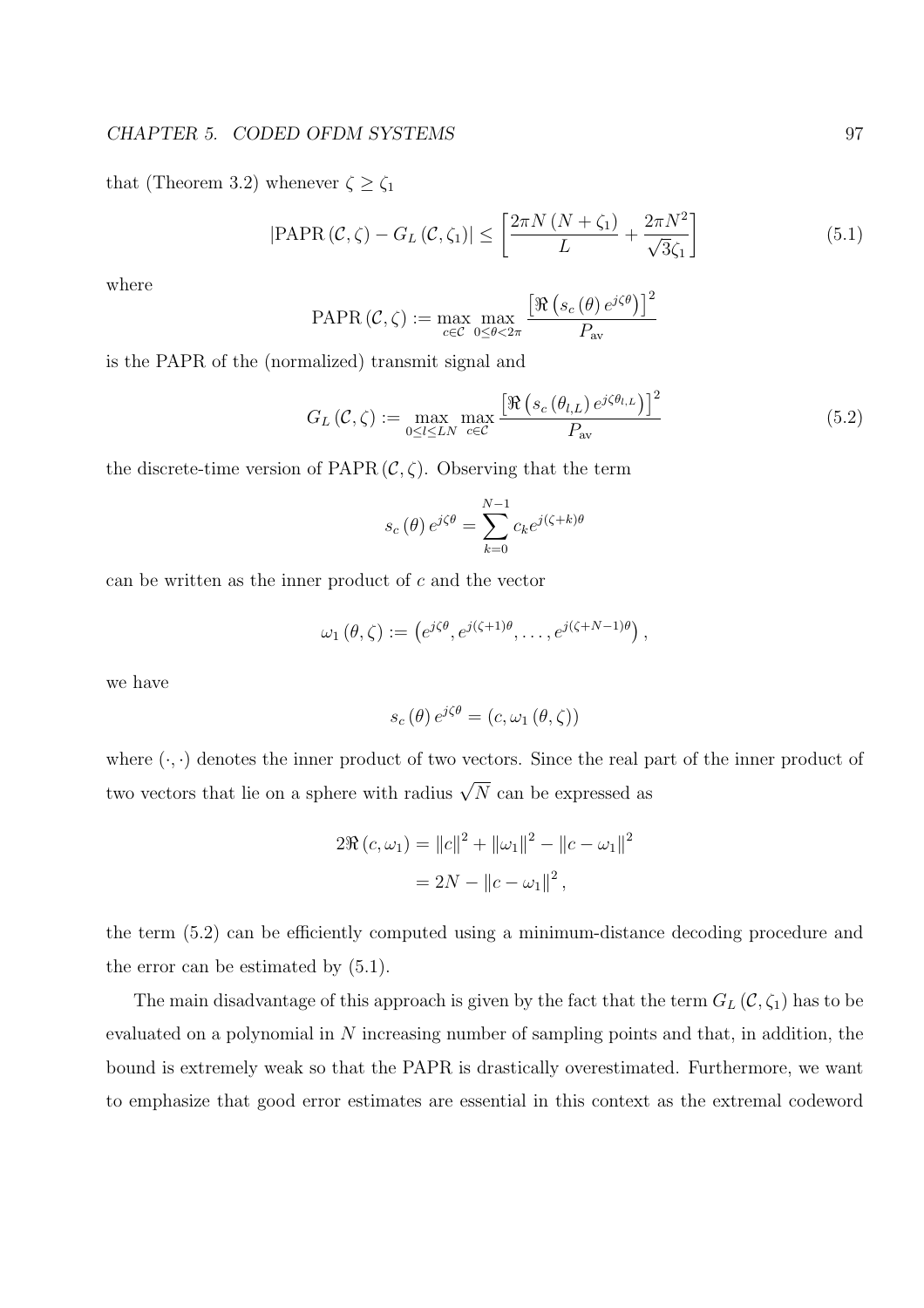depends on the parameters  $L$  and  $K$ . The real value and the error estimate are compared in [47].

Therefore, a better approach with lower computational effort is desirable and can be obtained by translating the approach into the baseband as described by the following theorem.

**Theorem 27** Let C be a code of N symbols over an equal-energy constellation and let  $c =$  $(c_0, \ldots, c_{N-1})$  denote its codewords. Let  $\omega(\theta, \alpha)$  be defined as

$$
\omega(\theta,\alpha) := (e^{j\alpha}, e^{j(\theta+\alpha)}, \dots, e^{j((N-1)\theta+\alpha)})
$$

and

$$
\omega^* (\theta, \alpha) = \min_{c \in \mathcal{C}} ||c - \omega (\theta, \alpha)||^2.
$$

Suppose that  $L > 1, K > 2, L, K \in \mathbb{N}$  then the largest CF is enclosed by the inequalities

$$
N - \frac{1}{2} \min_{0 \le l_1 < LN} \min_{0 \le l_2 < K} \omega^* \left( \theta_{l,L}, \alpha_{l_2, K} \right)
$$
  
\$\le \sqrt{N} \text{CF} \left( \mathcal{C} \right) \le\$  

$$
C_L C_K \left( N - \frac{1}{2} \min_{0 \le l_1 < LN} \min_{0 \le l_2 < K} \omega^* \left( \theta_{l,L}, \alpha_{l_2, K} \right) \right)
$$

Before we prove the theorem let us provide the following lemma.

Lemma 28 Let  $c \in \mathcal{C}$ . Setting

$$
d_* := \min_{0 \leq l_1 < LN} \min_{0 \leq l_2 < K} \left\| c - \omega \left( \theta_{l_1, L}, \alpha_{l_2, K} \right) \right\|.
$$

then the inequality

$$
\left(N - \frac{d_*^2}{2}\right) \le \max_{0 \le \theta < 2\pi} |s_c(\theta)| \le C_L C_K \left(N - \frac{d_*^2}{2}\right)
$$

holds.

Proof. Writing

$$
\max_{0 \le \theta < 2\pi} |s_c(\theta)| = \max_{0 \le \theta < 2\pi} \max_{0 \le \alpha < 2\pi} \Re \left( s_c(\theta) \, e^{j\alpha} \right)
$$
\n
$$
= N - \frac{1}{2} \min_{0 \le \theta < 2\pi} \min_{0 \le \alpha < 2\pi} \left\| c - \omega(\theta, \alpha) \right\|^2.
$$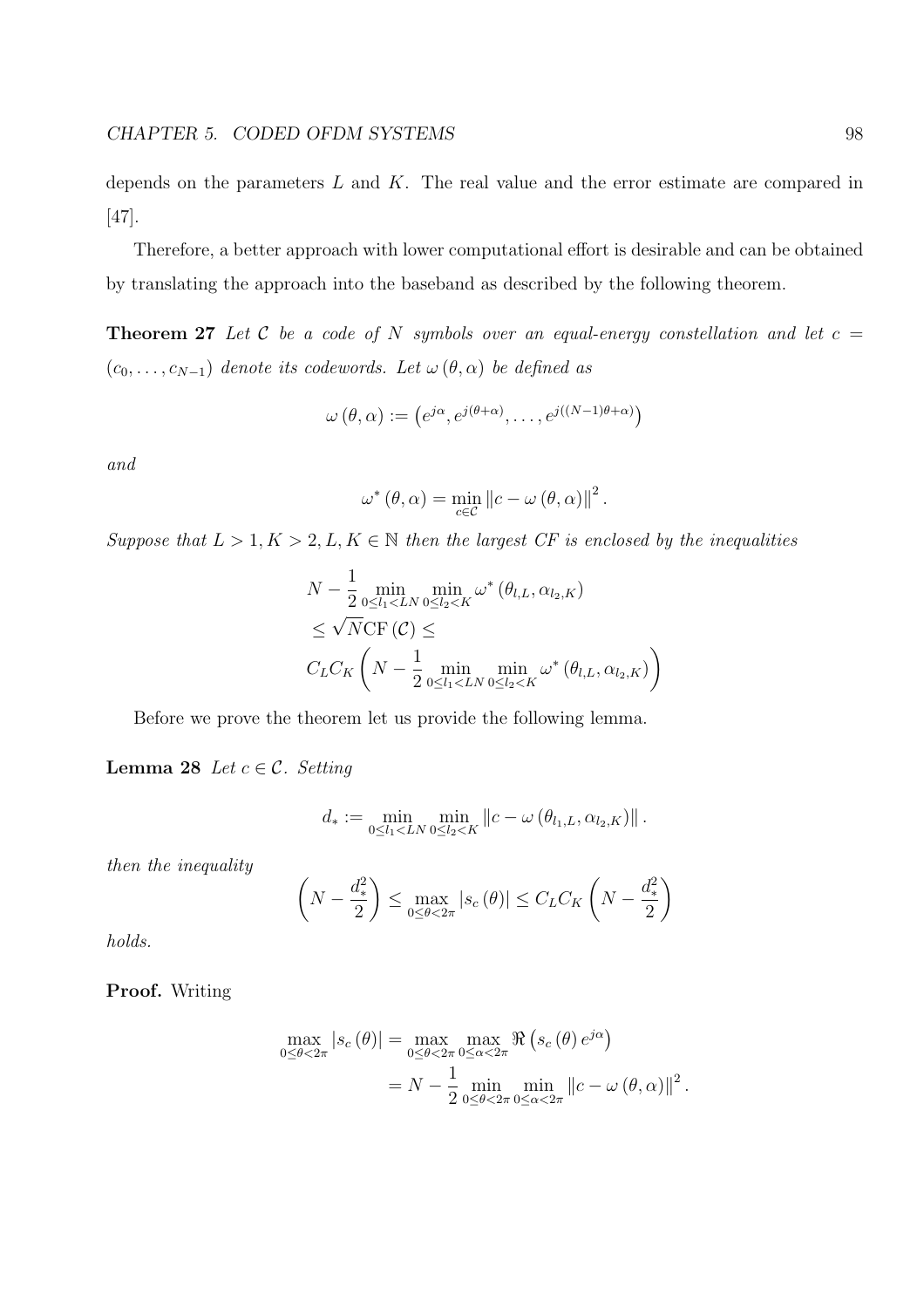Observing that  $\Re(s_c(\theta)e^{j\alpha})$  is a degree 1 trigonometric polynomial in  $\alpha$  the oversampling factor can be defined as  $\frac{K}{2}$ . In this light taking a grid  $(\theta_{l_1,L}, \alpha_{l_2,K})$ ,  $0 \le l_1 < LN$ ,  $0 \le l_2 < K$ , of the plane  $[0, 2\pi] \times [0, 2\pi]$  yields

$$
\max_{0 \le \theta < 2\pi} |s_c(\theta)| \ge \max_{0 \le l_1 < LN} \max_{0 \le l_2 < K} \Re \left( s_c(\theta_{l_1,L}) e^{j\alpha_{l_2,K}} \right) \\
= N - \frac{d_*^2}{2}
$$

and also

$$
\max_{0\leq\theta<2\pi}|s_c(\theta)|\leq C_L C_K\left(N-\frac{d_*^2}{2}\right)
$$

.

where  $C_L$  and  $C_K$  are the constants dependent on the refinement of the grid.

We are now in a position to give a proof to our main theorem.

Proof of theorem. The CF of the code is given by

$$
\begin{split} \text{CF} \left( \mathcal{C} \right) &= \max_{c \in \mathcal{C}} \text{CF} \left( s_c \right) \\ &= \frac{1}{\sqrt{N}} \max_{c \in \mathcal{C}} \max_{0 \le \theta < 2\pi} \max_{0 \le \alpha < 2\pi} \Re \left( s_c \left( \theta \right) e^{j\alpha} \right). \end{split}
$$

Taking a grid  $(\theta_{l_1,L}, \alpha_{l_2,K})$ ,  $0 \le l_1 < LN$ ,  $0 \le l_2 < K$ , and changing the order of maximum operators yields for some pairs  $(l_1, l_2)$ 

$$
\max_{c \in \mathcal{C}} \Re \left( s_c \left( \theta_{l_1, L} \right) e^{j \alpha_{l_2, K}} \right) = N - \frac{1}{2} \min_{c \in \mathcal{C}} ||c - \omega \left( \theta_{l_1, L}, \alpha_{l_2, K} \right)||^2
$$
  
= 
$$
N - \frac{1}{2} \omega^* \left( \theta_{l_1, L}, \alpha_{l_2, K} \right).
$$

Setting  $d_*^2 = \min_{0 \le l_1 < LN} \min_{0 \le l_2 < K} \omega^* (\theta_{l_1,L}, \alpha_{l_2,K})$  in Lemma 28 the theorem follows.

Theorem 27 states that the CF of a code can be calculated with any desired accuracy in linear running time in the length of the code opposed to polynomial running time as in the approach of [8]. Moreover, as pointed out in Chapter 3 this complexity cannot be significantly improved. The theorem has the geometrical interpretation that the codewords of any OFDM code should have a euclidean distance to the set of vectors  $\omega(\theta_{l_1,L}, \alpha_{l_2,K})$ ,  $0 \le l_1 < LN$ ,  $0 \le l_2 < K$ , as large as possible. However, it seems hardly possible to devise any explicit design scheme from this observation.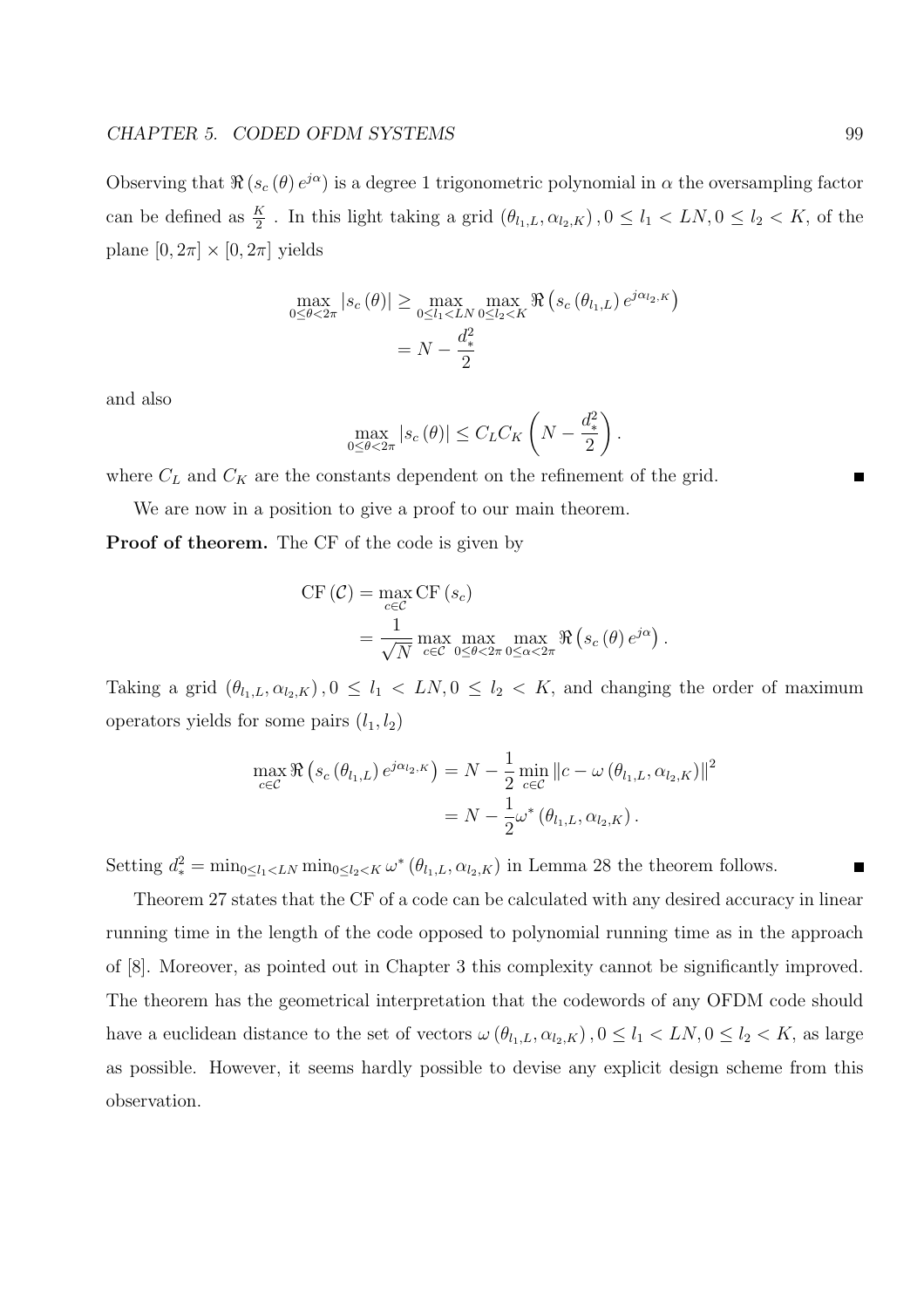The approach can easily be applied to baseband systems where the transmit signal is given by the real part of the complex baseband signal. Note that, since the signal is real the  $\alpha$ 's to be considered in Theorem are reduced to  $\alpha = 0$  and  $\alpha = \pi$ . In the passband approach the transmit signal itself is investigated. Defining the transmit signal as  $s_c^{(p)}(\theta) = \Re$ ¡  $s_c(\theta) e^{2\pi j\zeta}$ their approach turns out to be a special case of Theorem 27 if the bandwidth is appropriately replaced. However, the number of sampling points is extremely large if  $\zeta$  is large and the error is greatly overestimated. Furthermore, the theorem was formulated for equal-energy codes but as pointed out in [8] that if the code has a Trellis diagram the algorithm can be extended by applying the Viterbi algorithm.

The major outcome of Theorem 27 is to provide a simple method of computing the CF of a code. Thus, for a given code we can apply the algorithm to the phase-shift problem of [40] in order to reduce the CF in OFDM. This was also proposed in [8].

The CF of each coordinate in all the codewords is multiplied by fixed phase shifts  $\phi_k, k =$  $0, \ldots, N-1$ . Denoting the modified code as  $\mathcal{C}(\phi_0, \ldots, \phi_{N-1})$  (this is referred to as the phaseshifted version) we wish to find phase shifts  $\{\phi_0^*, \ldots, \phi_{N-1}^*\}$  where ª

$$
\mathrm{CF}\left(\mathcal{C}\left(\phi_0^*,\ldots,\phi_{N-1}^*\right)\right)\leq \mathrm{CF}\left(\mathcal{C}\left(\phi_0,\ldots,\phi_{N-1}\right)\right)
$$

for all  $\{\phi_0^*, \ldots, \phi_{N-1}^*\}$ ª  $\in [0, 2\pi)^N$ . As a result we can consider  $\mathcal{C}(\phi_0, \ldots, \phi_{N-1})$  as a multivariable non-linear function and minimize this function using standard tools, for example a gradient method. However, as the function has also various local minima and saddle points there is not much hope of finding the global minimum.

An example is given by the HIPERLAN 2 standard. The coder is a standard 1/2 constraint length 7 convolutional code. We apply our algorithm to the BPSK case using Newman phase shifts [47]. The phase shifts yield a gain of 4.163 [dB]. The envelope is depicted in Fig. 5.1. It is worth mentioning that we assumed that the memory of the coder is cleared after submitting a codeword.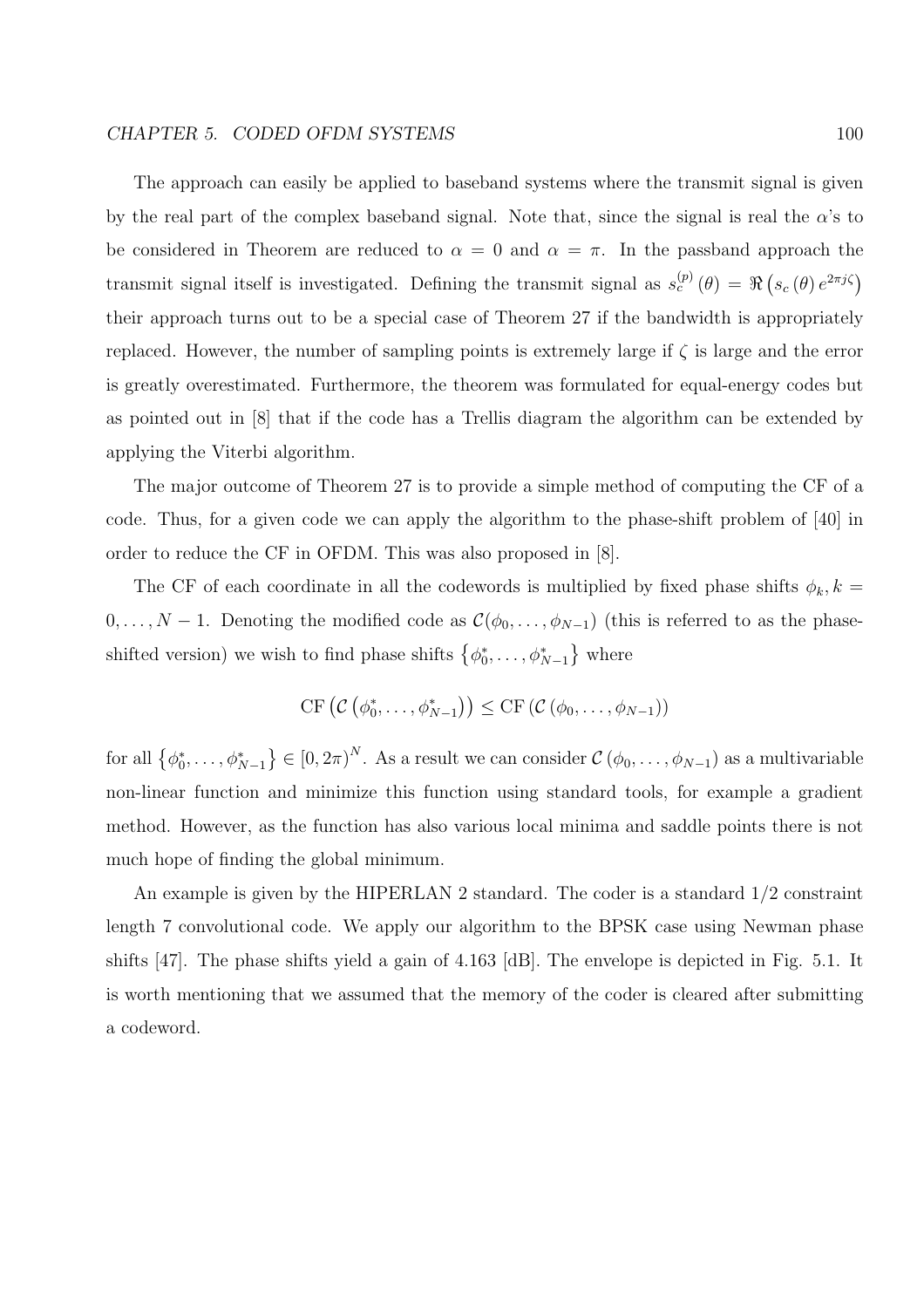

Figure 5.1: Corresponding signal (with unit average power) of worst-case codeword in a HIPER-LAN 2 system using phase-shifted BPSK modulation with Newman phases  $\phi_k = e^{\frac{j\pi k^2}{N}}$ .

# 5.1.2 Diversity

Using diversity schemes is an important means of overcoming the limitations of wireless multipath channels. Examples are temporal, frequency and antenna diversity schemes. OFDM systems are designed for the broadband multipath channel where frequency diversity is available.

Recall that the received symbols can be written as

$$
c'_k = \beta_k c_k + n_k, \quad k = 0, \dots, N-1
$$

where the sequences  $n_k, \beta_k, k = 0, \ldots, N-1$ , are the noise vector and channel gains, respectively. Assuming perfect channel state information at the receiver and a maximum-likelihood decoder,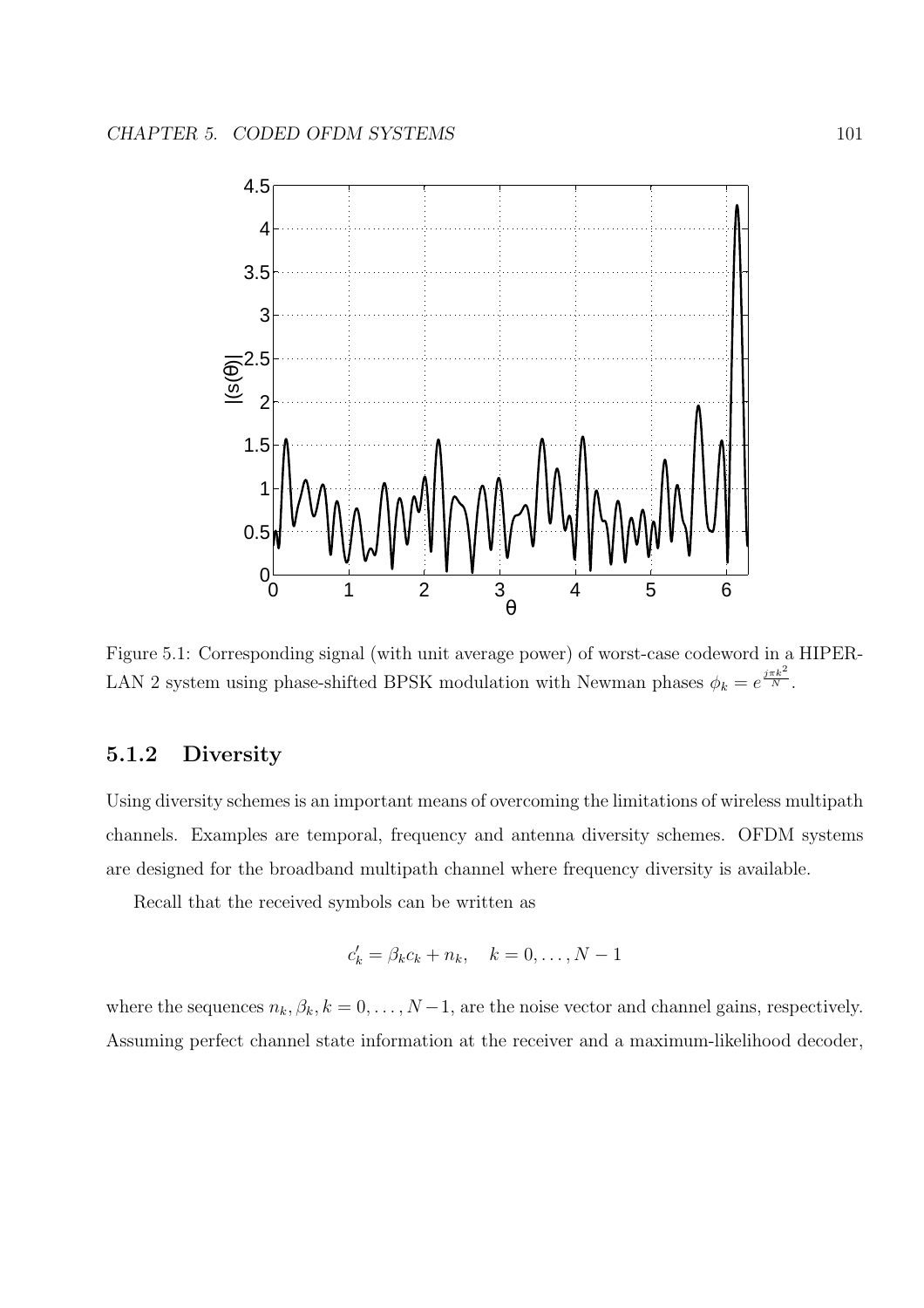the receiver computes the decoded sequence according to

$$
\widehat{c} = \underset{c \in \mathcal{C}}{\arg \min} \sum_{k=0}^{N-1} \left| c'_k - \beta_k c_k \right|^2.
$$

If c and e are two different codewords it was shown in  $[127]$  that the average pairwise error probability  $Pr(c \rightarrow e)$  over all channel realizations is upperbounded by

$$
\Pr(c \to e) \le \prod_{i=0}^{\operatorname{rank}(C)-1} \left(1 + \lambda_i\left(C\right) \frac{P_{\text{av}}}{2\sigma^2}\right)^{-1}
$$

where

$$
C := \sum_{l=0}^{L_m-1} r_l D_l (c-e)^H (c-e) D_l^H
$$

with

$$
D_l := \text{diag}\left(1, e^{j\frac{l}{N}2\pi}, \dots, e^{j\frac{(N-1)l}{N}2\pi}\right)
$$

and  $\lambda_i(C)$  denotes the *i*-th eigenvalue of C ( $c^H$  is the hermitian transpose and rank (C) is the number of independent rows/columns). The rank of C is the diversity order that we wish to be as large as possible. Clearly, the diversity order can only be as large as the Hamming distance of the underlying code. Since  $C$  is rather unwieldy to compute we point out that the matrix  $C$ can be rewritten as follows: the outer product  $(c-e)^{H}(c-e)$  can be expressed as

$$
(c-e)^{H}(c-e) = \text{diag}((c-e)) \mathbb{I}_{N} \text{diag}((c-e)^{*})
$$

where  $\mathbb{I}_N$  is an  $N \times N$  matrix filled with ones and  $*$  denotes elementwise conjugation. Thus, the matrix can be written as

$$
C = \left[ (c - e)^{H} (c - e) \right] \circ W_{r} W_{r}^{H}
$$

where  $\circ$  is the Hadamard product and  $W_r$  is a matrix consisting of entries  $(W_r)_{kl} = r_l \exp\left(\frac{2\pi jkl}{N}\right)$ N ¢ with row index  $0 \leq k < N$  and column index  $0 \leq l < L_m$ . Furthermore, the diversity order of a frequency coded OFDM system is upperbounded by

$$
rank\left(\left[\left(c-e\right)^{H}\left(c-e\right)\right]\circ W_{r}W_{r}^{H}\right)\leq min\left\{ L_{m},d_{H}\right\} .
$$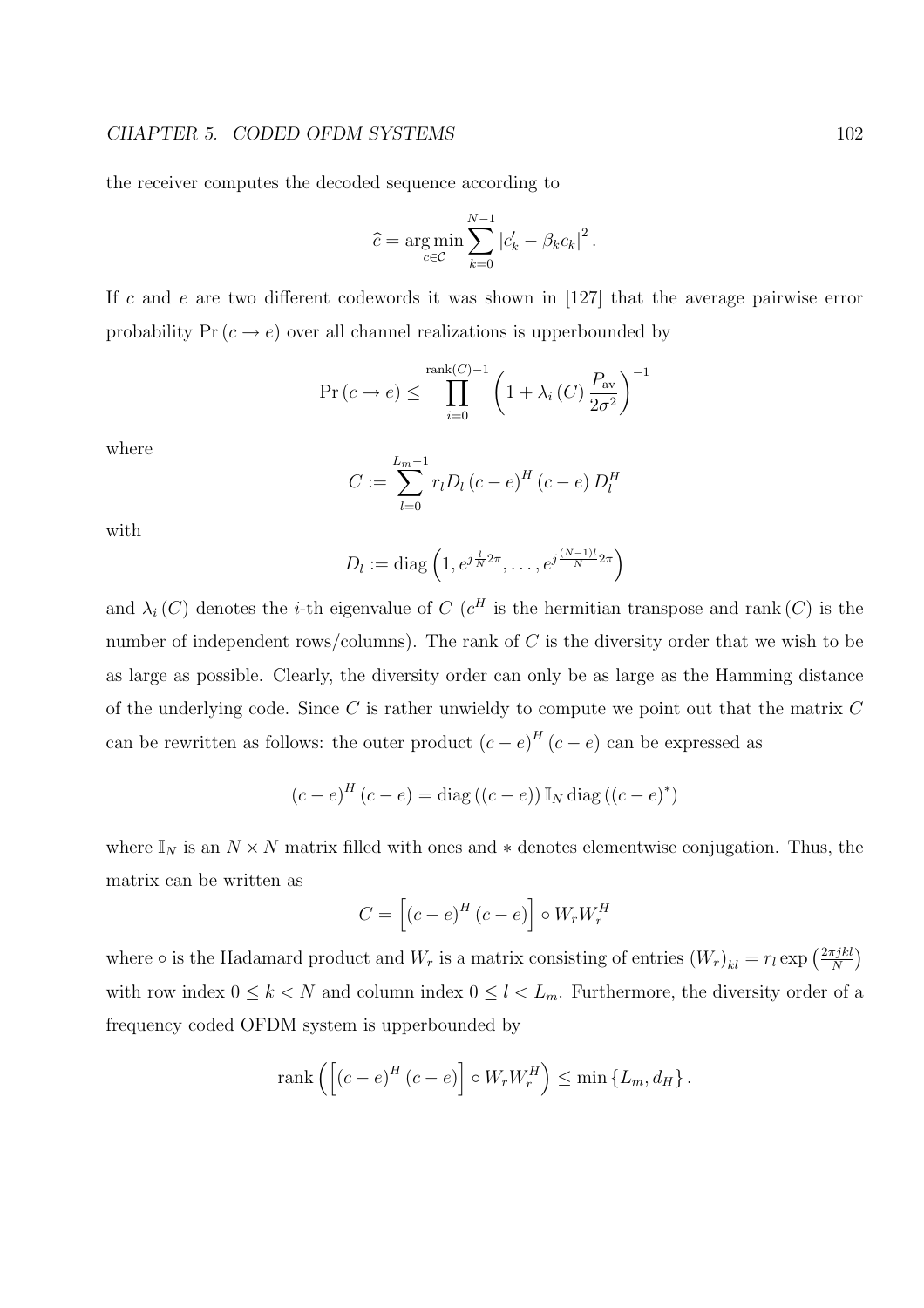The upper bound has already been established in [127]. Clearly, it follows that in the case of uncoded systems there is no frequency diversity, i.e. rank  $(C) = 1$ . If  $L_m = 1$  (irrelevant for OFDM) the relevant coding measure is the minimum distance of the code. On the other hand if  $L_m = N$  the relevant coding measure is the Hamming distance of all codeword pairs. In all other cases no simple coding strategy can be given. In particular, a code exhibiting excellent minimum distance that works well in AWGN can have very poor performance in the Rayleigh fading multipath channel. On the other hand, arbitrary fixed phase-shifts of all codewords have no effect on the error correcting capability of the code. The formula can be generalized if  $(c - e)$ is itself a matrix  $(C - E) \in \mathbb{C}^{N \times N_T}$  rather than a vector for space-frequency codes with  $N_T$ transmit antennas [127].

Obviously a necessary condition of achieving a diversity order of  $d'$  is a Hamming distance of  $d'$ . Moreover, it is also sufficient for collecting the maximum diversity order provided that  $d' \geq L_m$  as the following argument shows. We have to investigate the rank of  $C = \text{diag}((c - e)) W_r W_r^H \text{diag}((c - e)^*)$ . Since rank  $(AA^H)$ ¢  $=$  rank  $(A)$  it suffices to investigate the rank of  $W_r^H$ diag  $((c-e)^*)$ . For any pair c, e and modulation scheme the number of zeros in the error vector is smaller than  $N - d'$ . The resulting matrix has non-zero columns only in the position where non-zero entries in the diagonal matrix occurred. Thus the columns are scaled versions of  $e^{\frac{2\pi jk_1l}{N}}$ ,  $l=0,\ldots,L_m-1$ , and  $k_i\in[0,N-1]$ ,  $i=1,\ldots,d'$ . Now if the rank of this matrix is lower than  $d' \geq L_m$  then the following set of equations has non-trivial solutions

$$
\sum_{l=0}^{L_m-1} c_l z_i^l = 0, \quad z_i = e^{\frac{2\pi j k_i}{N}}, c_l \in \mathbb{R}, \quad i = 1, \dots, d',
$$

which is not possible since the polynomial can only have  $d' - 1$  zeros.

On the other hand, clearly the coding gain may become arbitrarily small although the diversity gain is guaranteed. This is because fixing  $L_m$  a Hamming distance of at least  $L_m$  guarantees two codewords to be distinguished after passing the channel. However, if the positions in which the codewords differ are close the small coding gain can lead to poor performance. On the other hand, in the absence of better (i.e. more tractable) criteria we will stay with the Hamming distance in this thesis.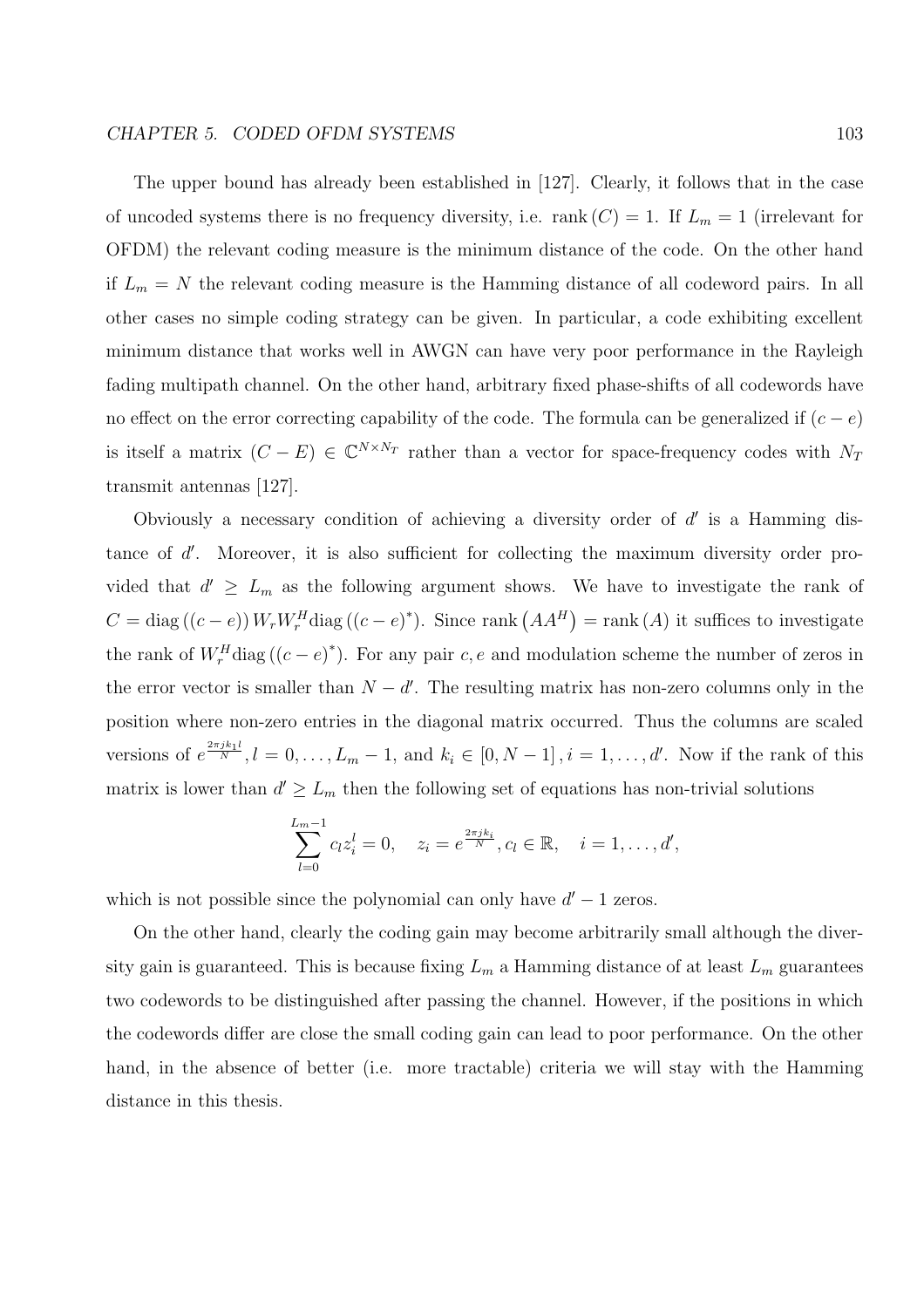# 5.2 Generalized constellations with low crest-factor

In the preceding sections we introduced the design criteria of coded OFDM systems and we will now propose new design schemes that perform well in the discussed sense. We call the outcome of these schemes generalized constellations rather than codes because these constellations do not possess many properties of codes. It is more related to the constellation approach in [84, 85] where we have added a new design criterion.

# 5.2.1 A new design rule

Generalized constellations are based on properties of de la Vallée-Poussin polynomials. Given n samples  $s_c^{(1)}, s_c^{(2)}, \ldots, s_c^{(n)}$  and natural numbers  $m, n_1, m > n_1$ , we define the degree  $m-1$ trigonometric polynomial  $\mathbf{r}$ 

$$
s_c(\theta) = \frac{1}{n} \sum_{l=0}^{n-1} s_c^{(l)} S_{m,n_1} \left( \theta - \frac{2\pi l}{n} \right)
$$

where

$$
S_{m,n_1}(\theta) = \frac{\sin\left(\frac{(m+n_1)\theta}{2}\right)\sin\left(\frac{(m-n_1)\theta}{2}\right)}{(m-n_1)\sin^2\left(\frac{\theta}{2}\right)}
$$

is the de la Vallée-Poussin kernel (see Chapter 3). Suppose  $m + n_1 = n$  then  $s_c$  $\sqrt{2\pi l}$ n ¢ =  $S_{n-n_1,n_1}(0) \cdot s_c^{(l)}$  which is assumed in the sequel. Thus we can write

$$
s_c(\theta) = \frac{1}{n} \sum_{l=0}^{n-1} s_c\left(\frac{2\pi l}{n}\right) S_{n-n_1,n_1}\left(\theta - \frac{2\pi l}{n}\right),
$$

and

$$
\max_{0 \le \theta < 2\pi} |s_c(\theta)| \le \max_{0 \le k < n} \left| s_c\left(\frac{2\pi k}{n}\right) \right| \max_{0 \le \theta < \frac{2\pi}{n}} \frac{1}{n} \sum_{k=0}^{n-1} \left| S_{n-n_1, n_1}\left(\theta - \frac{2\pi k}{n}\right) \right|.
$$

It was shown in Theorem 8 that

$$
\max_{0 \le \theta < \frac{2\pi}{n}} \frac{1}{n} \sum_{k=0}^{n-1} \left| S_{n-n_1,n_1} \left( \theta - \frac{2\pi k}{n} \right) \right|
$$
\n
$$
\le \min \left\{ \frac{2}{\pi} \log \left( \frac{n}{n-2n_1} \right) + 2 + \frac{2}{\pi} \log \left( 2 \right) + \frac{2 \cot \left( \frac{\pi}{2(n-2n_1)} \right)}{\pi \left( n - 2n_1 \right)}, \sqrt{\frac{n}{n-2n_1}} \right\}
$$
\n
$$
=: C_{n,n_1}^{(S)}.
$$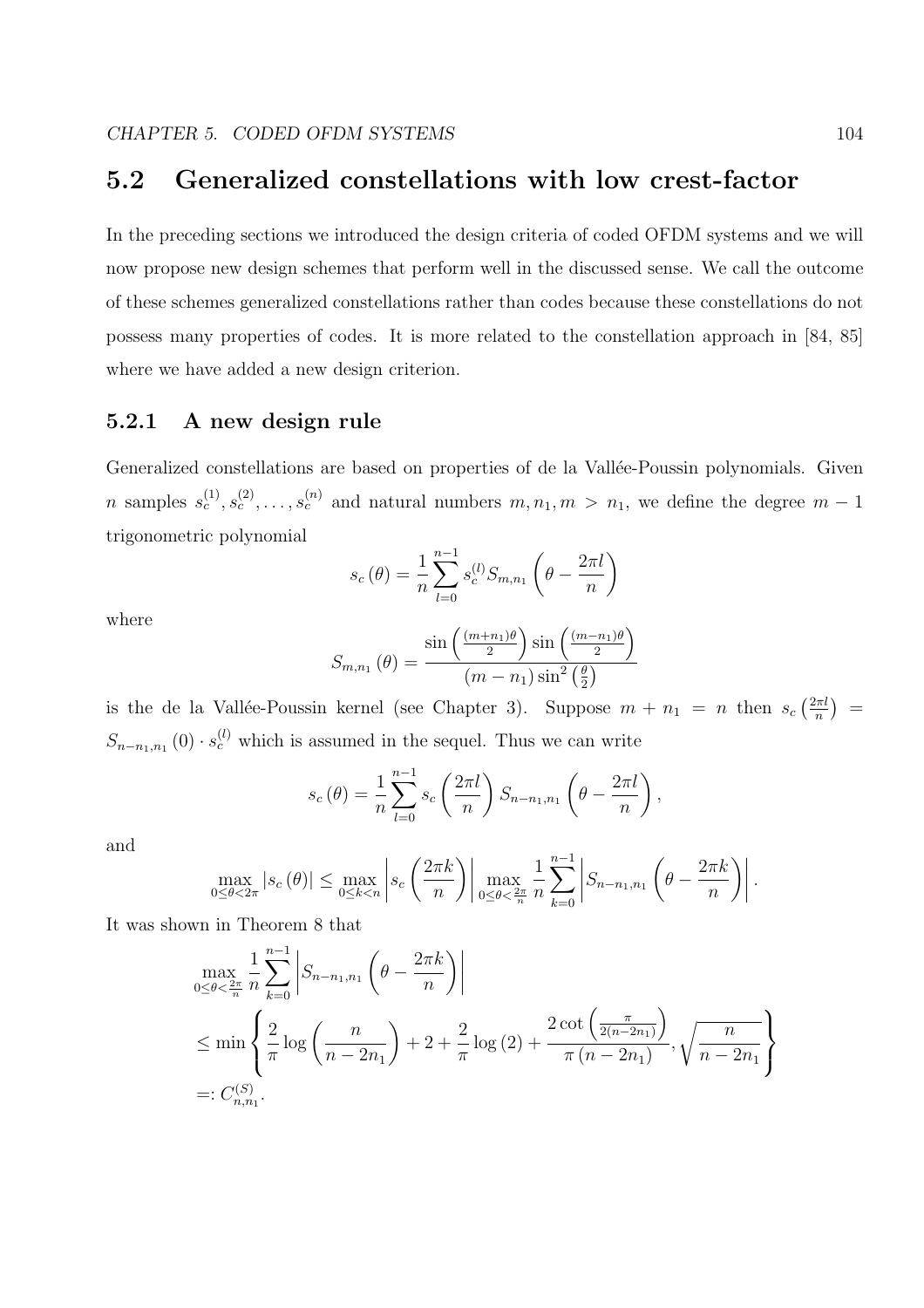Note that if the ratio of n and  $n_1$  is constant the right hand side is uniformly bounded in n. The main idea is to use good codes that have small discrete CF and apply the interpolation. The interpolation can be carried out efficiently in the frequency domain. Obviously, the length of the codewords after the modification has increased, i.e. the spectral efficiency has decreased and clearly there is a trade-off between the offset length and the CF. Also the average power is modified and must be corrected. Note that this approach can be used to design multitone signals with low CF. It is natural to ask whether there are other kernels with even better performance. Firstly, it is certainly possible to use ,,smoother" kernels. However, from the results in Chapter 3 it is clear that these kernels do not necessarily exhibit better performance. One may also be attempted to use asymmetric kernels in order to reduce the offset length. However, we can exclude such kernels given by Theorem 9.

# 5.2.2 Modulation

The Fourier representation of  $S_{n-n_1,n_1}$  is given by

$$
S_{n-n_1,n_1}(\theta) = 1 + 2 \sum_{k=1}^{n_1} \cos(k\theta) + 2 \sum_{k=n_1+1}^{n-n_1-1} \frac{n-n_1-k}{n-2n_1} \cos(k\theta)
$$

and the k-th Fourier coefficient  $c_k$  ( $s_c$ ) is given by

$$
c_k(s_c) = \frac{1}{n} \sum_{l=0}^{n-1} s_c \left(\frac{l}{n} 2\pi\right) e^{\frac{2\pi jkl}{n}} \cdot \frac{1}{2\pi} \int_0^{2\pi} S_{n-n_1,n_1}(\theta) e^{jk\theta} d\theta.
$$

Thus, all we need is the cyclically extended DFT of the original codeword and the Fourier coefficients of the kernel. This permits an efficient modulation.

# 5.2.3 Demodulation

The demodulation is more difficult. Since we do not send the original codeword the decoding procedure for the given code can be applied but its performance may be degraded. However, the degradation is small as we will see in an example. In the case of M-ary PSK codes we can do better. The original codeword is received where some of the coordinates are available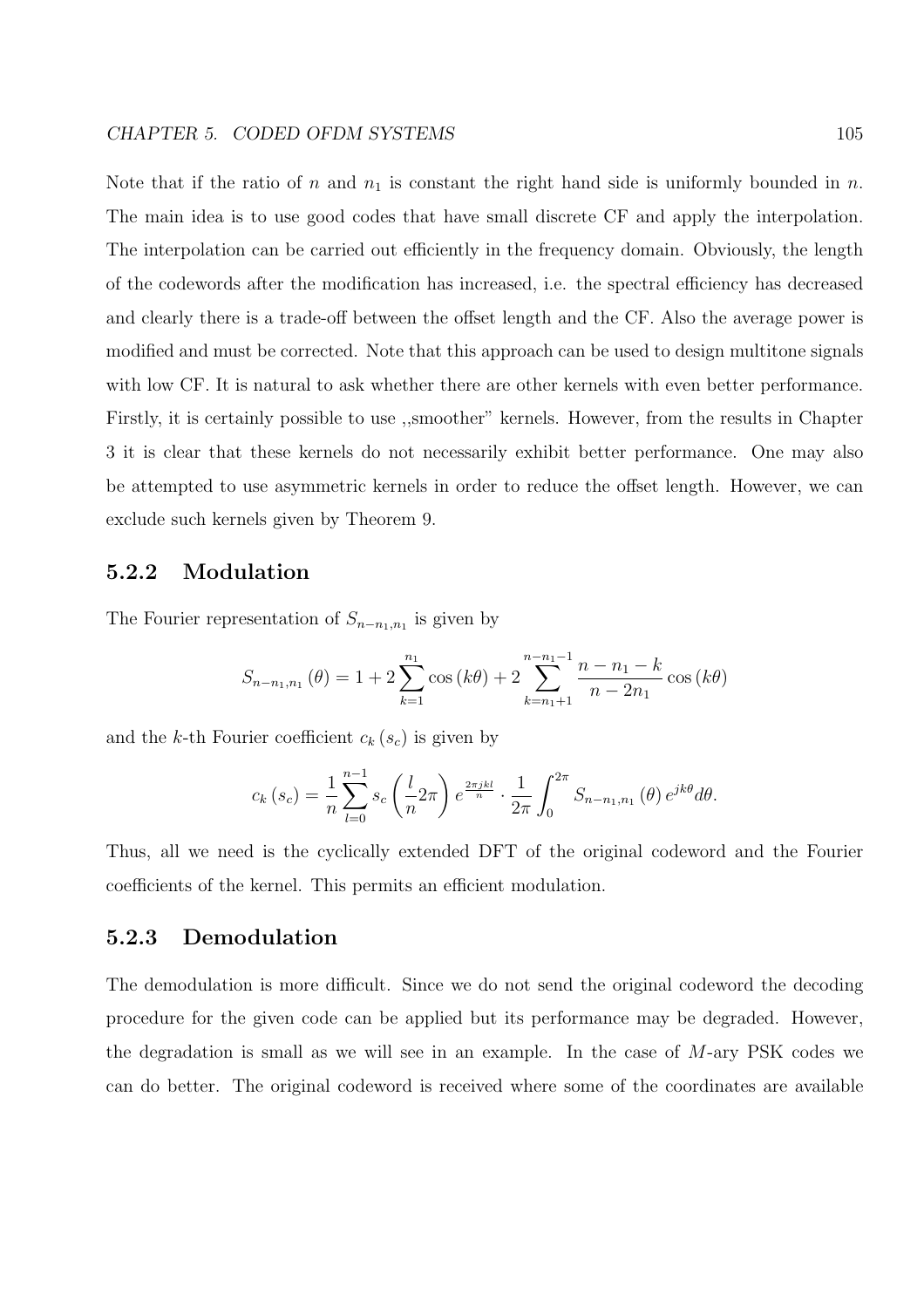at different positions and scaled by the kernel. A simple decoding procedure is now given as follows: copies of the same components can be combined and the decoding procedure of the code applied according to [125]. Let  $c'_k, \beta_k, k = 0, \ldots, N-1$ , be the received symbols and channel gains respectively the receiver aims to minimize the metric

$$
\sum_{k=0}^{N-1} |c'_k - \beta_k c_k|^2
$$

among all possible sequences. It is easy to see that the problem is equivalent to computing the metric

$$
\sum_{k=0}^{N-1} |\beta_k c'_k - c_k|^2
$$

if  $|c_k| = 1$ . After modification of the original codeword some of the coordinates are copies scaled by the kernel. Hence we can write

$$
\sum_{k=d}^{N-1-d} |\beta_k^* c_k^* - c_k|^2
$$

where  $\beta_k^*, c_k^*$  are the sums of the corresponding values of the copies. In the following we apply our scheme to trace codes.

## 5.2.4 Trace codes

Let us illustrate our approach with an example using m-sequences. M-sequences constitute a class of length  $n = 2^m - 1$  codes encoding m bits where m is a natural number. These codes were proposed for OFDM in [133, 134]. The autocorrelation properties imply small Nyquistrate CF and the minimum Hamming distance is fairly large. Thus the code is suitable for the transmission scheme proposed here. We chose  $m = 4$ , i.e.  $n = 15$ . Here,  $n = 15$  corresponds to the original codeword length and  $N = 2(n - n) - 1$ . The offset is defined by  $d_s := \frac{(N-1)}{2} - \frac{(n-1)}{2}$ 2 where n must be odd. If n is even the codeword lies asymmetric in the window defined by the kernel. Fig. 5.2 compares bit error rates (BER) over  $\text{SNR} := \frac{P_{\text{av}}}{\sigma^2}$  of uncoded BPSK, m-sequences and the modified scheme with offset  $d_s = 1, d_s = 2$  and  $d_s = 3$  in peak power limited Rayleigh fading multipath channel with  $L_m = 3$  paths and equal power for all paths. In Fig. 5.3 the simulations are shown for  $L_m = 4$ . We assumed perfect channel state information and perfect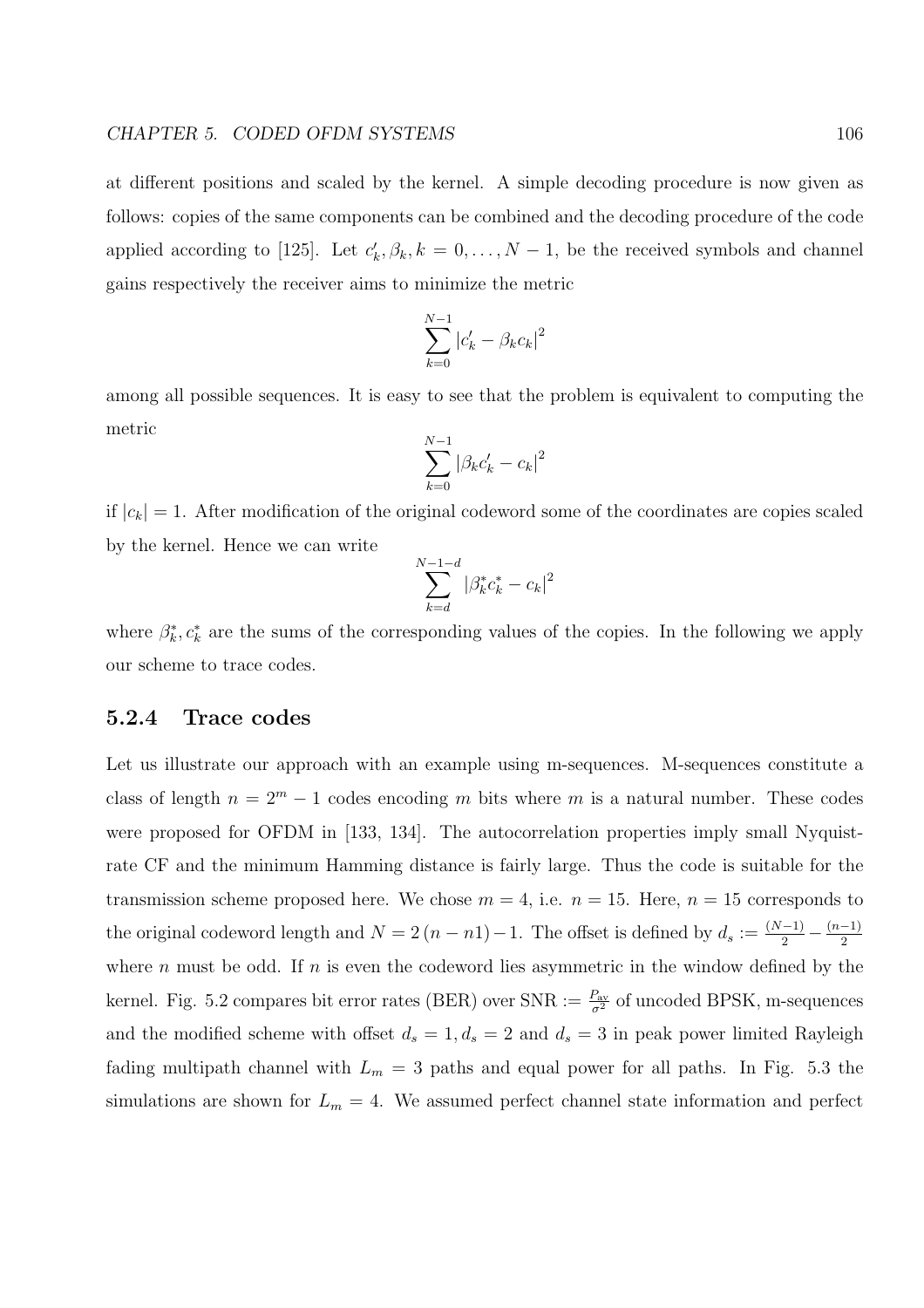

Figure 5.2: Simulation of bit error rates for the M-sequences and the new schemes. The number of paths is  $L_m = 3$ . At each simulation point a minimum of 20 events was observed. The maximum number is  $5 \cdot 10^6$ .

synchronization at the receiver. We observe a slightly loss in coding gain with increasing  $d_s$ , however the transmitter can now operate with a 1.4 [dB] for  $d_s = 2$  (0.9 [dB] for  $d_s = 1$ ) reduced OBO compared to 5.4 [dB] (the theoretical values for the OBO are 12.4 [dB], 10.8 [dB], and 9.9 [dB] times the CF of the coding scheme itself which is too pessimistic here). The reason for this is, that the modified scheme yields a strong gain with respect to the complementary distribution of the CF. It is further observed that the code can exploit the frequency diversity as expected.

The M-sequences belong to a class of codes called trace codes [9] for which good bounds on the Nyquist-rate CF do exist. It is not necessary to quote the relevant results from the theory of finite fields again and we refer to [135]. Combining for example the results in [9] and [136] we obtain an upper bound on the CF for trace codes, i.e.

$$
\text{CF}(\mathcal{C}) \le C_{n,n_1}^{(S)} \cdot (2t-2) 2^{\frac{m}{2}} + 1.
$$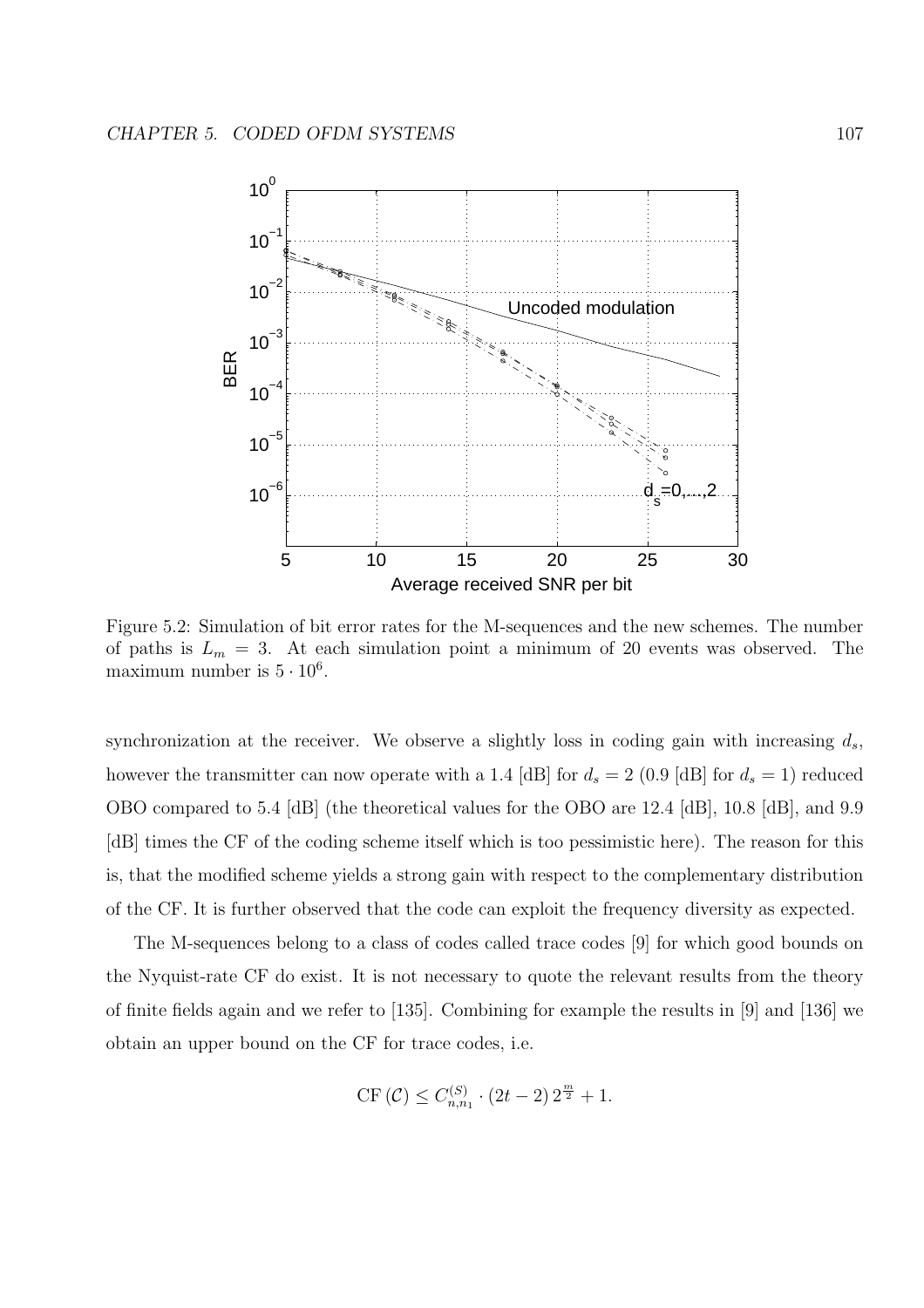

Figure 5.3: Simulation of bit error rates for the M-sequences and the new schemes. The number of paths is  $L_m = 4$ . At each simulation point a minimum of 20 events was observed. The maximum number is  $5 \cdot 10^6$ .

where  $t$  is the number of errors that can be corrected. Comparing these codes with the Reed-Muller codes it is apparent that they do not yield a rate gain. However, note that the decoding complexity is much less than that for Reed-Muller codes because no look-up tables are needed to identify those cosets with low CF. Thus, the approach can be an attractive alternative in lowcost systems as motivated. In principle, the scheme can be applied to every subcarrier number as long as a minimal polynomial is given. Further improvement of the scheme can be achieved if the all-zero codeword is prevented from transmission. In general, the scheme can be applied to every code with small Nyquist-rate CF as well as modulation with small Nyquist-rate CF. Modulation with small Nyquist-rate CF can be achieved with standard reduction techniques [7].

Unfortunately, the rates of the trace codes, Reed-Muller codes etc. are small and there may be a need to design constellations with higher rates (the techniques in [125, 126] can be used to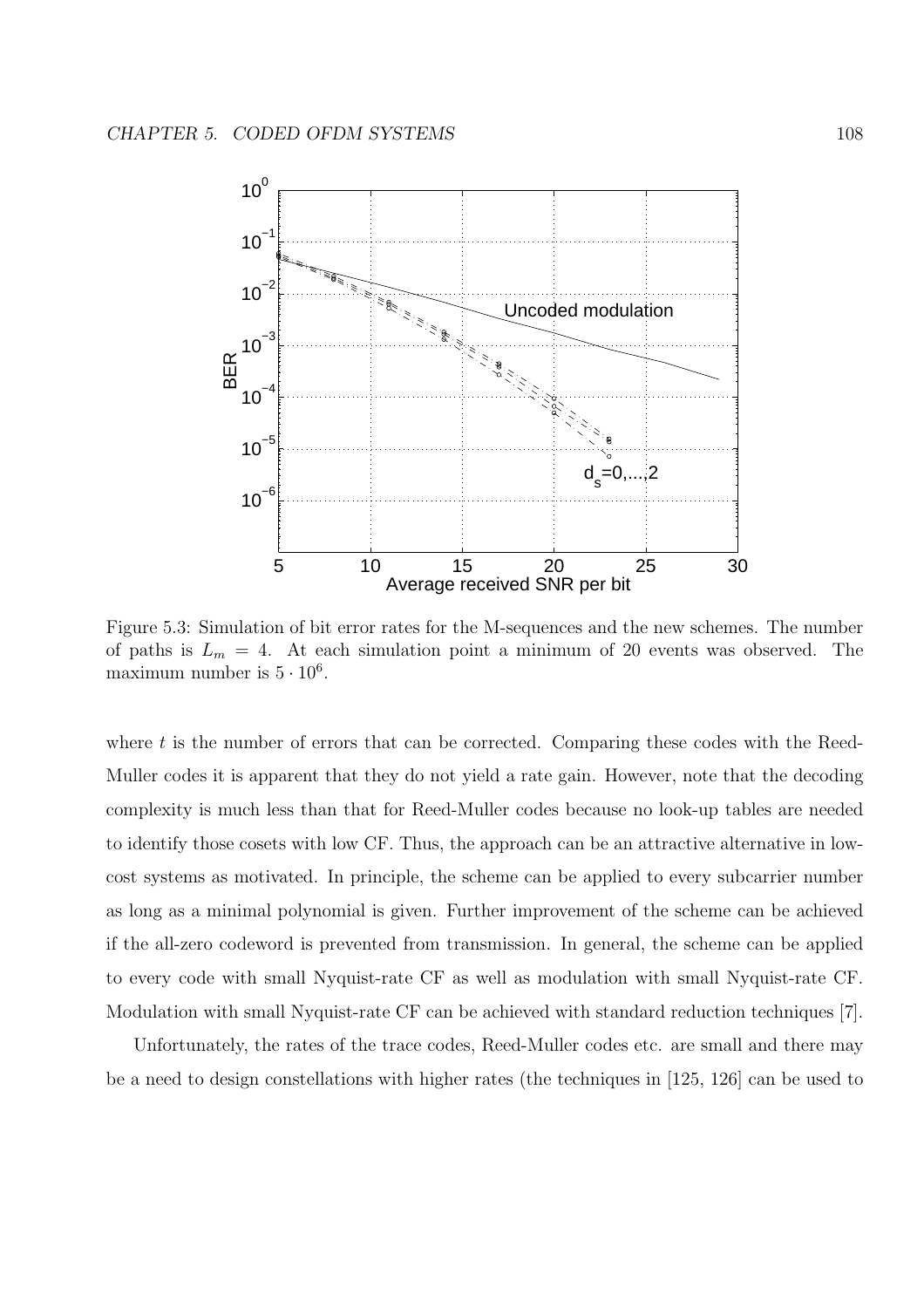increase rates). It is of interest what the fundamental limits of the aforementioned scheme are. This is discussed next.

### 5.3 Consequences for the crest-factor distance trade-off

Let us now discuss the preceding results with respect to the trade-off rate, distance and CF for spherical codes. Certainly, the most interesting question is regarding the existence of codes with good error properties and low CF. Some numerical investigations have been conducted in [137]. We recall some of the results presented in [9] and improve slightly on them.

Define

$$
\Omega := \{ \omega \left( \theta, \alpha \right) : 0 \le \theta < 2\pi, 0 \le \alpha < 2\pi \}
$$

and let  $A(\Omega, r)$  denote the area covered by the points within distance r on the N-dimensional sphere with radius  $\sqrt{N}$ ,  $A(r)$  denote the area of the spherical cap of radius r and  $A_{\sqrt{N}}$  denotes the whole area of the surface of the sphere. Fixing the minimum euclidian distance  $d_E$  it was shown in [9] that providing

$$
A\left(\Omega,\max\left\{d_*-\frac{d_E}{2},0\right\}\right) + 2^{NR}A\left(\frac{d_E}{2}\right) \ge A_{\sqrt{N}}, \quad \frac{d_E}{2} \le d_* \le \sqrt{2N}
$$

for some  $d_*$  yields

$$
\mathrm{CF}(\mathcal{C}) \ge \frac{1}{\sqrt{N}} \left( N - \frac{d_*^2}{2} \right).
$$

In order to make the theorem practically useful a good lower bound on A  $\left(\Omega, \max\left\{d_*-\frac{d_E}{2}\right\}\right)$  $\frac{l_E}{2},0$  $\overline{a}$ is needed. The next lemma improves on Lemma 4 in [9].

**Lemma 29** The area of  $A(\Omega,r)$  is lowerbounded by

$$
A(\Omega, r) \geq \begin{cases} (2N - 1) A(r) & 0 \leq r \leq \sqrt{\frac{N}{2} - \frac{1}{4}} \\ N_0 A(r) & \sqrt{\frac{N}{2} - \frac{1}{4}} < r \leq \sqrt{N} \\ A(r) & r > \sqrt{N} \end{cases}.
$$

where  $N_0 =$  $\frac{1}{\pi}$  $\frac{\pi}{\arcsin r\sqrt{N}}$ k where  $|\cdot|$  is the floor-function.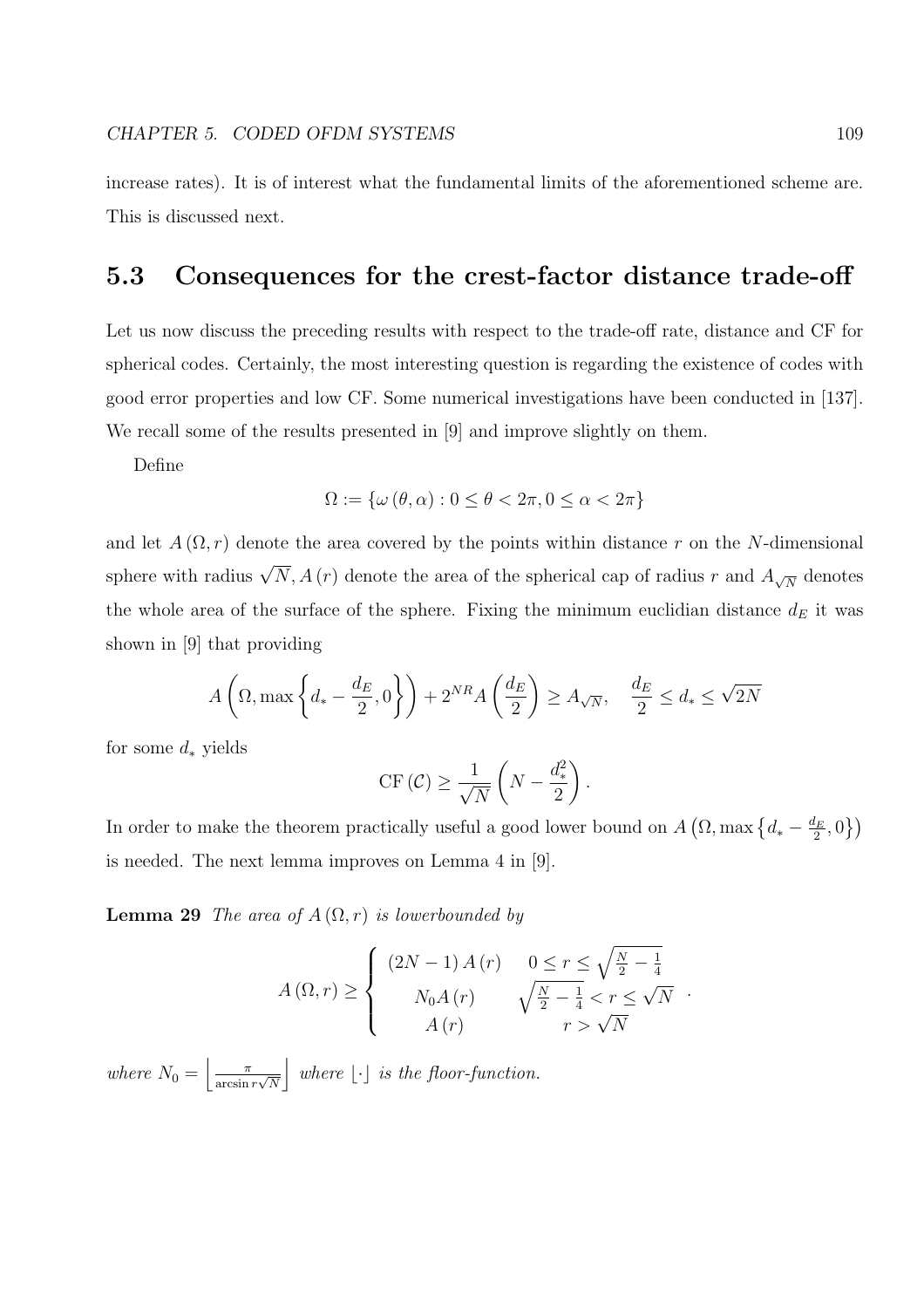#### CHAPTER 5. CODED OFDM SYSTEMS 110

**Proof.** The last inequality on the right-hand side is trivial since  $\Omega$  is a non-empty set. The first inequality can be proven as follows. Taking two points  $\omega(\theta_1, \alpha)$  and  $\omega(\theta_2, \alpha)$  of  $\Omega$  the squared euclidean distance is given by

$$
\|\omega(\theta_1, \alpha) - \omega(\theta_2, \alpha)\|^2 = 2N - \Re(\omega(\theta_1, \alpha), \omega(\theta_2, \alpha))
$$
  

$$
= 2N - 1 - 1 - 2\sum_{k=1}^{N-1} \cos[k(\theta_1 - \theta_2)]
$$
  

$$
= 2N - 1 - \frac{\sin[\frac{2N-1}{2}(\theta_1 - \theta_2)]}{\sin[\frac{\theta_1 - \theta_2}{2}]}
$$

Thus, with  $\theta_1 - \theta_2 = \frac{2\pi k}{2N - 1}$  $\frac{2\pi k}{2N-1}$ , 0 <  $k < 2N$ , yields

$$
\|\omega(\theta_1, \alpha) - \omega(\theta_2, \alpha)\|^2 = 2N - 1.
$$

Consequently, assuming  $d \leq$  $\frac{\sqrt{2N-1}}{2}$  =  $\frac{N}{2} - \frac{1}{4}$  we can choose points  $\theta_k, 0 \leq k < 2N$ , so that  $\|\omega(\theta_{k_1}, \alpha) - \omega(\theta_{k_2}, \alpha)\|^2 = 2N - 1, 0 \le k_1 \ne k_2 < 2N$  and the spherical caps do not overlap. The second inequality follows from Lemma 4 in [9].  $\overline{a}$ 

Lemma 29 places a lower bound on the CF of a code provided that  $\frac{d_E}{2} \leq d_* \leq$  $\frac{N}{2} - \frac{1}{4}$  $\frac{1}{4}$ . Clearly if  $d'_E$  is the distance such that  $2^{NR}A\left(\frac{d'_E}{2}\right) \geq A_{\sqrt{N}}$  then CF(C)  $\geq \frac{1}{\sqrt{N}}$  $\begin{pmatrix} 1 & 0 & 0 & 0 & 0 & 0 \end{pmatrix}$  $\frac{1}{\overline{N}}\left(N-\frac{d'^2_E}{2}\right)$  with equality at best. Allowing a slightly lower minimum distance leaves space for a lower CF as shown in Fig. 5.4 where the region below the curve is a non-achievable region. The region above the curve is the achievable region for a code. However, note that even if Lemma would hold with the best inequality over the whole possible range  $0 \leq d_E \leq$ √ 2N the range of possible distances differ only in extremely small values. This is due to the linear and exponentially growing number of points. Thus, the statement ,,there is a trade-off between rate, minimum distance and CF" [9] must be considered very carefully at least in light of these results.

The sufficient conditions derived in [9] can also be slightly improved. Using the Varshamov-Gilbert style argument in [9] it can be shown that if

$$
A\left(\Omega,d_{*}\right) + 2^{NR} A\left(d_{E}\right) \leq A_{\sqrt{N}}
$$

then there is a code  $\mathcal C$  with rate R, minimum distance  $d_E$  and

CF 
$$
(C) \leq C_L C_K \left( N - \frac{d_*^2}{2} \right)
$$
.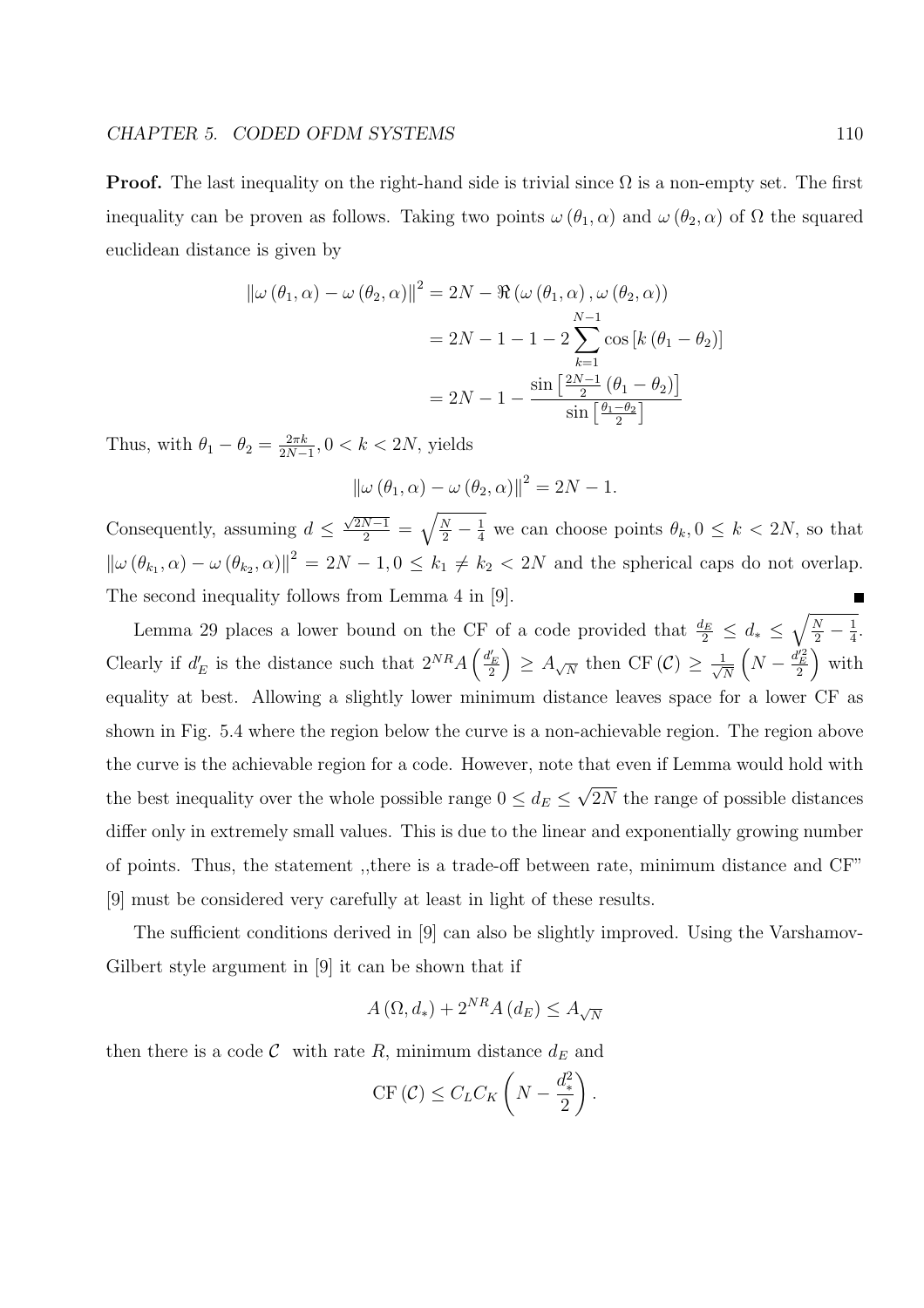

Figure 5.4: Trade-off between CF and distance for rate  $R = 0.5, N = 48$  codes

A similar statement can be made for the Hamming distance based on a counting argument using (also our improved) bounds on the CF distribution and standard results from literature [82].

Exploring the asymptotic behavior by using the inequality of Shannon it is clear from [9] that by assuming  $\overline{a}$  $\sqrt{ }$ 

$$
2^{R}\left(2\Delta\left(1-\frac{\Delta}{2}\right)\right) < 1\tag{5.3}
$$

with  $\Delta > 0$  then there is a code with  $d_E = \sqrt{2\Delta N}$  and

$$
\mathrm{CF}\left(\mathcal{C}\right) \leq \left(1+\varepsilon\right)\sqrt{\log\left(N\right)}
$$

for any  $\varepsilon > 0$  and N large enough in a non-probabilistic sense. Note that the condition on  $\Delta$ has only been introduced in order to fulfil the traditional Varshamov-Gilbert style bound on the existence of codes with distance  $d_E =$ √  $2\Delta N$ . Thus, in this asymptotic regime there is no interaction between error control coding and coding with low CF as long as CF  $(\mathcal{C}) \ge$ p  $log(N)$ sustaining the results from the probabilistic analysis. It is also interesting to ask for the converse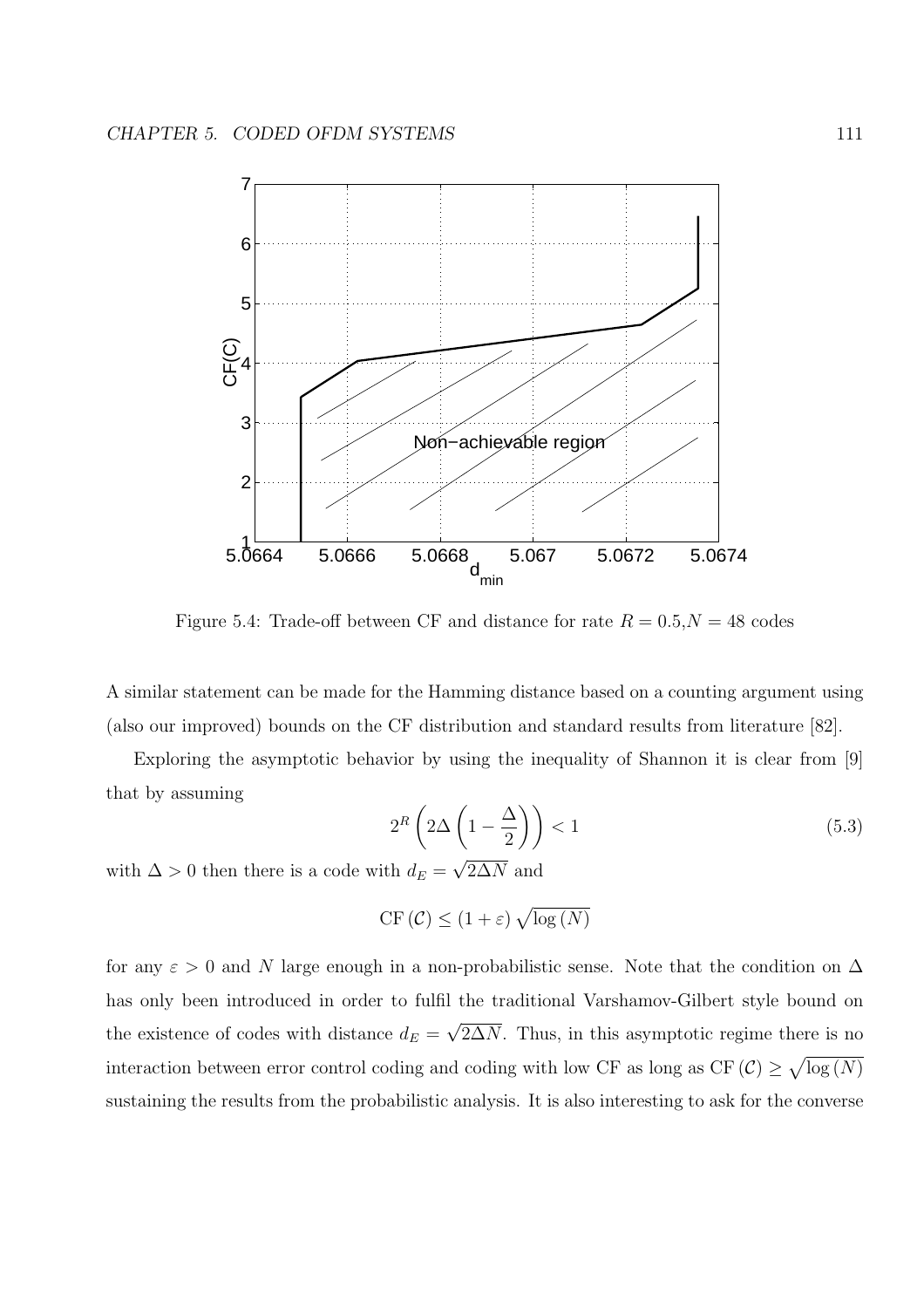#### CHAPTER 5. CODED OFDM SYSTEMS 112

in the asymptotic case, i.e. whether

$$
\mathrm{CF}(\mathcal{C}) \ge (1 - \varepsilon) \sqrt{\log(N)}
$$

holds if condition (5.3) is satisfied. Indeed, this would be the case if the inequality  $A(\Omega, r) \geq$  $(2N-1) A(r)$  would hold for arbitrary r asymptotically and not only for the particular range. In fact  $CF(\mathcal{C}) \geq (1-\varepsilon)$  $\overline{p}$  $\overline{\log(N)}$  implies  $d^* \to 2N$  for  $N \to \infty$  and hence falls out of the range. On the other hand we can determine a  $\Delta^*$  such that  $d^* - \frac{d_E}{2} \leq \sqrt{\frac{N}{2} - \frac{1}{4}}$  $\frac{1}{4}$  holds. A simple calculation yields  $\Delta^* \geq 1$ . Consequently, if  $d_E \geq \sqrt{2N}$  then CF  $(\mathcal{C}) \geq (1 - \varepsilon) \sqrt{\log(N)}$  for any  $\frac{2}{\sqrt{2}}$  +  $\sqrt{2}$  +  $\sqrt{2}$  $\varepsilon > 0$  which does not seem to have practical implications. We intend to explain this cut-off phenomenon, in part.

As we pointed out it appears to be a challenging task to construct codes with good properties. Let us discuss our scheme in this regard. Obviously we need error-correcting codes that have small discrete CF. These codes do not seem to be known in great abundance. However, if we take, for example, good arbitrary PSK codes with some minimum distance we can multiply every codeword with a unitary matrix and obtain a new code that has the same minimum distance. Both codes are so-called equivalent. In particular, we can pick the DFT as the unitary matrix itself. Hence, we have constructed a code that has small discrete CF and the same minimum distance. Moreover, applying our scheme we again obtain a new code that has even small (real) CF with somewhat reduced minimum distance and power (but the constants do not depend on N). The design scheme is as if the system performed the DFT at the receiver and can therefore dispose of the fluctuations of the signal envelope. Indeed, both systems do behave equally in the AWGN channel but do not in a multipath Rayleigh fading channel and hence the scheme by no means implies good performance in OFDM transmission. For example, taking any constellation it can be shown that the Hamming distance between two different codewords is zero [128]. A further problem is that we cannot supply this scheme with a practical ML decoding algorithm. Combining these ideas with those in [128] and partioning the subcarriers into disjoint subsets and applying fixed phase shifts on these subsets then, if the cardinality of the subsets is not too large, ML decoding can be applied. However, only a certain reduction of the CF can be achieved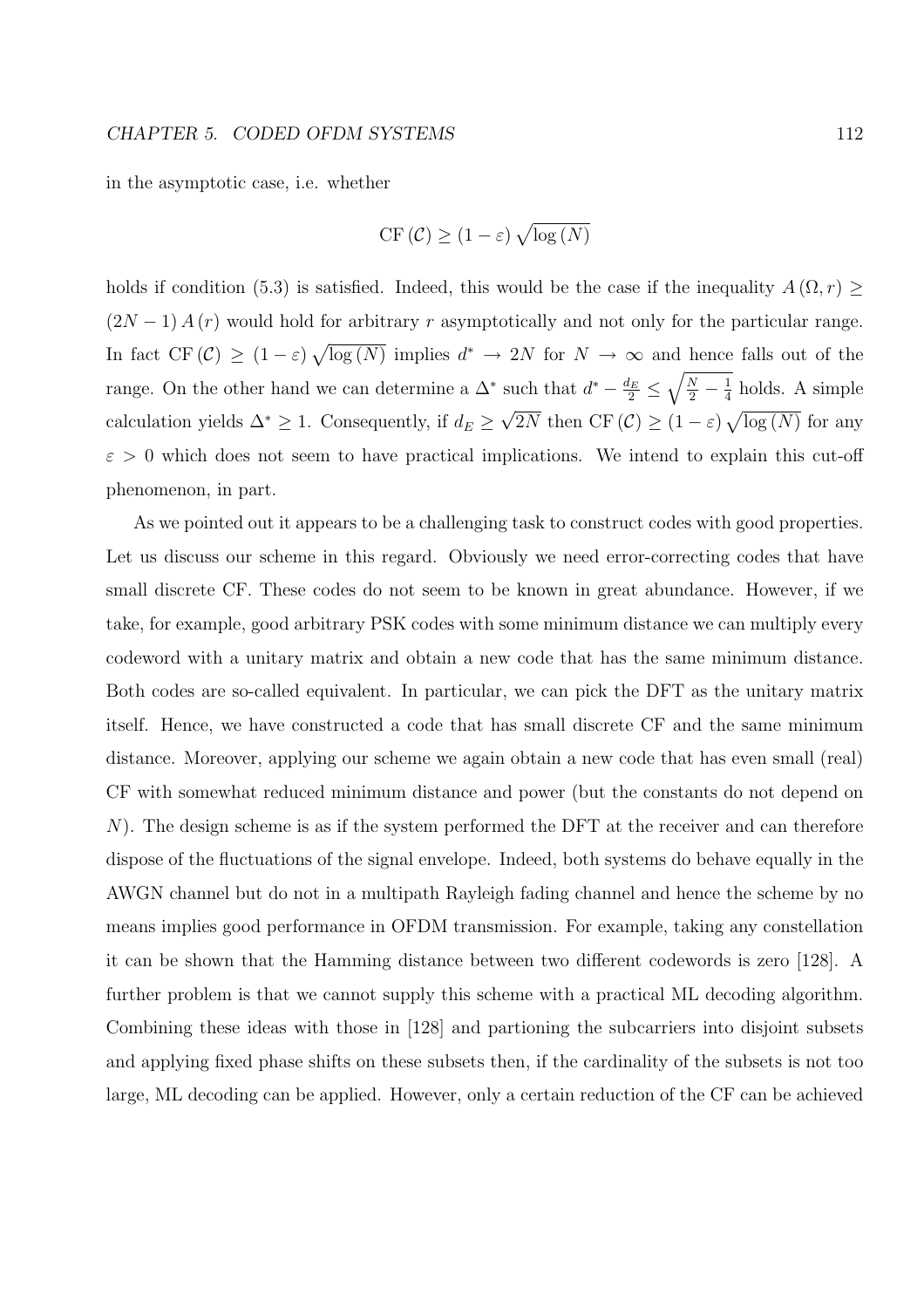since a small CF of small subsets of subcarriers does not guarantee small CF of all subcarriers. The approach can be extended to the coded case.

## 5.4 Open problems

In this chapter we have provided a new class of codes that have both small CF and high diversity. These codes are built on codes that already have small CF on the Nyquist-rate sampling set and a smart interpolation rule. Although their rates are small they may be interesting for certain applications. In order to obtain codes with low CF we used codes that already show exhibit good CF on the Nyquist-rate sampling set. An example for this design was given by using M-sequences that which were an early candidate for OFDM codes until one found that their behavior on the Nyquist-rate sampling set does not imply good behavior for the CF in general. Thus in accordance with [9] we renew the call for codes that have the desired properties.

In a different analysis we investigated the trade-off involved between rate, distance and CF. We improved on the approach in [9] and showed that good codes with asymptotically CF of order  $\sqrt{\log(N)}$  exist. We failed to prove the necessity of this result and strongly believe that this is not possible, given the result in Lemma 29 where we showed that the maximum distance between two points on  $\Omega$  is  $2N-1$  and our design rule for constellations with low CF based on properties of certain polynomials that we used to theoretically construct codes with uniformly bounded CF and good distance properties. In addition, we believe that in order to construct asymptotically good codes one needs to apply the scheme. Furthermore, the discussion in the last section leads us to the conclusion that, with respect to the euclidean distance, it is more of a problem to decode rather than to design codes with low CF. On the other hand, we simply shift the dynamics of the signal into the discrete-time domain.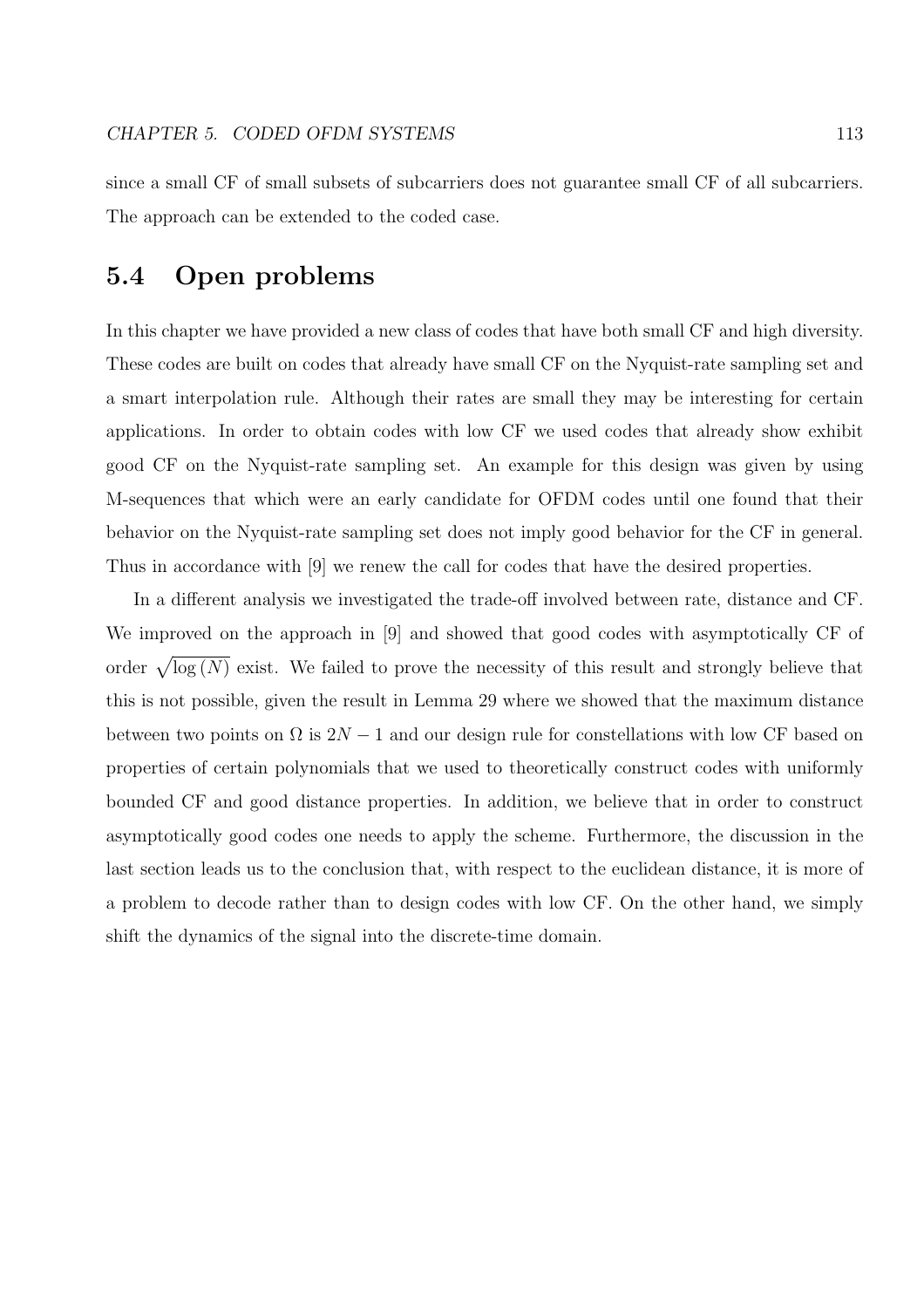# Chapter 6 Conclusions

In this thesis we have presented a general framework for the power control problem in orthogonal frequency division multiplexing (OFDM) transmission. For a number of subproblems relevant in this field we have found new approaches and solutions. We have investigated the relationships between the continuous-time and discrete-time OFDM signal which is interesting for the system designer. Furthermore, we have examined statistical properties of the CF and the effects on performance leading to some interesting and fundamental design limits. Finally, we have presented a new coding scheme based on the previous results and analyzed its performance. It is now clearly possible to design OFDM systems more efficiently but for some problems further work has to be done. We pointed out possible research strands. Some other important aspects of OFDM systems were not considered, for example channel estimation, synchronization and multiple antennas. However, in particular the results for trigonometric polynomials and band-limited signals permit a couple of possible other applications.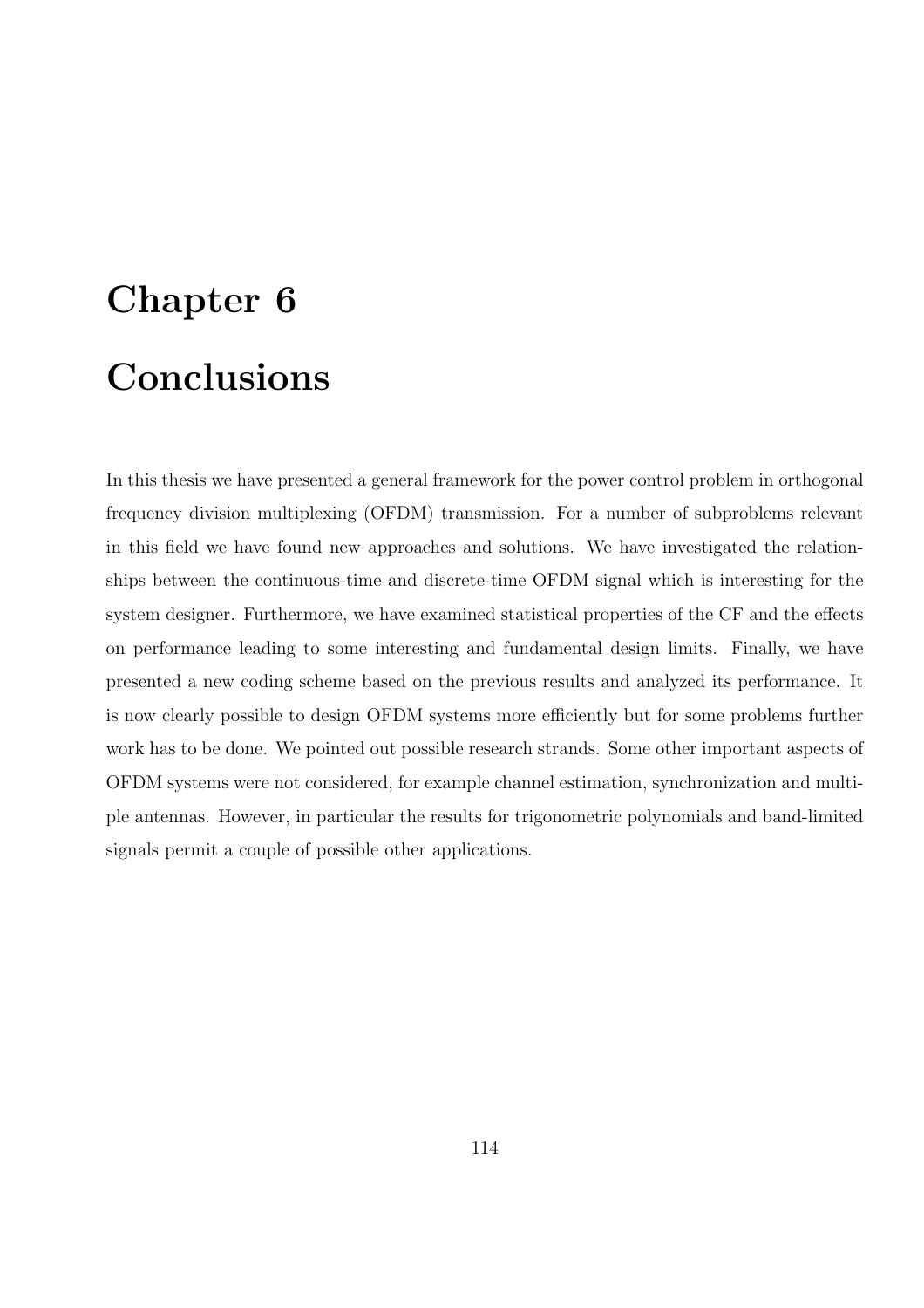# Bibliography

- [1] P. Ebert S. Weinstein, "Data transmission by frequency-division multiplexing using the discrete fourier transform," IEEE Transactions on Communication Technology, vol. Vol. COm-19, pp. No.5:pp.628–634, October 1971.
- [2] H. Bölcskei, D. Gesbert, A.J. Paulraj, "On the capacity of OFDM-based spatial multiplexing systems," IEEE Trans. Commun., vol. 50, no. 2, pp. 225–234, February 2002.
- [3] M. Riesz, "Eine trigonometrische Interpolationsformel und einige Ungleichungen für Polynome," Jahresbericht DMV, vol. 23, pp. 354–368, 1914.
- [4] S. M Bernstein, "Sur le maximum absolu d'une somme trigonometrique," Comptes Rendu de l'Academie des Sciences (Paris), , no. 193, pp. 433–436, September 1931.
- [5] H. Ehlich and K. Zeller, "Schwankung von Polynomen zwischen den Gitterpunkten," Math. Zeitschrift, vol. 86, pp. 41–44, 1964.
- [6] K. Jetter, G. Pfander and G. Zimmermann, "The crest-factor for trigonometric polynominals part I: Approximation theoretical estimates," Rev. Anal. Numr. Thor. Approx., vol. 30, pp. 41–56, 2001.
- [7] J. Tellado, Peak to average power reduction for multicarrier modulation, Ph.D. thesis, Stanford university, 1999.
- [8] V. Tarokh and H. Jafarkhani, "On the computation and reduction of the peak-to average power ratio in multicarrier communications," IEEE Trans. on Comm., vol. 48, no. 1, pp. 37–44, January 2000.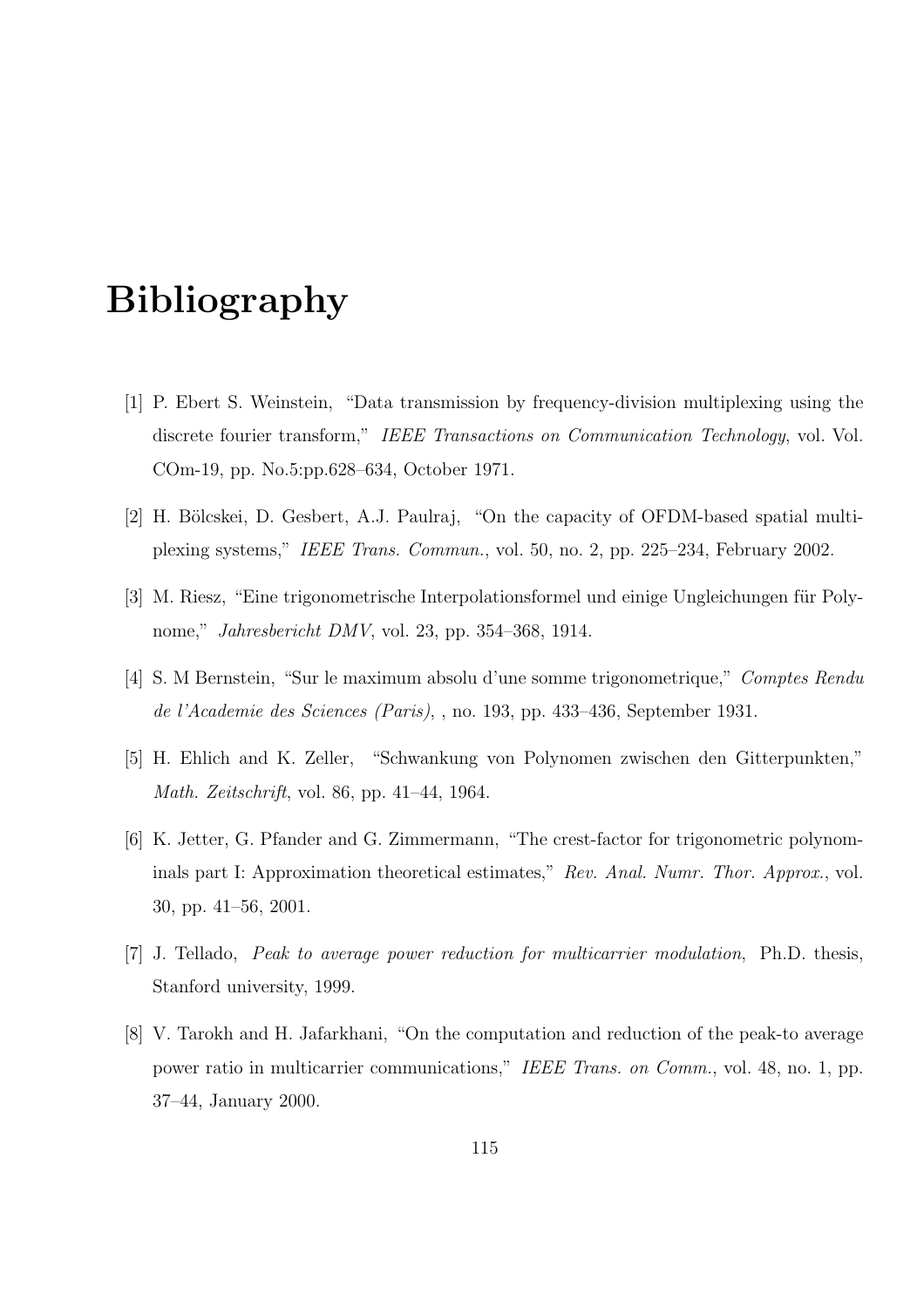- [9] K. G. Paterson and V. Tarokh, "On the existence and construction of good codes with low peak-to-average power ratios," IEEE Trans. on Inf. Theory, vol. 46, no. 6, pp. 1974–1986, September 2000.
- [10] C Tellambura, "Upper bound on peak-factor of n-multiple carriers," Electron. Letters, vol. 33, no. 19, pp. 1608–1609, September 1997.
- [11] H. Minn, C.Tellambura, and V. K. Bhargava, "On the peak factors of sampled and continuous signals," IEEE Comm. Letters, vol. 5, no. 4, pp. 429–431, April 2001.
- [12] D. Wulich, "Comments on the peak-factor of sampled and continuous signals," IEEE Commun. Lett., vol. 4, no. 5, pp. 213–214, July 2000.
- [13] H. Boche and J. Fischer, "Größenabschätzungen von überabgetasteten Signalen," FRE-QUENZ, vol. 51, pp. 60–66, 1997.
- [14] H. Boche and M. Protzmann, "Oversampling and limitation of signals," IEEE Trans. CAS-I: Fundamental Theory and Applications, vol. 48, no. 3, pp. 364–365, June 2001.
- [15] G. Wunder and H. Boche, "Trigonometric sampling series and their application in mobile communications," in Kleinheubacher Berichte, vol. 44, pp. 183–190. T-Nova Technologiezentrum, 2001.
- [16] J. R. Partington, Interpolation, Identification, and Sampling, Clarendon Press, Oxford, 1997, London Mathematical Society Monographs, New Series.
- [17] G. Benke and B. B. Wells, "Estimates for the stability of low-pass filters," IEEE Trans. on ASSP, vol. 33, no. 1, pp. 98–105, February 1985.
- [18] G. Wunder and H. Boche, "Peak magnitude of oversampled trigonometric polynominals," Frequenz, vol. 56, no. 5-6, pp. 102–109, May/June 2002.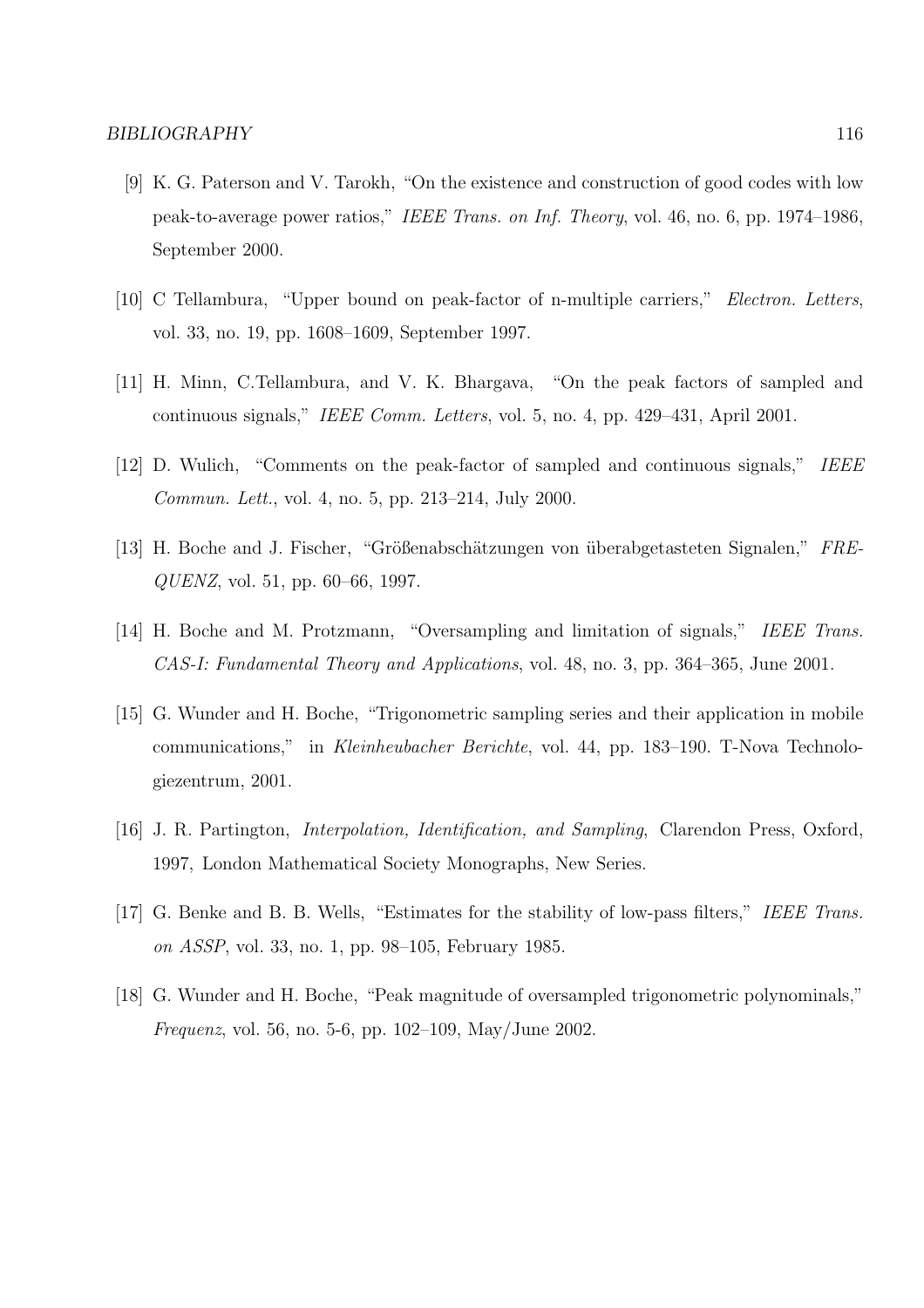- [19] G. Wunder and H. Boche, "Peak value estimation of band-limited signals from its samples with application to the peak-to-average power problem in OFDM," in Proc. IEEE Int. Symp. on Inf.-theory (ISIT), Lausanne, July 2002, p. 17.
- [20] H. Boche and G. Wunder, "Über eine Verallgemeinerung eines Resultats von Riesz über trigonometrische Polynome auf allgemeine bandbegrenzte Funktionen," Zeitschrift für angewandte Mathematik und Mechanik, vol. 82, no. 5, pp. 347–351, May 2002.
- [21] G. Wunder and H. Boche, "Peak value estimation of band-limited signals from its samples, noise enhancement and and a local characterisation in the neighborhood of an extremum," IEEE Trans. on Signal Processing, vol. 51, no. 3, pp. 771–780, March 2003.
- [22] H. Boche and G. Wunder, "Absch¨atzung der Normen von Operatoren analytischer Funktionen," Complex Variables, vol. 48, no. 3, pp. 211–219, 2003.
- [23] R. Salem and A. Zygmund, "Some properties of trigonometric series whose terms have random signs," Acta Mathematica, , no. 91, pp. 245–301, 1954.
- [24] G.Halasz, "On a result of Salem and Zygmund concerning random polynominals," Studia Scien. Math. Hung., , no. 8, pp. 369–377, 1973.
- [25] A. Gersho, B. Gopinpath and A. Odlyzko, "Coefficient inaccuracy in transversal filtering," The Bell System Technical Journal, vol. 58, no. 10, pp. 2301–2317, December 1979.
- [26] D. Mestdagh and P. Spruyt, "A method to reduce the probability of clipping in DMT-based transceivers," IEEE Transactions on Communications, vol. 44, no. 10, pp. 1234–1238, October 1996.
- [27] S. Müller, R. Bäuml, R. Fischer and J. Huber, "OFDM with reduced peak-to-average power ratio by multiple signal representation," Annals of Telecommunication, vol. 52, no. 1-2, pp. 58–67, February 1997.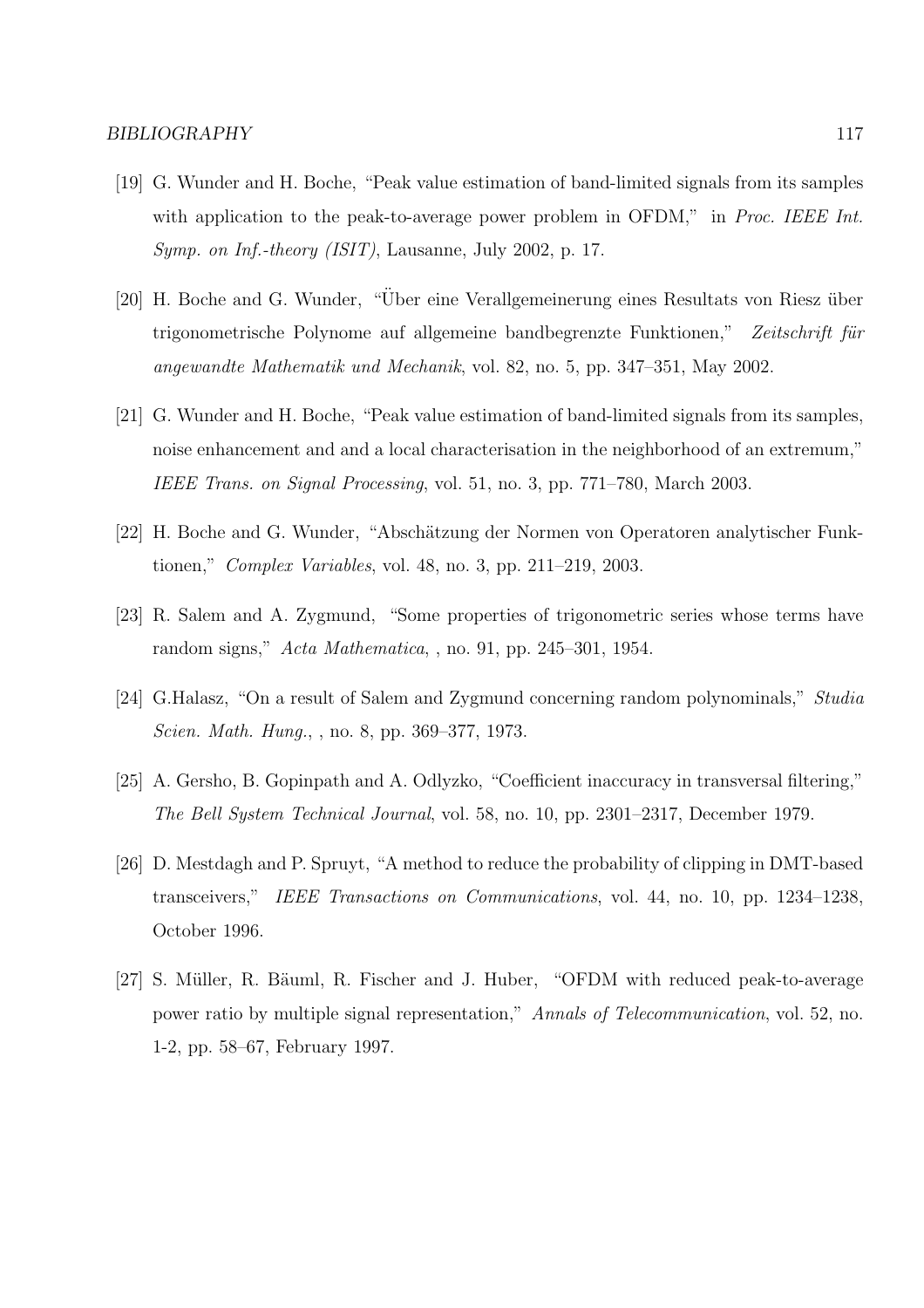- [28] M. Friese, "On the achievable information rate with peak-power limited OFDM," IEEE Trans. on Inf. Theory., vol. 46, no. 7, pp. 2579–2587, November 2000.
- [29] H. Ochiai and H. Imai, "On the distribution of the peak-to-average power ratio in OFDM signals," IEEE Trans. on Comm., vol. 49, no. 2, pp. 282–289, February 2001.
- [30] N. Dinur and D. Wulich, "Peak-to average power ratio in high-order OFDM," IEEE Trans. on Comm., vol. 49, no. 6, pp. 1063–1072, June 2001.
- [31] A. Bahai, M. Singh, A. Goldsmith, and B. Saltzberg, "A new approach for evaluating clipping distortion in multicarrier systems," IEEE Sel. Areas on Comm, vol. 20, no. 5, pp. 1037–1046, June 2002.
- [32] H. Boche and G. Wunder, "On the PAPR problem in OFDM systems," in 39th Annual Allerton Conference on Communication, Control, and Computing, October 2001.
- [33] G. Wunder and H. Boche, "New results on the statistical distribution of the crest-factor of OFDM signals," IEEE Trans. on Inf. Theory, vol. 49, no. 2, pp. 488–494, February 2003.
- [34] G. Wunder and S. Litsyn, "On the statistical distribution of the crest-factor of codes in OFDM transmission," in Proc. IEEE Inform. Theory Workshop, Paris, March/April 2003, pp. 191–194.
- [35] G. Wunder and H.Boche, "Estimating the impact of the HPA non-linearity on the symbol error rate in OFDM systems," in *ITCom 2002*, Boston, July/August 2002, SPIE, pp. 13–22.
- [36] G. Wunder and H.Boche, "The impact of nonlinear devices on the symbol error rate in broadband OFDM transmission," in VTC Fall 2002, Vancouver, September 2002.
- [37] G. Wunder and H. Boche, "Evaluating the SER in OFDM transmission with nonlinear distortion: An analytic approach," in 7th Int. OFDM Workshop, Hamburg, September 2002, pp. 193–197.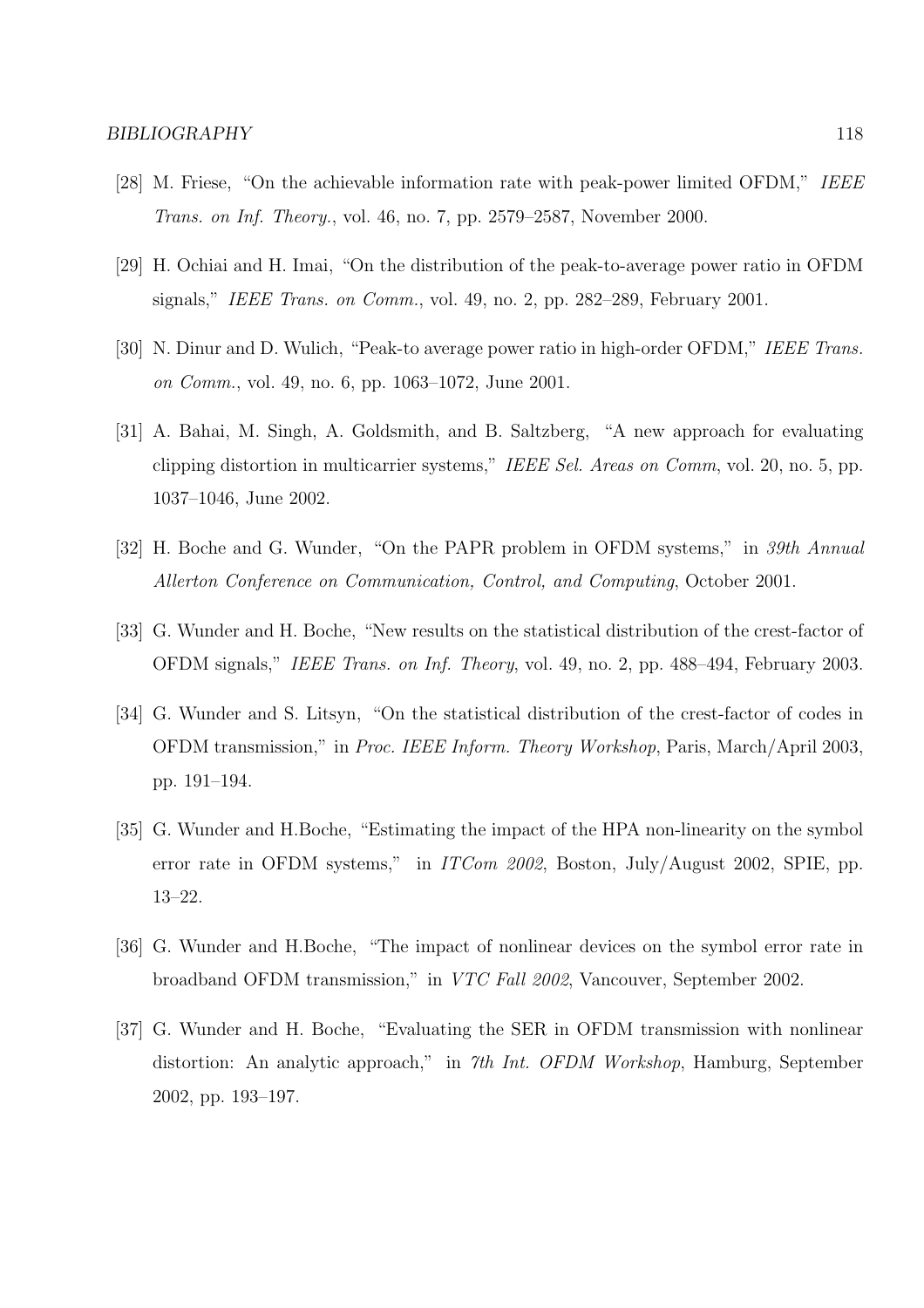- [38] A. E. Jones, T. A. Wilkinson and S. K. Barton, "Block coding scheme for reduction of peak-to-mean envelope power ratio of multicarrier transmission schemes," Electron. Letters, vol. 30, pp. 2098–2099, 1994.
- [39] T. A. Wilkinson and A. E. Jones, "Minimisation of the peak-to-mean envelope power ratio of multicarrier transmission schmes by block coding," in IEEE  $45^{th}$  Vehicular Technology Conf., Chicago, IL, July 1995, pp. 825–829.
- [40] A. E. Jones and T. A. Wilkinson, "Combined coding error control and increased robustness to system robustness in OFDM," in IEEE VTC Conf., Atlanta, April 1996, pp. 904–908.
- [41] H. Ochiai and H. Imai, "Forward error correction with reduction of PAPR of QPSK multicarrier signals," in IEEE Int. Symposium Inf. Theory, Ulm, Germany, June/July 1997, p. 120.
- [42] H. Ochiai and H. Imai, "Block coding scheme based on complementary sequences for multicarrier signals," IEICE Trans. Fundamentals, pp. 2137–2143, 1997.
- [43] R. van Nee, "OFDM codes for peak-to-average power reduction and error correction," in Proc. IEEE Globecom, London, November 1996, pp. 740–744.
- [44] J. Jedwab J. Davis, "Peak-to-mean power control and error correction for OFDM transmission using Golay sequences and Reed-Muller codes," Electron. Letters, vol. 33, no. 4, pp. 267–268, February 1997.
- [45] J. A. Davis and J. Jedwab, "Peak-to-mean power control in OFDM, Golay complementary sequences, and Reed-Muller codes," IEEE Trans. on Inf.-Theory, vol. 45, no. 7, pp. 2397– 2417, November 1999.
- [46] K.G. Paterson, "Generelized Reed-Muller codes and power control in OFDM modulation," IEEE Trans. Inform. Theory, vol. 46, no. 1, pp. 104–120, January 2000.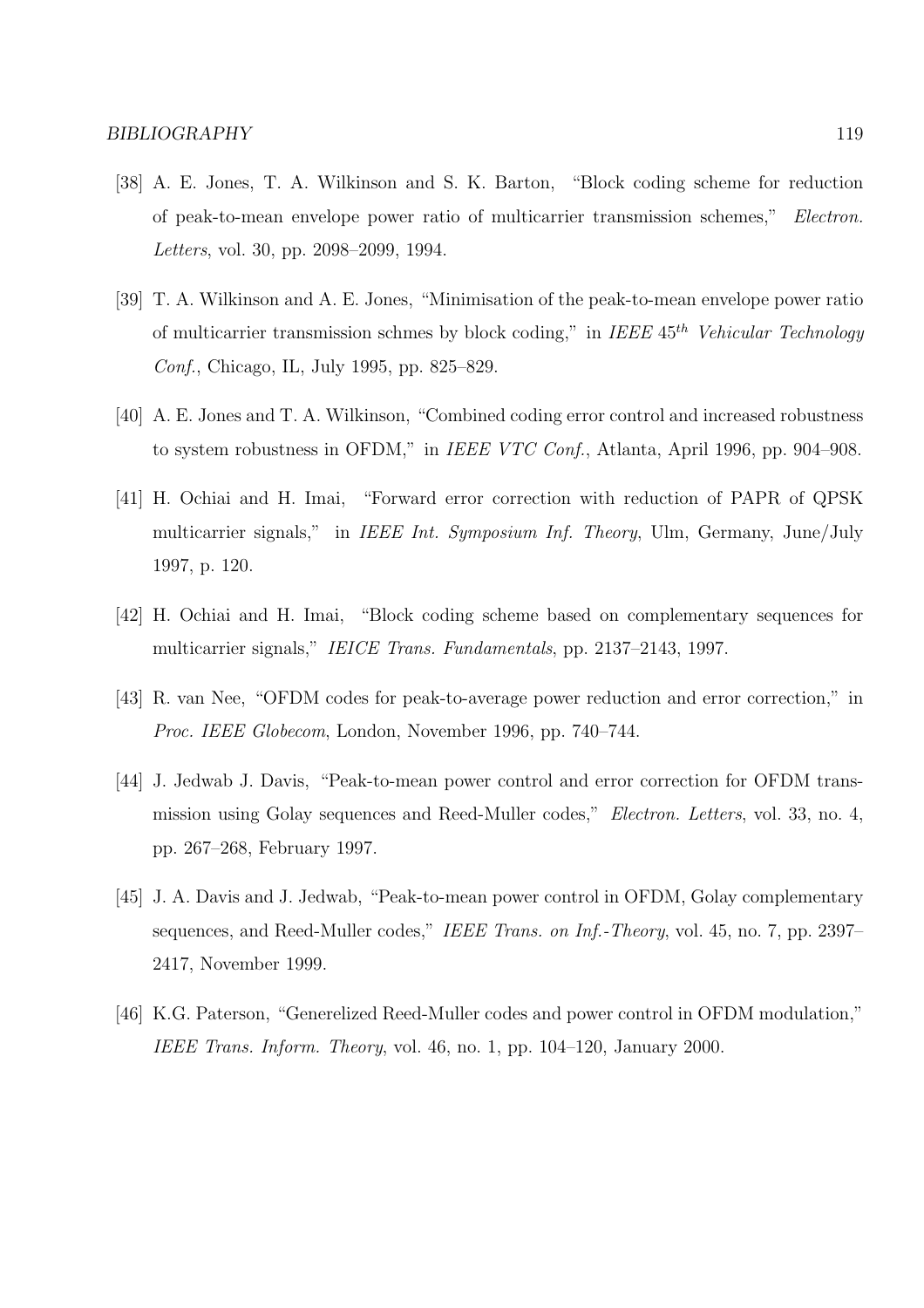- [47] G. Wunder and H. Boche, "A baseband model for computing the PAPR in OFDM systems," in 4th International ITG Conference on Source and Channel Coding, Berlin, January 2002, VDE, pp. 273–280, VDE-Verlag GmbH.
- [48] G. Wunder and H. Boche, "Generalized constellations with low crest-factor for OFDM transmission," in Proc. Int. Symp. Inform. Theory, Yokohama, Japan, June/July 2003.
- [49] K. Gröchnig, Foundations of time-frequency analysis, Birkhäuser, Boston, 2001.
- [50] W. Kozek and A. Molisch, "Nonorthogonal pulseshapes for multicarrier communications in doubly dispersive channels," IEEE Journal Sel. Areas in Commun., vol. 16, no. 8, pp. 1579–1589, October 1998.
- [51] H.G. Feichtinger and T. Strohmer, Eds., Gabor Analysis and Algorithms, Birkhäuser, Boston, 1998.
- [52] W. Kozek, Götz Pfander, and Georg Zimmermann, "Perturbation stability of coherent Riesz systems under convolutions and additive noise," Appl. Comput. Harmon. Anal., vol. 12, pp. 286–308, 2002.
- [53] Boelcskei and F. Hlawatsch, Gabor Analysis and Algorithms, Theory and Applications, chapter Oversampled modulated filter banks, pp. 295–322, Birkhuser, Boston, 1998.
- [54] A.G. Burr, "Performance analysis of COFDM for broadband transmission on fading multipath channel," Wireless personal communications, vol. 10, no. 1, pp. 3–17, June 1999.
- [55] H. Ochiai, Analysis and reduction of peak-to-average power ratio in OFDM system, Ph.D. thesis, University of Tokio, 2001.
- [56] P. Banelli and G. Baruffa, "Mixed BB-IF predistortion of OFDM signals in non-linear channels," IEEE Trans. on Broadcast., vol. 47, no. 2, pp. 137–145, June 2001.
- [57] H. Ochiai, "Power efficiency comparison of OFDM and single-carrier signals," in IEEE VTC Fall 2002, Vancouver, Canada, September 2002.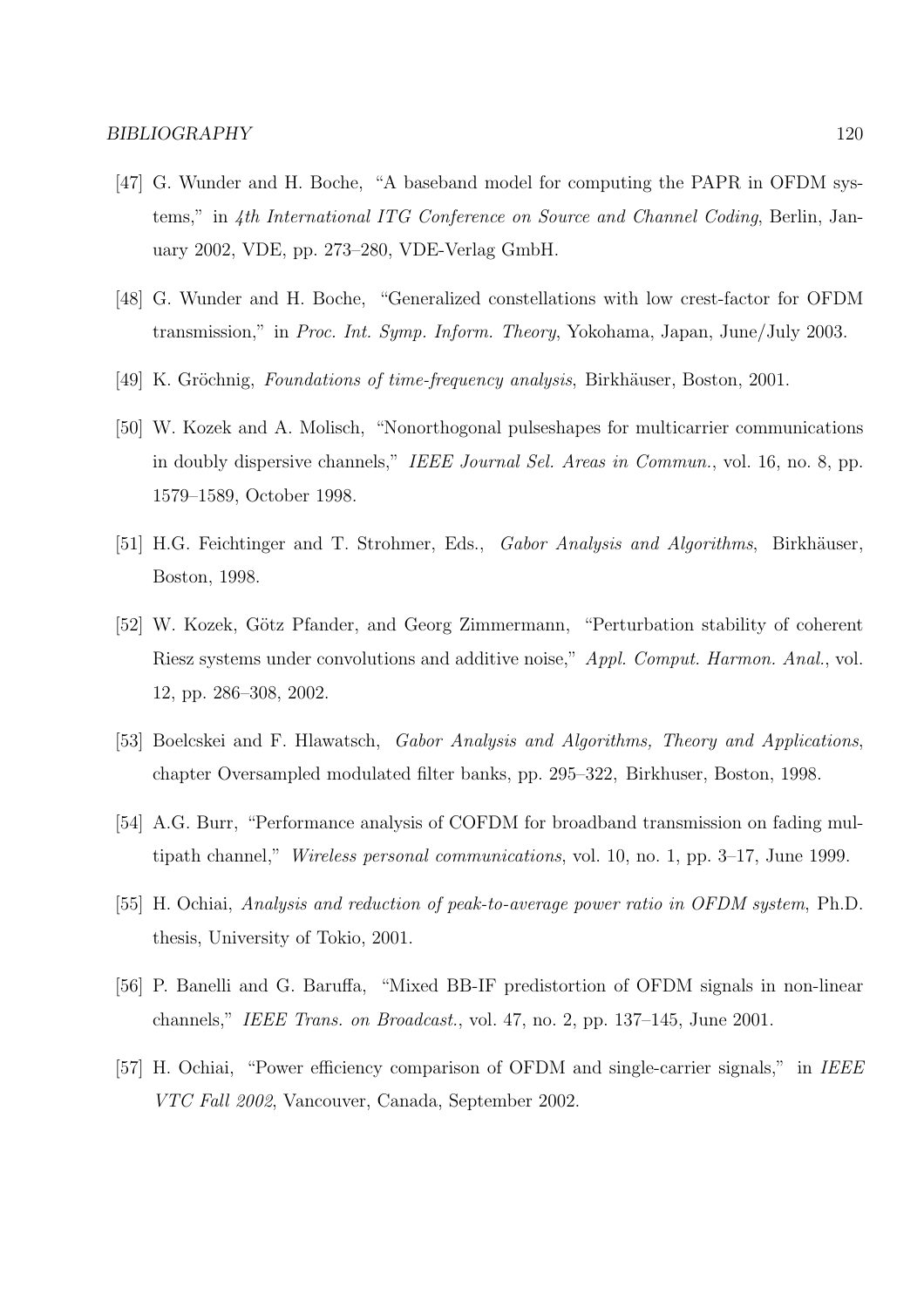- [58] J. G. Proakis, Digital Communications, McGraw-Hill, Inc., 2ed edition, 1983.
- [59] J. Jong, K. Yang, W. Stark, G. Haddad, "Power optimization of OFDM systems with dc bias controlled nonlinear amplifiers," in Proc. IEEE VTC'99, April 1999, vol. 3, pp. pp.268–272.
- [60] E. Costa and S. Pupolin, "M-QAM-OFDM system performance in the presence of a nonlinear amplifier and phase noise," IEEE Trans. on Comm., vol. 50, no. 3, pp. 462-472, March 2002.
- [61] O. Edfors et. al., "OFDM channel estimation by singular value decomposition," IEEE Trans. Comm., vol. 46, no. 7, pp. 931–939, July 1998.
- [62] K. Seip, "Developments from nonharmonic Fourier series," Documenta Mathematica, ICM 1998, vol. II, pp. 713–722, 1998.
- [63] J. R. Higgins, Sampling Theory in Fourier and Signal Analysis, Clarendon Press, Oxford Science Publications, 1996.
- [64] A. Schönhage, *Approximationstheorie*, De Gruyter Lehrbuch, 1971.
- [65] P. L. Butzer, W. Splettstößer and R. Stens, "The sampling theorem and linear prediction in signal analysis," Jber. Deutsch. Math. Vereinigung, vol. 90, pp. 1–70, 1988.
- [66] J. Schiff, Normal Families, Springer-Verlag, 1993.
- [67] N.I. Achieser, Vorlesungungen ¨uber Approximationstheorie, Akademieverlag Berlin, 1953.
- [68] A.N. Kolmogorov and S.V Fomin, Introductory real analysis, Dover Publications, Inc., New York, 1975.
- [69] A. Zygmund, Trigonometric Series, vol. 1, Cambridge University Press, 1959.
- [70] J.B. Garnet, Bounded analytic functions, vol. 9, Academic press, pure and applied mathematics, New York, 1981.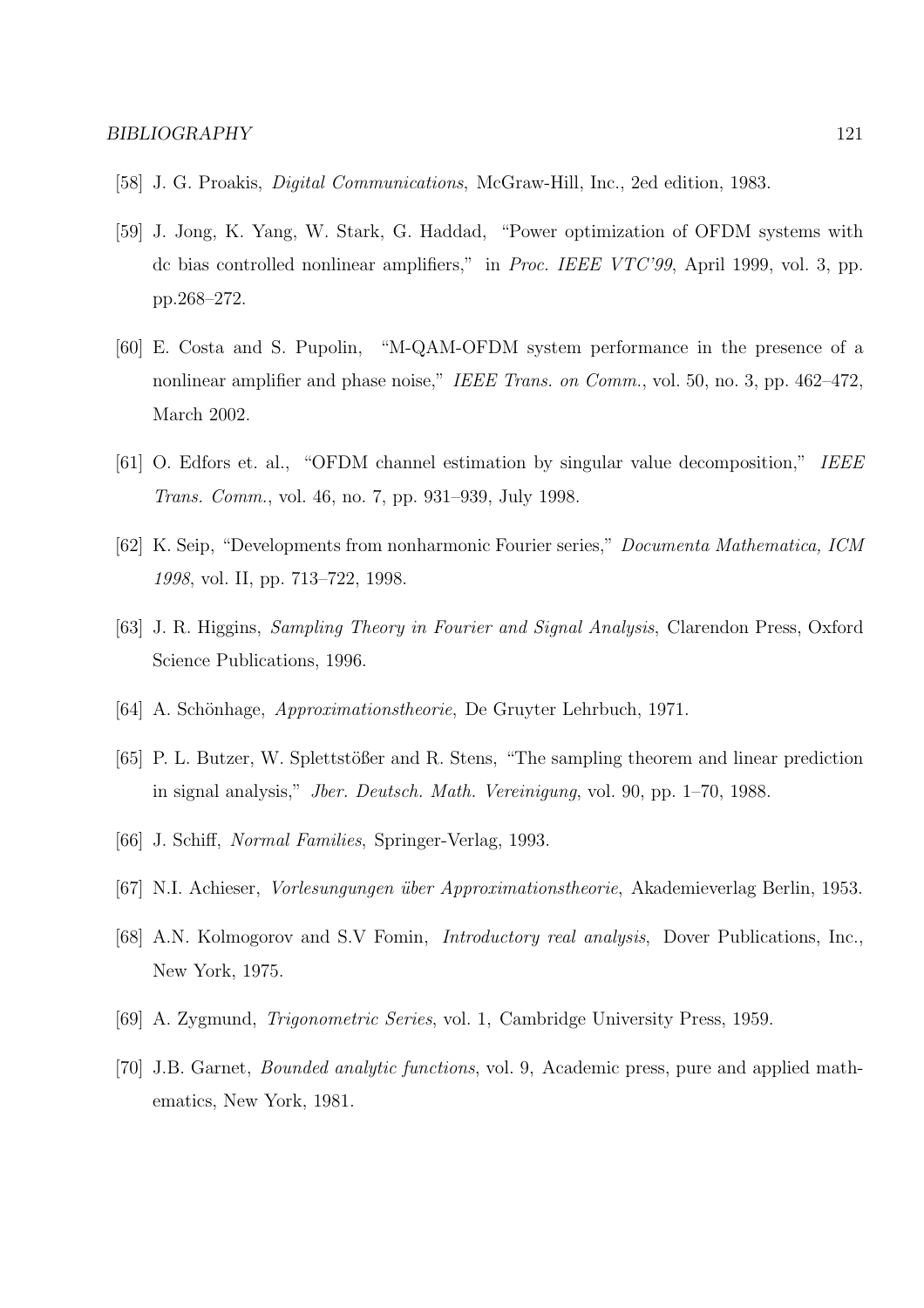- [71] H. Boche and H. Schreiber, "Rekonstruktion von Abtastreihen mit Kosinus-roll-off Kernen," Kleinheubacher Berichte (in German), pp. 665–674, 1997.
- [72] S. Boyd, "Multitone signals with low crest-factor," IEEE Transactions on CAS, vol. 33, no. 10, pp. 1018–1022, October 1986.
- [73] R. M. Schroeder, "Synthesis of low-peak-factor signals and binary sequences with low autocorrelation," IEEE Trans. Inform. Theory, vol. IT-13, pp. 85–89, 1970.
- [74] B. Popovic, "Synthesis of power efficient multitone signals with flat amplitude spectrum," IEEE Trans. on Comm., vol. Vol.39, no. 7, pp. pp. 1031–1033, July 1991.
- [75] S. Narahashi and T. Nojima, "New phasing scheme of n-multiple carriers for reducing peak- to-average power ratio," Electr. Lett., vol. 30, pp. 1382–1383, 1994.
- [76] J.P. Kahane, "Sur les polynomes a coefficients unimodulaires," Bull. London Math. Soc., pp. 321–342, 1980, in french.
- [77] E. van der Ouderaa, J. Schoukens and J. Renneboog, "Peak factor minimization using a time-frequency domain swapping algorithm," IEEE Trans. Instrum. Meas., vol. 37, no. 1, pp. 145–147, March 1988.
- [78] M. Friese, "Multitone signals with low crest-factor," IEEE Trans. on Comm., vol. 45, no. 10, pp. 1338–1344, October 1997.
- [79] G. Wunder and H. Boche, "Performance bounds and optimal pilot signals in OFDM-MIMO systems," in  $10^{th}$  Aachen Symposium on Signal Theory, September 2001, pp. 100–106.
- [80] S. Stanczak and H. Boche, "Aperiodic properties of binary Rudin-Shapiro sequences and a lower bound on the merit-factor of sequences with a quadratic phase function," in ITG-Fachbericht, European Wireless 99, Munich, Germany, October 1999, pp. 219–224.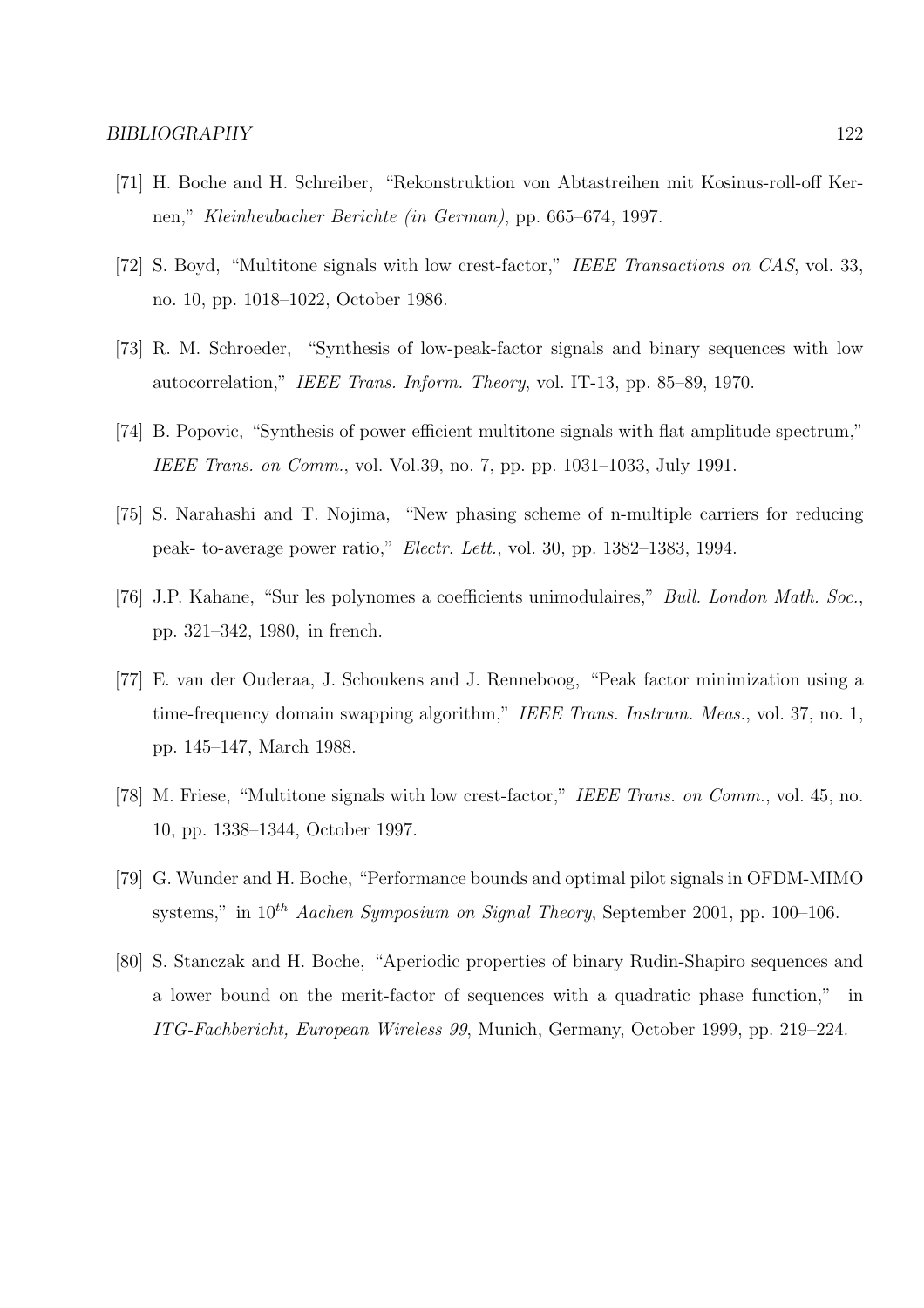- [81] S. Wei, D.Goeckel, "A modern extreme value theory approach to calculating the distribution of the PAPR in OFDM systems," in Proc. IEEE Int. Conf. on Comm., May 2002.
- [82] C. Tellambura and M.G. Parker, "Relationship between Hamming weight and PMEPR of OFDM," in IEEE ISIT'02, Lausanne, Switzerland, June/July 2002, p. 245.
- [83] M. R. Leadbetter, G. Lindgren and H. Rootzen, Extremes and related properties of random sequences and processes, Springer-Verlag, 1983.
- [84] J.D. Forney and L. Wei, "Multidimensional constellations Part I: Introduction, figures of merit, and generalized cross constellations," IEEE Journal on Selected Areas in Commun., vol. 7, no. 6, pp. 877–892, August 1989.
- [85] J.D. Forney and L. Wei, "Multidimensional constellations Part II: Voronoi constellations," IEEE Trans. Inform. Theory, vol. 7, no. 6, pp. 941–958, August 1989.
- [86] H. Rohling and V. Engels, "Differential amplitude phase shift keying (DAPSK)-A new modulation method for dtvb," in Proc. IEE Int. Broadcast. Conv., September 1995, pp. 102–108.
- [87] D. Slepian, "Group codes for the gaussian channel," The Bell Syst. Tech. Journal, vol. 47, pp. 575–602, April 1968.
- [88] E. Biglieri, J.K. Karlof, and E. Viterbo, "Representing group codes as permutation codes," IEEE Trans. on Inf.-Theory, vol. 45, no. 6, pp. 2204–2207, September 1999.
- [89] D. Slepian, "Permutation modulation," in Proc. IEEE, March 1965, vol. 53, pp. 228–236.
- [90] T Kasami, T. Fujiwara, and S. Lin, "An approximation of the weight distribution of binary linear codes," IEEE Trans. on Inf. Theory, vol. 31, no. 6, pp. 769–780, November 1985.
- [91] I.Krasikov and S.Litsyn, "On spectra of BCH codes," IEEE Trans. on Inf. Theory, vol. 41, no. 3, pp. 786–788, 1995.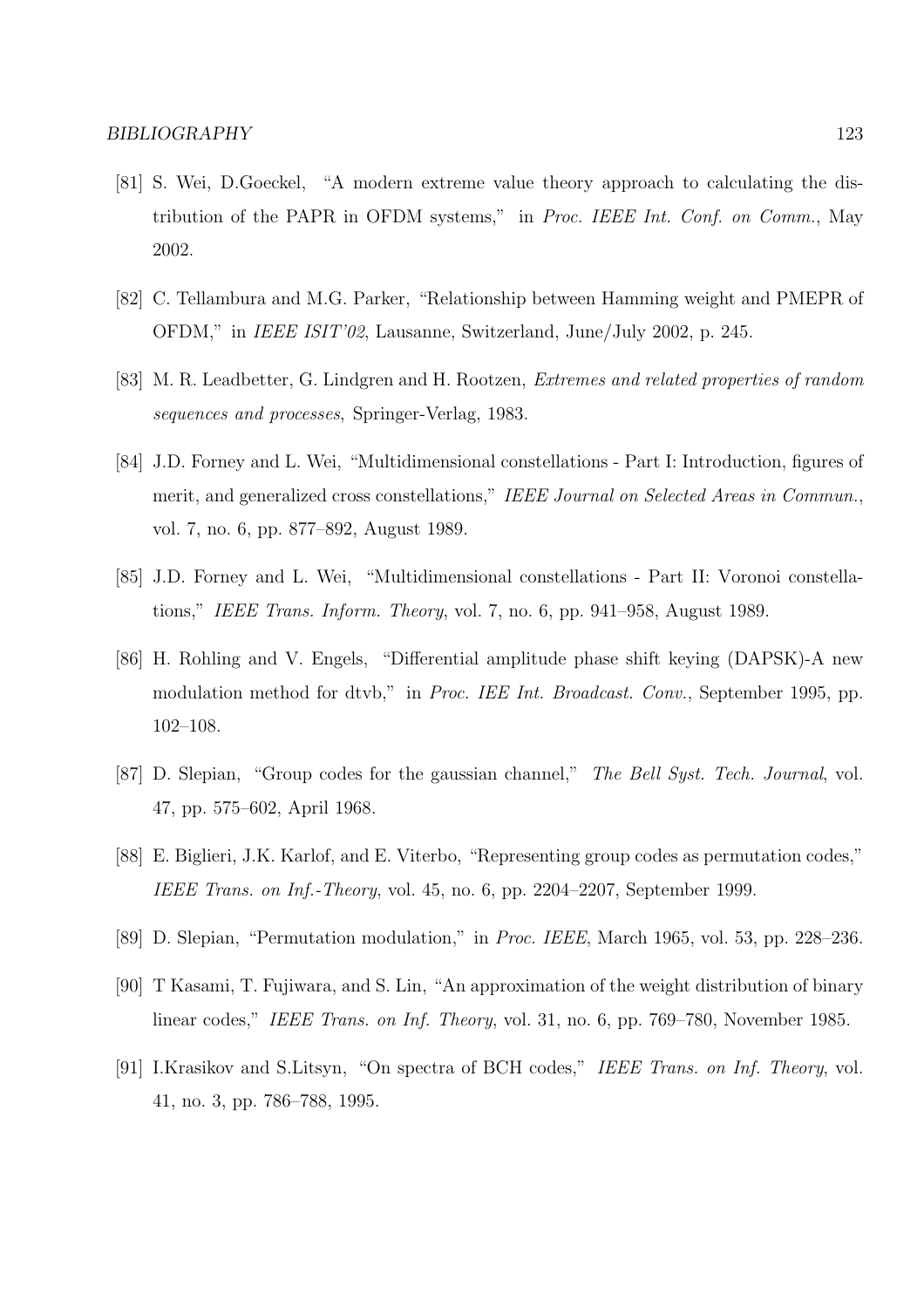- [92] O. Keren and S.Litsyn, "More on the distance distribution of BCH codes," IEEE Trans. on Inf. Theory, vol. 45, no. 1, pp. 251–255, 1999.
- [93] T Kasami, T. Fujiwara, and S. Lin, "An approximation to the weight distribution of binary primitive BCH codes with designed distances 9 and 11," IEEE Trans. on Inf. Theory, vol. 32, no. 5, pp. 706–709, September 1986.
- [94] R. O'Neill and L.Lopes, "Performance of amplitude limited multitone signals," in VTC'94, June 1994, vol. 3, pp. 1675–1679.
- [95] M. Renfors J. Rinne, "The behavior of orthogonal frequency division multiplexing signals in an amplitude limiting channel," Proc. IEEE ICC, pp. pp.381–385, May 1994.
- [96] P. Banelli and S.Cacopardi, "Theoretical analysis and performance of OFDM signals in nonlinear AWGN channels," IEEE Trans. on Comm., vol. 48, no. 3, pp. 430–441, March 2000.
- [97] Q. Shi, "OFDM in bandpass nonlinearity," IEEE Trans. on Cons. Elec., vol. 42, no. 3, pp. 253–258, August 1996.
- [98] N.M. Blachman, "Detectors, bandpass nonlinearities, and their optimization: Inversion of the Chebyshev transform," IEEE Trans. Inform. Theory, vol. 17, no. 4, pp. 398–404, July 1971.
- [99] J. Minkoff, "The role of AM-to-PM conversion in memoryless nonlinear systems," IEEE Trans. Commun., vol. 33, no. 2, pp. 139–144, February 1985.
- [100] R. Gross and D. Veeneman, "SNR and spectral properties for a clipped DMT ADSL signal," in ICC, July 1994, pp. 843–847.
- [101] H. Kuchenbecker M. Pauli, "Neue Aspekte zur Reduzierung der durch Nichtlinearitäten hervorgerufenen Außerbandstrahlung eines OFDM-Signals," in Proc. 2. OFDM-Fachgespräch, Braunschweig, September 1997.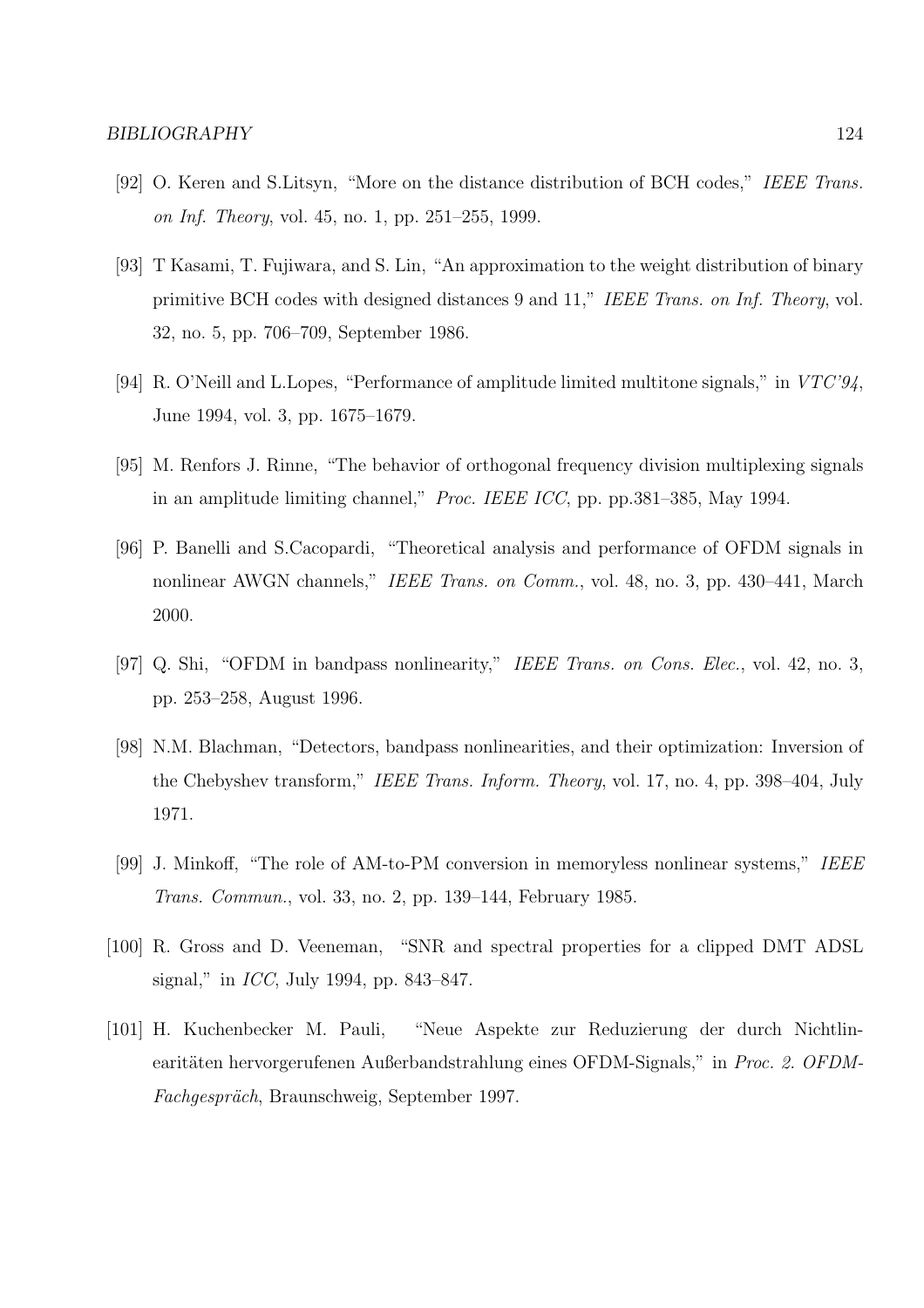- [102] M. Schilp, W. Sauer-Greff and W. Rupprecht, "Influence of oscillator phase noise and clipping on OFDM for terrestrial broadcasting of digital HDTV," in ICC'95, 1995, vol. 3, pp. 1678–1682.
- [103] J.E. Mazo, "Asymptotic distortion spectrum of clipped, dc-biased, gaussian noise," IEEE Tran. on Comm., vol. 40, no. 8, pp. 1339–1344, August 1992.
- [104] N.M Blachman, "Gaussian noise-part I: The shape of large excursions," IEEE Trans. Inform. Theory, vol. 34, no. 6, pp. 1396–1400, November 1988.
- [105] D. Wulich, N. Dinur, and A. Glinowiecki, "Level clipped high-order OFDM," IEEE Trans. on Comm., vol. 48, no. 6, pp. 928–930, June 2000.
- [106] D. Dardari, V. Trallin, and A. Vaccari, "A theoretical characterisation of nonlinear distortion effects in OFDM systems," IEEE Trans. on Comm, vol. 48, no. 10, pp. 1755–1764, October 2000.
- [107] N.C. Beaulieu, "An infinite series for the computation of the complementary probability distribution function of a sum of independent random variables and its application to the sum of Raleigh random variables," IEEE Trans. Commun., vol. 38, no. 0, pp. 2056–2057, September 1990.
- [108] X. Li, L. Cimini, "Effects of clipping and filtering on the performance of OFDM," in Proc. IEEE VTC'97, Phoenix, May 1997, pp. 1634–1638.
- [109] H. Rohling T. May, "Reduktion von Nachbarkanalstörungen in OFDM-Funkübertragungssystemen," in Proc 2. OFDM-Fachgespräch, Braunschweig, September 1997.
- [110] M. Friese, "Multicarrier modulation with low peak-to-average power ratio," Electr. Lett., vol. 32, no. 8, pp. 713–714, April 1996.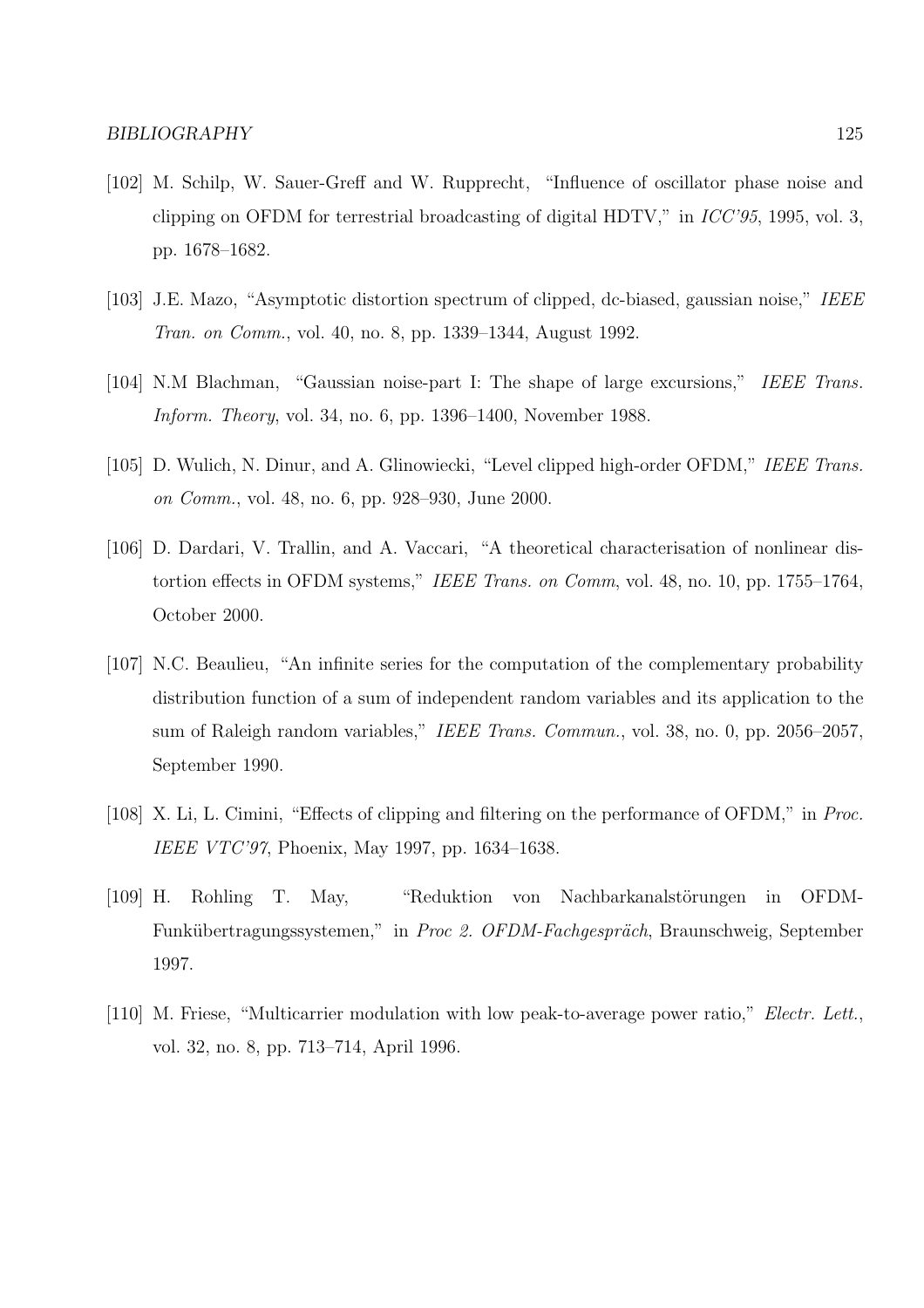- [111] S. Müller, J. Huber, "OFDM with reduced peak-to-average power ratio by optimum combination of partial transmit sequences," Electron. Letters, vol. 33, no. 5, pp. 368–369, February 1997.
- [112] M. Friese, "OFDM signals with low crest-factor," in IEEE Globecom, New York, USA, November 1997, vol. 1, pp. 290–294.
- [113] J. Huber R. Bäuml, R. Fischer, "Reducing the peak-to-average power ratio of multicarrier modulation by selected mapping," Electron. Letters, vol. 32, no. 22, pp. 2056–2057, October 1996.
- [114] P. van Eetvelt, G. Wade, and M. Tomlinson, "Peak to average power reduction for OFDM schemes by selective scrambling," Electron. Lett., vol. 32, no. 21, pp. 1963–1964, October 1996.
- [115] J. Tellado, L. Hoo and J. Cioffi, "Maximum likelhood detection of nonlinearly distorted multicarrier symbols by iterative decoding," in IEEE GlOBECOM, Rio de Janeiro, Brazil, December 1999, pp. 2493–2498.
- [116] J. Tellado and J.M. Cioffi, "Peak power reduction for multicarrier transmission," in Proc. IEEE GlobeCom Commun. Theory MiniConf '98, Sydney, Australia, November 1998, pp. 219–224.
- [117] W. Henkel and B. Wagner, "Another application for Trellis shaping: PAR reduction for DMT (OFDM)," IEEE Trans Commun., vol. 48, no. 9, pp. 1471–1476, September 2000.
- [118] S.J. Shepherd, P.W.J. van Eetvelt, C.W. Wyett-Millington, and S.K. Barton, "Simple coding scheme to reduce peak factor in QPSK multicarrier modulation," Electron. Lett., vol. 31, no. 14, pp. 1131–1132, July 1995.
- [119] D. Wulich, "Reduction of peak to mean ratio of multicarrier modulation using cyclic coding," Electron. Letters, vol. 32, no. 5, pp. 432–433, February 1996.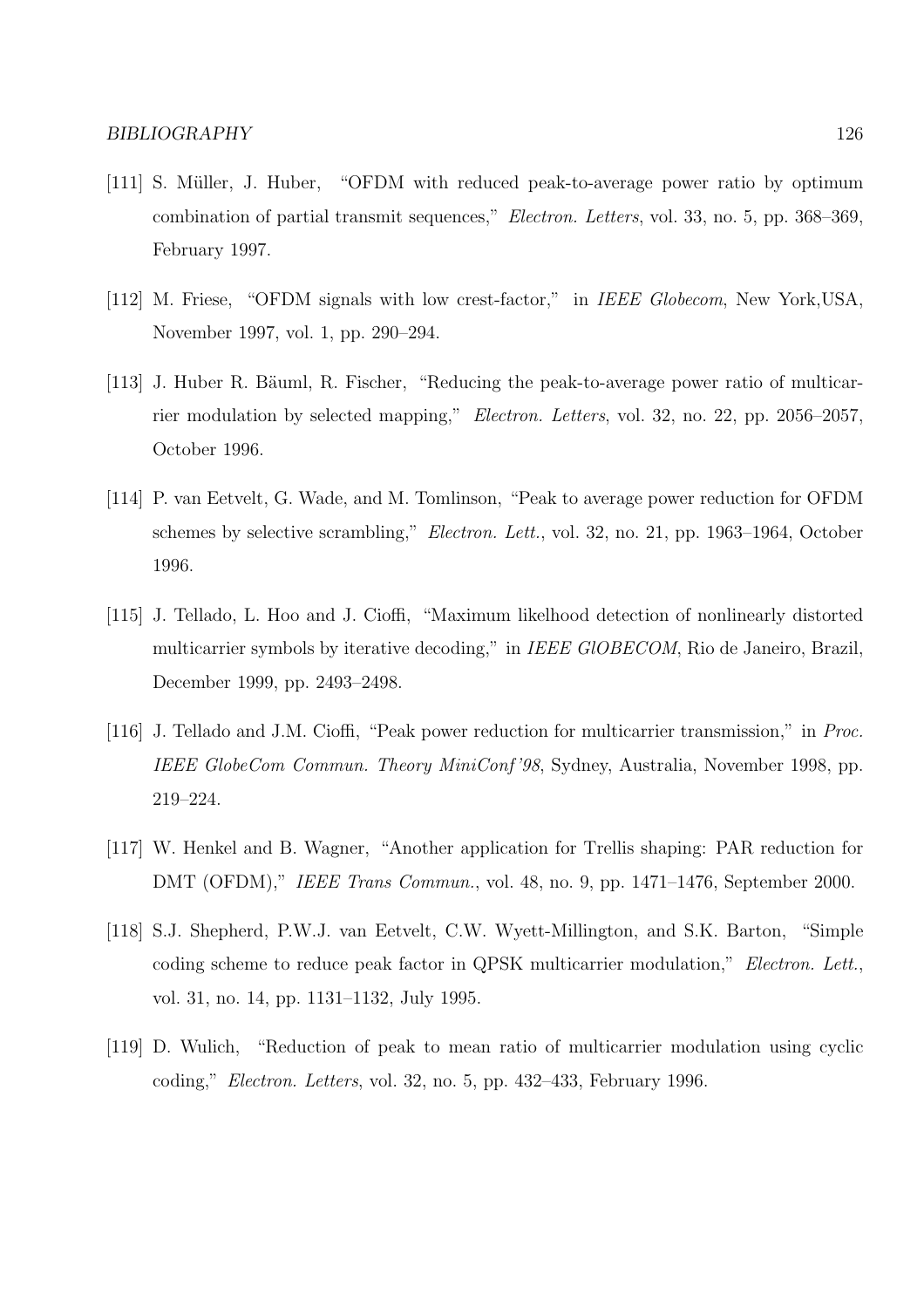- [120] P. Fan and X. Xia, "Block coded modulation for the reduction of the PAPR in OFDM systems," IEEE Trans. on Cons. Elec., vol. 45, no. 4, pp. 1025–1029, November 1999.
- [121] H. Ahn, Y. Shin, and S. Im, "A block coding scheme for PAPR reduction in an ofdm system," in IEEE Vehicular Technology Conf., 2000, pp. 56–60.
- [122] A. Grant and R. van Nee, "Efficient maximum likelihood decoding of peak power limiting codes for OFDM," in Proc 48th IEEE Vehicular Technology Conf., 1998, pp. 2081–2084.
- [123] A.J. Grant and R.D.J. van Nee, "Efficient maximum likelihood decoding of Q-ary modulated Reed-Muller codes," IEEE Commun. Lett., vol. 2, no. 5, pp. 134–136, May 1998.
- [124] K.G. Paterson and A.E. Jones, "Efficient decoding algorithms for generalized Reed-Muller codes," IEEE Trans. Commun., vol. 48, no. 8, pp. 1272–1285, August 2000.
- [125] C.V. Chong and V. Tarokh, "A simple encodable/decodable OFDM QPSK code with low peak-to-mean envelope power ratio," IEEE Trans on Inf.-Theory, vol. 47, no. 7, pp. 3025–3029, November 2001.
- [126] C. Rößling and V. Tarokh, "A construction of OFDM 16-QAM sequences having low peak power," IEEE Trans. Tnform. Theory, vol. 47, no. 5, pp. 2091–2094, July 2001.
- [127] H. Bölcskei and A. J. Paulraj, "Space-frequency coded broadband OFDM systems," in WCNC 2000, Chicago, USA, September 2000, vol. 1, pp. 1–6.
- [128] D. L. Goeckel and G. Ananthaswamy, "On the design of multidimensional signal set for OFDM systems," IEEE Trans. on Comm., vol. 50, no. 3, pp. 442–452, March 2002.
- [129] D.L. Goeckel, "Coded modulation for peak power constrained wireless OFDM systems," in 28th Allerton Conference on Communications and Control, 1998.
- [130] S. Shamai and I. Bar-David, "The capacity of average and peak-power-limited quadrature Gausssian channels," IEEE Trans. Inform. Theory, vol. 41, pp. 1060–1071, July 1995.